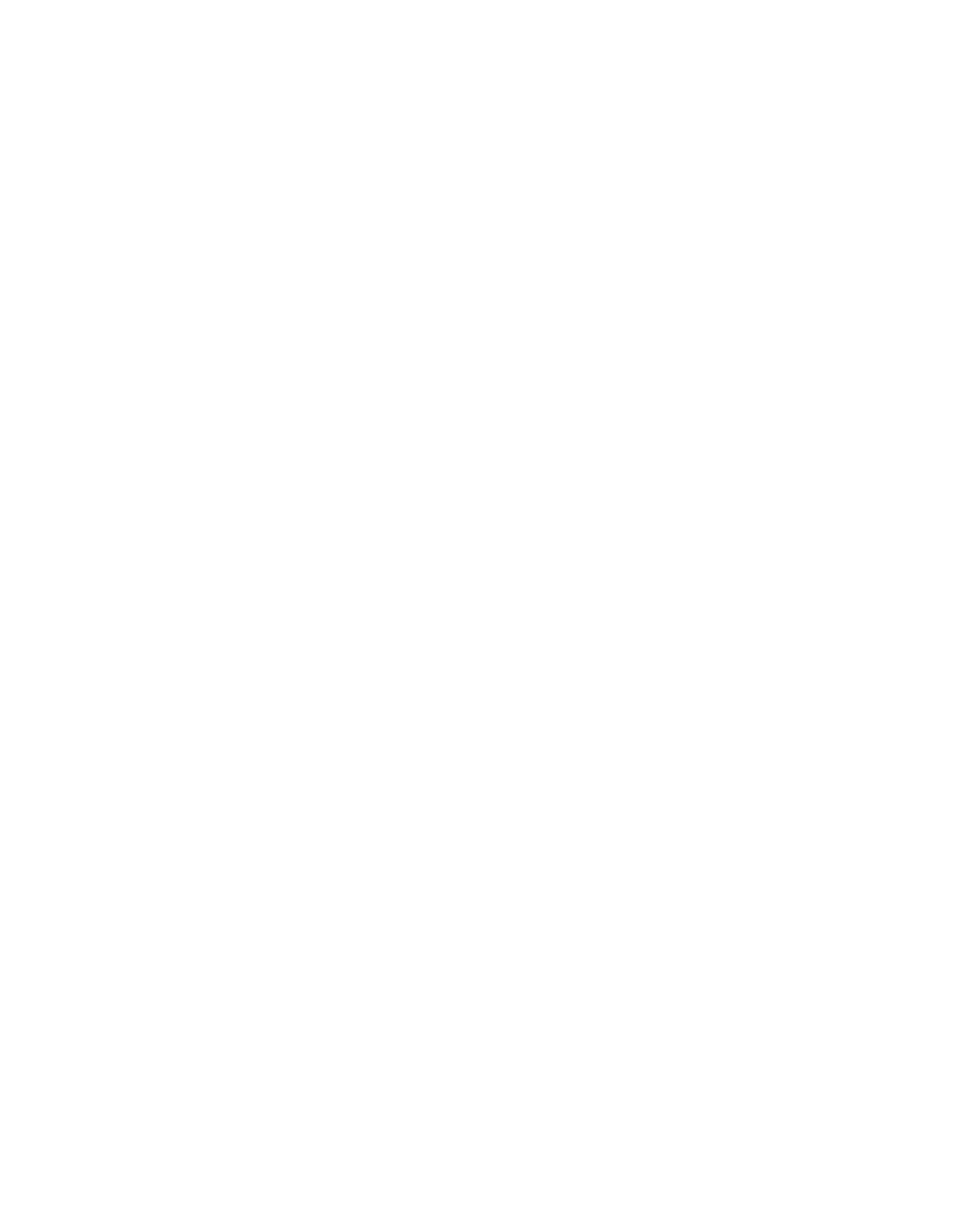#### ARTE

 EN LENGUA DE MAYA RECOPILADO Y ENMENDADO por el P. F. Ioan Coronel de la Orden de S. Francisco Guardian del Conuento de Tikax

 En la Emprenta de Diego Garrido Por Adriano Cesar En Mexico, con licencia de los svperiores, 1620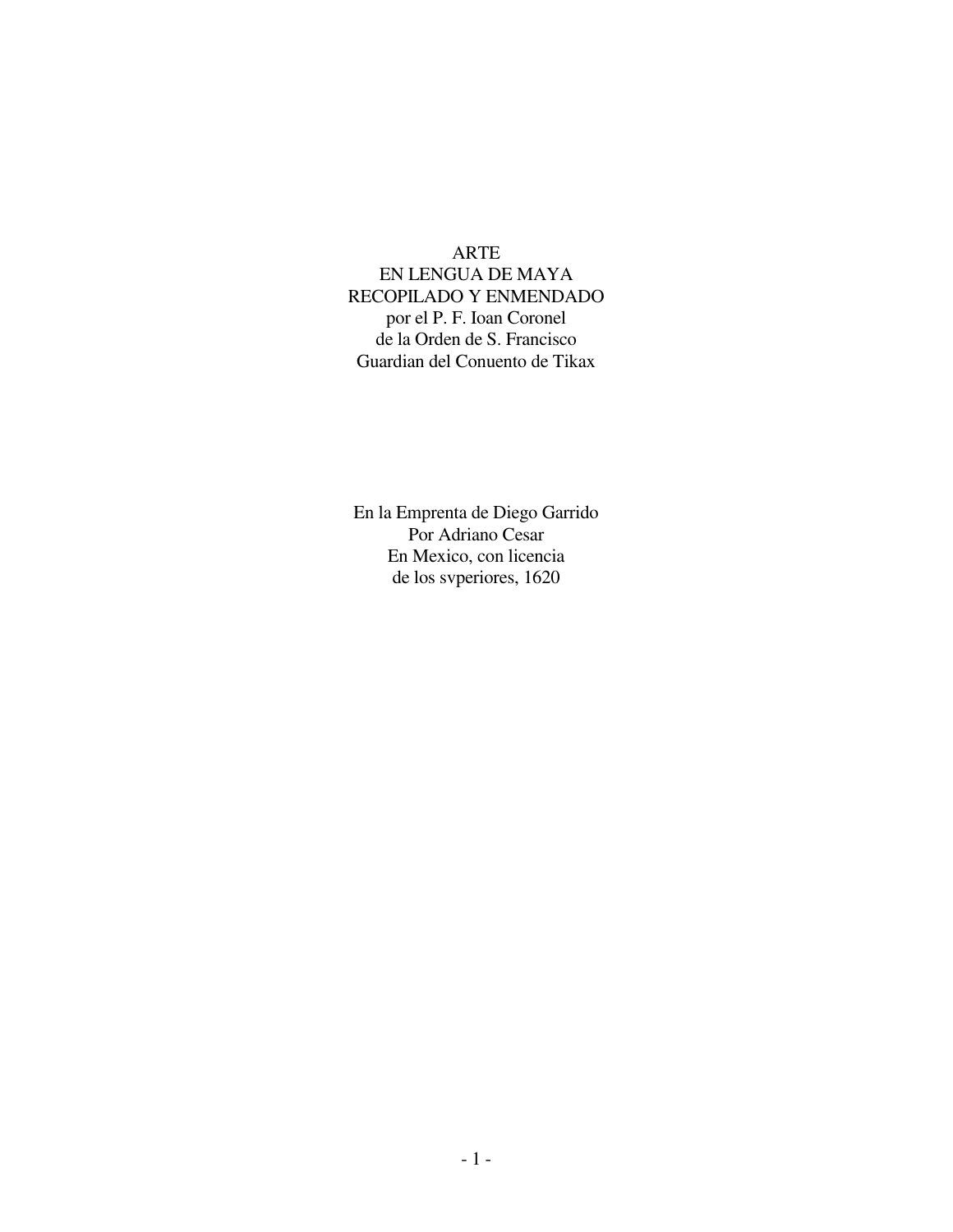A seal which is not legible in the copy.

The rest of the page is blank.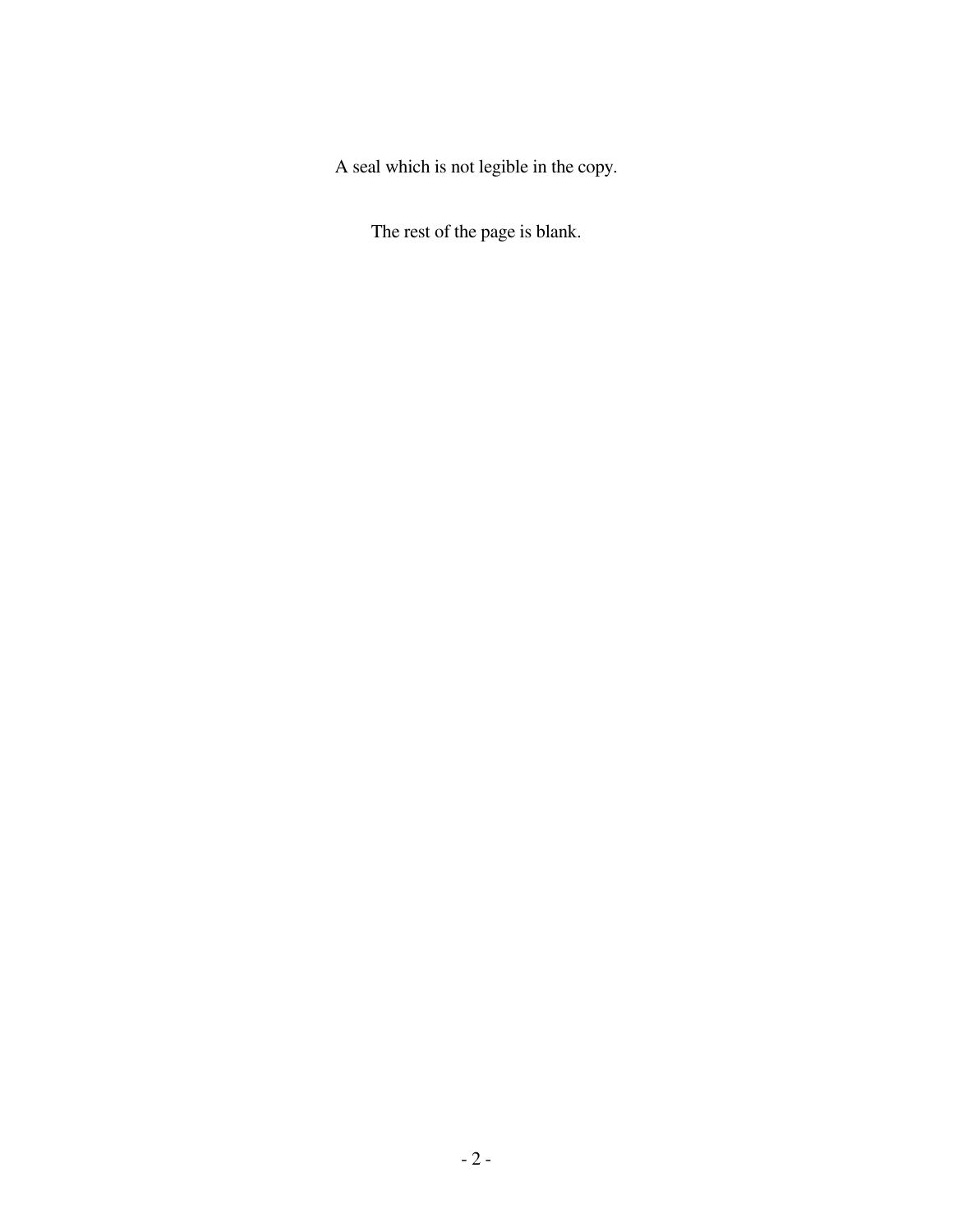# PRIMEROS PRONOMBRES<sup>2</sup>

**in**, **a**, **u**. 3

1

plural: **ca**, **aex**, **vob**

 Estos primeros Pronombres tienen dos officios. El primero es que siruen a todo genero de verbos, para la simple conjugacion<sup>4</sup> pospuestos, en presente y preterito imperfecto de indicatiuo. Y en los demas tiempos o solos los verbos actiuos, a quien se anteponen.

& El segundo officio es, que siruen de pronombres de possesion, antepuestos a los nombres que entran con letra consonante, como: **in yum**: mi padre, **a yum**: tu padre, **v yum Ioan**: el padre de Ioan. Pero si el nombre o verbo comiença con vna sola vocal, auiendo de herir con ella el pronombre, se vsaran de los pronombres que siguen:

 $\overline{\phantom{0}}$ 

**v**, **au**, **y** plural: **ca**, **auex**, **yob**

como: [**oc**: el pie;]<sup>5</sup> **uoc**: mi pie, **a uoc**: tu pie, **yoc Ioan**: el pie de Ioan, [**ca oc**, **a uoceex**, **yocoob**]; [ol: el coraçon;] **uol**: mi coraçon, **a uol**, **yol Ioan**, [ca ol],<sup>6</sup> **a uolex**, **yolob**.

 $\P$  Aduiertase, que los dos vltimos del plural<sup>7</sup> siempre reciben en medio el nombre o verbo, como: **a yumex**: vuestros padres, **v yumob**: su padre de aquellos, **a uolex**: vuestras voluntades, **yolob**: su voluntad de aquellos.

<sup>2</sup>For the first part of this book, from here through the end of the conjugations on page 16, the Spanish words are in italics and the Mayan words are in normal face.

<sup>3</sup>There is apparently a letter in front of the "u" which might be "c", making this "cu" instead of "u".

<sup>4</sup>Meaning those Spanish verbs which are without auxiliary parts. Concerning the underlying meaning here, it concerns, in the Mayan conjugation, the auxiliary verb **cah**.

 $5T$ ypically throughout this work Coronel presents first the word itself and then gives the examples of the grammatical variations.

<sup>6</sup>Both here and below with the reflexive pronouns the 1st person plural is not given.

 $7Page 4.$ 

<sup>&</sup>lt;sup>1</sup>Page 3. There is no page numbering in the original text. The page breaks of the original text are shown by footnotes, with the exception that if the page break falls in mid-word, then the page break footnote is given after the word. Thus for example this page actually finishes with the words and letters "los dos vltimos del plu" with the letters "ral, siem" given in the position to indicate what the beginning letters on the next page will be. The page break in this case is footnoted after the word "plural".

At the bottom of the first five recto pages of each signature there is the printer's notation to locate those pages. These notations are of the nature A, Aij, Aiij, Aiiij, Av. Thus, this being the recto of the second folio of signature A, there is the notation Aij. The grammar has  $G = 7$ ) signatures at eight folios or 16 pages each, giving a total of 112 pages. As will be noted, several folios are missing, these being Bi, Eviii, F, Fviii, Gviii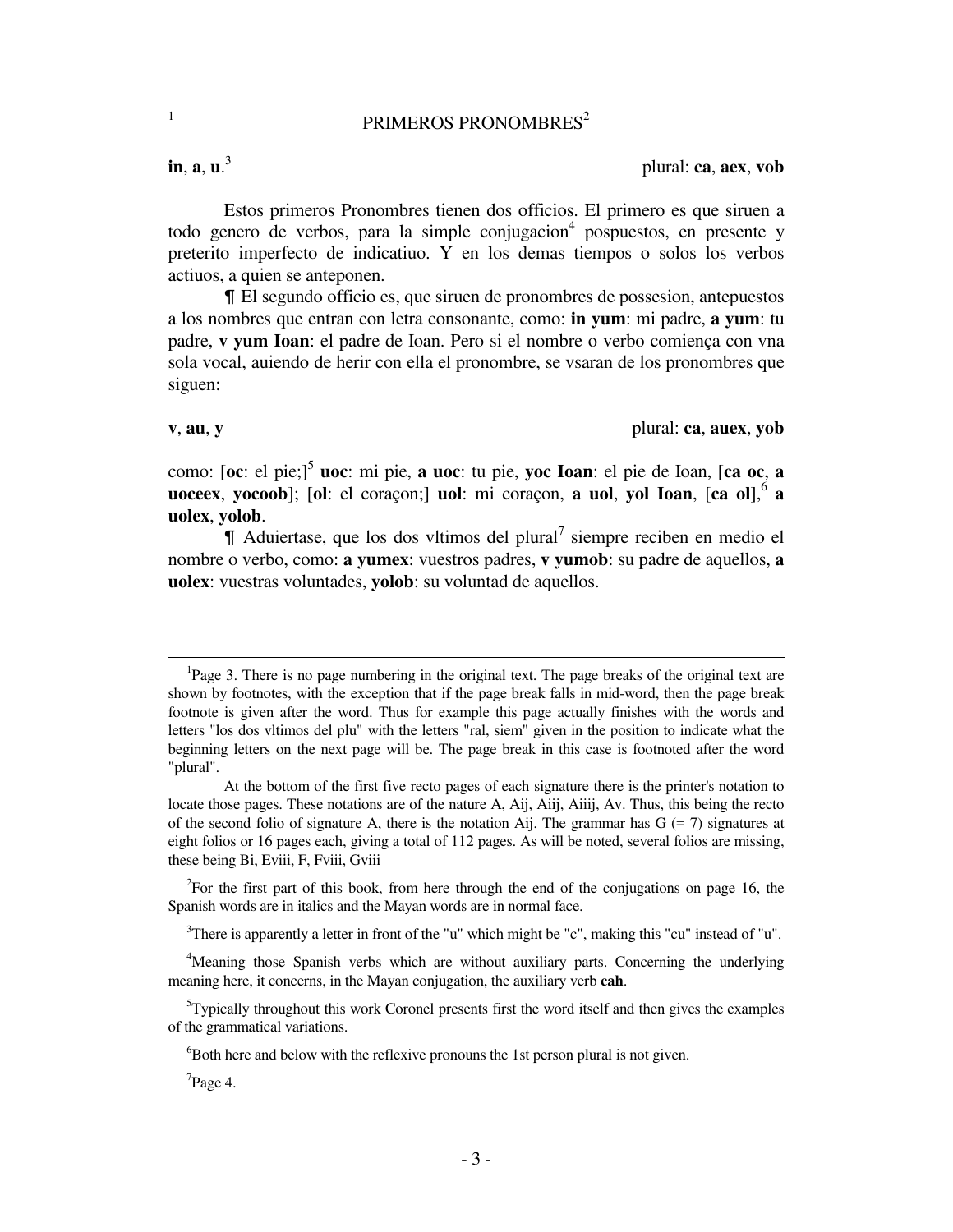& Nota: Que si comiença en dos vocales, se vsaran los pronombres **in**, **a**, **u**, como: **vayak**: el sueño, dira **in uayak**: mi sueño, **a uayak**, **v uayak Pedro**; **ohel**: saber, **vohel**: yo lo se, **a uohel**, **yohel padre**: el padre lo sabe. Si entrare con tres vocales se vsaran como si entrase con vna sola, como: **auat**: 8 la voz, dira **vauat**: mi voz, **a auat**, **yauat Pedro**.

& Nota: Que con esta silaba **ba** se hazen pronombres reciprocos, y siruen de persona que padece, como: **in cimçah inba**: mateme yo, **aba**, **vba**, [**caba**], **abaex**, **vbaob**, 9 y siruen de los pronombres "me, te, se."<sup>10</sup>

į.

<sup>8</sup>This is not an example of the usage with three vowels, because the word **auat** has only two, the **u** being in this case the consonant "w".

<sup>&</sup>lt;sup>9</sup>Here and in the following section the reciprocal pronouns are presented without the 1st person plural.

 $10$ The quotation marks are never used in the text, but I have added them when it seems helpful to mark off the equivalent Spanish gloss for Mayan words.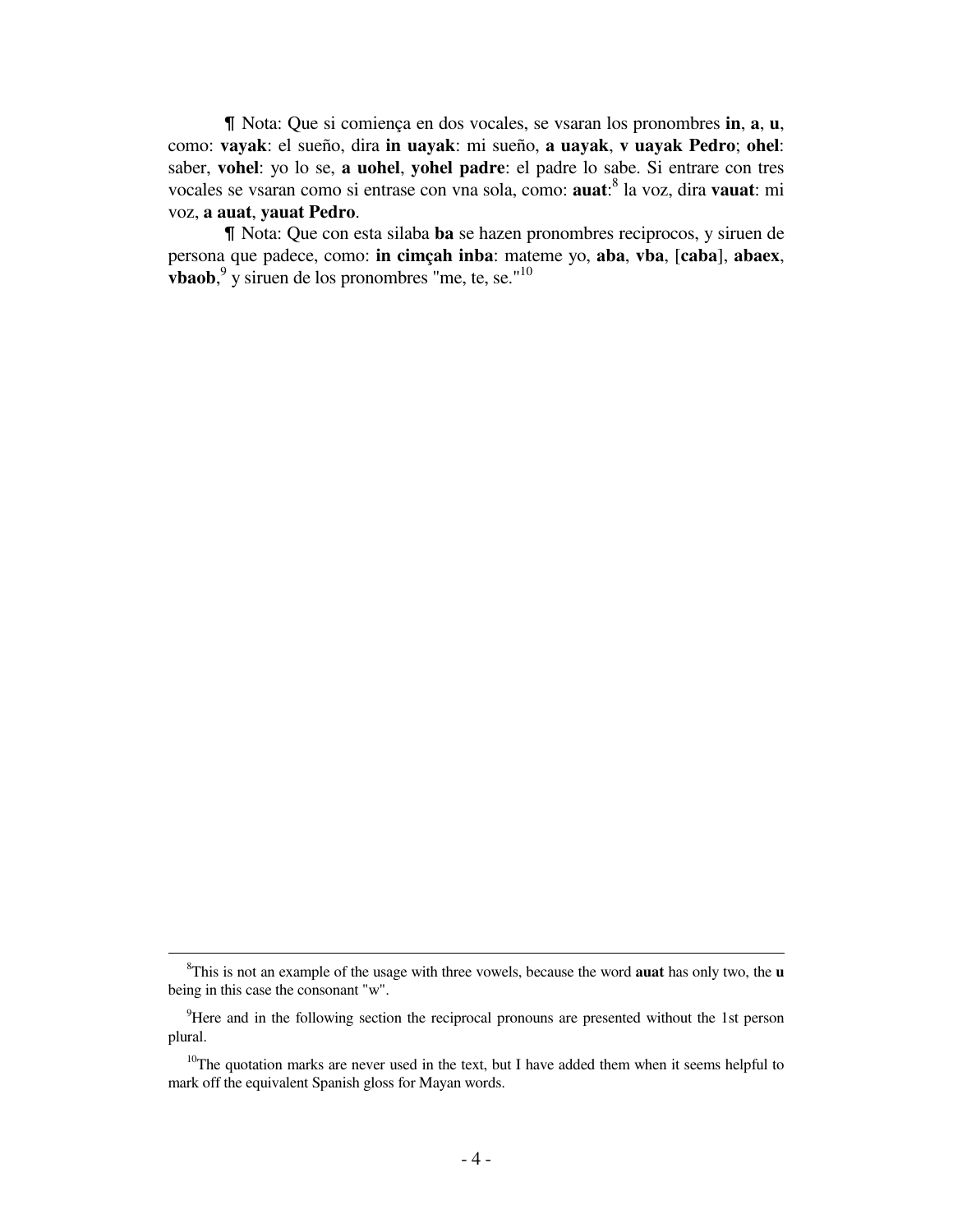#### SEGUNDOS PRONOMBRES

**en**, **ech**,  $[\mathbf{i}]$  plural: **on**, **ex**,  $\mathbf{ob}^{11}$ 

& Nota: Estos pronombres tienen dos officios. El primero es que siruen a los verbos neutros del preterito perfecto en adelante para la simple conjugacion de persona que haze, y<sup>12</sup> siempre se les posponen, como consta de la primera conjugacion. El segundo officio que tienen es que siruen de persona que padece a los verbos actiuos en lugar de los acusatiuos "me, te, se, nos, vos."

Y lo mismo hazen los reciprocos antedichos:

 $\overline{a}$ 

**inba**, **aba**, **vba**, **included included included included included included included included included included included included included included included included included included i** 

<sup>11</sup>The texts reads "**en**, **ech**, plural, **on**, **ex**, **ob**." Throughout this grammar Coronel does not include the third person singular pronoun whenever he gives this list of pronouns. See for example pages 19, 49, 56, 70, 86, and 91. However it is obvious from page 19 that the third person singular pronoun is **i** from the examples given there. The lack of the third person singular pronoun may be the result of the fact that of the three verb forms in the intransitive and passive conjugations which use this pronoun set one of them seems never to use the pronoun **i** and the other has a tendency not to use it. Thus for example Coronel shows correctly in the conjugation of the verb root **nac** for what is called the second form intransitve the use of the pronoun **i**:

| Preterito perfecto |        |
|--------------------|--------|
| nacen              | nacoon |
| nacech             | naceex |
| naci Pedro         | nacoob |

and for the fourth form intransitive the lack of the pronoun **i**:

| Subiuntivo modo: Presente |
|---------------------------|
| hij nacacoon              |
| hij nacaceex              |
| hij nacacoob              |
|                           |

Not shown in the conjugation is the third form intransitive:

| nacaanen  | nacaanoon |
|-----------|-----------|
| nacaanech | nacaaneex |
| nacaan    | nacaanoob |

<sup>12</sup>Page 5. Printer's notation: Aiij.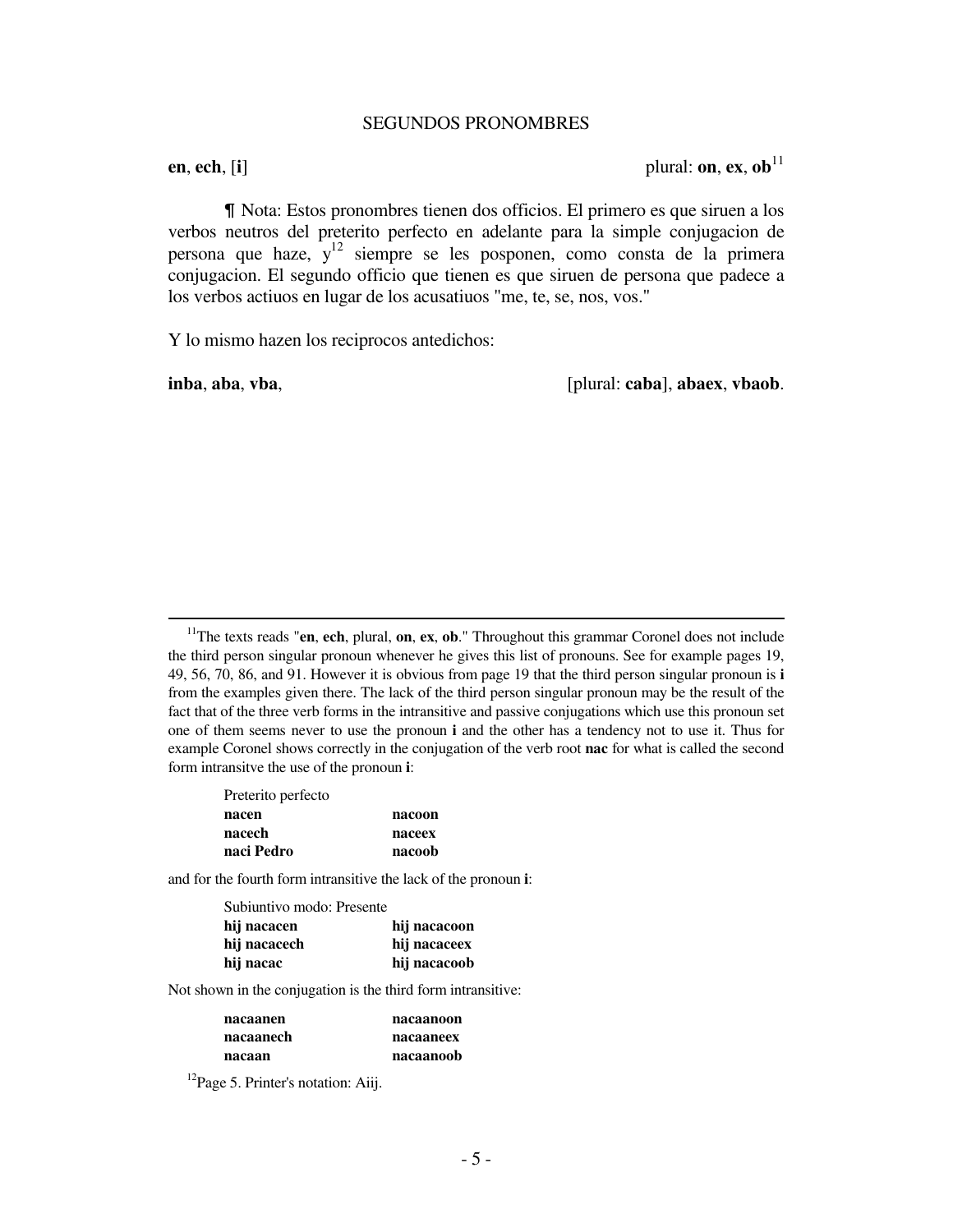#### TERCEROS PRONOMBRES

## **ten**, **tech**, **lay** plur[al]: **toon**, **teex**,  $\text{loop}^{13}$

 Estos pronombres siruen de persona que haze antepuestos a verbos en lugar de **ego**, **tu**, **yl**[**l**l**e**. <sup>14</sup> Y a vezes de persona que padece, antepuestos al verbo, y no de otra manera, como: **ten tu haɔah**: [el me azote;] **tech cin payic**: [te estoy llamando]. Tambien siruen absolutamente hablando, y respondiendo, "yo, tu, aquel," y en este modo siruen de lo que sirue **sum**, **es**, **fui**, <sup>15</sup> como: **macx batab vaye**: quien es gobernador aqui. **Teni**: yo soy.

& Nota: Quando el verbo o nombre comiençan con "h" simple, la pierden muchas vezes, y se vsan de los pronombres, segun la letra le queda, como: **hulel**: venir; **bikin a ulel**: [quando vienes;] **huun**: carta; **yuun Pedro**: la carta o libro de Pedro; he: guebo; yeelil huh: el guebo de la yguana.<sup>16</sup>

<sup>13</sup>In modern speech these pronouns are **ten**, **tech**, **leti**, **toon**, **teex**, **letiob**. While the colonial grammars and rarely the colonial dictionaries tells us that **lay** and **loob** were used where **leti** and **letiob** are used today, there is apparently no confirmation of this in the colonial literature.

<sup>14</sup>The text reads "**ego**, **tu**, **yle**."

<sup>15</sup>The text reads "**sum**, **es**, **fui**". I presume that what is meant here is that **ten**, **tech**, **lay** act as "I am", "you are", and "he is", and thus I am not certain why the 1st person singular of the perfect active indicative form of the Latin verb "sum" (= to be), "fui", is placed here. On the other hand, perhaps the writer meant to give the principal parts of the verb "to be", which would be "sum, esse, fui, futurus", and made the mistake of writting "es" instead of "esse". The words **sum**, **es**, **fui**, are given again on pages 102 and 105.

 $16$ Page 6.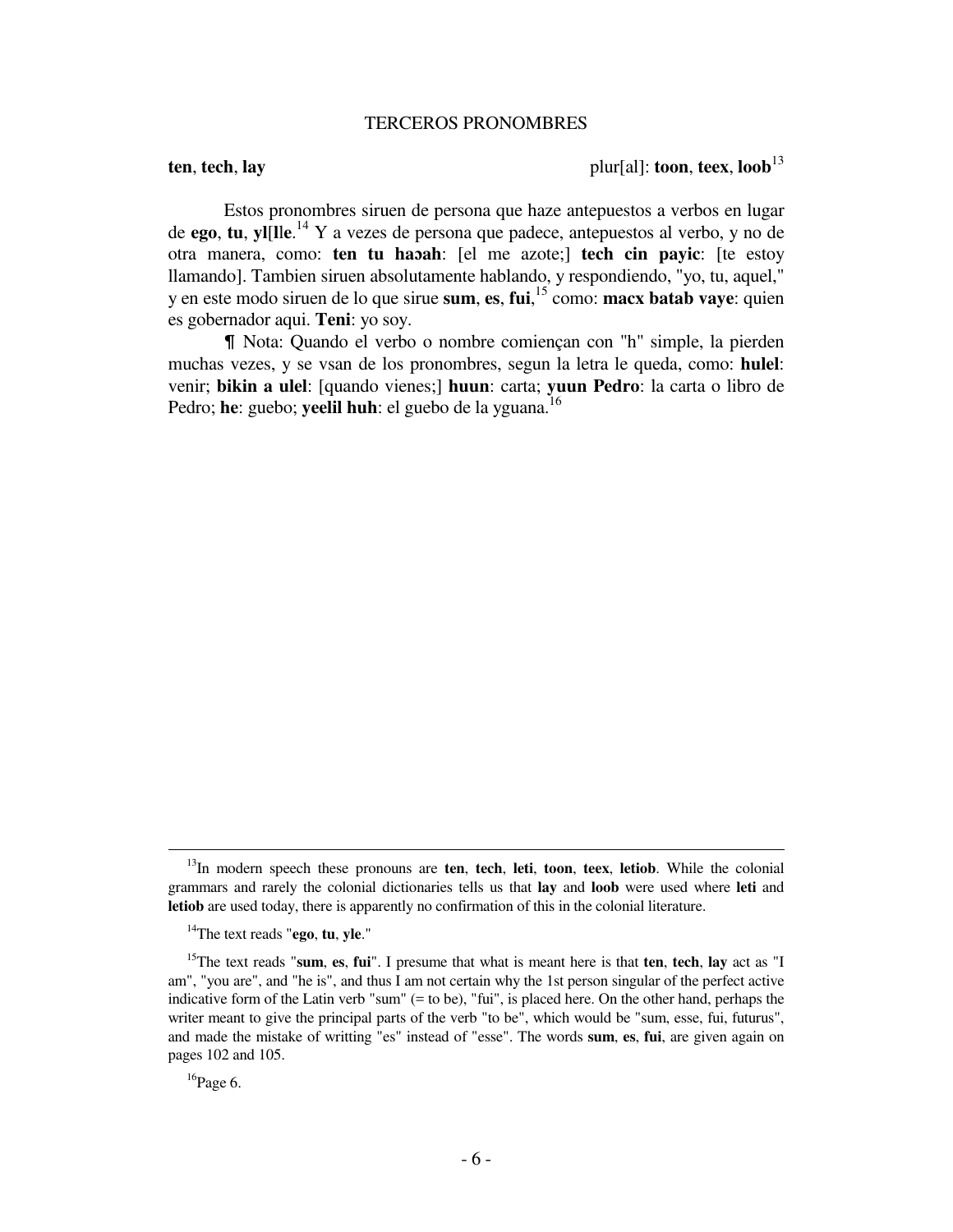# [LOS VERBOS]<sup>17</sup>

# PRIMERA CONJUGACION<sup>18</sup>

#### Presente

[singular] **nacal in cah** yo subo **nacal a cah** tu subes **nacal v cah** aquel sube

plur[al] **nacal ca cah nacal a cahex nacal v cahob**

 Note that the word "conjugation" is in quotes, and that is because Coronel's perception of what a conjugation is is based upon the Latin verb model. For the Mayan language it would make more sense to use the idea of conjugations to describe the transitive (activo), the intransitive (neutro), and passive (pasivo) verb tenses.

<sup>18</sup>The verb root for the model verb used here is **nac** = "to raise up", "to get up on". Here it is given only as an intransitive verb. The four forms of **nac** as an intransitive verb are:

#### **nacal**, **naci**, **nacaan**, **nacac**

and its meaning as an intransitive verb is "to get up on". The verb root **nac** also forms transitive and passive verbs:

 **naczic**, **naczah**, **naczmah**, **nacze**

and

 $\overline{\phantom{0}}$ 

#### **naczabal**, **naczabi**, **naczabaan**, **naczabac**

with the meanings "to lift up" and "to be lifted up". The **z** behind the verb root is a causative marker, and one could translate the transitive and passive forms of the verb as "to cause to raise up" and "to be caused to raise up".

 $17$ The following conjugations are presented unevenly in the text with different parts, especially the Spanish glosses, missing at different points. A uniform format is used in the transcript presented here to give a sense of continuity to between the four "conjugations" and the missing Mayan tense examples are filled in. However, for the most part the missing Spanish glosses are not filled in, this in part because it seems not to be the intent of Coronel to give a Spanish gloss for every Mayan tense example, but rather to rely on the reader's knowledge of Spanish grammar to know what the Spanish gloss for any tense should be.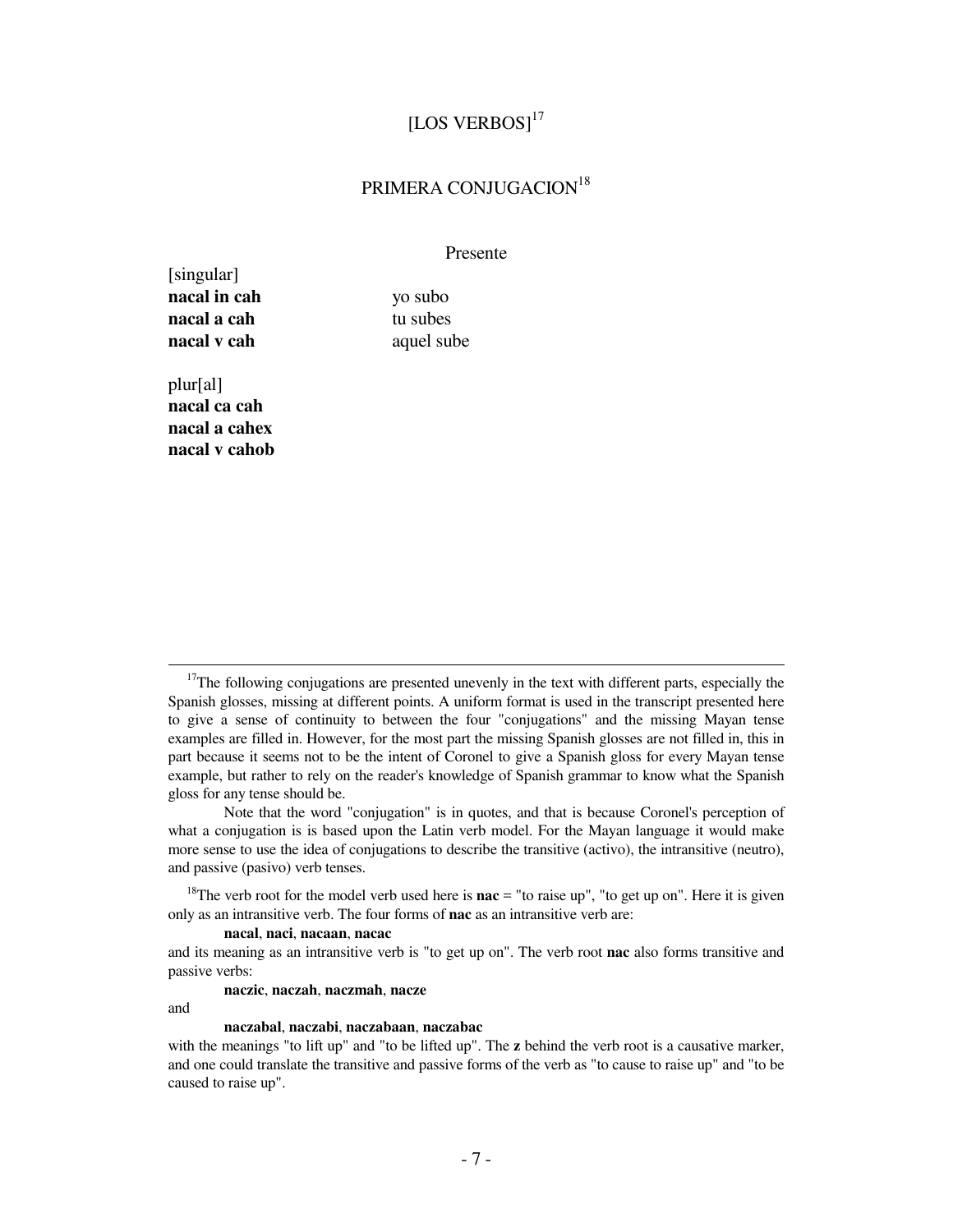# Preterito imperfecto

| [singular]         |
|--------------------|
| nacal in cah cuchi |
| nacal a cah cuchi  |
| nacal v cah cuchi  |

yo subia

plur[al] **nacal ca cah cuchi** nosotros subiamos **nacal a cahex cuchi nacal v cahob cuchi**

Preterito perfecto

| [singular] |                     |
|------------|---------------------|
| naacen     | yo subi $^{19}$     |
| nacech     |                     |
| naci Pedro | Pedro subio $^{20}$ |

plur[al] **nacon** nosotros subimos **nacex nacob** aquellos subieron

Plusquam perfecto

[singular]

**nacen ili cuchi** yo auia subido **nacech ili cuchi** tu auia[s] subido **nac**[**i**] **ili cuchi** aquel auia subido

plur[al] **nacon ili cuchi** nacex ili cuchi<sup>21</sup> **nacob ili cuchi**

<sup>&</sup>lt;sup>19</sup>Written in by hand is "o he subido".

<sup>&</sup>lt;sup>20</sup>The entry Naci Pedro: Pedro subio, is given twice, the second time being between the first person plural and the second person plural.

 $^{21}$ Page 7. Printer's notation: Aiiij.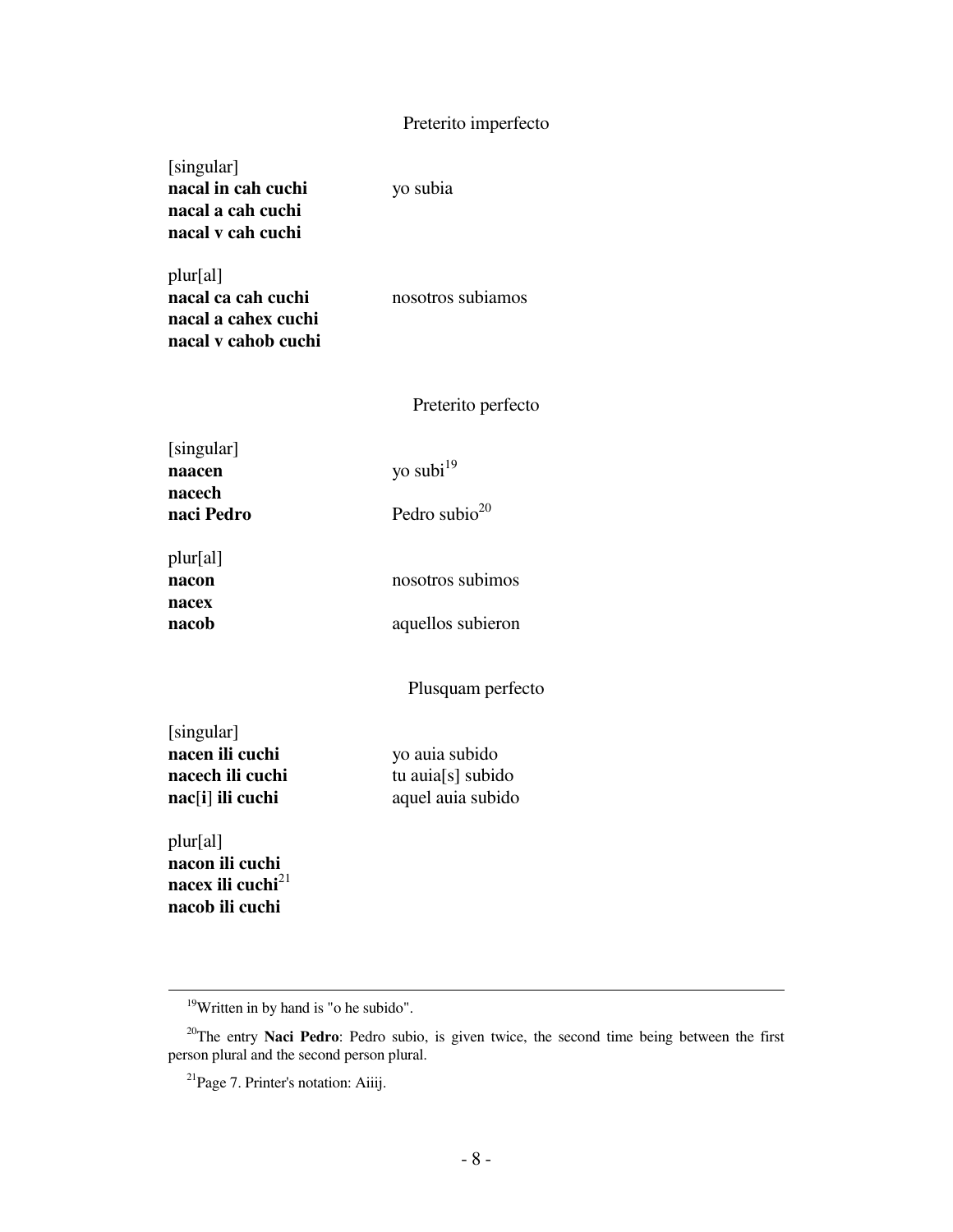# Futuro imperfecto

[singular] **bin nacacen** yo subiere **bin nacacech bin nacac Pedro**

plur[al] **bin nacacon bin nacacex**

**bin nacacob** aquellos subiran

Futuro perfecto

[singular] **nacen ili cuchom** yo abre subido **nacech ili cuchom naci ili cuchom**

plural **nacon ili cuchom nacex ili cuchom**

**nacob ili cuchom** aquellos abran subido

#### Imperatiuo

#### [Presente]

[singular] **nacacen** suba yo luego **nacen** sube tu luego **nacac** suba aquel luego

plur[al]

**nacacon** subamos nosotros luego **nacenex** subid vosotros luego **nacacob** suban aquellos luego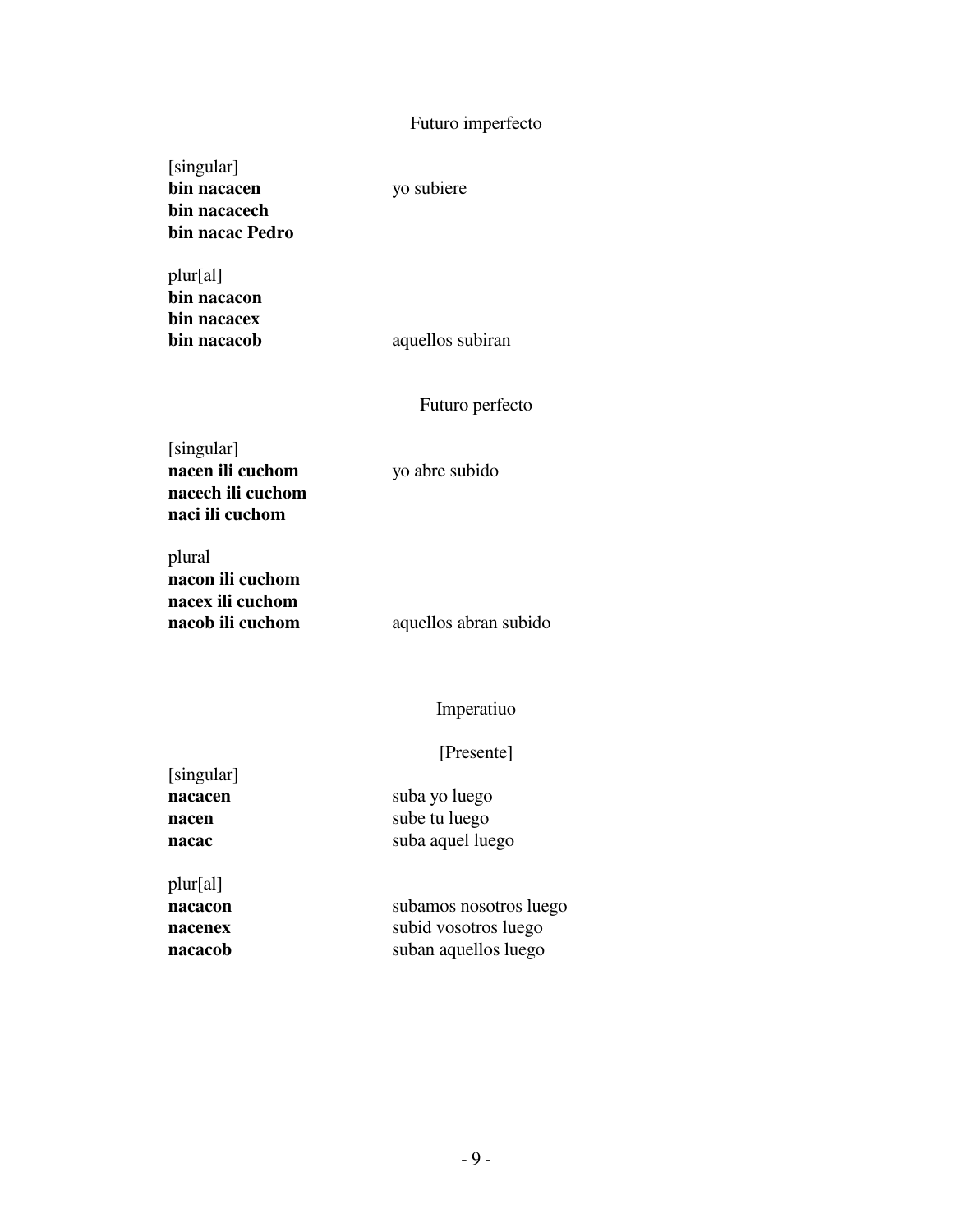#### Fut[uro]

| suba yo despues               |
|-------------------------------|
| sube tu despues <sup>22</sup> |
| suba aquel despues            |
|                               |

plur[al]

[singular]

**cat nacacon** subamos nosotros despues **cat nacacex** [subid vosotros despues] **cat nacacob** suban aquellos despues

Optatiuo modo

### Presente y Preterito

[singular]  $\left[\text{cahina}\right]^{\bar{2}3}$ .l. cahi nacacen oxala yo suba, subiera, subiria, y subiese **cahi nacacech** [**cahi nacac**]

plur[al] **cahi nacacon cahi nacacex cahi nacacob**

Para todo tiempo pasado

[singular] [**cahi nacacech cuchi cahi nacac cuchi**

**cahi nacacen cuchi** oxala yo vuiera y vubiese subido

plural **cahi nacacon cuchi cahi nacacex cuchi cahi nacacob cuchi**]

 $^{22}$ Page 8.

<sup>&</sup>lt;sup>23</sup>In the second conjugation the alternative **cahi ina** is given. However, normally this is spelled **cahina** or **cayna**. See page 74 of the original text for more on these particles.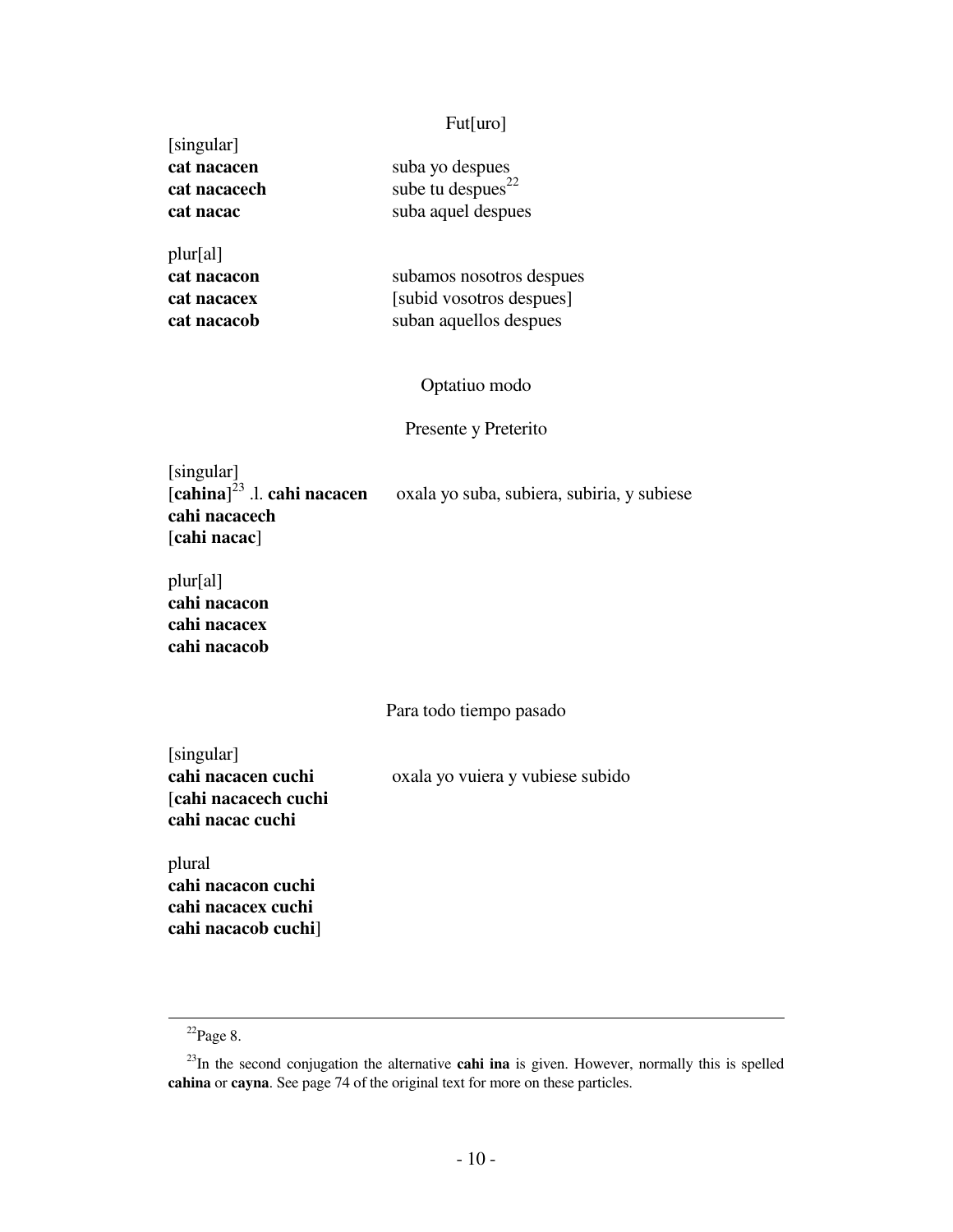### Subiuntiuo [modo]

# Presente<sup>24</sup>

| [singular]              |                                   |
|-------------------------|-----------------------------------|
| hij .l. hij uil nacacen | yo subiera, subiria, y subiese    |
| hij nacacech            | tu subieras, subirias, y subieses |
| [hij nacac]             |                                   |

plur[al] **hij nacacon hij nacacex hij nacacob**

Para todo tiempo pasado<sup>25</sup>

[singular] **hij nacacen cuchi** yo vubiera, o auria<sup>26</sup> subido [**hij nacacech cuchi hij nacac cuchi**

plural **hij nacacon cuchi hij nacacex cuchi hij nacacob cuchi**]

## Infinit[iu]o modo

| Pressente: nacal    |                       | subir         |
|---------------------|-----------------------|---------------|
| Pret[erito:] nacijl |                       | auer subido   |
|                     | Fut[uro:] binil nacac | auer de subir |

<sup>24</sup>In the text this line reads "Presente: **hij** .l. **hij uil**". The phrase **hij uil** has been positioned as shown to have this entry conform with the corresponding entry in the second conjugation.

<sup>25</sup>Page 9. Printer's notation: Av.

<sup>&</sup>lt;sup>26</sup>Written in by hand: "y hubiese".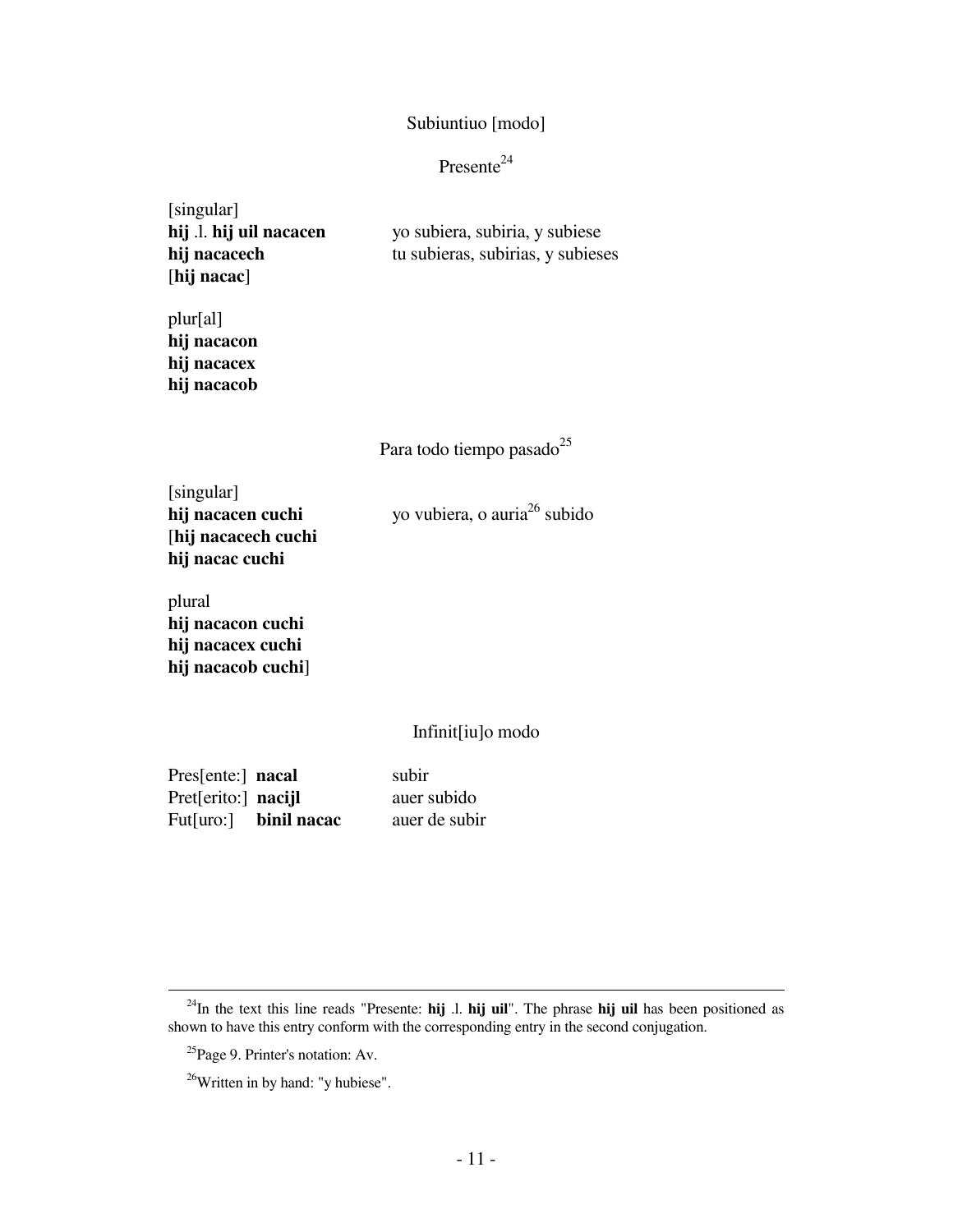# **Gerundios**

[**nacac** .l. **nacal**] de subir [ti nacac] **ti nacal** subiendo<sup>27</sup>

# Participios

 $\overline{a}$ 

**ah nacal** el que sube, o subio, o a de subir **nacan** lo subido

<sup>27</sup>In the text these three lines read as a single entry: "**ti nacal**. De subir, y subiendo, y a subir". From the next two conjugations it is clear that these entries should be as shown in the transcript.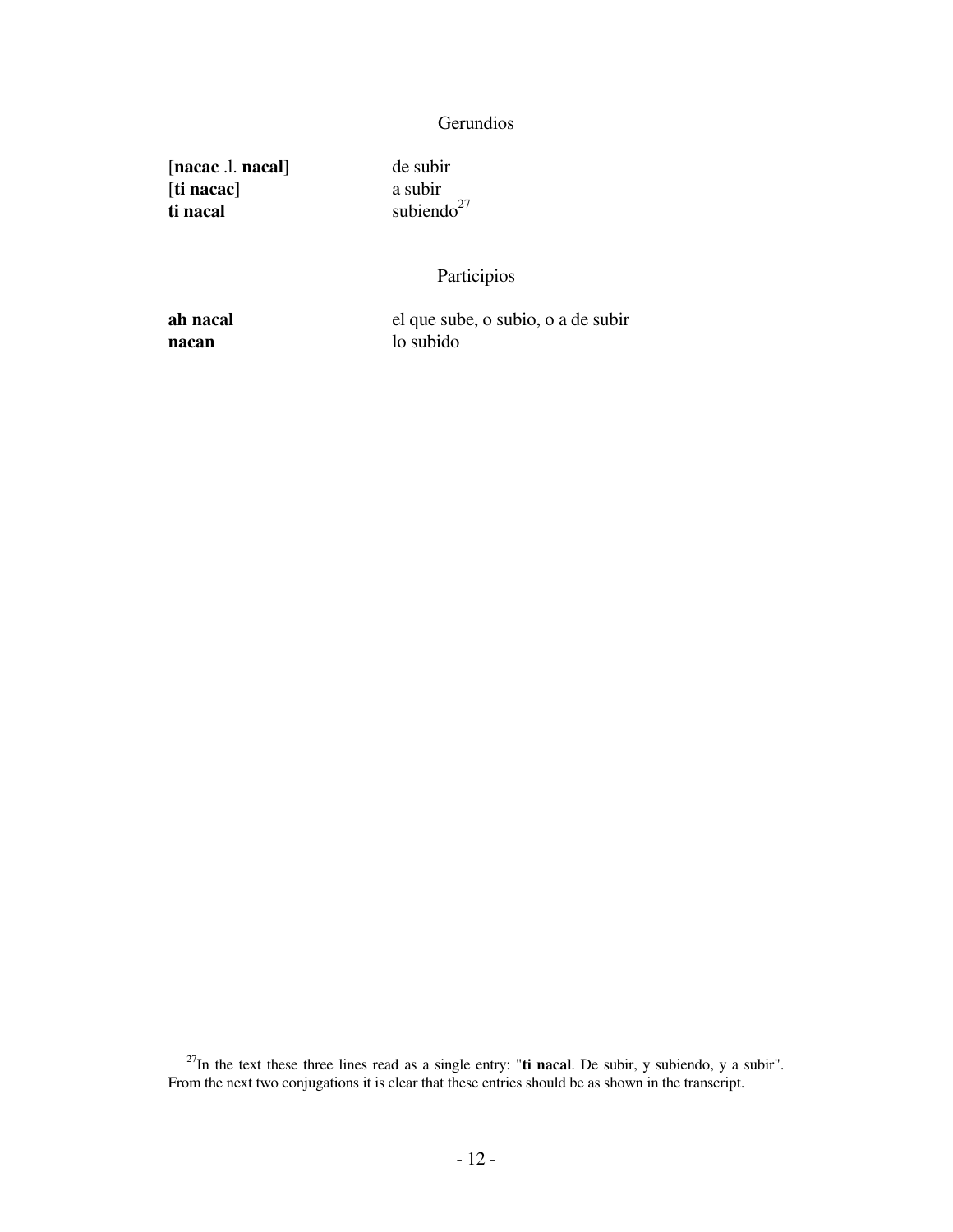# SEGUNDA CONJUGACION<sup>28</sup>

Presente<sup>29</sup>

| [singular]       |                    |
|------------------|--------------------|
| cambeçah in cah  | yo enseño          |
| cambeçah a cah   | tu enseñas         |
| cambeçah v cah   | aquel enseña       |
|                  |                    |
| plur[al]         |                    |
| cambeçah ca cah  | nosotros enseñamos |
| cambeçah a cahex | vosotros enseñais  |
| cambeçah v cahob | aquellos enseñan   |

<sup>28</sup>The verb root for the model verb used here is **can** = "to learn". Here it is given as a transitive and under the heading "Supinos" and "Participios" as a passive verb. There are three ways in which the verb root **can** can appear as a transitive verb:

 **canic**, **canah**, **canmah**, **cane canzic**, **canzah**, **canzmah**, **canze cambezic**, **cambezah**, **cambezmah**, **cambez**

The meaning of the verb in the first line is "to learn something". The **z** behind the verb root in the second line is a causative marker, and the meaning is "to teach something". One could translate the causative transitive form of the verb as "to cause to learn something". The causative marker **bez** in the third line is the older form of the causative marker. Note also that here the verb is given as **cambezic** rather than **canbezic**. That is because the final **n** in a word will tend towards becoming **m** in certain circumstances, and this is such a circumstance. The passive forms of this verb are:

 **canzabal**, **canzabi**, **canzabaan**, **canzabac cambezabal**, **cambezabi**, **cambezabaan**, **cambezabac**

with the meaning "to be taught something".

 $\overline{a}$ 

<sup>29</sup>It should be noted that for this paradigm and the following one involving the auxiliary verb **cah** Beltrán has substituted the following:

|     | ten cambezic        | toon cambezic       |
|-----|---------------------|---------------------|
|     | tech cambezic       | teex cambezic       |
|     | lay cambezic        | loob cambezic       |
| and |                     |                     |
|     | ten cambezic cuchi  | toon cambezic cuchi |
|     | tech cambezic cuchi | teex cambezic cuchi |
|     | lay cambezic cuchi  | loob cambezic cuchi |

Beltrán talks about why he has done this in paragraph 172, but in essence it is because **cah** is in fact used only intransitive and passive verbs, but not with transitive verbs.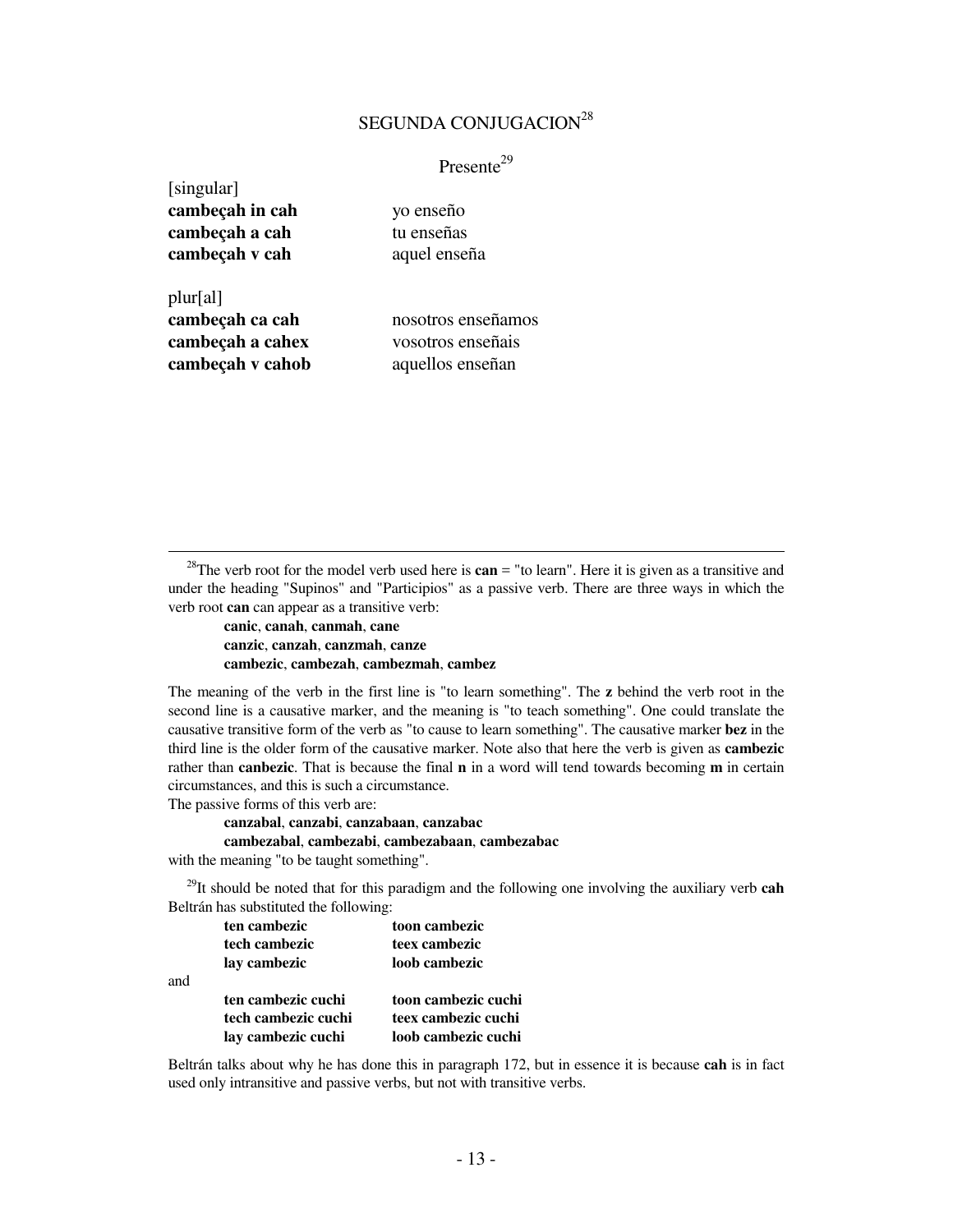### Preterito imperfecto

# [singular]

**cambeçah in cah cuchi** yo enseñaba **cambeçah a cah cuchi cambeçah v cah cuchi**

plur[al] **cambeçah ca cah cuchi cambeçah a cahex cuchi**<sup>30</sup> **cambeçah v cahob cuchi**

#### Preterito perfecto

[singular] **a cambeçah v cambeçah**

**in cambeçah** yo enseñe y vue enseñado

[plural] **ca cambeçah a cambeçahex v cambeçahob**

### Plusquam perfecto

[singular] **in cambeçah ili cuchi** yo auia enseñado **a cambeçah ili cuchi v cambeçah ili cuchi**

plur[al] **ca cambeçah ili cuchi a cambeçahex ili cuchi v cambeçahob ili cuchi**

<sup>30</sup>Page 10.

į.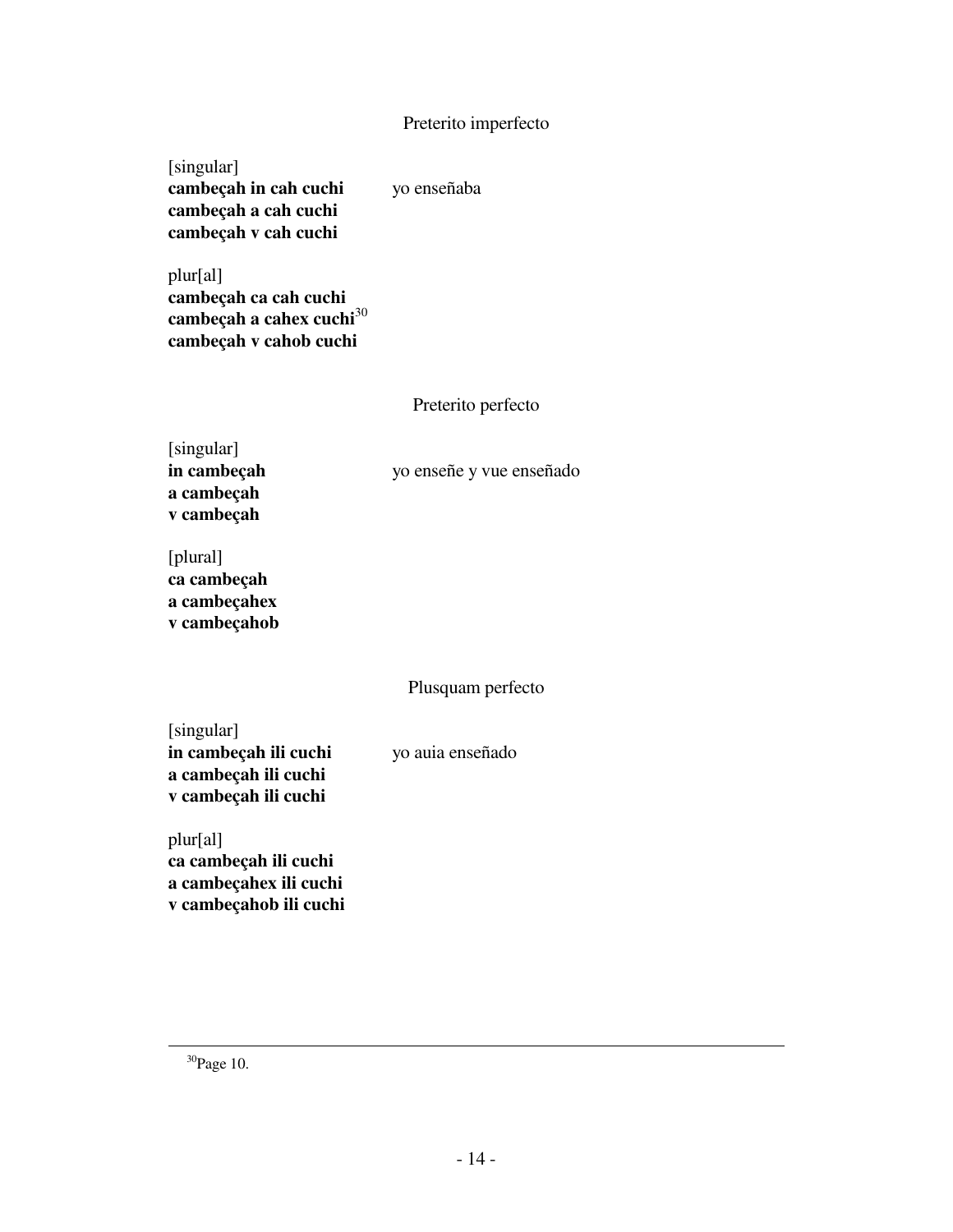# Fut[uro imperfecto]

[singular] **bin in cambez** yo enseñare **bin a cambez** tu enseñaras **bin v cambez**

plur[al] **bin ca cambez bin a cambezex bin v cambezob**

# Fut[uro perfecto]

[singular] **in cambeçah ili cuchom** yo abre enseñado **a cambeçah ili cuchom v cambeçah ili cuchom**<sup>31</sup>

plur[al] **ca cambeçah ili cuchom a cambeçahex ili cuchom v cambeçahob ili cuchom**

Imperatiuo

Pres[ente]

[singular]

**in cambez** enseñe yo luego **cambez** enseña tu luego **v cambez** enseñe aquel luego

plur[al] **ca cambez cambezex v cambezob**

 $31$ Page 11.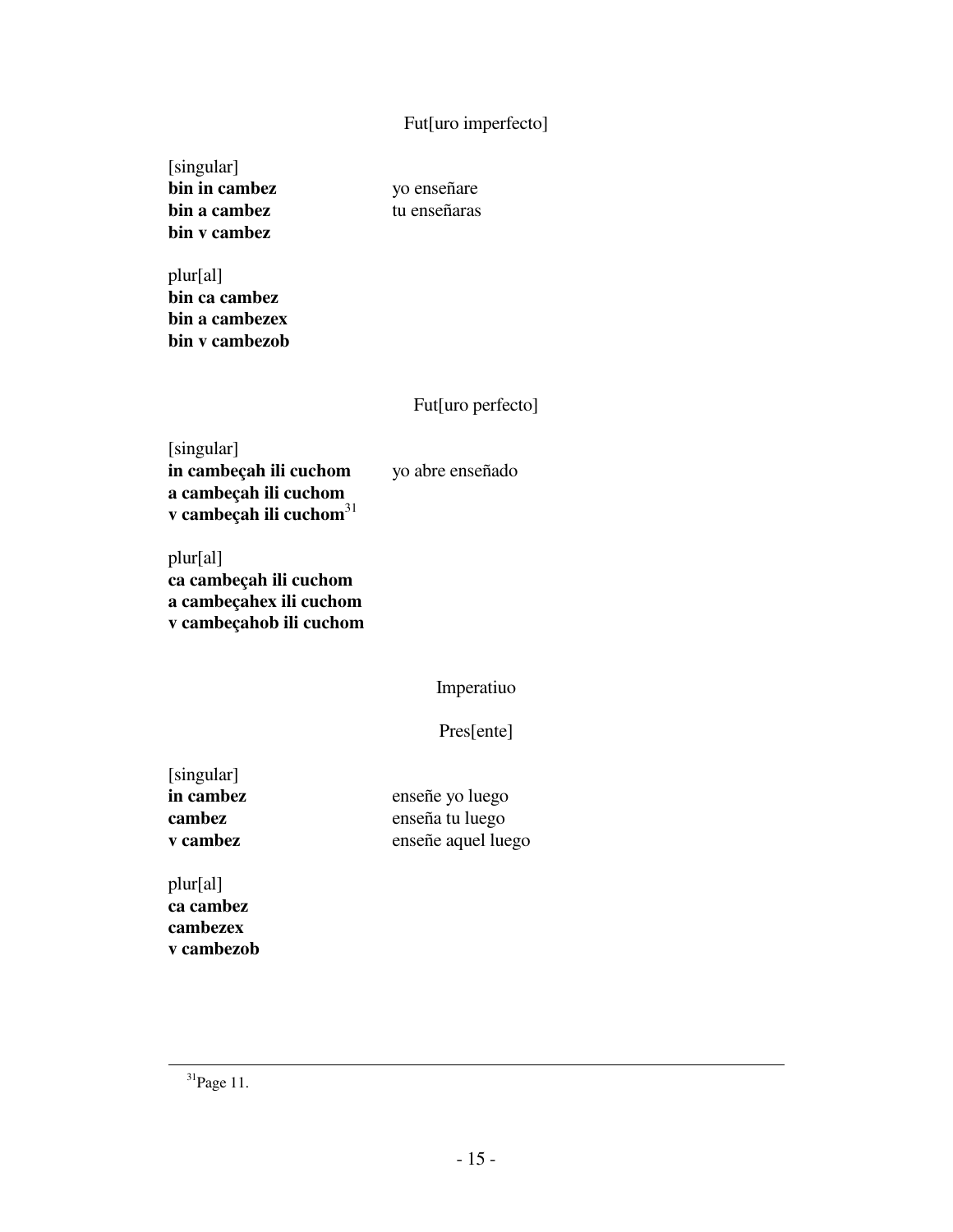### Futuro

[singular] **cat a cambez cat v cambez**

**cat in cambez** enseñe yo despues

plur[al] **cat ca cambez cat a cambezex cat v cambezob**

# Optatiuo modo [Presente y Preterito]

[singular] **cahi a cambez cahi v cambez**

**cahina** .l. **cahi in cambez** oxala yo enseñe, enseñaria, y enseñase

plur[al]

**cahi ca cambez cahi a cambezex** cahi v cambezob $^{32}$ 

Para todo tiempo pasado

[singular] **cahi a cambez cuchi cahi v cambez cuchi**

**cahi in cambez cuchi** oxala yo vuiera y vuiese enseñado

plur[al] **cahi ca cambez cuchi cahi a cambez cuchi cahi v cambez cuchi**

<sup>32</sup>Page 12.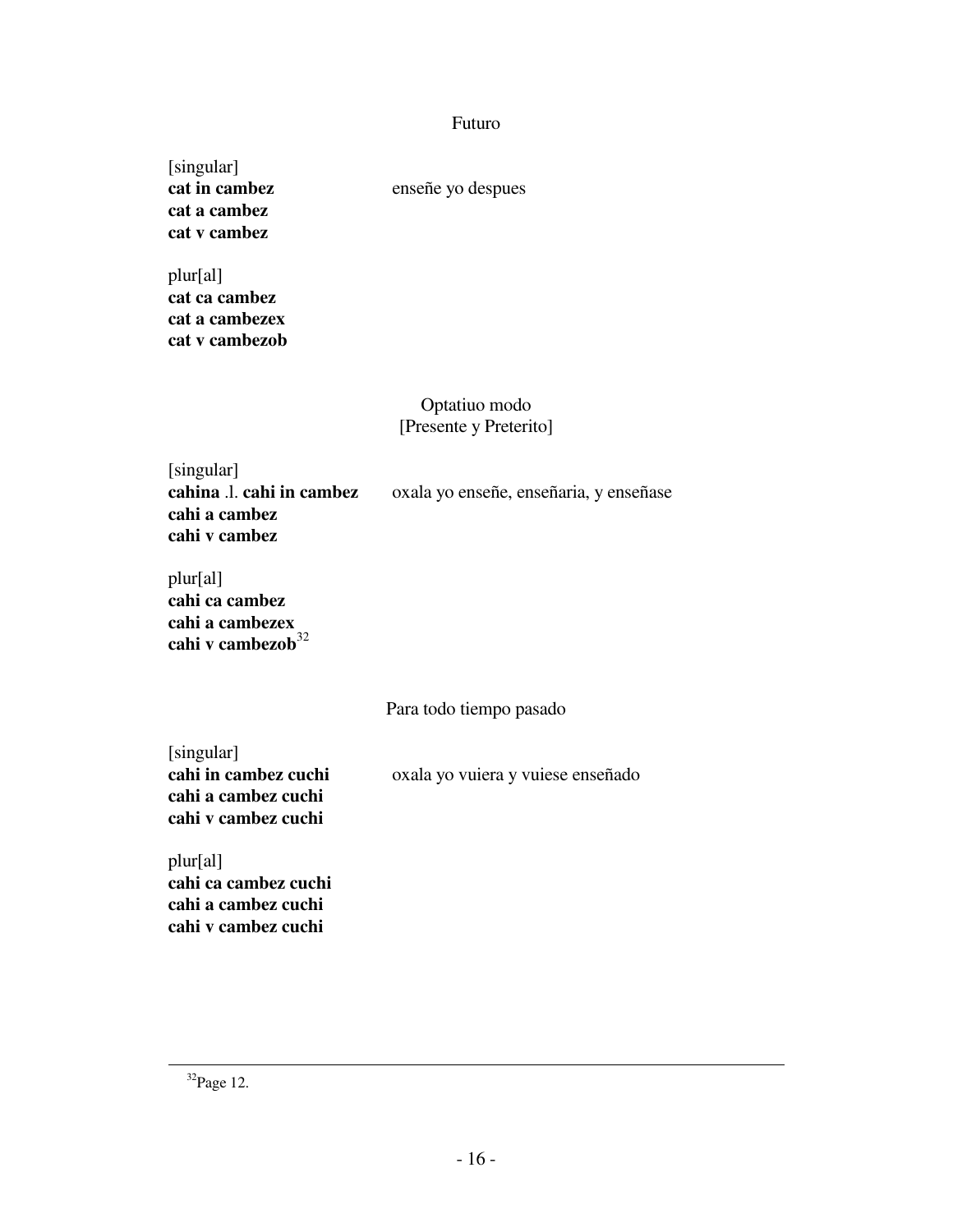### Subiuntiuo modo

# [Presente]

# [singular] **hij uil** .l. **hij in cambez** yo enseñara, enseñaria, y enseñase **hij a cambez hij v cambez**

[plural] **hij ca cambez hij a cambezex hij v cambezob**

Para todo tiempo pasado

[singular]<br>**hij in cambez cuchi** yo vuiera, y vuiese enseñado **hij a cambez cuchi hij v cambez cuchi**

| [plural]                           |
|------------------------------------|
| hij ca cambez cuchi                |
| hij a cambezex cuchi               |
| hij v cambezob cuchi <sup>33</sup> |

# Infinitiuo [modo]

Presente: **cambeçah** enseñar Preterito: **cambeçahil** auer enseñado Futuro: **binil cambez** auer de enseñar

### **Gerundios**

**cambeçah** .l. **cambeçic** de enseñar **ti cambeçah** a enseñar **ti cambeçic** enseñando

<sup>33</sup>Page 13.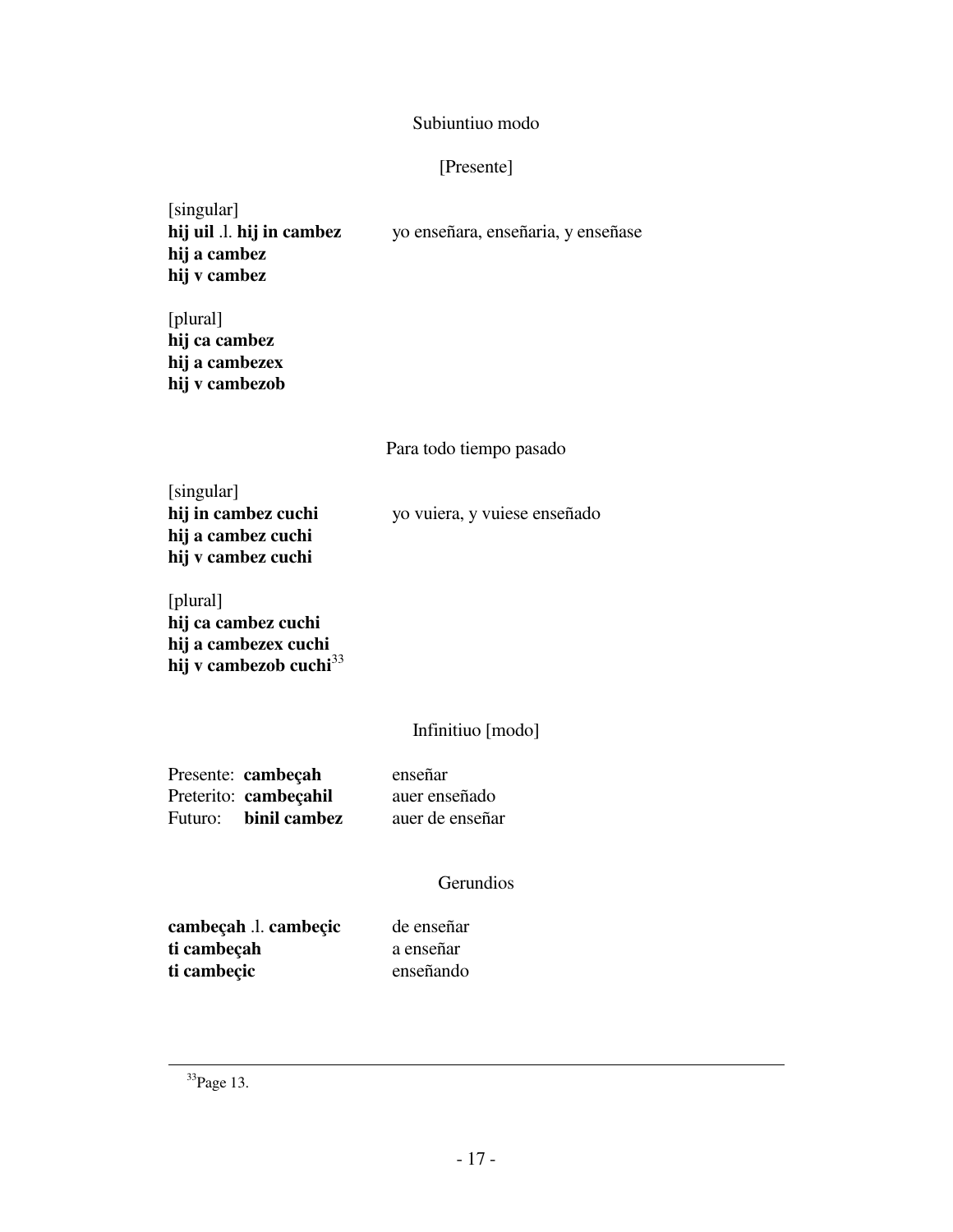# Supinos

ti cambeçabal

**ti cambeçah** a enseñar<br> **ti cambeçabal** de ser enseñado

# Participios

**ah cambeçah** el que enseña, enseño, o a de enseñar **cambeçaan** [.l. **cambezahan**] lo enseñado el que a de ser enseñado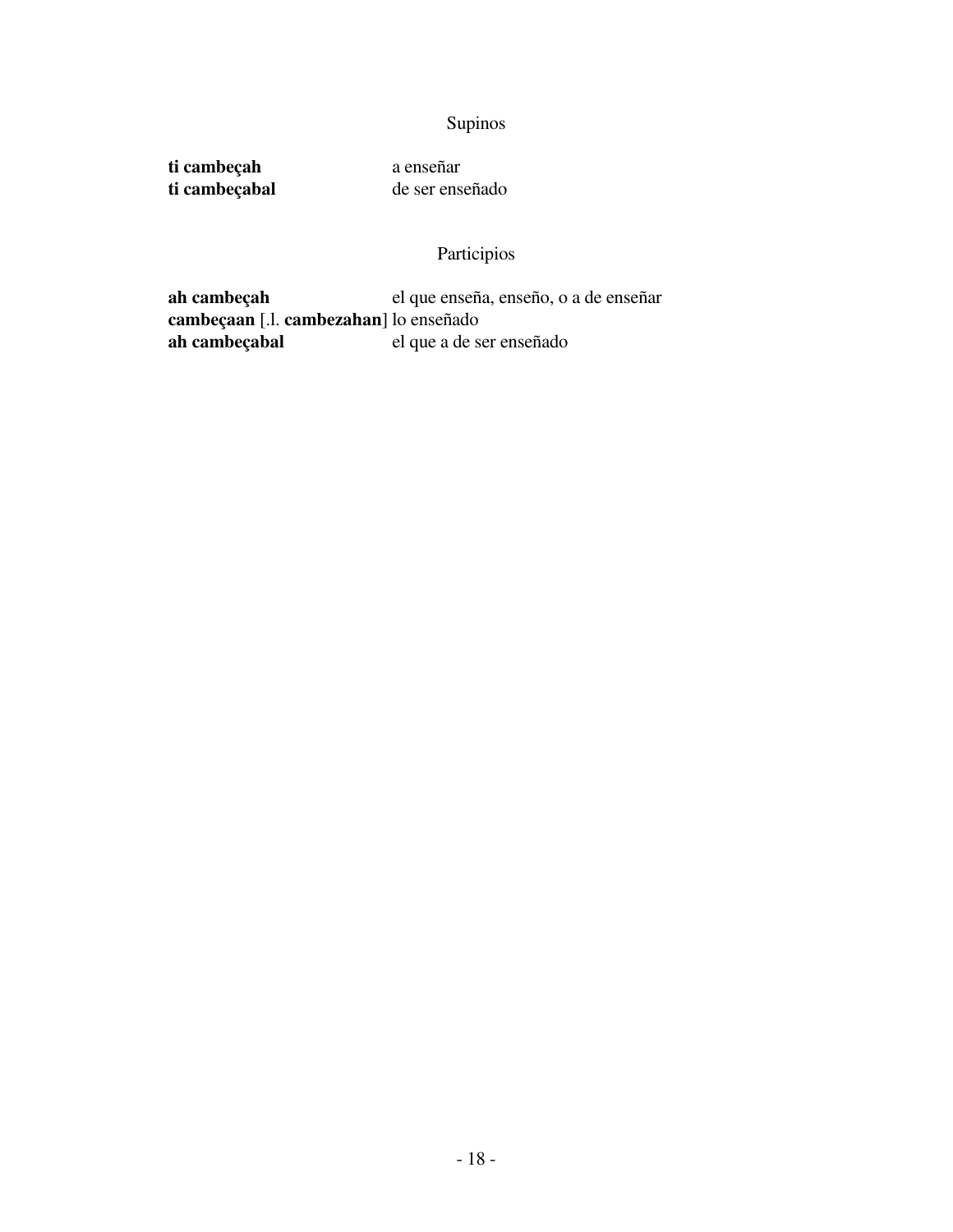#### TERCERA CONJUGACION

# Presente<sup>34</sup>

[singular] **tzic in cah** yo obedezco **tzic a cah tzic v cah**

plur[al] **tzic ca cah tzic a cahex** tzic v cahob<sup>35</sup>

Preterito imperfecto

[singular] **tzic in cah cuchi** yo obedecia [**tzic a cah cuchi tzic v cah cuchi**

plural **tzic ca cah cuchi tzic a cahex cuchi tzic v cahob cuchi**]

 $\overline{a}$ 

and

<sup>34</sup>Again, as with the "Second Conjugation", it should be noted that for this paradigm and the following one involving the auxiliary verb **cah** Beltrán has substituted the following:

**ten tzicic** toon tzicic  **tech tzicic teex tzicic lay tzicic loob tzicic ten tzicic cuchi toon tzicic cuchi tech tzicic cuchi teex tzicic cuchi lay tzicic cuchi loob tzicic cuchi** 

Beltrán has a discussion in paragraph 172 about why he has done this, but in essence it is because **tzic in cah**, etc., or more properly **tzicil in cah**, is in fact intransitive, and the paradigms given by Beltrán are transitive and in keeping with the rest of the presentation of the "Third Conjugation".

<sup>35</sup>Page 14.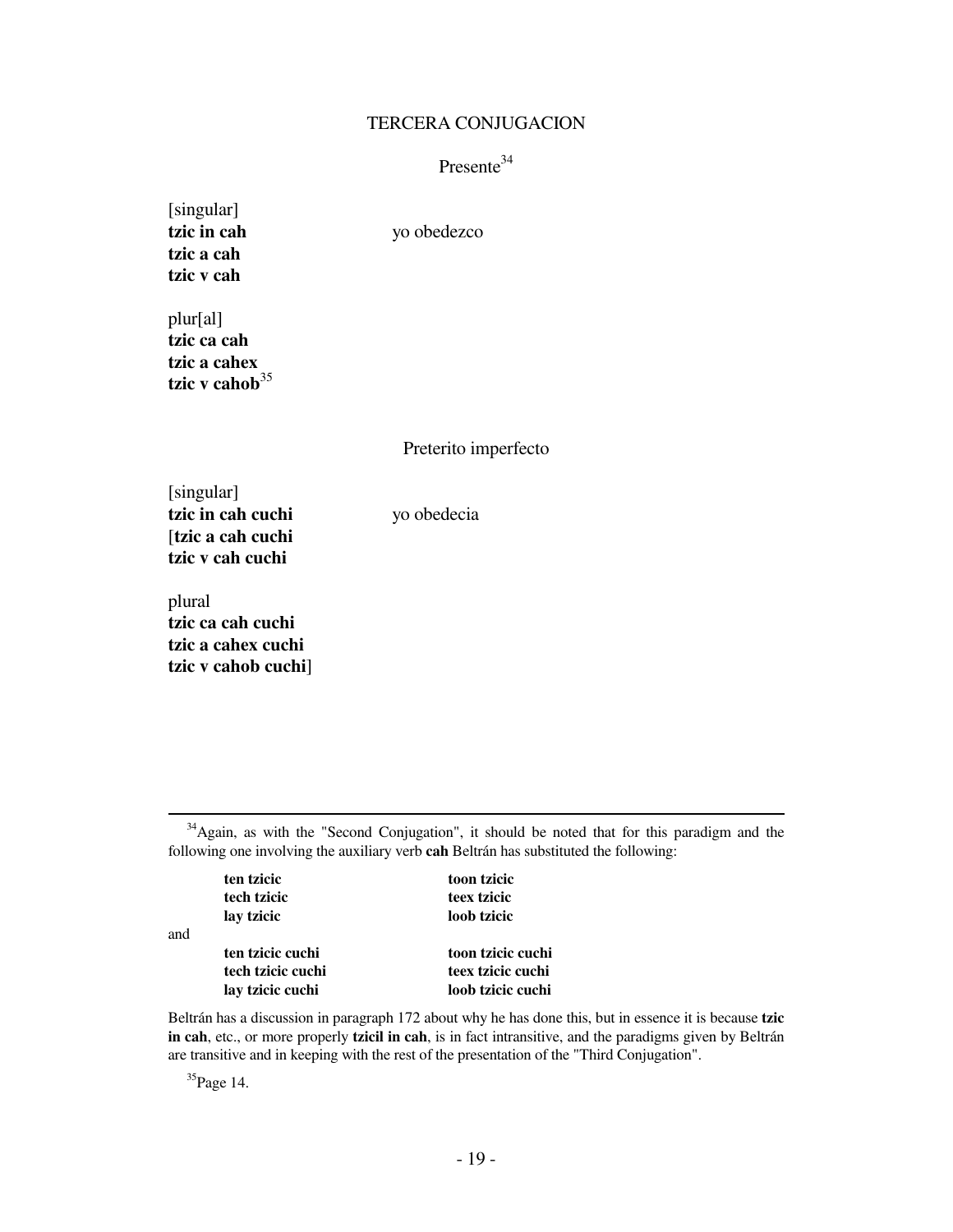|                                                                                   | Preterito perfecto         |
|-----------------------------------------------------------------------------------|----------------------------|
| [singular]<br>in tzicah<br>[a tzicah<br>v tzicah                                  | yo obedeci y vue obedecido |
| plural<br>ca tzicah<br>a tzicahex<br>v tzicahob]                                  |                            |
|                                                                                   | Plusquam perfecto          |
| [singular]<br>in tzicah ili cuchi<br>[a tzicah ili cuchi<br>v tzicah ili cuchi    | yo auia obedecido          |
| plural<br>ca tzicah ili cuchi<br>a tzicahex ili cuchi<br>v tzicahob ili cuchi]    |                            |
|                                                                                   | Futuro imperfecto          |
| [singular]<br>bin in tzicib<br>[bin a tzicib<br>bin v tzicib                      | yo obedecere               |
| plural<br>bin ca tzicib<br>bin a tzicibex<br>bin v tzicibob]                      |                            |
|                                                                                   | Futuro perfecto            |
| [singular]<br>in tzicah ili cuchom<br>[a tzicah ili cuchom<br>v tzicah ili cuchom | yo abre obedecido          |
| plural<br>ca tzicah ili cuchom<br>a tzicahex ili cuchom<br>v tzicahob ili cuchom] |                            |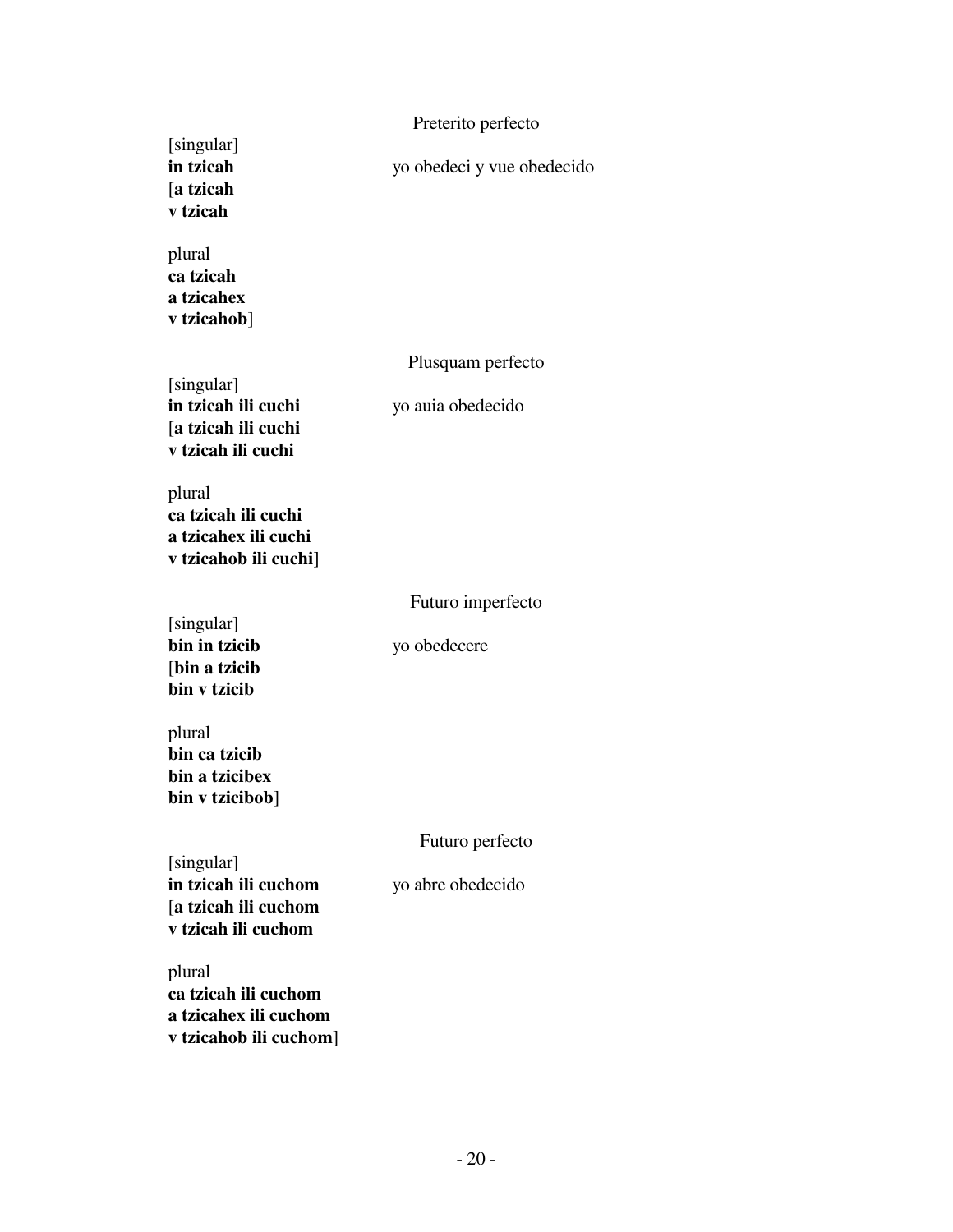# Imperatiuo

#### Presente

| [singular]      |                              |
|-----------------|------------------------------|
| in tzicib       | obedezca yo luego            |
| tzici $36$      | obedece tu luego             |
| <b>v</b> tzicib | obedezca aquel luego         |
| plur[al]        |                              |
| ca tzicib       | obedezcamos nosotros [luego] |
| tzicex          | obedeced vosotros [luego]    |
| v tzicibob      | obedezcan aquellos luego     |

### Fut[uro]

[singular] [**cat a tzicib cat v tzicib**

**cat in tzicib** obedezca yo despues

plural **cat ca tzicib cat a tzicibex cat v tzicibob**]

> O[p]tatiuo  $\left[$ modo]<sup>37</sup> [Presente y Preterito]

[singular]<br>[cahina .l.] cahi in tzicib [**cahi a tzicib cahi v tzicib**

oxala yo obedezca, [obedezcaria, y obedezcase]

plural **cahi ca tzicib cahi a tzicibex cahi v tzicibcob**]

<sup>36</sup>The text reads **tzici**, but as noted by Beltrán, this should be the fourth form transitive, i.e. **tzicib** or **tzice**. However, see page 29 which explains **tzici**.

<sup>&</sup>lt;sup>37</sup>The text reads "Obtatiuo".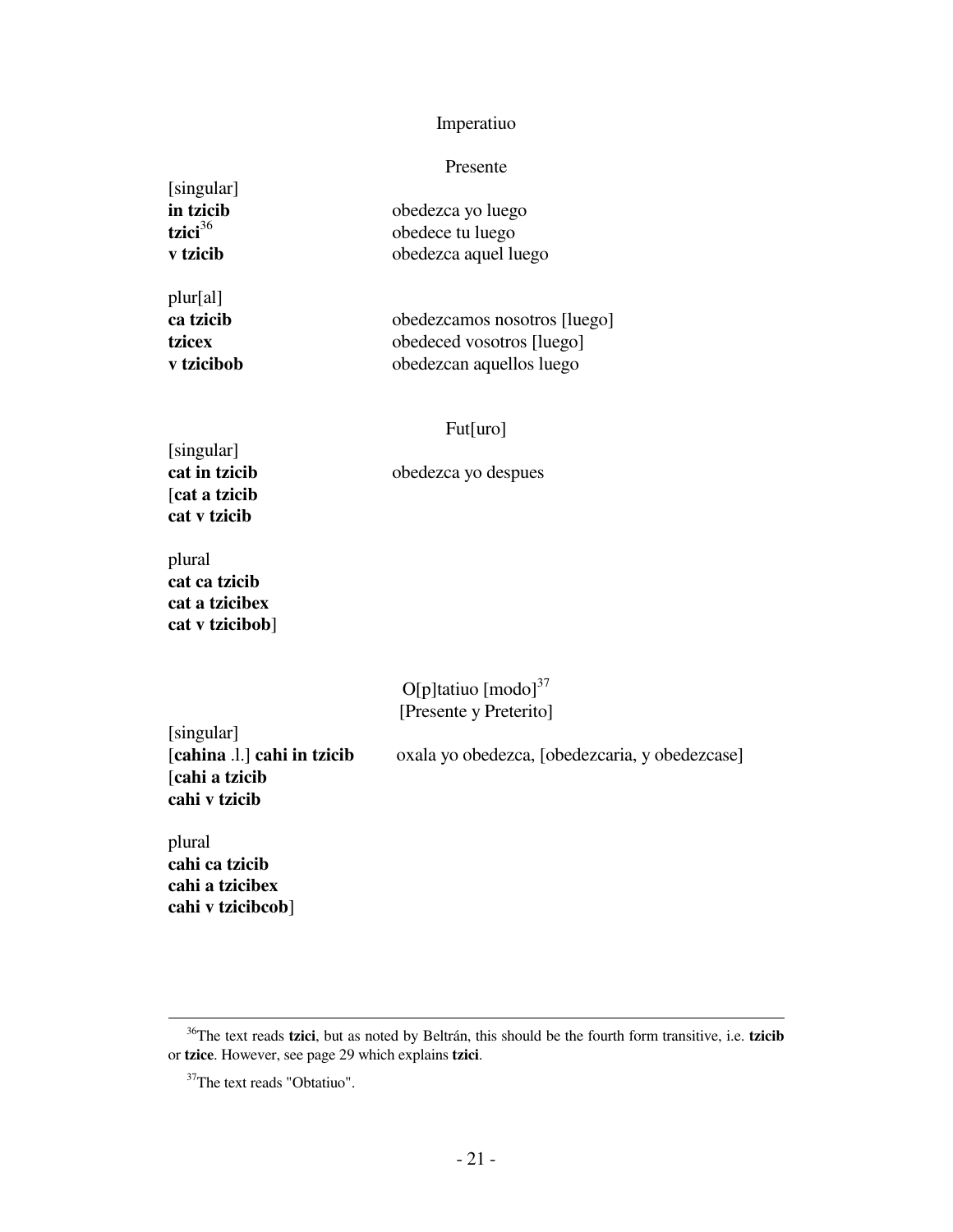[singular] [**cahi a tzicib cuchi cahi v tzicib cuchi**

**cahi ca tzicib cuchi cahi a tzicib cuchi**

plural

**cahi in tzicib cuchi** oxala yo vuiera, yo vuiese obedecido<sup>38</sup>

**cahi v tzicib cuchi**] Subiuntiuo [modo] [Presente]

[singular] [**hij a tzicib hij v tzicib**

[**hij uil** .l.] **hi**[**j**] **in tzicib** yo obedeciera, obedeceria, y obedeciese

plural **hij ca tzicib hij a tzicibex hij v tzicibob**]

## Para todo tiempo pasado

| [singular]                     |                                |
|--------------------------------|--------------------------------|
| $\text{hi}[j]$ in tzicib cuchi | yo vuiera, yo vuiese obedecido |
| [hij a tzicib cuchi            |                                |
| hij v tzicib cuchi             |                                |

plural **hij ca tzicib cuchi hij a tzicibex cuchi hij v tzicibob cuchi**]

# Infinitiuo [modo]

| [Presente:] tzic      |                        | obedecer         |
|-----------------------|------------------------|------------------|
| [Preterito:] tzicahil |                        | auer obedecido   |
|                       | [Futuro:] binil tzicib | auer de obedecer |

<sup>38</sup>Page 15.

į.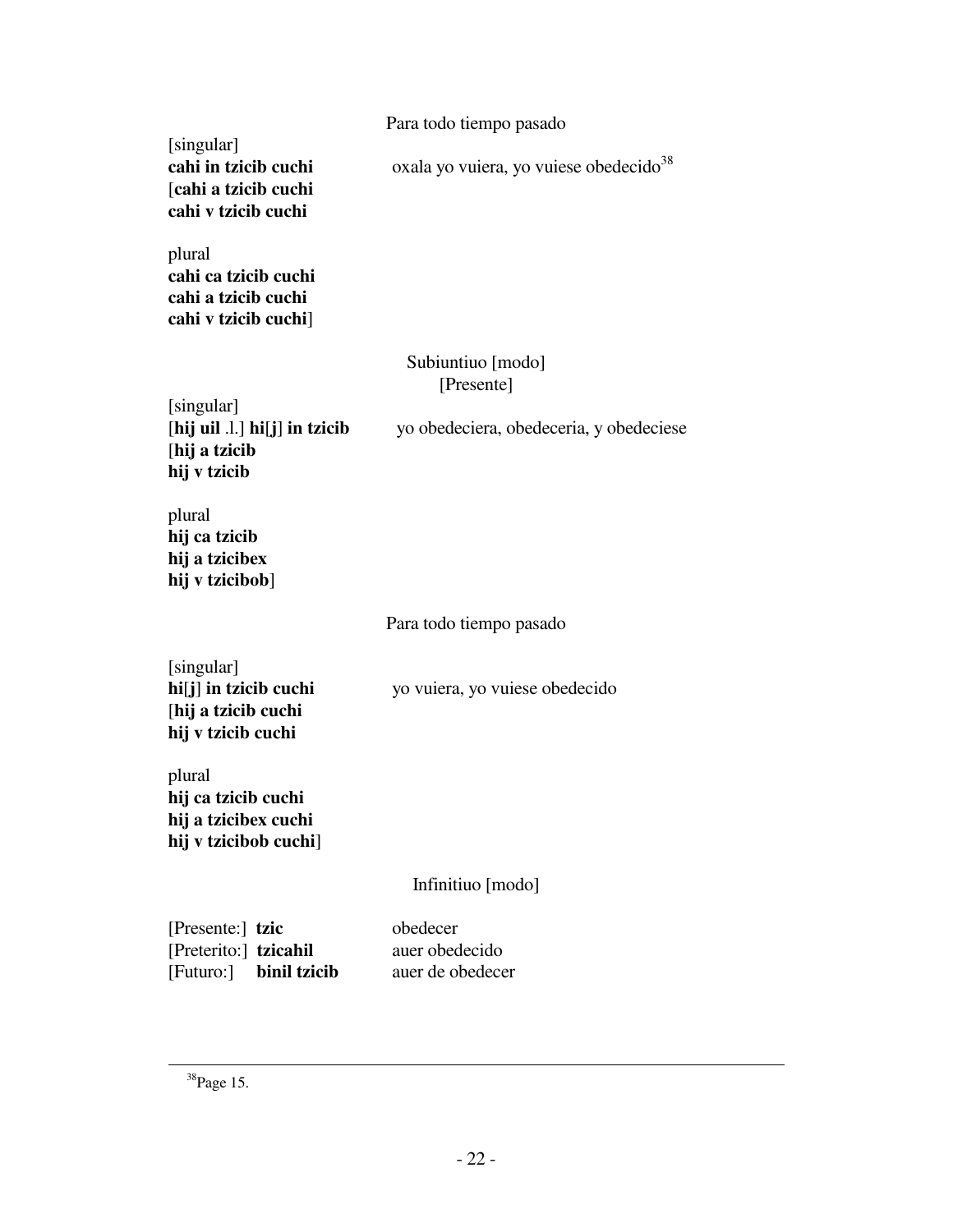# **Gerundios**

**tzic** .l. **tzicic** de obedecer **ti tzic** a obedecer **ti tzicic** obedeciendo

Supinos<br> **ti tzic** a obedecer **ti tzici** a obedecer<br> **ti tzicil** de ser obede de ser obedecido

 Participios **ah tzic** el que obedece o a de obedecer [**tzicaan** lo obedecido] **ah tzicil** el que es o a de ser obedecido<sup>39</sup>

<sup>39</sup>Page 16.

į.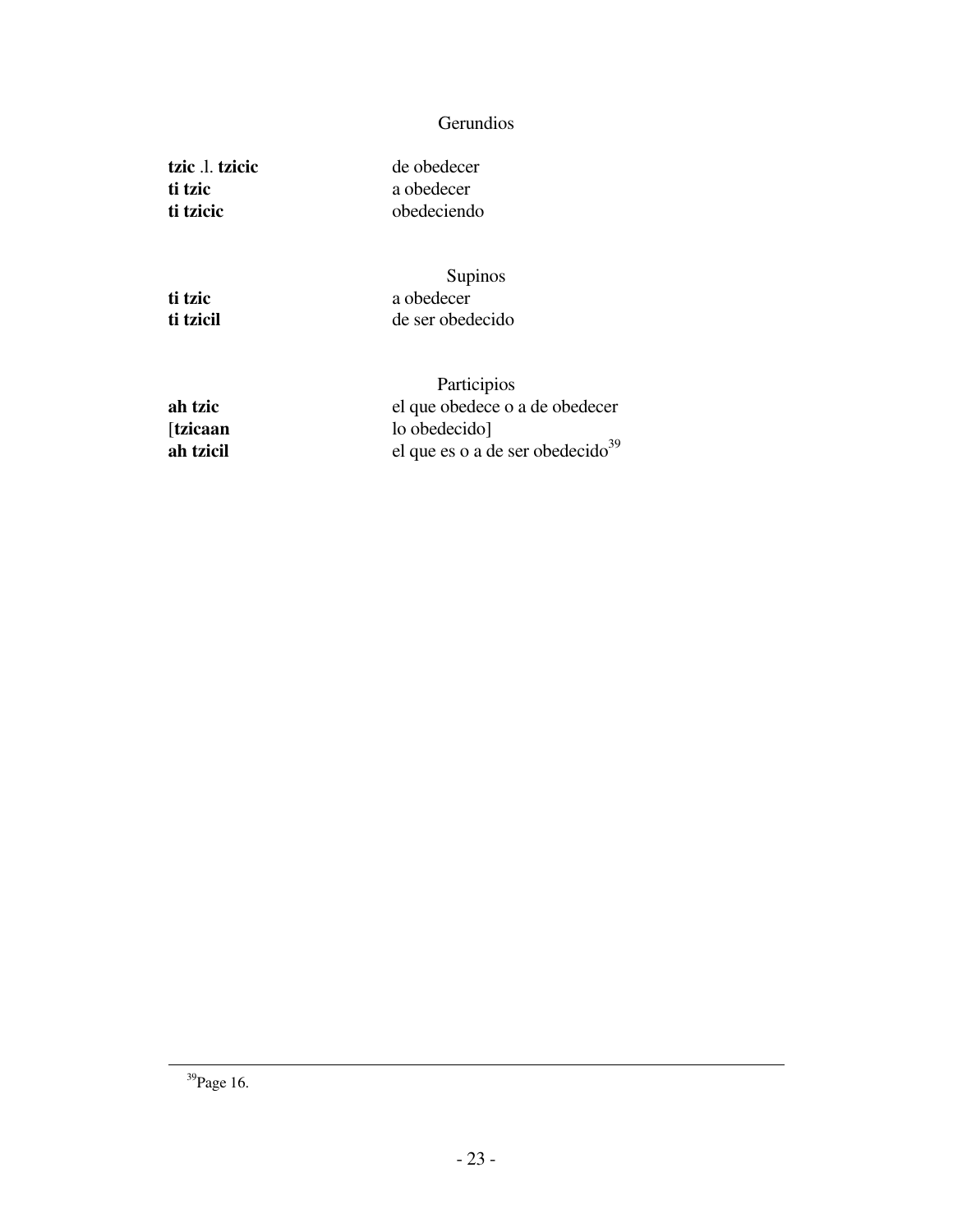#### QUARTA CONJUGACION

# $P$ resente<sup>40</sup>

| [singular]   |           |
|--------------|-----------|
| canan in cah | yo guardo |
| [canan a cah |           |
| canan v cah  |           |
|              |           |

plural **canan ca cah canan a cahex canan v cahob**]

Pret[erito] imperf[ecto]

[singular] **canan in cah cuchi** yo guardaua [**canan a cah cuchi canan v cah cuchi**

plural **canan ca cah cuchi canan a cahex cuchi canan v cahob cuchi**]

 $\overline{\phantom{0}}$ 

<sup>40</sup>Once again, as was the case with the Second and Third Conjugations, it should be noted that for this paradigm and the following one involving the auxiliary verb **cah** Beltrán has substituted the following:

|     | ten canantic        | toon canantic       |
|-----|---------------------|---------------------|
|     | tech canantic       | teex canantic       |
|     | lay canantic        | loob canantic       |
| and |                     |                     |
|     | ten canantic cuchi  | toon canantic cuchi |
|     | tech canantic cuchi | teex canantic cuchi |
|     | lay canantic cuchi  | loob canantic cuchi |

Beltrán has a discussion in paragraph 172 about why he has done this, but in essence it is because **canan in cah**, etc., is in fact intransitive, and the paradigms given by Beltrán are transitive and in keeping with the rest of the presentation of the "Fourth Conjugation".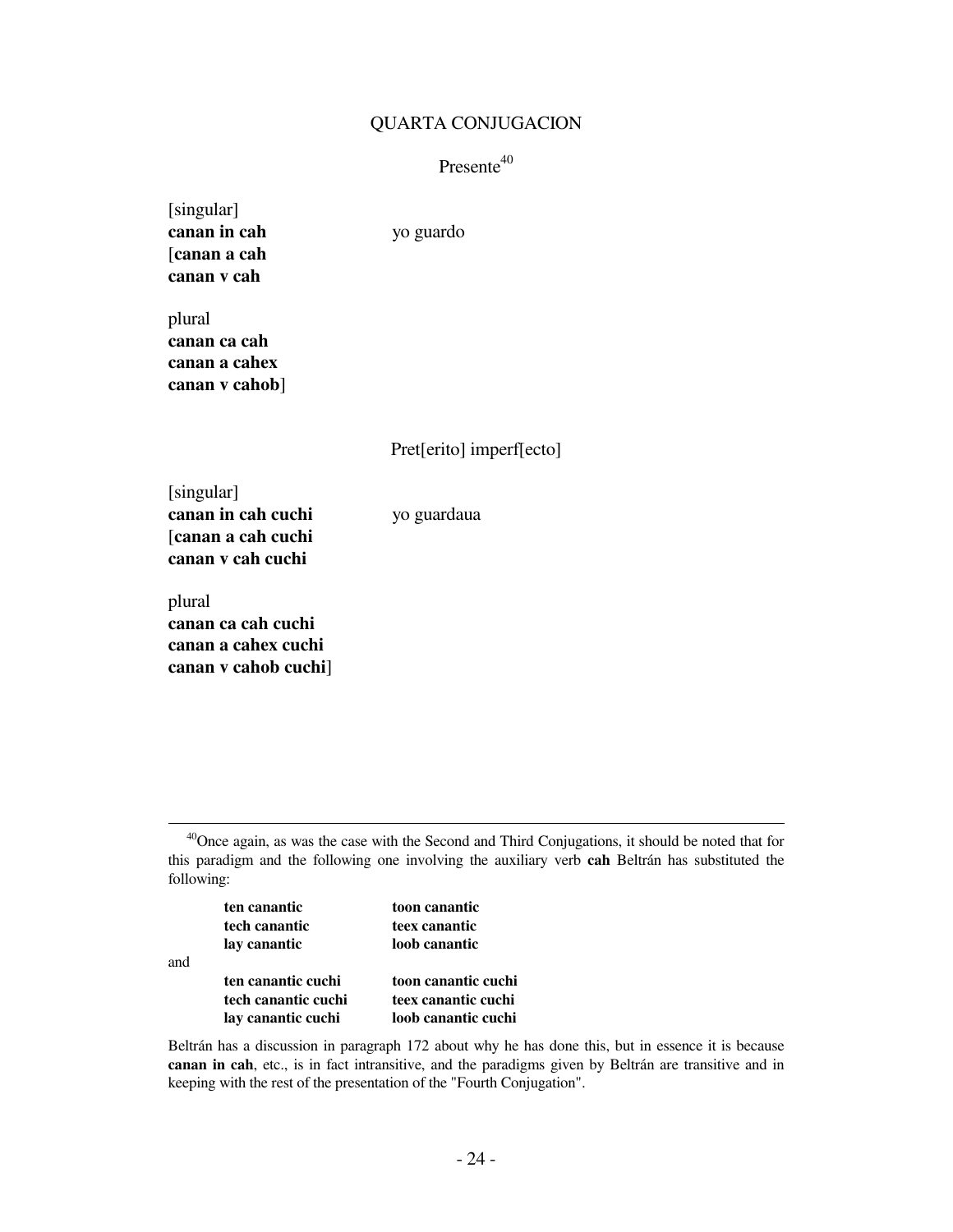# Pret[erito perfecto]

| [singular]<br>in canantah<br>[a canantah<br>v canantah                               | yo guarde y vue guardado |
|--------------------------------------------------------------------------------------|--------------------------|
| plural<br>ca canantah<br>a canantahex<br>v canantahob]                               |                          |
| [singular]                                                                           | Plusq[uam perfecto]      |
| in canantah ili cuchi<br>[a canantah ili cuchi<br>v canantah ili cuchi               | yo auia guardado         |
| plural<br>ca canantah ili cuchi<br>a canantahex ili cuchi<br>v canantahob ili cuchi] |                          |
| [singular]                                                                           | Fut[uro im]perfecto      |
| bin in canante<br>[bin a canante<br>bin v canante                                    | yo guardare              |
| plural<br>bin ca canante<br>bin a cananteex<br>bin v cananteob]                      |                          |
| singular                                                                             | [Futuro perfecto         |
| in canantah ili cuchom<br>a canantah ili cuchom<br>v canantah ili cuchom             | yo habre guardado        |
| plural<br>ca canantah ili cuchom<br>a canantahex ili cuchom                          |                          |

**ca canantah ili cuchom a canantahex ili cuchom v canantahob ili cuchom**]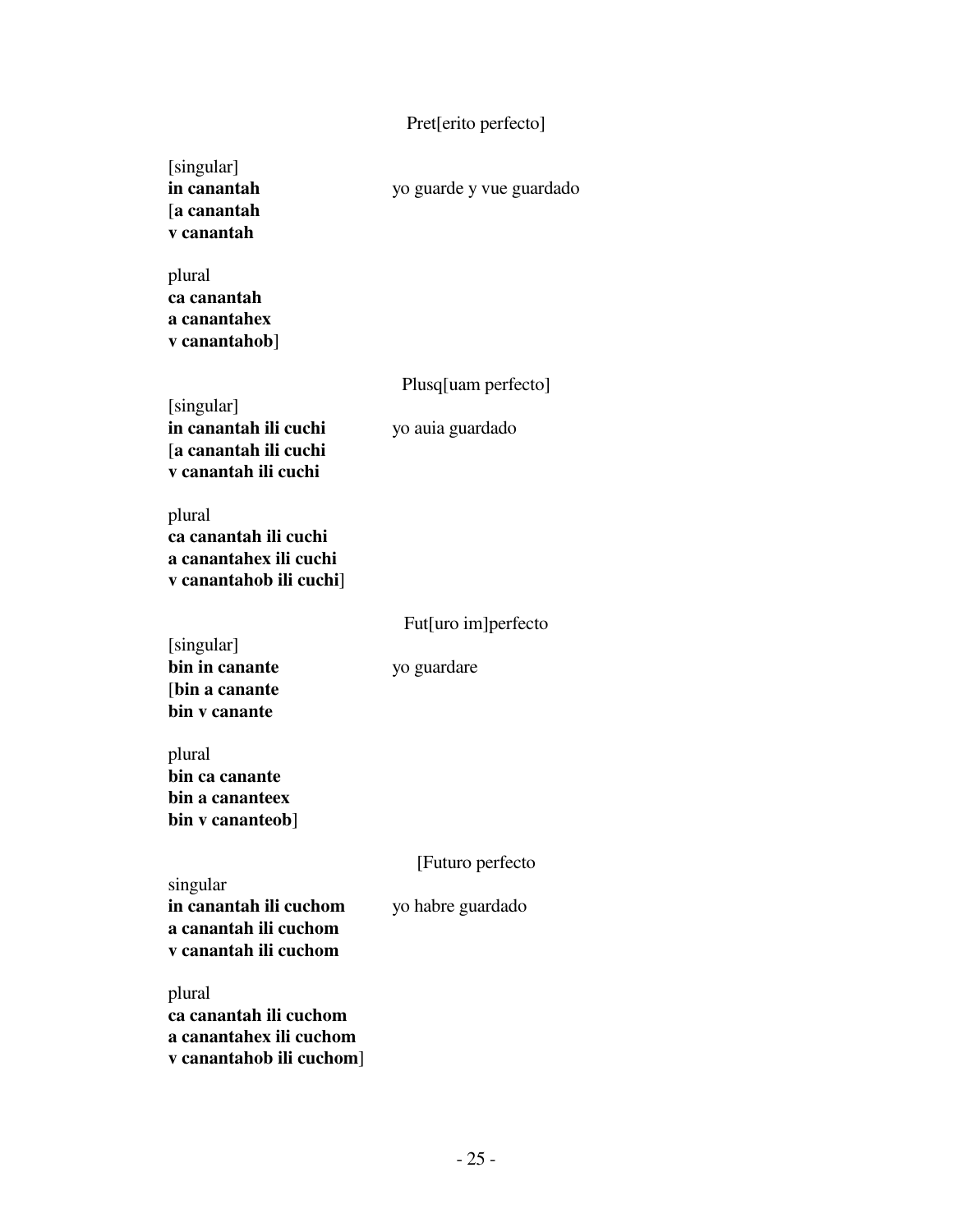# Imperatiuo

# [Presente]

| guarde yo [luego]  |
|--------------------|
| guarda tu [luego   |
| guarde aquel luego |
|                    |

plural

**ca canante** guardemos nosotros luego **cananteex** guardad vosotros luego **v cananteob** guarden aquellos luego]

#### Futuro

[singular] [**cat a canante cat v canante**

**cat in canante** guarde yo despues

plural **cat ca canante cat a cananteex cat v cananteob**]

 $O[p]$ tatiuo  $\left[$ modo $\right]$ <sup>41</sup>

[Presente y Preterito]

[singular] [**cahina** .l.] **cahi in canante** oxala yo guarde, [guardaria,] y guardase [**cahi a canante cahi v canante**

plural **cahi ca canante cahi a cananteex cahi v canantecob**

<sup>&</sup>lt;sup>41</sup> Again, the text reads "Obtatiuo".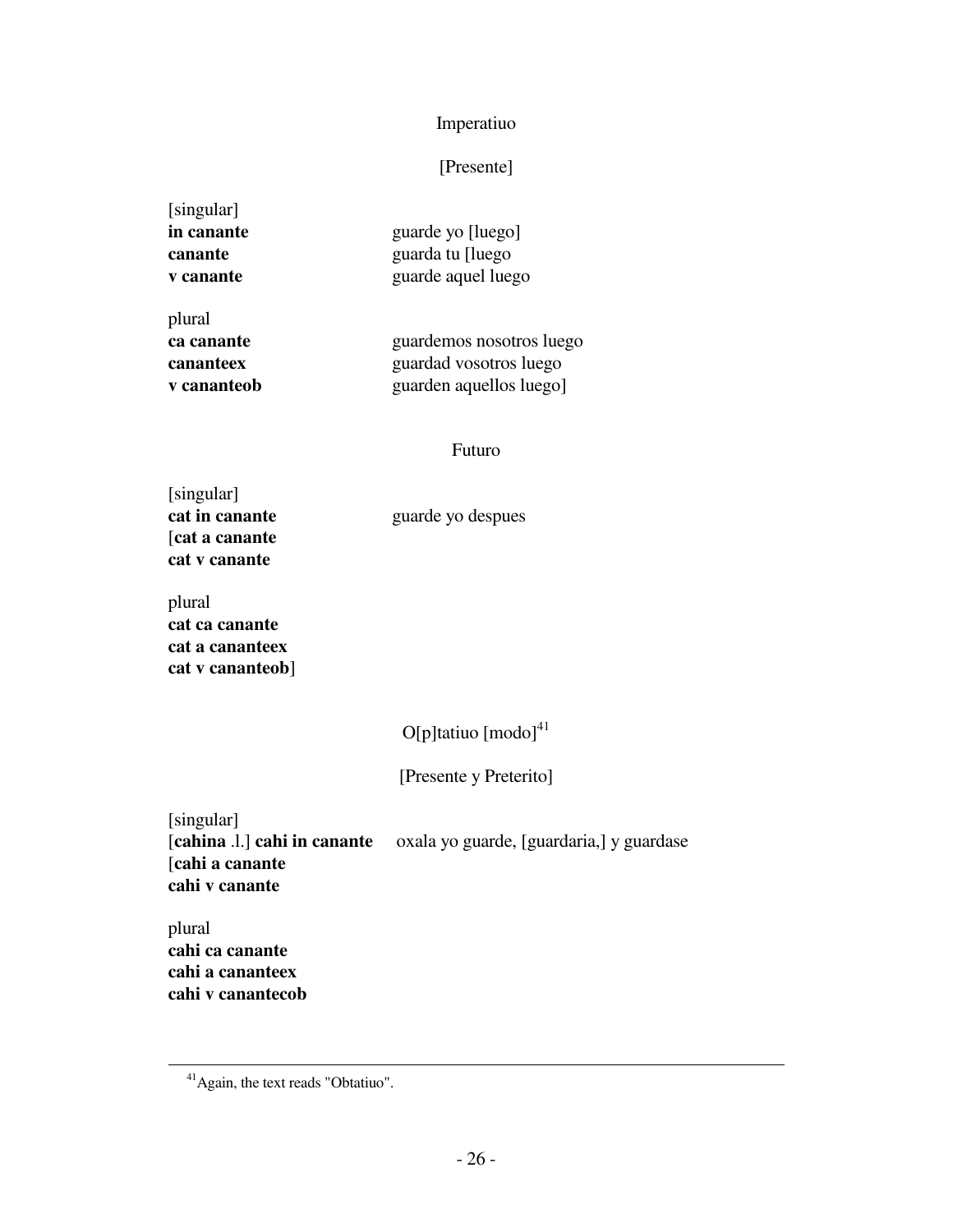#### Para todo tiempo pasado

singular **cahi a canante cuchi cahi v canante cuchi**

**cahi in canante cuchi** oxala yo hubiera y hubiese guardado

plural **cahi ca canante cuchi cahi a canante cuchi cahi v canante cuchi**]

### Subiuntiuo [modo]

#### [Presente]

[singular] **hi**[**j**] **uil** .l. **hij in canante** yo guardara, guardaria, y guardase [**hij a canante hij v canante**

plural **hij ca canante hij a cananteex hij v cananteob**]

Para todo tiempo pasado<sup>42</sup>

[singular **hij a canante cuchi hij v canante cuchi**

**hij in canante cuchi** yo hubiera, habria, y hubiese guardado

plural **hij ca canante cuchi hij a cananteex cuchi hij v cananteob cuchi**]

<sup>42</sup>This line reads "Para tiempo pasado se le añade **cuchi**" and comes directly after "guardase" as if it is part of that line.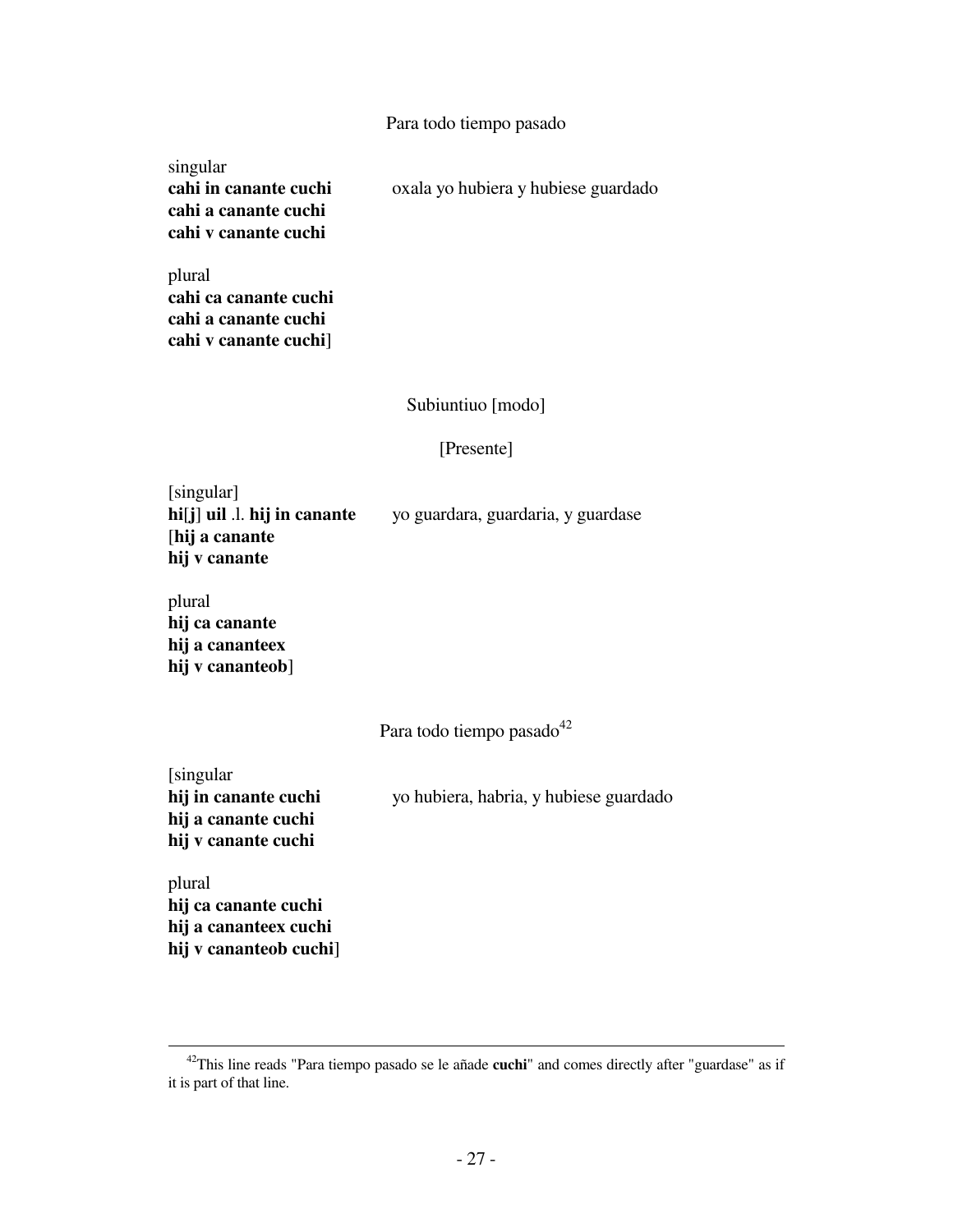#### Infinitiuo [modo]

| [Presente:] canan |                         | guardar                       |
|-------------------|-------------------------|-------------------------------|
|                   | [Preterito:] canantahil | auer guardado                 |
|                   | [Futuro:] binil canante | auer de guardar <sup>43</sup> |

#### [Gerundios

**canan** .l. **canantic** de guardar **ti canan** a guardar **ti canantic** guardando

#### Supinos

**ti canantic** a guardar

 $\overline{a}$ 

**ti canantabal** de ser guardado

#### Participios

| ah canan                     | el que guarda o ha de guardar                 |
|------------------------------|-----------------------------------------------|
| canan, canantaan, canantahan | lo guardado                                   |
| ah canantabal                | el que es o ha de ser guardado] <sup>44</sup> |

<sup>&</sup>lt;sup>43</sup>Martínez Hernández has the following note: "Faltan las páginas 17 y 18", and in the bottom right hand corner is the notation "Gerun" indicating that the word "Gerundio" should be the first word on the next page. As can be seen, some of the material on pages 17-18 can be reconstructed based on the grammars of San Buenaventura and Beltrán, but apparently some other material must be missing between the end of the exposition of the Fourth Conjugation and the explanations of the conjugations which begins on page 19 (Bij).

<sup>44</sup>Page 19. Printer's notation: Bij.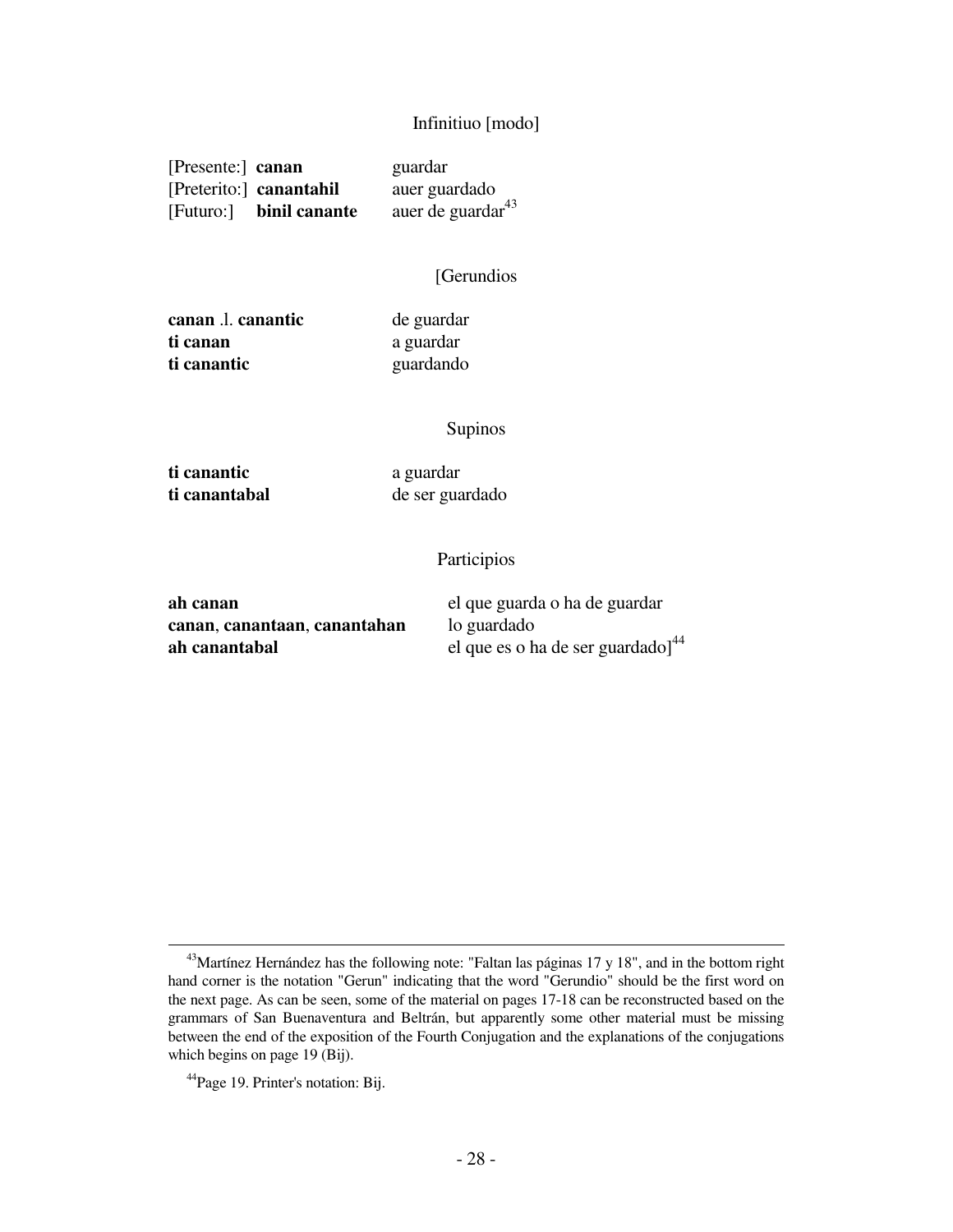# PRIMERA CONJUGACION<sup>45</sup>

& Los verbos de la primera conjugacion, se acaban de ordinario en "**l**" y forman su preterito mudando la "**l**" y la vocal antes della en "**i**" como: **nacal**: subir, mudando el **al** en **i**, **naci**; **puɔul**: huir, **puɔi**; **cimil**: morir, **cimi**; **tupul**: ser apagado; **tupi**. Y assi, formado se varia por los pronombres **en**, **ech**,  $\begin{bmatrix} i \end{bmatrix}$ ,  $\begin{bmatrix} 46 \\ 0 \end{bmatrix}$ , **ex**, **ob**, como: **nacen**: yo subi, **nacech**: tu subiste, **naci Pedro**: subio Pedro, **nacon**: nosotros subimos, **nacex**: vosotros subiste [i]s, **nacob**: aquellos subieron.

#### Primera excepcion

& Para formar el futuro se muda la "**l**" final en "**c**", y assi de **nacal**, sale **nacac**; de **puɔul**, **puɔuc**; de **cimil**, **cimic**; y otro[s] assi. Aqui se except[u]an quatro verbos, y son **benel**: yrse, preterito **bini**, fut[uro] **xijc**; **malel**: passar, preterito **mani**, futuro **manac**; **talel**: venir, [preterito **tali**,] futuro **tac**; **hulel**: venir, [preterito **huli**,] futu[ro] **huluc**; **xulel**: [acabarse, preterito **xuli**, futuro] **xuluc**. Estos dos vltimos guardan la regla general en el preterito; **benel** haze<sup>47</sup> en la segunda persona de imperatiuo **xen**: vete; **talel** haze en la segunda persona de imperatiuo **coten**: ven aqui.

#### Segunda excepcion de los verbos [acabados] en **tal**

& Los verbos acabados en **tal** forman su preterito mudando el **tal** en **lahi**, si no tuuieren "**l**" en la primera silaba como: **cuxtal**: viuir, preterito **cuxlahi**, [futuro **cuxlac**]. Pero si tuuieren "**l**" en la primera silaba, se boluera el **tal** en **hi**, como: **cheltal**: estar echado, preterito **chelhi**, futuro **chelac**; **thontal**: humillarse, preterito **thonlahi**, futuro **thonlac**, y otros assi.

#### Tercera excepcion de los verbos [acabados] en **ancil**

& Los verbos [acabados] en **ancil** forman su preterito mudando el **ancil** en **ni**, como: **alancil**, **alni**; **nicancil**, **nicni**. Y para el futuro bueluen el **ancil** en [**n**]**ac**, como: **alancil**: parir, preterito **alni**, futuro **alnac**. A estos siguen los absolutos, y encorporados, a los quales todos se les añade al cuerpo del<sup>48</sup> verbo **ni** para el preterito, y **nac** para el futuro, como: **pec**: [moverse, preterito] **pecni**, futuro **pecnac**; **tuz**: [mentir, preterito] **tuzni**, [futuro] **tuznac**.

& Exemplo de los encorporados: **chaan missa**: oir missa, [preterito] **chaan missani**, futuro **chaan missanac**.

<sup>&</sup>lt;sup>45</sup>It was noted on page 3 that the Spanish words were printed in italic and the Mayan words were in normal. From this point on the headings are in italic and the body of the text is in normal, there thus being no difference between the Mayan words and the Spanish words in terms of typesetting.

<sup>&</sup>lt;sup>46</sup>The text left out the third person singular pronoun which it was just talking about.

 $47$ Page 20.

<sup>&</sup>lt;sup>48</sup>Page 21. Printer's notation: Biij. The first line was misplaced on page 25.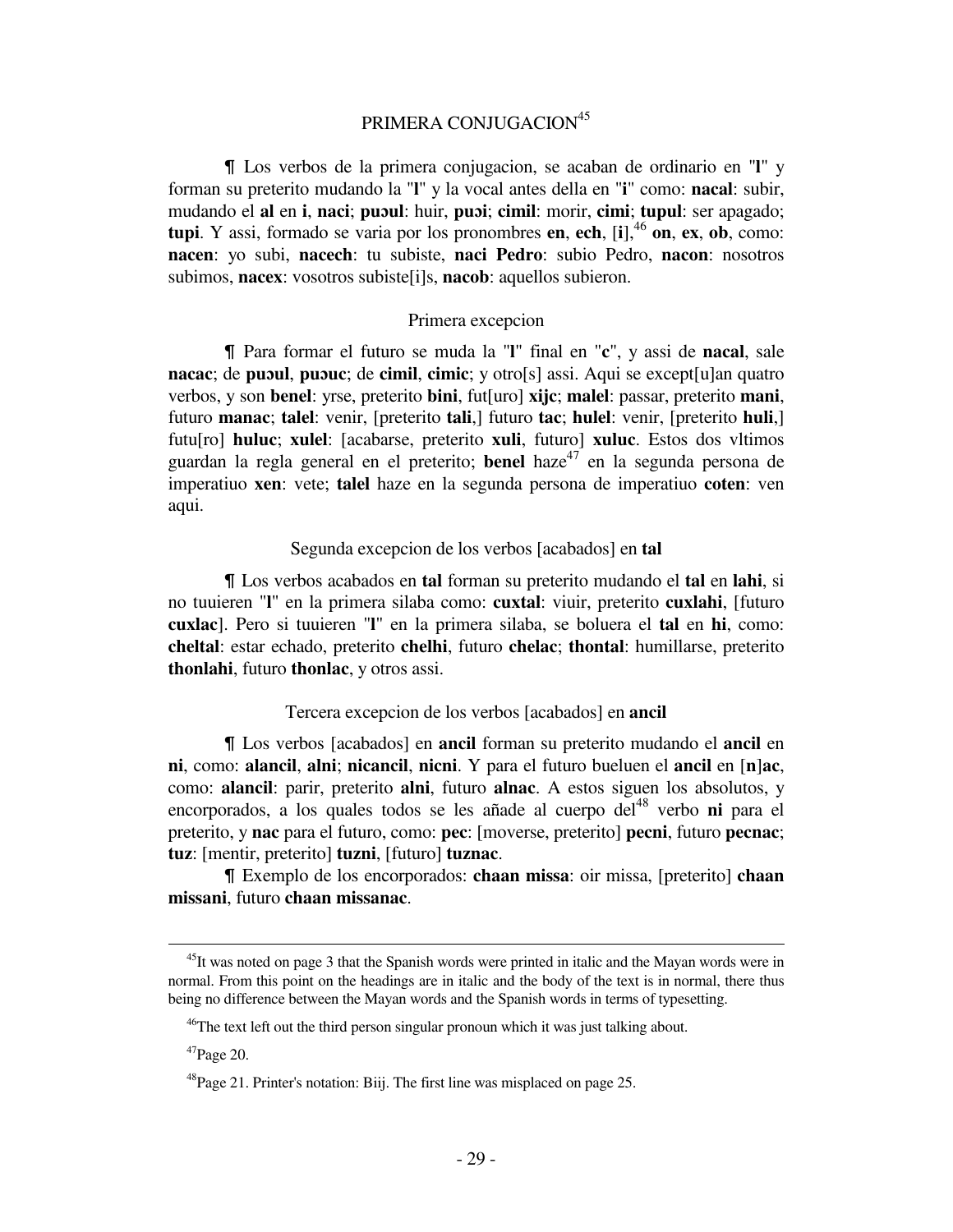#### SEGUNDA CONJUGACION

& Los verbos de la segunda forman su preterito anteponiendo el pronombre al cuerpo del verbo, assi como: **in cambezah**: yo enseñe; **in cimzah**: yo mate.

& Para formar el futuro pierden el **ah** final. Y assi de **cambezah** sale **cambez**, de **cimzah** sale **cimez**. Aduirtiendo, que en el futuro no se pierde la **e** del presente aun que se sincopa en el preterito, como consta de los exemplos.

#### Excepcion de los verbos acabados en **bah**

& Los verbos acabados en **bah** guardan la regla en el preterito, pero en el futuro<sup>49</sup> solo pierden la **h**, y assi de **kuxbah**: aborrecer, se dize **kuxba**; de **hakbah**: dessear con afecto, futuro **hakba**. Pueden tambien boluer la **a** vltima en **e**, como: **bin in kuxba** .l. **bin in kuxbe**; **thibah**: visitar, haze siempre **thiba**; **vbah**: oyr, haze **vbi**; **vyah**: [sentir, oir], haze **vyi**, y a ellos siguen los frequentatiuos, los quales reduplican la primera silaba, y hazen el futuro en **i**, como: **tzilyah**: romper, **bin in tzitzili**; **chohyah**: menear algo en la calabaça, futuro [**bin in**] **chochohi**. Estos en el preterito guardan el orden de sus simples, reduplicando la primera silaba, como: **hatyah**, **in hahatah**; **tzilyah**, **in tzitzilah**. Sacanse tambien los siguientes verbos, que parece[n] ser desta conjugacion: **olah**: querer, preterito **oltah**, futuro **olte**; **beeltah**: [hazer algo], preterito **beeltah**, futuro **beelte**; <sup>50</sup> **cocintah**: injuriar, futuro **cocinte**; **tanlah**: seruir, futuro **tanle**.

#### TERCERA CONJUGACION

& Los de la tercera forman su preterito pospuesta al cuerpo del verbo esta silaba **ah**, como: **tzic**: obedezer, **tzicah**; **mol**: allegar,<sup>51</sup> **molah**; **tup**: apagar, **tupah**; **kup**: cortar, **kupah**. Para formar el futuro se añade al cuerpo del verbo vna vocal, como la que el se tiene y vna **b**, y assi de **tzic**, dira **tzicib**; de **mol**, dira **molob**; de **tup**, **tupub**, [de] **kup**, **kupub**. Esta misma formacion guardan los verbos siguientes, los quales pierden la vltima silaba de dos que tienen en el presente. Y assi se forma el preterito y futuro con sola la primera silaba, y son:<sup>52</sup> **vkul**: beber, [preterito **ukah**, futuro **ukub**]; **çiil**: offrecer, [preterito **çijah**, futuro **çijb**]; **cunyah**: hechizar, [preterito **cunah**, futuro **cunub**]; **ɔacyah**: curar, [preterito **ɔacah**, futuro **ɔacab**]; **pakyah**: pegar, [preterito **pakah**, futuro **pakab**]; **chibal**: comer carne, [preterito

<sup>49</sup>Page 22.

<sup>50</sup>The text reads "**beeltah**, pretérito **beeltah**, hazer algo, futuro **beelte**;"

<sup>&</sup>lt;sup>51</sup>Page 23. Printer's notation: Biiij.

 $52$ The following list of verbs is presented in a confused and inconsistent way. Some of the verbs, **ukul**, **chibal**, and **cambal**, are given in their general form intransitive mode, other such as **cunyah** and **ɔacyah** in their nominal form, and yet others, **halmah** and **ilmah**, in their third form transitive mode. Further, the forms which Coronel wishes to illustrate are not given with every verb. Those forms are filled in here.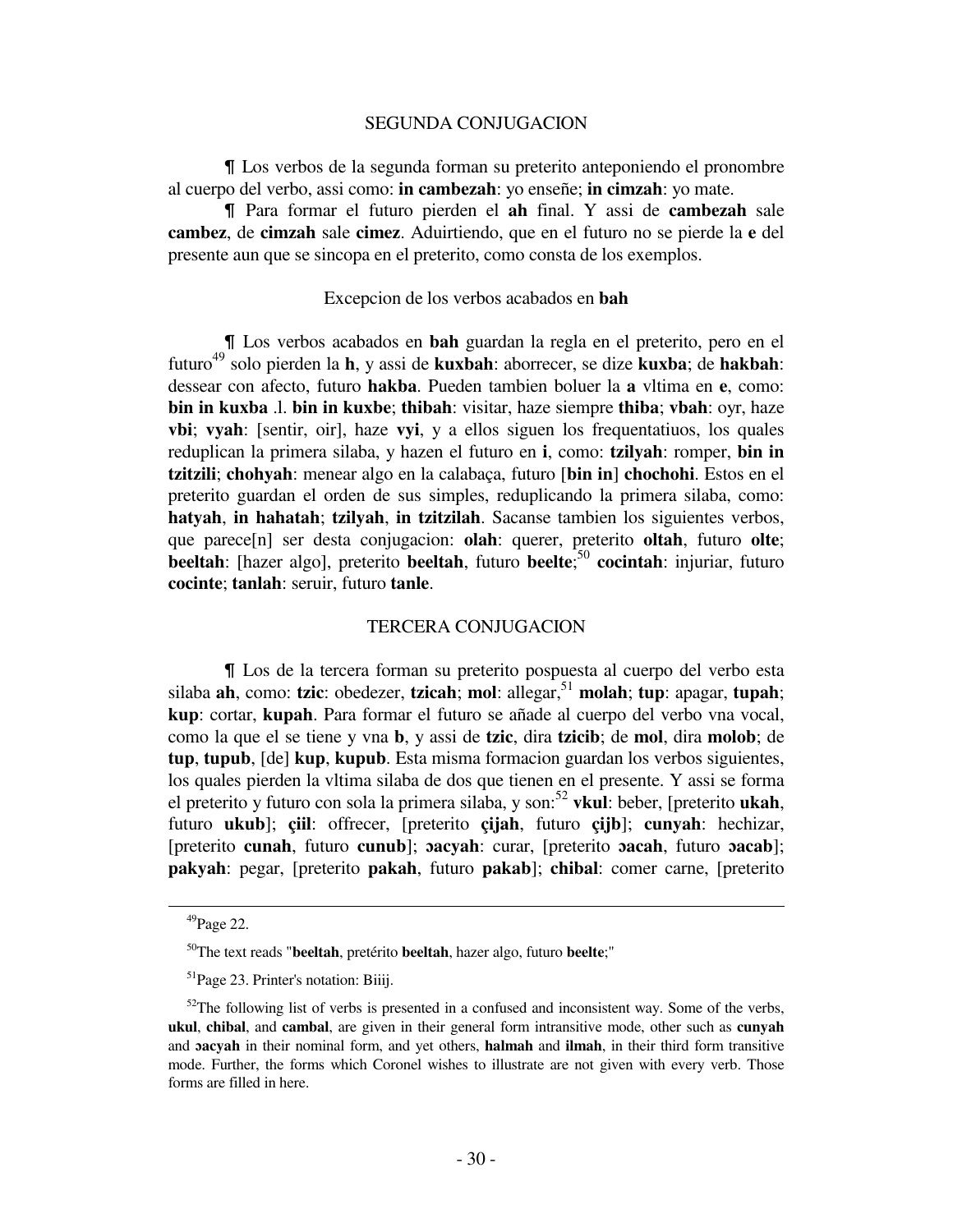**chiah**, futuro **chiib**]; **halmah**: dezir, [preterito **alah**, futuro **alab**]; **ilmah**: ver, [preterito **ilah**, futuro **ilab**];<sup>53</sup> **cambal**: aprender, [preterito] **in canah**, futuro **in canab**; **keyah**: reñir, [preterito **keyah**], fut[uro] **keyeb**.

#### Excepcion

& Sacanse desta regla ciertos verbos, que reciben pospuesto al cuerpo del verbo esta silaba **tah** para el preterito, y **te** para el futuro:<sup>54</sup> **oib**: escr[i]bir, preterito **ɔibtah**, futuro **ɔibte**; **miz**: barrer, [preterito **miztah**, futuro **mizte**]; **yul**: bruñir, [preterito **yultah**, futuro **yulte**]; **c**£**uc**: quando significa espiar, [preterito **c**£**uctah**, futuro **c**£**ucte**]; **pay**: quando significa sacar tirando, [preterito **paytah**, futuro **payte**]; **bab**: remar, [preterito **babtah**, futuro **babte**]; **bay**: alagar, como trayendo la mano por la cabeça, [preterito **baytah**, futuro **bayte**], **bayte v hol paal**: alaga a esta criatura;  $tze[n]$ :<sup>55</sup> suste[n]tar co[n] mantenimiento,<sup>56</sup> [preterito **tzentah**, futuro **tzente**]; **puz**: limpar con golpe, como poluo, [preterito **puztah**, futuro **puzte**]; **kak**: asar, [preterito **kaktah**, futuro **kakte**]; **çic**: enguanar las casas, poner el guano, [preterito **çictah**, futuro **çicte**]; **nib**: desear pidiendo, [preterito **nibtah**, futuro **nibte**], **cex in nibtah teche**: que es de mi encomienda que te encomende. Y si se le sigue **pixan**, quiere dezir, dar gracias: **nibte v pixan Dios**: da gracias a Dios; **lach**: rascar, [preterito **lachtah**, futuro **lachte**]; **cheh**: reir, [preterito **chehtah**, futuro **chehte**]; y otros que el vso descubrira. A estos se allegan los siguientes, que perdiendo la vltima de dos silabas que tienen, se les añade **tah** para preterito y **te** para futuro, y son: **çahal**: temer, [preterito] **çahtah**, [futuro] **çahte**, **çahte Dios**: teme a Dios; **bool**: pagar, [preterito] **botah**, [futuro] **bote**, **bote a ppax**: paga tu deuda; **baxal**: jugar alguna cosa, [preterito] **baxtah**, [futuro] **baxte**; **okol**: llorar, [preterito] **oktah**, [futuro **okte**], **okte a keban**: llora tu peccado; **kinyah**: apostar o adiuinar, [preterito] **kintah**, [futuro **kinte**]; **çacal**: texer, [preterito **çactah**, futuro **çacte**], **çacte in nok**: texe mi ropa; **menyah**: quando significa hazer alguna cosa en particular, [preterito **mentah**, futuro **mente**], como: **in mentah silla ti padre**: hize vna silla al padre, **bin in mente xanab**: yo hare los çapatos.

 **alic**, **alah**, **almah**, **alab ilic**, **ilah**, **ilmah**, **ilab**

<sup>56</sup>Page 24.

<sup>53</sup>It is interesting that for the verb roots **al** (to say) and **il** (to see) Coronel has chosen the third form transitive. The four forms of these verbs are:

Note that the fourth form of **il** does not follow the general rule of **-Vb**, but rather has taken **-ab** as its fourth form suffix. This may have to do with the fact that the word **ilib** means "daughter-in-law".

<sup>&</sup>lt;sup>54</sup>Again, as immediately above, various verb forms containing the verb roots to be illustrated are given, and again there is an uneveness in the presentation of the second and fourth forms of these verbs.

<sup>55</sup>The text reads "**tz**'".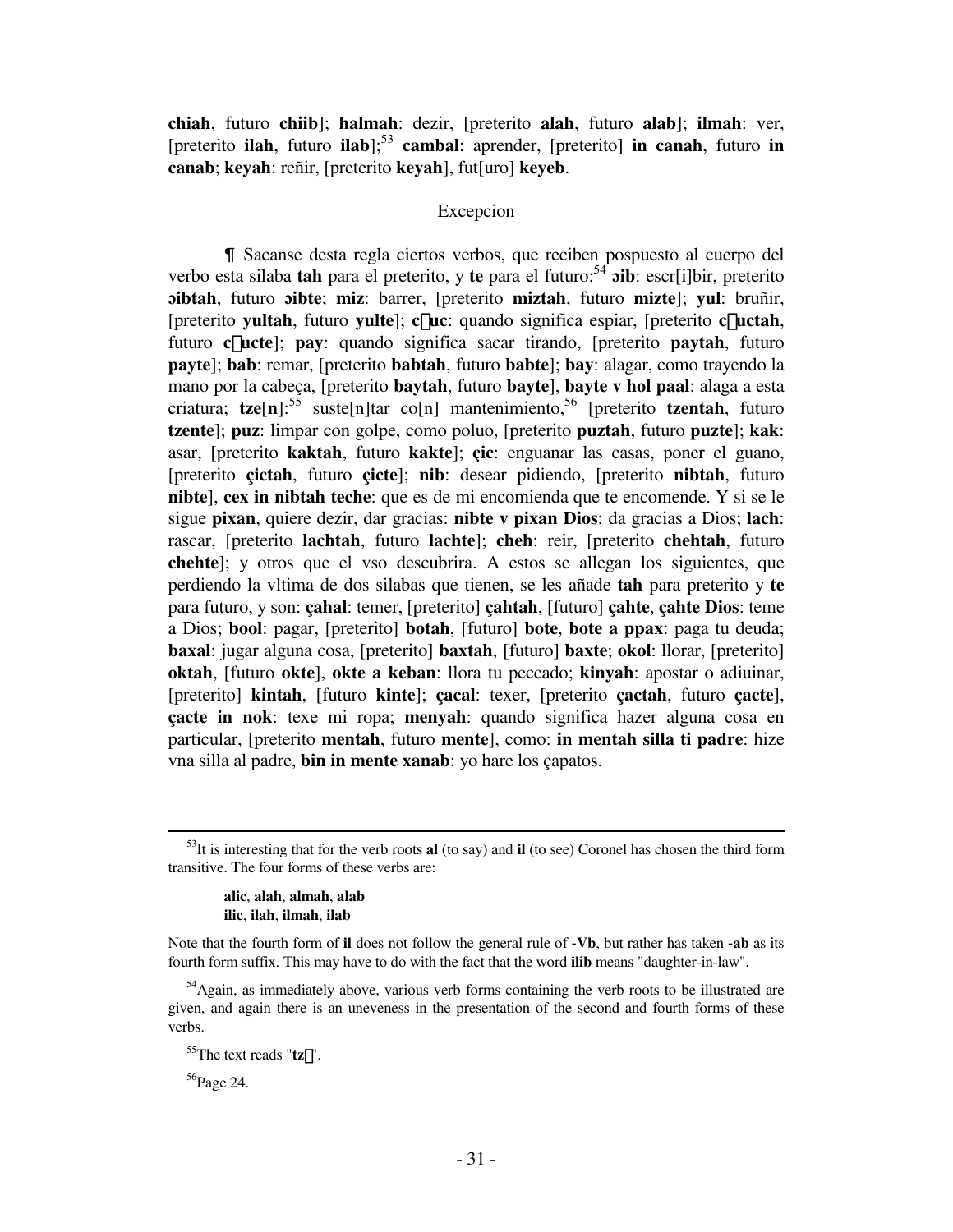#### QUARTA CONJUGACION

 $\parallel$  Los verbos de la quarta conjugacion<sup>57</sup> forman su preterito pospuesto al cuerpo del verbo **tah**, y para el futuro **te**, y algunos se tienen la **t** de suyo para este officio, como: **naat**: entender, [preterito **naatah**, futuro **naate**]; **cħacat**: passar de vna parte a otra, [preterito **cħacatah** / **cħactah**, futuro **cħacate** / **cħacte**], **valat**: ojear oja de libro, [preterito **ualatah** / **ualtah**, futuro **ualate** / **ualte**]; **picit**: aventar, [preterito **pictah**, futuro **picte**]; **macat**: marauillarse, [preterito **mactah**, futuro **macte**]; **ppulut**: encensar, [preterito **ppultah**, futuro **ppulte**]; **mucut**: aguardar, [preterito **muctah**, futuro **mucte**]; **vçut**: soplar, [preterito] **vçtah**, [futuro **vçte**], **vzte kak**: sopla el fuego;<sup>58</sup> **ppulut**:<sup>59</sup> encensar, [preterito] **ppultah**, [futuro **ppulte**], **ppulte altar**: inciensa el altar. Otros no tienen la **t** de suyo, y assi reciben **tah** y **te**, como: **canan**: guardar, [preterito] **canantah**, [futuro **canante**], **canante in nok**: guarda mi ropa; **caxan**: hallar, [preterito] **caxantah**, [futuro] **caxante**; **payal chi**: rezar, [preterito] **payalchitah**, [futuro **payalchite**], **payalchite Dios**: reza a Dios; **hoya**: regar, [preterito] **hoyatah**, [futuro **hoyate**], **hoyate in vay**: riega mi celda.

#### Excepcion

& Sacanse desta regla los verbos simples de dos silabas semejantes acabados en **l**, los quales posponen **ah** para el preterito, y **e** para el futuro, como: **tucul**: pensar, [preterito] **tuclah**, [futuro] **tucle**; **ocol**: hurtar, [preterito] **oclah**, [futuro] **ocle**; **bohol**: reboluer, [preterito] **bohlah**, [futuro] **bohle**; **tzacal**: seguir, [preterito] **tzaclah**, [futuro] **tzacle**; **tohol**: [echar, preterito **tohlah**, futuro **tohle**], **tohle pek**: echa<sup>60</sup> de ahi o ahuyenta el perro.

& Nota: Notese que los acabados en **t** y en **l** pierden en la formacion la vocal que tienen antes de las dos dichas letras, y assi de **anat**: ayudar, dira **ante missa**: ayuda missa; **bin vantech**: yo te ayudare; **mucut**: esperar, **bin in mucte padre**: yo esperare al padre; **tohol**: [desterrar], **in tohlah vinic**: desterre al hombre, **bin in tohle**: lo desterrare.

#### Formacion del Presente del Imperatiuo

& El presente del imperatiuo en todas quatro conjugaciones es la voz del futuro imperfecto del indicatiuo.

 $57$ Page 25. Printer's notation: By. The first line got mispaced in the process of typesetting and was placed on the top of page 21. The text reads " $\P$  Los verbos de la quarta conjugacion for / verbo tah, Y para el futuro..."

<sup>58</sup>The text reads "**vçut**: soplar. **vztah**, **vzte kak**: sopla el fuego;"

 $59$ This verb is given for a second time here.

 ${}^{60}$ Page 26.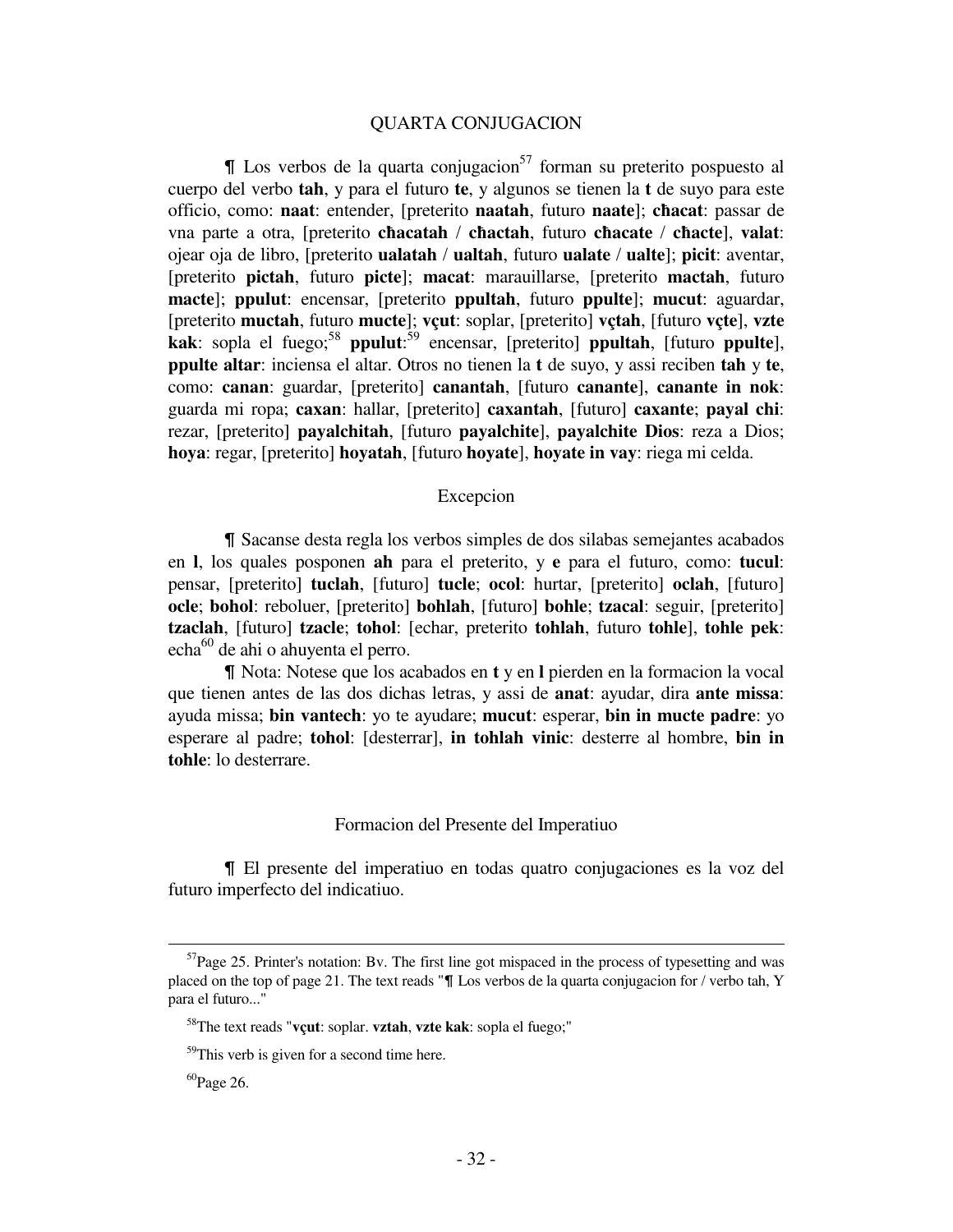#### Excepcion

& Sacanse desta regla las segundas personas deste presente en los verbos de la primera conjugacion, de las quales la del singular es siempre vna misma con la primera persona del preterito perfecto del indicatiuo y assi dize, **nacen**: yo subi; **nacen**: sube tu. La segunda del plural es la misma del singular pospuesto el pronombre  $ex$ , y assi dir $\tilde{a}^{61}$  **nacenex**: subid vosotros luego.

& Nota: Los verbos acabados en **tal** pierden la **h** del preterito en estas segundas personas.<sup>62</sup> Y assi de **cultal**: [sentarse], se dize **culhen**: yo me sente, en preterito, pero en el imperatiuo se dira **culen**: sientate tu; de **vatal**: [levantarse], **valhen**: [yo me leuante, en] preter[ito], pero en el imperatiuo, **valen**: leuantate tu.

& En los verbos de la segunda, tercera, y quarta conjugacion, no lleuan pronombres estas segundas personas.

& Nota: Es de notar que en los de la tercera conjugacion se pierde la **b** del futuro, y assi dira **tzici**: obedece tu; **molo**: allegalo; **kupu**: cortalo, y aun si tras destas segundas personas se sigue la persona que padece, se sincopa la **b** dicha, y aun la vocal antes della, como: **pay batab**: llama al caçique; **tup cib lo**: apaga aquella llama; deste verbo **ilmah**, dezimos **ilto**: mira.<sup>63</sup>

#### Formacion del Optatiuo y Subiuntiuo

& El optatiuo y subjuntiuo son la mesma voz del fut[uro] imp[erfecto], quitandole el **bin** del fut[uro] y poniendo en su lugar, para el optat[iuo], esta particula **caina**, y para el subi[untiuo], **hi** .l. **hiuil**. Exemplo del optatiuo: **caina xicen ti caan**: oxala fuese yo al cielo. Exemplo para el subiuntiuo: **hiuil in ɔab v matan ah numyaob ca yanac in takin:** daria limosna si tubiese dineros.<sup>64</sup>

#### Futuros [acabados] en **om**

& Ay ciertos futuros acabados en **om**, los quales salen de los verbos neutros, y significan auer de suceder sin falta,<sup>65</sup> lo que el verbo importa; su formacion es al preterito perfecto del indicatiuo, buelta la **i** en **om**, como: **cimil**: [morir], preterito **cimi**, [futuro **cimom**]; **cimom tac lacal**: hemos de morir sin falta todos; **talel**: [venir], pret[erito] **tali**, [futuro] **talom**; **vchul**: [suceder, preterito] **vchi**, [futuro] **vchom**; **yanhal**: [haber, preterito] **yanhi**, [futuro **yanhom**]; **yanhom uil chicil ti kin yetel ti .v.:** sin falta abra señales en el Sol y Luna.<sup>66</sup>

 $<sup>61</sup>$ This is the first observable accent in the text.</sup>

 ${}^{62}$ Page 27.

<sup>63</sup>Written in manuscript is the more correct form: "Y también **ila**: mira".

 $^{64}$ Page 28.

<sup>&</sup>lt;sup>65</sup>The **-om** suffix is generally considered to be the prophetic future suffix rather than being what is described here.

 $66$ Written in manuscript: "tambien ay futfurlo de passiuos, cambecabom tac lacal".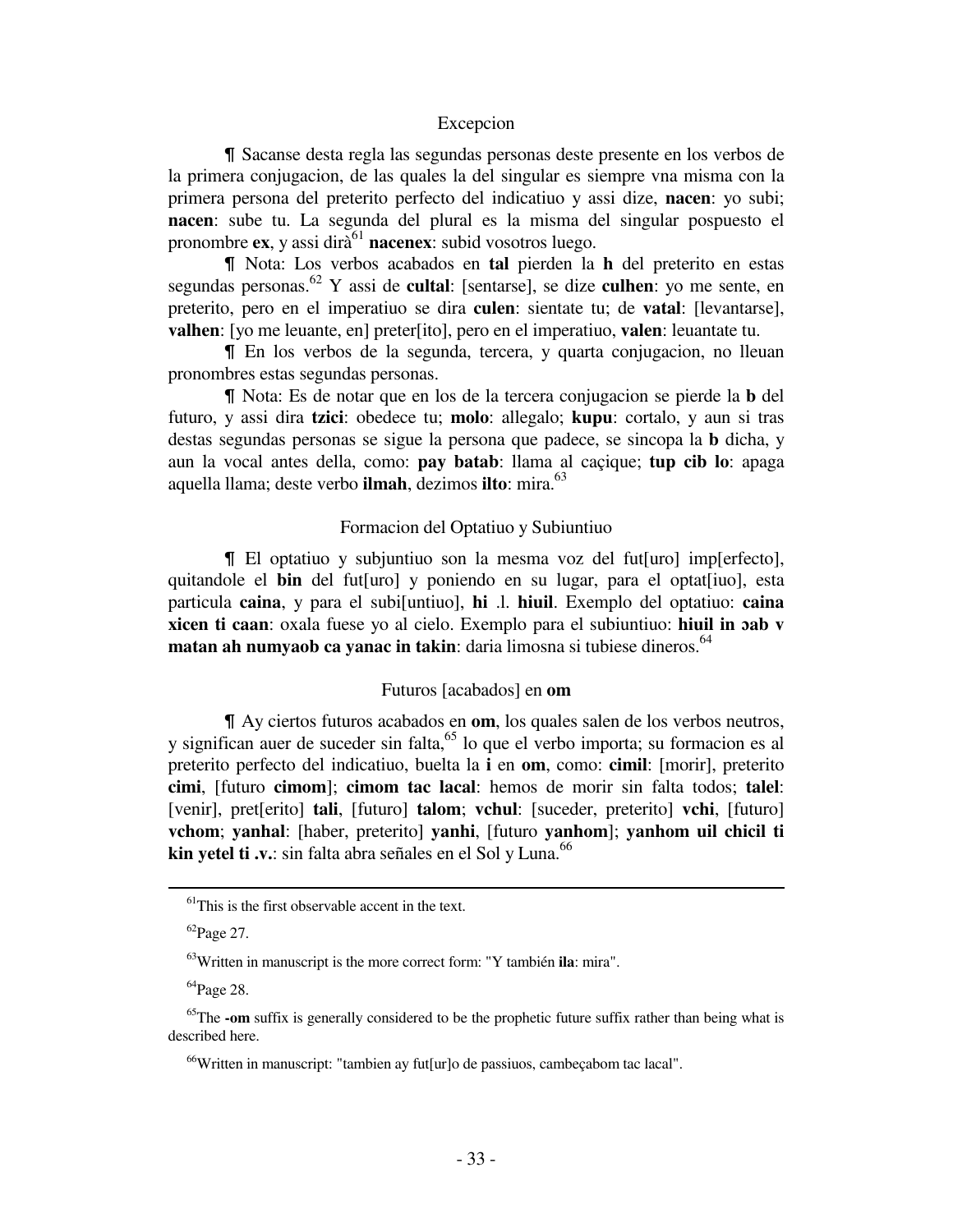#### Participios de Presente y Futuro

& Antepuesta al cuerpo de qualquier verbo, esta silaba **ah** quiere dezir, el que haze, o à de hazer, lo que el verbo significa, como: **cambeçah**: enseñar, **ah cambeçah**: el que enseña o à de enseñar y aun a vezes son de preterito, como: **lay padre ah benele**: aquel padre que se fue de aqui.

### Participios de Preterito<sup>67</sup>

& Los participios del preterito salen de todo genero de verbos, y acaban en **an** y en **bil**.

#### [Participios en **an**]

 Los primeros se forman en los de la primera conjugacion, buelta la **i** del preterito en **an**, como de **benel**: [ir], pret[erito] **bini**, [participio del preterito] **binan**; **malel**: [pasar, preterito] **mani**, [participio del preterito] **manan**; deste verbo **cimil**: [morir], haze **cimen**: cosa muerta.

#### Excepcion

& Sacanse los verbos en **tal**, los quales bueluen el **tal** en **an**, o en **cabal**, como de **cheltal**: [estar echado], **chelan**: cosa echada, o **chelcabal**; de **cultal**: [sentarse], **culan**, o **culcabal**: [cosa sentada]; **cuxtal**: [vivir] solo haze **cuxan**: cosa biua.

& Los de la segunda forman su participio pospuesto el **an** al preterito perfecto. Y assi de **cambeçah**: [enseñar], sale **cambeçahan**: cosa enseñada.

& Los de la tercera al cuerpo del verbo pospuesto el **an**, como de **miz**: [barrer], **mizan** [cosa barrida]; de **tup**: [apagar, **tupan**: cosa apagada], **tupan lampara**: apagada està la lampara; **chup** es llenar y cosa llena,<sup>68</sup> **chupech ti gracia**: llena eres de gracia.

& Los de la quarta forman estos participios<sup>69</sup> al preterito pospuesto el **an** como de **tumut**: [considerar], **tumtahan**: cosa traçada y considerada; de **çipit**: [soltar], **çiptahan**: cosa suelta; **caxan** es hallar y cosa hallada a caso; **in caxan nok**: la ropa que yo halle.

& Todos los participios antedichos hazen el plural posponiendoles esta particula **tac**, como [de **cheltal**: estar echado], **chelantac**: cosas echadas; de **nacal**: [subir], **nacantac**: cosas subidas; y no solo con estos, mas con todos los adjetiuos haze plural, como: **naɔan**: cosa cercana, **naɔantac**: cosas que estan cerca; **nach**: [cosa] lejos, [**nachtac**: cosas lejos]; **lob**: cosa mala, **lobtac**: cosas malas; **vtz**: cosa buena, **vtztac**: cosas buenas.

<sup>67</sup>Page 29.

<sup>68</sup>The past participal **chupaan** also exists.

 $^{69}$ Page 30.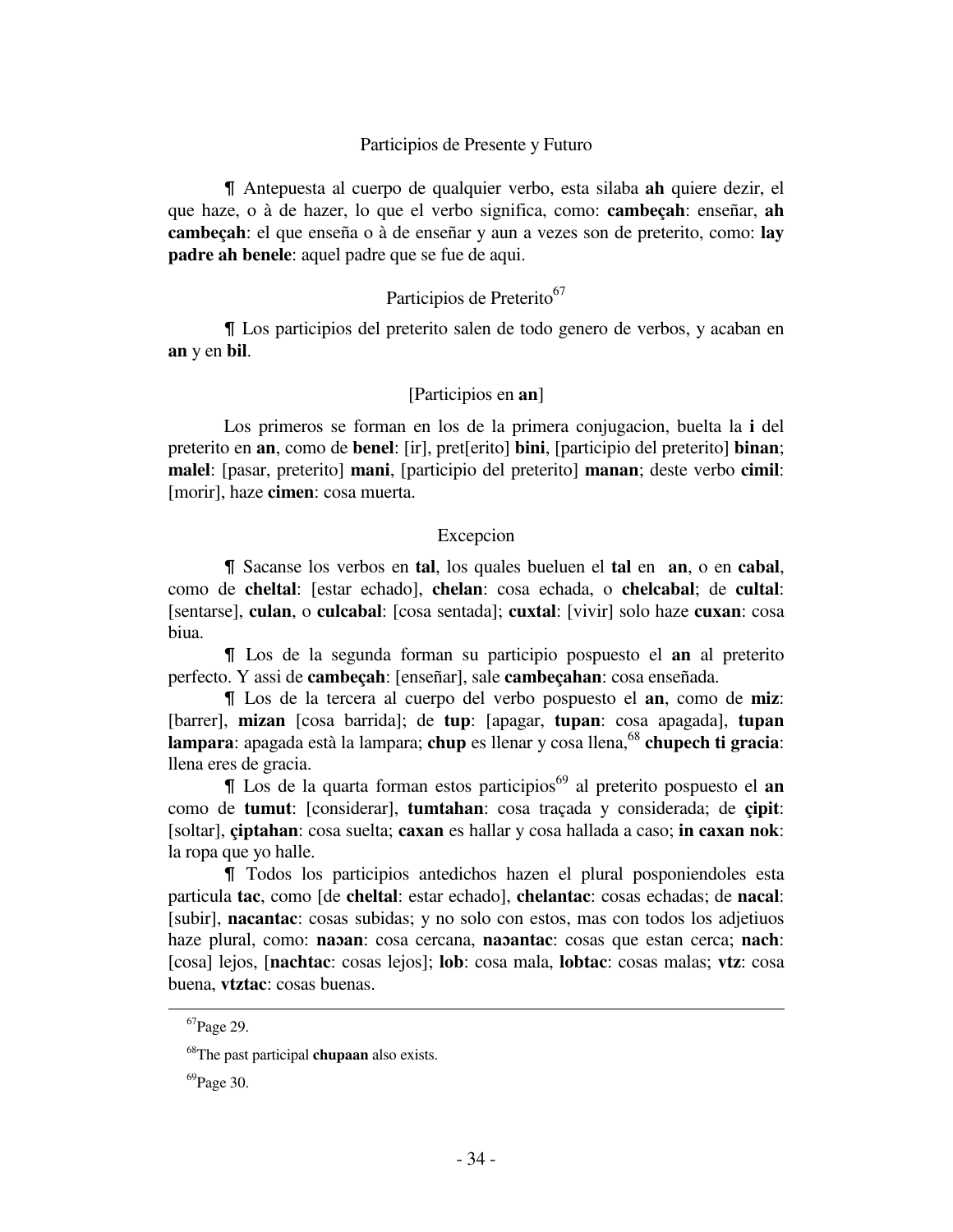## Participios en **bil**

& Estos participios salen de solos verbos actiuos, formanse mudando la **h** vltima del preterito en **bil**, como: [**cambeçah** enseñar], **cambeçabil**: cosa que es o puede ser enseñada; [**miztah**: barrer], **miztabil**: cosa que es o puede ser barrida.

& Los de la tercera que van por la regla general posponen el **bil** al cuerpo del verbo, y assi de **mol**: [allegar], sale **molbil**; de **tzic**: [obedecer], sale<sup>70</sup> **tzicbil**; de **kup**: [cortar, sale] **kupbil**; de **c**£**a**: [coger, sale] **c**£**abil**; **xijc c**£**abil vah**: vayan por pan.

# [Participios en **ben**]

 Y poniendo la particula **ben** en lugar de la particula **bil**, denota ser digno de lo que significa el verbo, como: [**yacunah**: amar], **yacunaben Dios**: es digno Dios de ser amado.

# [Participios sin particula]

 El cuerpo de qualquier actiuo, si se le varia con pronombres, y se le sigue algun nombre sustantiuo, parece tener romance de participio, como: [**le**: enlazar], **in le c**£**ic**£: mi pajaro cogido con lazo; [**hul**: flechar], **in hul ceh**: mi venado que yo fleche; [**cambeçah**: enseñar], **in cambeçah vinicil**: mi discipulo.

& Notese que los cuerpos de los verbos neutros y passiuos de dos silabas semejantes son tambien participios, si se les pone el acento en la vltima silaba, como: **lubul**: caerse, **lubul**: cosa caida; **hutul**: caerse cosas pegadas como cabellos o hojas, **hutul**: cosas caydas o despegadas; de **chahal**: [contrahecharse], sale **chahal**: cosa contr[ah]echa;<sup>71</sup> de **vakal**: [hendirse], sale **vakal**: cosa hendida; de **paxal**: [quebrarse], se dize [**paxal**: cosa quebrada], **pa**[**x**]**al jarro**: quebrado està el jarro.

## VERBOS PASSIUOS

& Notese la regla de participios en **bil**, <sup>72</sup> y buelto el **bil** en **bal** quedaran formados los passiuos, como: **cambeçabil**, buelto el **bil** en **bal**, dira **cambeçabal**; **tuclabil**, **tuclabal**; **caxantabil**, **caxantabal**; **miztabil**, **miztabal**; <sup>73</sup> y mejor se forman los de la segunda y quarta conjugacion[es] la **h** del preterito en **bal**.

 $\overline{a}$ 

 $70$ Page 31.

 $71$ The text reads "contrecha".

 $72$ Page 32.

<sup>73</sup>The text reads "**mitztabil**, **mitztabal**", but there is no verb root registered as **mitz**. Probably the verb root **miz** = to sweep is meant here.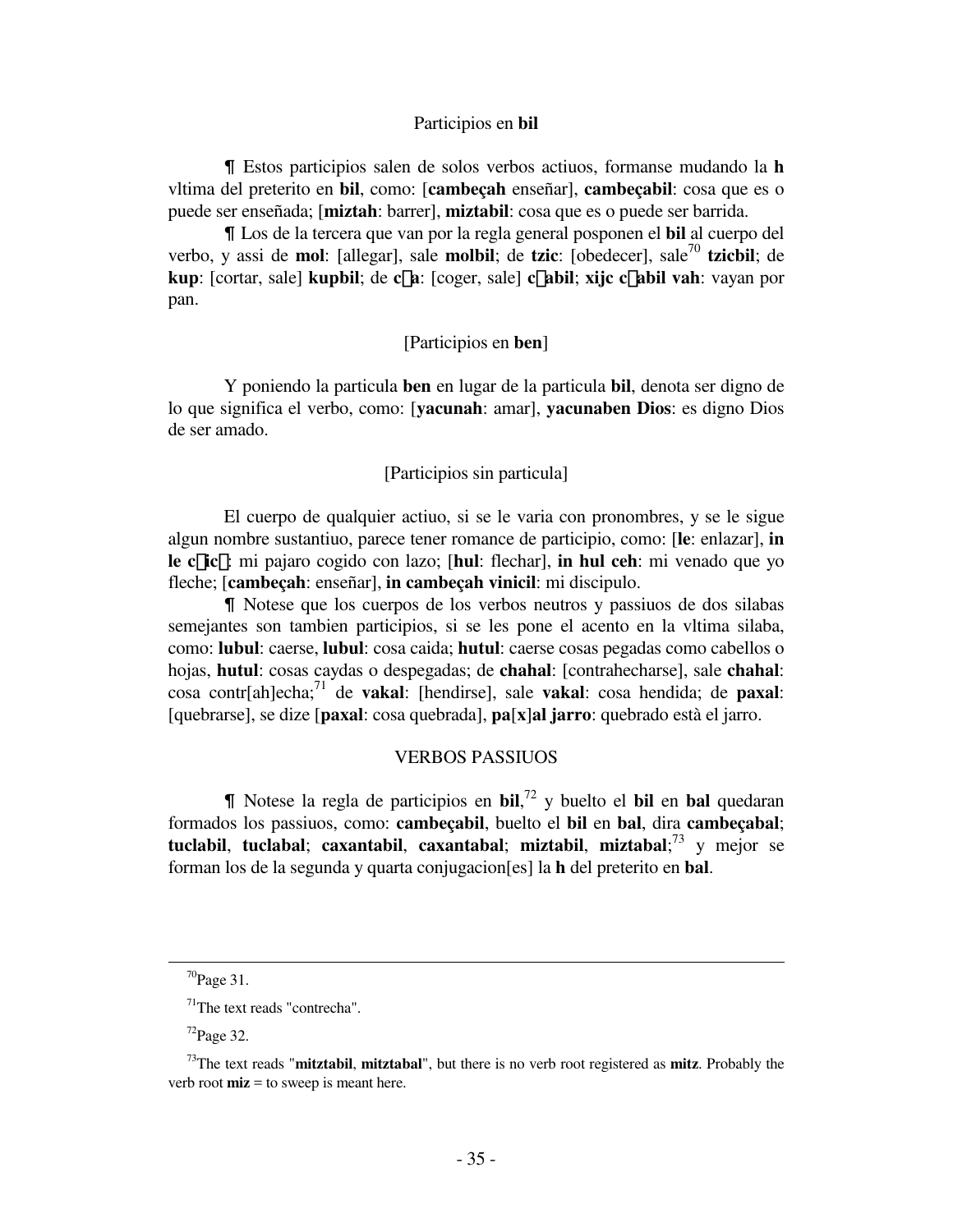# Excepcion

I Sacanse los de la tercera conjugacion que van por la regla general los quales forman los passiuos, posponiendo al cuerpo del verbo vna vocal como la que tienen, y vna **l**, y assi de **mol**: [allegar, sale] **molol**; de **kup**: [cortar, sale] **kuupul**; de **tzic**: [obedecer, sale] **tzicil**; y otros assi.

& Nota: Si el verbo se acaba en letra vocal, suele lo mas ordinario interponerse vna **b** en medio, guardando la formacion dicha, como: **cħa**: tomar, **cħabal**; **choch**: desatar, **chochbal**; <sup>74</sup> **pa**: quebrar, **pabal**; **ha**: amolar, **habal**; **ɔa**: dar, **ɔabal**; **he**: abrir, **hebel**; **le**: enlazar, **lebel**. Sin estos, ay otros de quien no se puede dar regla mejor que el vso, y son **kat**: pedir, **katbal**; **lath**: sustentar algo con las<sup>75</sup> manos, **lathbal**; **toc**: quemar, **tocbol** .l. **tocbal**; **çijl**: ofrecer, **çijbil**; <sup>76</sup> **lil**: sacudir, **lilbil**; **huy**: menear, **huybal**; **tet**: escoger, **tetbal**; **put**: acarrear, **putbal**; **choch**: desatar, **chochbal**; **chibal**: comer carne, **chibil**. Estos quatro forman del preterito sus passiuos: **thul**: seguir, **thulabal**; **keyah**: reñir, **keyabal**; **ilmah**: ver, **ilabal**; **halmah**: dezir, **halbal** .l. **halabal**; **ci ua**[**la**]**bal**: <sup>77</sup> dizenme; **ci ya**[**l**]**abal**: <sup>78</sup> dizese, o dizenle.

> [Pronouns for the Passive Verbs] [Constructed from] **Timen**

[**tinmen**, **tamen**, **tumen** plural: **tacmen**, **tameneex**, **tumenoob**] 79

& La persona que haze destos passiuos se pospone variada esta particula o preposicion **tinmen**, [**tamen**, **tumen**, **tacmen**,] **tamenex**, **tumenob**, como: **yacunabi in yum tumen Padre Guardian**: mi padre fue amado del P. Guardian.

& Ayuntase esta particula a verbos neutros y passiuos y algunas vezes quiere dezir por mandado, como: **bini a cuch tumen batab**: fue tu carga por mandado del Caçique; **lobhi hanal tamen**: echose<sup>80</sup> a perder la comida por tu causa.

<sup>74</sup>This verb does not belong to this list but rather to the next one beginning with the verb **kat**, and in fact is to be found there.

<sup>75</sup>Page 33. Printer's notation: C.

<sup>76</sup>Both **çijbil** and **çijlbil** are given in CMM.

<sup>77</sup>The text reads **ciuabal**.

<sup>78</sup>The texts reads **yaabal**.

 $79$ This section is lacking a proper Section Title and the list of pronouns is defective.

<sup>80</sup>The text reads "cehose".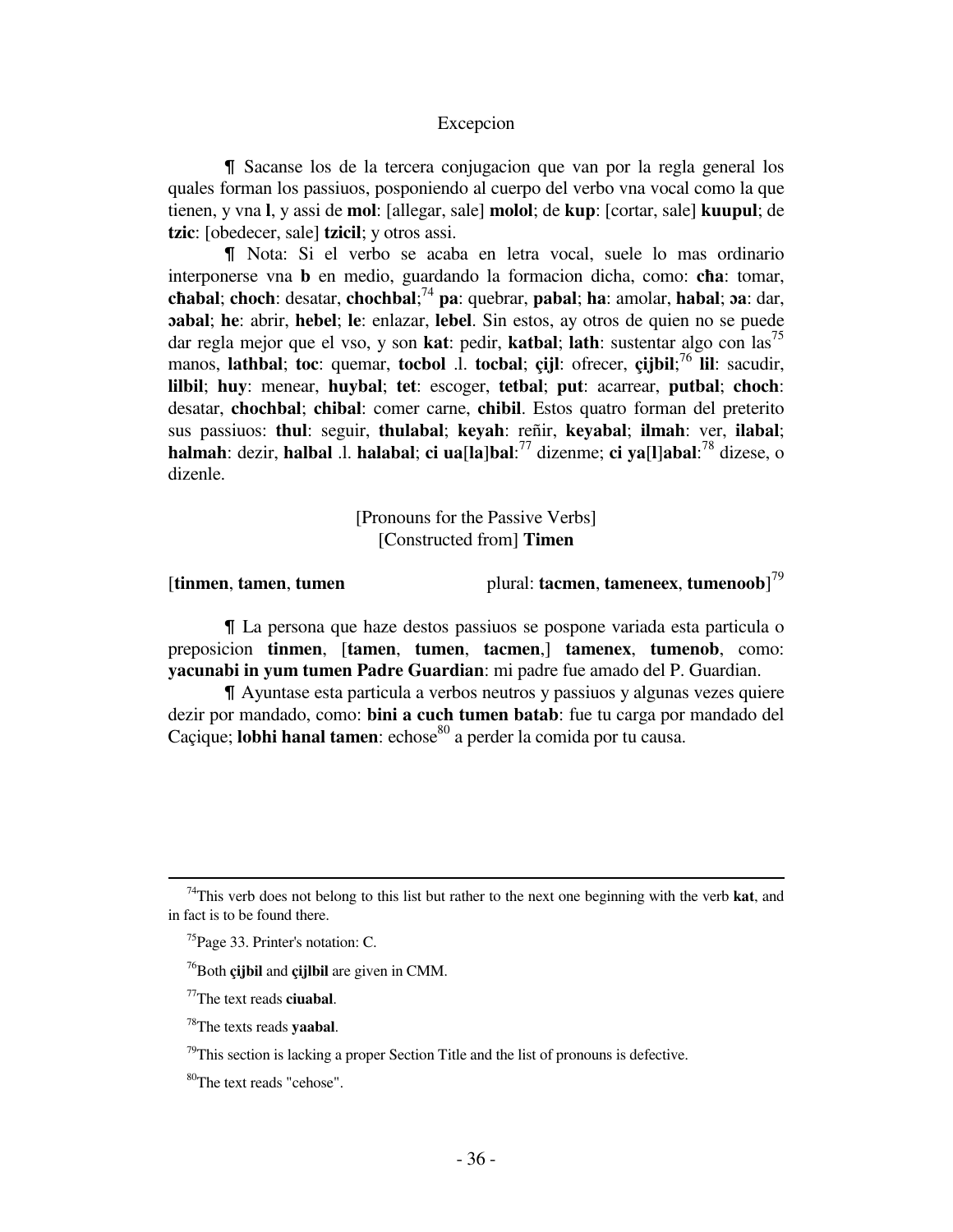# De los Verbos Neutros

& Seis o siete maneras hay de verbos neutros acabados todos en **l**. Los primeros son $^{81}$  de dos silabas semejantes, o de mas silabas desemejantes, aunque pocos, y son vnos y otros primitiuos, assi como: **nacal**: subir; **cimil**: morir; **chictahal**: hallarse; **kahal**: acordarse; **tubul**: oluidarse; **hoppol**: començarse; **ɔocol**: acabarse, &c. Y es de notar que estos tres verbos, **chictahal**, **kahal**, y **tubul**, se vsan al reues de los otros, porque para dezir "no hallo mi hijo" se a de poner "mi hijo" por persona que haze. Y ase de poner en datiuo con esta preposicion, **ti**, y lo mismo en otros exemplos. Y assi dezimos, **ma tan v chictahal in mehen ten** .l. **tin menel**. **Ma tan in chictahal tiob** .l. **tumenob**: no me hallan. Para dezir "no me oluides" se a de boluer "no me oluide yo a ti": **ma in tubul tech**; **ma tan a tubul ten**; no me oluidare de ti .l. **ma tan a tubul tinmenel**. Lo mismo es de **kahal**; **bikin v kahal a yum tech** .l. **tamenel**: quando te as de acordar de tu padre; **kahan va tex** .l. **tamenex**: aueis os acordado; &c.

# **Hoppol**, **Ɔocol**

& Notese que estos dos verbos, **ɔocol**: por acabarse, y **hoppol**, por començar, casi siempre se vsan en terceras personas. Vt: **bikin v hoppol a tanlic Dios**: quando<sup>82</sup> as de començar a seruir a Dios; **çamal v hoppol in ɔibtic yunil doctrina**: mañana comienço a escribir la doctrina; **may to ɔococ in menyah**: aun no e acabado de trabajar; **çamal v ɔocol in canic doctrina**: mañana acabare de aprender la doctrina.

& Puedese vsar el **hoppol** en primeras y segundas personas. Vt: **hoppen vutzcin**: comencelo a hazer; **bin hoppocen vutzcin**: començarlo he à hazer, .l. **bin hoppoc vutzcinic**.

& Nota: Lo que emos dicho de **hoppol** y **ɔocol** se puede tambien dezir de **haual**, **nicil**, **cħenel**, que significan cessar, y otros a este tono, los quales de ordinario se vsan solamente en las terceras personas. Vt: **bikin v haual** .l. **v nicil** .l. **v cħenel a numçicex ti ya ah numyaob**: quando aueis de cessar de atormentar a los pobres; **haui** .l. **nici** [.l. **cħeni**] **bin v cocintic v lak**: ya dizen que dexò o cesso de agrauiar a su compañero.

Actiuos [de los primeros que son acabados en]

# **cunah** [.l. **cinah**], **eçah** [.l. **çah**] 83

& Todos estos verbos neutros y sus semejantes, se hazen actiuos mudando la **i** del preterito en **eçah** .l. **çah**. Vt: **naci**: subio; **naceçah**<sup>84</sup> .l. **nacçah**: subir otra cosa; **chictah**[**i**]: hall[o];<sup>85</sup> **chictaheçah**: hallar otra cosa.

 $\overline{\phantom{0}}$ 

 $84$ Page 36.

<sup>81</sup>Page 34.

<sup>&</sup>lt;sup>82</sup>Page 35. Printer's notation: Cij.

 $83$ Only the words not inside the brackets are to be found in the margin.

<sup>85</sup>The text reads "**chictahal**, hallarse".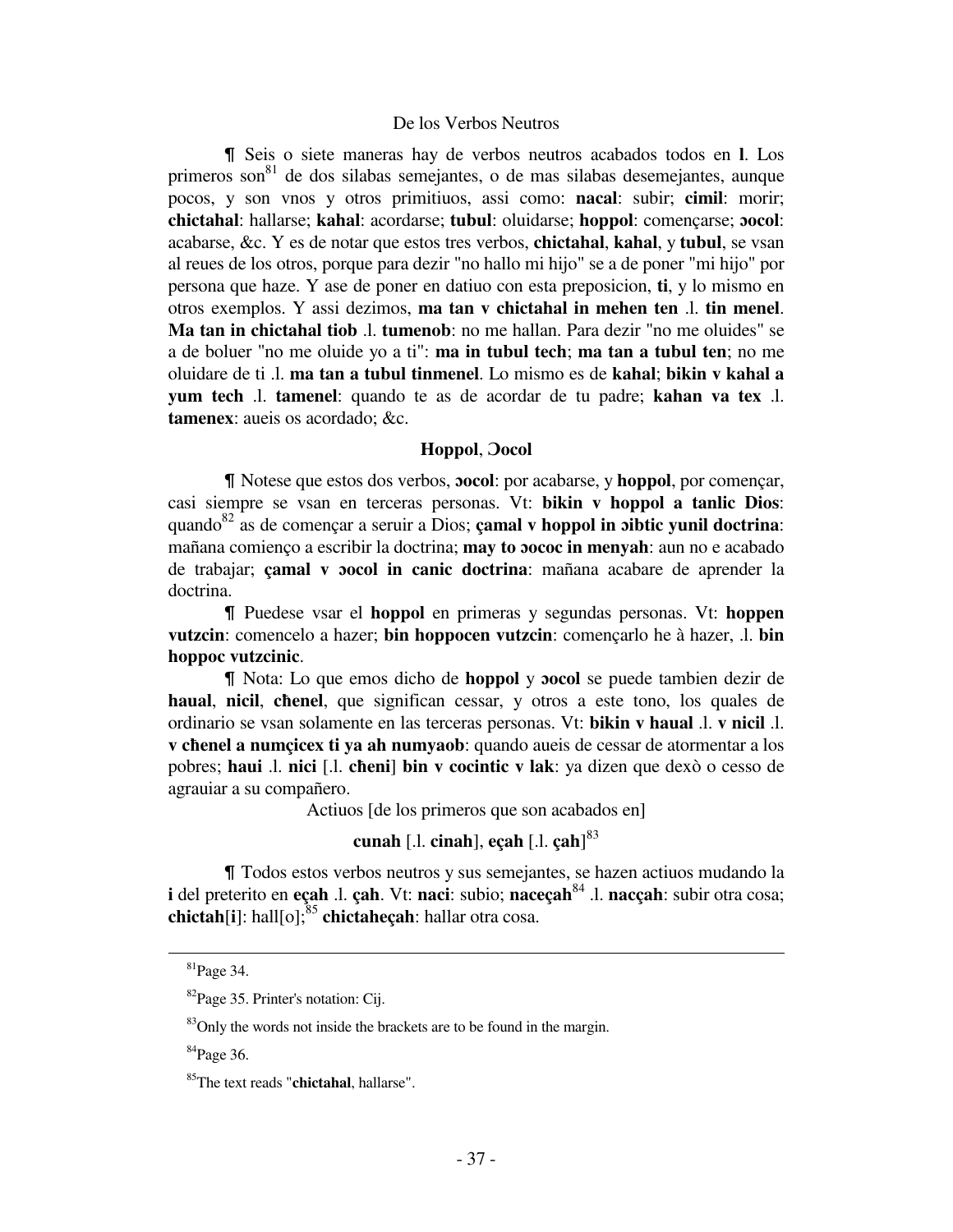I Notese que algunos de los neutros sobredichos salen dos actiuos differentes en la formacion y aun algunos en la significacion, assi como de **kahal**: por acordarse, sale **kahcunah** .l. **kaheçah**: por acordarse de alguna cosa; de **ximbal**: andar; **ximbaltah be**: por andar camino; **ximbanteçah** .l. **ximbanleçah**: hazer andar a otro; de **cambal**: por aprender; **cambal ɔib**: aprender a escribir; **cambeçah**; hazer aprender, que es enseñar; **okol**: llorar; **oktah keban**: llorar peccados; **okçah ich**: tener compassion; **çatal**: perderse; **çateçah** .l. **çatçah**: destruir alguna cosa; **çat**: perder otra cosa. Vt: **in çatah takin**: perdi el dinero; **çahal**: temer; [**çaheçah**: temer] a otro; **hanal**: comer; **hantantah**: comer denotando que; **hanteçah**: es dar de comer; **puɔul**: huir de otra cosa; haze en preterito **puɔlahi**; **puɔeçah**: ahuyentar otra  $\cos a$ ,  $o^{86}$  dexar huyr al preso de la carcel.

# [Neutros] Primitiuos [acabados en **tal**]

& Los segundos son tambien primitiuos, y acabanse en **tal**, son innumerables. Vt: **cheltal**: echarse; **tzeltal**: ladearse; **cultal** .l. **cumtal**: assentarse; **chintal**: humillarse; &c.

> Actiuos [de los segundos que son acabados en] **cunah** .l. **cinah**

& Estos se hazen actiuos de la segunda conjugacion mudando el **tal** en **cunah** .l. **cinah**. De manera, que si quitado el **tal**, queda **a**, **e**, **i**, se pondra **cunah**, y si queda **o**, **v**, se pondra **cinah**. Exemplo: **actal**: fundarse pueblo o casa, **accunah**; **cheltal**: echarse, **chelcunah**: echar otra cosa; **chintal**: humillarse o inclinarse, **chincunah**: humillar o inclinar otra cosa; **thontal**: humillarse, **thoncinah**: [humillar otra cosa]; **cultal**: assentarse, **culcinah**: assentar otra cosa.

& Nota: Otras vezes, en lugar de estas particulas **cinah** .l. **cunah** se pondran vna de estas dos, **pul** .l. **cab**, y entonces se hazen actiuos de la quarta conjugacion. Reciben **tah** y **te**, y significan hazer aquello con impetu, o aceleracion. Vt: **chelpultah**<sup>87</sup> .l. **chelcabtah**: echar con impetu, o de presto alguna cosa en el suelo; **thonpultah** .l. **thoncabtah**: humillarse de presto: **thonpultex aba ta malelex yet hun Cruz**: quando pasaredes por junto a la Cruz, humillaos de presto; **tohpultah** .l. **tohcabtah**: confesar de presto.

# [Neutros acabados en] **hal** .l. **hil**

& Los terceros verbos neutros se acaban en **hal** .l. **hil**, son deribatiuos, y salen de nombres, pronombres, participios, aduerbios y otras partes de oracion, añadiendoles vna de estas dos particulas, **hal** .l. **hil**, y significan conuertirse en lo que la tal diction importa, assi como: **vinic**: hombre, **vinichal** .l. **vinichil**: hazerse

<sup>86</sup>Page 37. Printer's notation: Ciij.

 $87$ Page 38.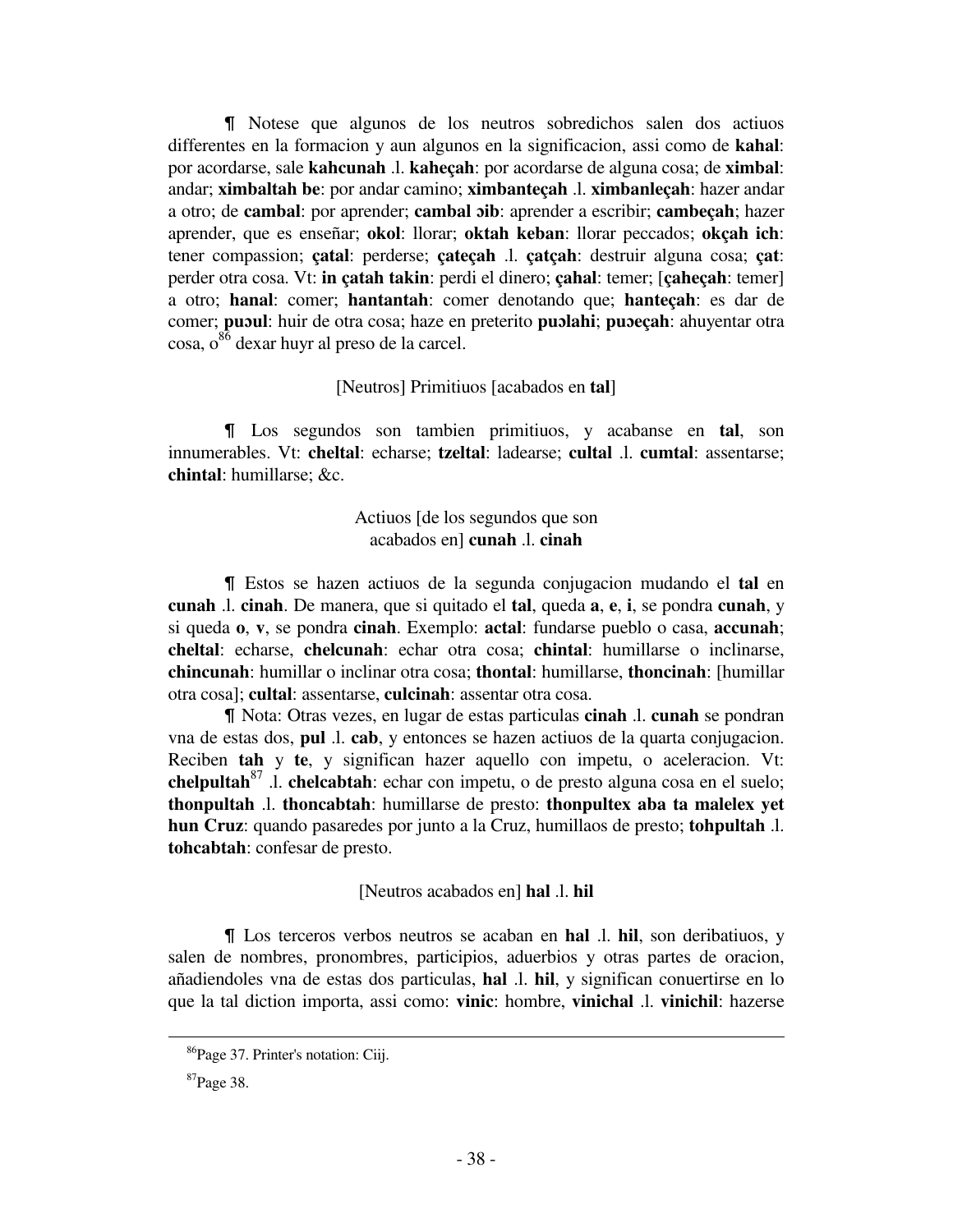hombre: **vinichi v mehen Dios**: hizose hombre el Hijo de Dios; **vtz**: cosa buena, **vtzhal** .l. **vtzhil**: hazerse bueno; **lob**: cosa mala, **lobhal** .l. **lobhil**: hazerse malo; **vay**: aqui, **vayhal**: hazerse aqui.

& Y notese que el **hil** no sirue mas de hasta el preterito perfecto, inclusiue de alli, sirue el **hal**.

 $\blacksquare$  Nota: Hazense estos dos actiuos de la segunda<sup>88</sup> como los pasados, mudando el **hal** .l. **hil** en **cunah** .l. **cinah**. Si quitado el **hal** .l. **hil** queda en la vltima silaba, **a**, **e**, **i**, se pone **cunah**, y si queda **o**, **v**, se pondra **cinah**. Vt: **neɔanhal**: acercarse, **neɔancunah**: acercar otra cosa; **ppetayenhal**: hazerse feo, **ppetayencunah**: afear otra cosa; **tibilhal**: hazerse bueno, **tibilcunah**: hazer buena otra cosa; **lobhal**: hazerse malo, **lobcinah**: hazer mala otra cosa; **vtzhal**: hazerse buena, **vtzcinah**: hazer alguna cosa buena, o indiferentemente, hazer algo.

# [Neutros acabados en] **pahal**

 $\llbracket$  Los quarto $\left[s\right]^{89}$  verbos neutros que tambien son deribatiuos, se acaban en **pahal**, descienden de ordinario de verbos actiuos de la tercera conjugacion, y de nombres sustantiuos, añadida la particula **pahal** al cuerpo del verbo, o nombre. Vt: **choch**: desatar, **chochpahal**: desatarse; **çut**: boluer a la redonda, **çutpahal**: boluerse assi a la redonda; **cen**: ornamento o atauio, **cenpahal**: adornarse, o atauiarse; **chun**: principio [o] causa,  $90$  **chunpahal**: començarse  $0<sup>91</sup>$  causarse algo.

& Hazense actiuos estos conuertido el **pahal** en **paheçah** .l. **beçah**. Vt: **chunpahal**: començarse, **chunbeçah** .l. **chunpaheçah**: [començar otra cosa; **chaypahal**: añadirse o aumentarse], **chaybeçah**: añadir otra cosa; **çutpahal**: boluerse a la redonda, **çutbeçah**: boluer a la redonda otra cosa.

<sup>88</sup>Page 39. Printer's notation: Ciiij.

 $89^{\circ}$ The text reads " $\P$  Los quatro verbos..."

<sup>&</sup>lt;sup>90</sup>The text reads "principio de causa".

 $91$ Page 40.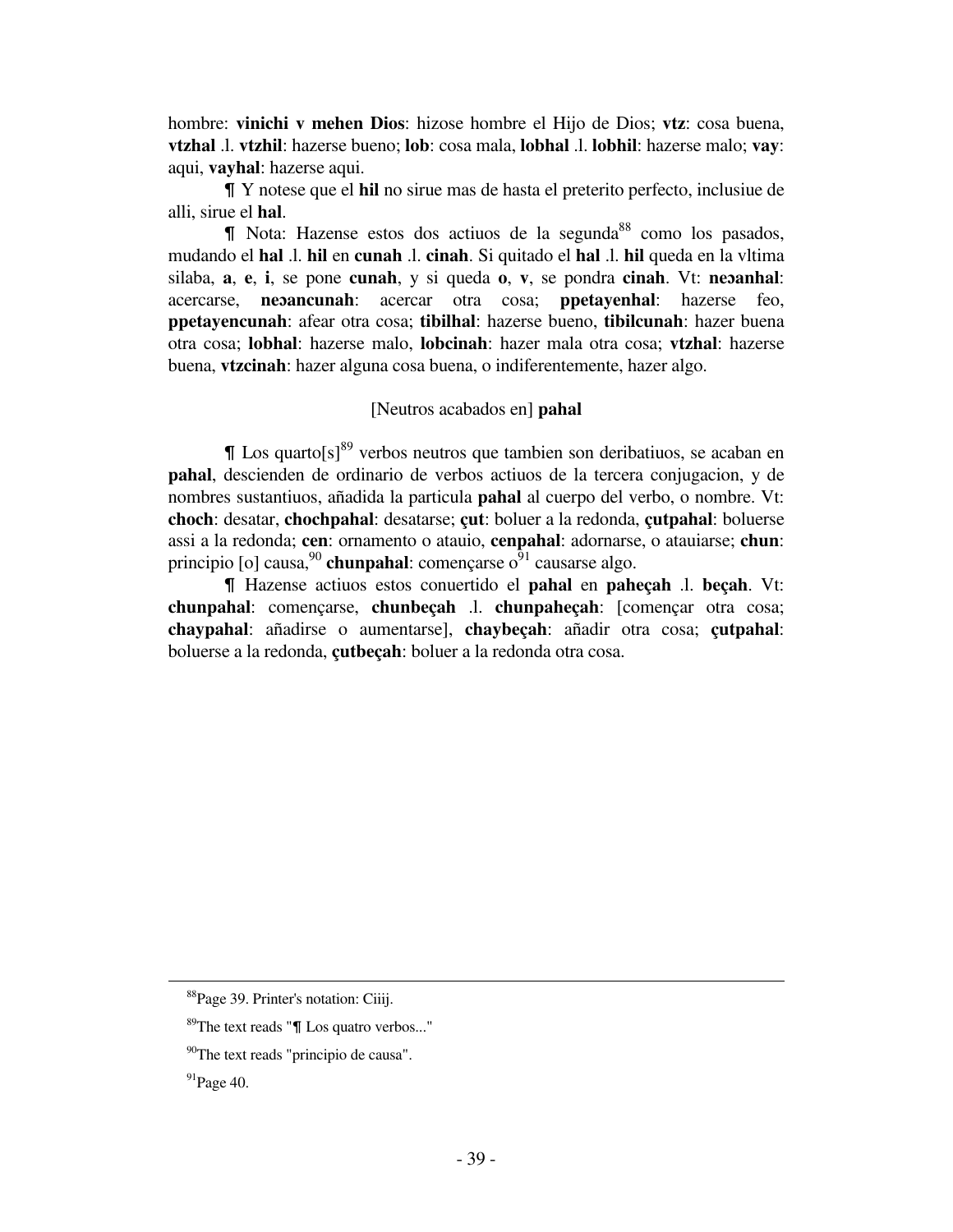# MUDANÇAS DE LOS VERBOS<sup>92</sup>

& Primero es de saber, que todos los verbos desta lengua se mudan de las antedichas formaciones, por razon de algun romance subintelecto, o por alguna particula expresa en la oracion. Y assi, primero que se trate de las particulas, o romances subintelectos que mudan los verbos, trataremos del modo que tienen en sus mudanças, y despues se tratara de las particulas que mudan los verbos.

For the transitive verbs:

į.

| $-ic$                                                   | general form                           |
|---------------------------------------------------------|----------------------------------------|
| -ah                                                     | second form                            |
| -mah                                                    | third form                             |
| -Vb, -e, or no ending                                   | fourth form                            |
| For the intransitive verbs:                             |                                        |
| $-V1$                                                   | general form                           |
| $-i, -hi$                                               | second form                            |
| -aan                                                    | third form                             |
| $-Vc$                                                   | fourth form                            |
| For the passive verbs:                                  |                                        |
| -aal, -ab, -abal                                        | general form                           |
| -abi                                                    | second form                            |
| -aan, -abaan                                            | third form                             |
| -aac, -abac                                             | fourth form                            |
| Thus for the verb root the verb root $uk$ (= to drink): |                                        |
| Transitive:                                             | ukic, ukah, ukmah, ukub                |
| Intransitive:                                           | ukul, uki, ukaan, ukuc                 |
| Passive:                                                | ukabal, ukabi, ukabaan, ukabac         |
| For the verb root <b>nac</b> $(=$ to raise up):         |                                        |
| Transitive:                                             | naczic, naczah, naczmah, nacze         |
| Intransitive:                                           | nacal, naci, nacaan, nacac             |
| Passive:                                                | naczabal, naczabi, naczabaan, naczabac |
| For the verb root han $(=$ to eat):                     |                                        |
| Transitive:                                             | hantic, hantah, hantmah, hante         |
| Intransitive:                                           | hanal, hani, hanaan, hanac             |
| Passive:                                                | hantabal, hantabi, hantabaan, hantabac |

The discussion which follows here by Coronel is based on the fact that it is the auxiliary verb which determines which of these four forms is to be used.

 $92$ In the discussion which follows Coronel seems to have lost sight of the fact that there are basically four forms in which a verb can appear in the transitive (activo), intransitive (neutro) and passive (pasivo) modes. These forms are: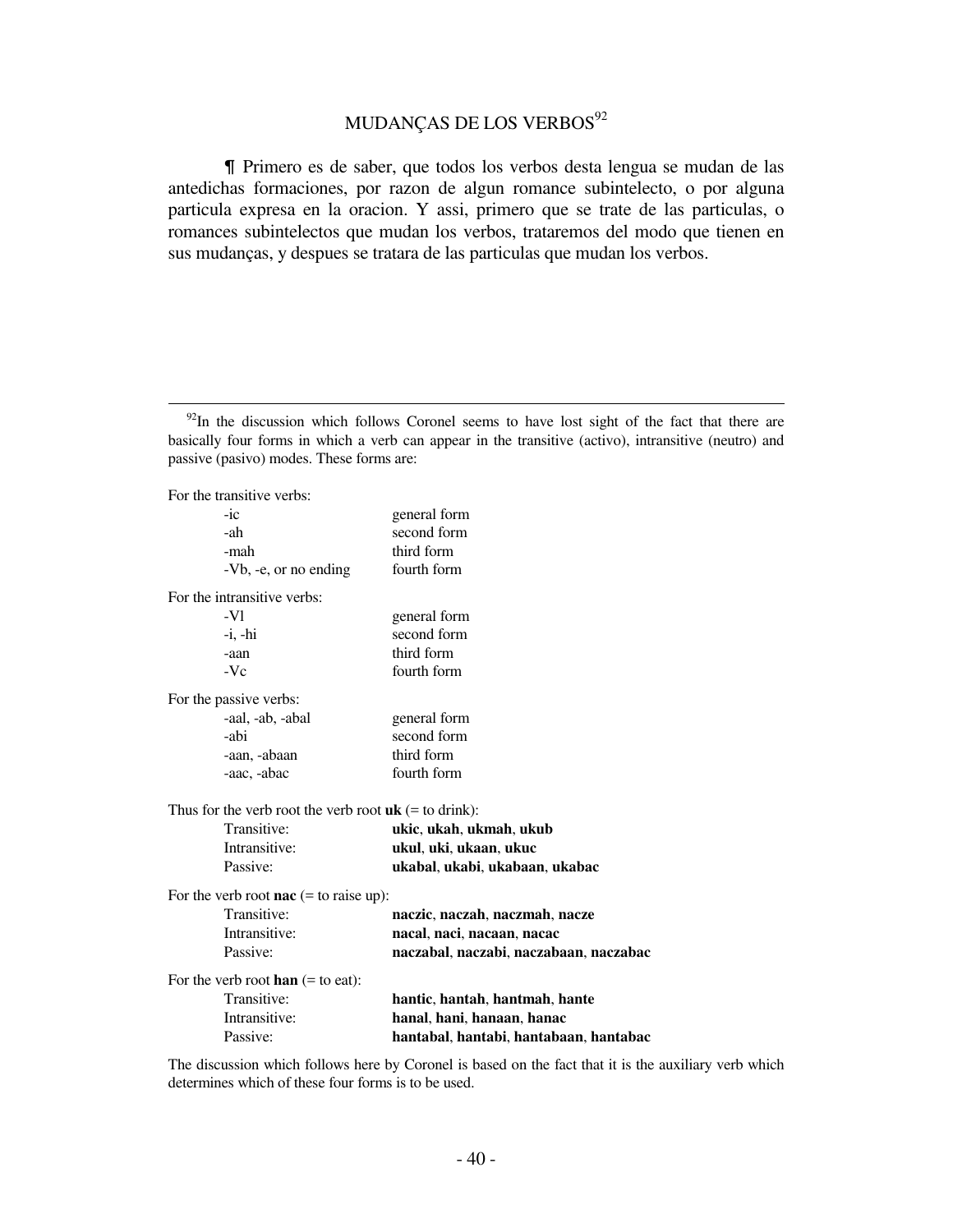# MUDANÇAS DE LOS VERBOS NEUTROS, PASIUOS Y ABSOLUTOS

& Los neutros, passiuos y absolutos pierden<sup>93</sup> en el presente el **cah**, y anteponese el pronombre, assi como: **tabx a benel**: donde vas, **tabx** es la particula o aduerbio; **bikin a benel**: quando te vas, **bikin** es la particula o aduerbio que haze se mude el verbo de su simple conjugacion. El preterito destos verbos neutros se muda la **i** final del preterito, buelta en **ci**, como: **bini**: **i** en **ci**: **lay v chun binci padre**: por esta causa se fue el padre. Y si el preterito es de hoy, digo, del dia presente, se pospone la **c**, assi como: **lay v chun binic padre**: por esso se fue el padre.

 El futuro se muda boluiendo la **i** final del preterito en **ebal**, como: **lay tzimin bin in binebal lo**: <sup>94</sup> aquel es el caballo en que tengo de yr; **lay v chun bin in puɔebal loe**: esta es la causa por que me tengo de huyr. Notese, que no lleuan pronombres en las terceras personas del preterito perfecto, en adelante las oraciones, por que se expressa la persona, como: **bal v chun bin puɔebal Pedro**: por que causa se à de huyr Pedro.

& Nota: Notese en los verbos aunque sean neutros, se vsa de los pronombres de los verbos actiuos **in**, **a**, **v**. 95

# Mudança del Actiuo

& El presente y futuro del verbo actiuo toman su mudança del preterito perfecto de indicatiuo, mudando el **ah** final en **ic**, como: **cambeçah**, **cambeçic**; **cimçah**, **cimçic**; y solo se differencian el presente y futuro, en lleuar el futuro la nota **bin**, que siempre sirue al futuro, como: **bal v chun a haɔic a cħuplil**: por que açotas a tu muger. Exemplo del futuro: **bal v chun bin a haɔic**: por que la as de açotar. El preterito del actiuo muda el **ah** vltimo en **ci**, assi como: **bal v chun a haɔci**: por que le açotaste. Y si es el preterito del dia presente, siempre mudado, y por mudarse le antepone esta letra **t**, con que denota ser dentro de el dia presente lo que se trata, como: **bal v chun ta haɔci**: por que la açotaste oy.

& Notese que si el verbo trae dos letras consonantes antes del **ah** final, en tal caso muda el **ah** en **ici**, y assi **cocintah** haze en la mudança **cocintici**; **bal v chun a cocintici a yum**: por que causa injuriaste a tu padre. Y esto mesmo se entiende de los neutros<sup>96</sup> quando se trata de tiempo pasado, como: **bal v chun a menyahnici ti Domingo**: por que trabajaste en Domingo.

<sup>&</sup>lt;sup>93</sup>Page 41. Printer's notation: Cv.

<sup>94</sup>The final word should probably be **loe**, as is shown in the final example.

 $95$ Page 42.

 $96$ Page 43.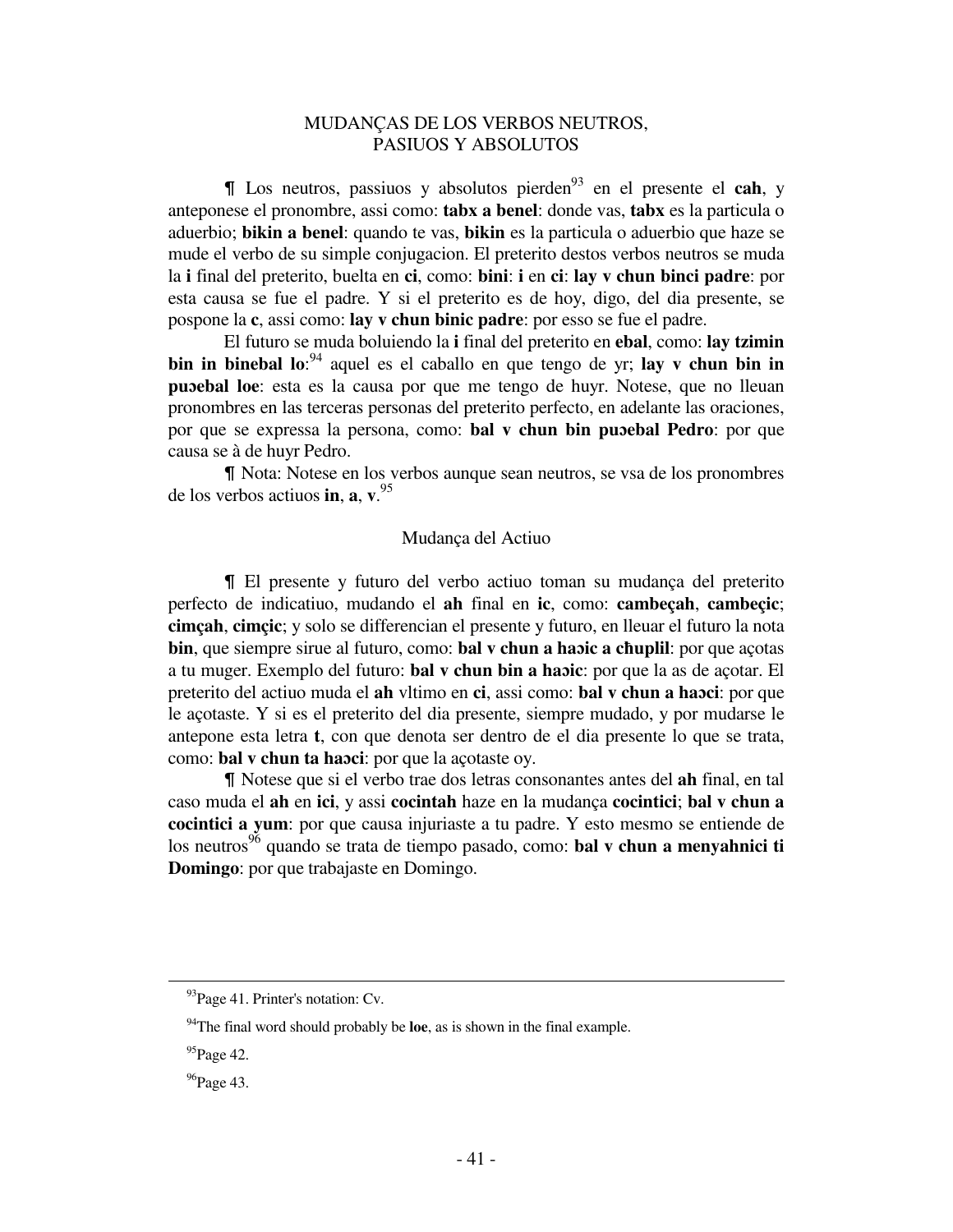# ROMANCES SUBINTELECTOS QUE MUDAN

# **Licil** .l. **Lacil**

& Primeramente, esta particula **licil** o **lacil** sirue al presente, y contiene todos los romances anotados en la margen,<sup>97</sup> como: **cex habab licil a habic palalob**: que es del açote con que açotas los muchachos. Si fuere presente de subiuntiuo, no lleua la particula **licil**, porque se entiende en la mudança, como: **tac kaan in kaxic in cuch**: dadme vn mecate con que atar mi carga.

En que<sup> $\P$ </sup> Lay cama licil v uenel padre: esta es la cama en que duerme el padre.

A donde<sup> $\text{T}$ abx yan cah licil ca benel: donde esta el pueblo a donde vamos?</sup>

Por donde**\[ Lay bee licil y malel procesion**: este es el camino por donde pasa la procession.<sup>98</sup>

De donde¶ Lay licil v mentabal ppoc lae: este es de donde se hazen los sombreros.

Exemplos de Preterito

Desde que<sup> $\blacksquare$  Ma hanacen ahic cabe: no e comido desde que amaneciò.</sup> Con que& **Bal a haɔci a cħuplil**: <sup>99</sup> con que açotaste a tu muger. En que **| Bal a ch**[a]**ic**[i]:<sup>100</sup> en que lo trugiste. De que<sup> $\P$ </sup> Bal a mentici: de que lo hiziste.

# Exemplos de Futuro

En que**\[ Bal bin a venebal**: en que as de dormir.

De donde¶ Lay bin mentabebal: desto se harà.

- Por donde<sup> $\parallel$ </sup> Lay be bin manebal procession: este es el camino por donde a de pasar la procession.
- Con que<sup> $\parallel$ </sup> Lay cuchillo bin a cimçic keken: este es el cuchillo con q<sup>[ue]</sup> as de matar el puerco.<sup>101</sup>
- En quien**\[ Dios bin alhebal a uol**: Dios es en quien as de confiar.

Que**T** Ocan ti uol cimci in yum: creo que murio mi padre.

**T** Ocan ti uol binil v habicen padre: creo [que] me a de açotar [el]<sup>102</sup> padre.

& Tambien estos dos exemplos vltimos son preterito y futuro de infinitiuo. Y tambien es de notar que quando este es relatiuo, y persona que haze, o persona

 $97$ These words are: Con que, Por que, En que, A donde, Por donde, De donde, Desde que, En que, De que, En qué, De dónde, Por dónde, Con que, En quien, Que.

 $^{98}$ Page 44.

<sup>99</sup>The text reads **chuplil**.

 $100$ The text appears to read "Bal ac $\mathcal{E}$ iic".

 $101$ Page 45.

 $102$ The text reads "mi"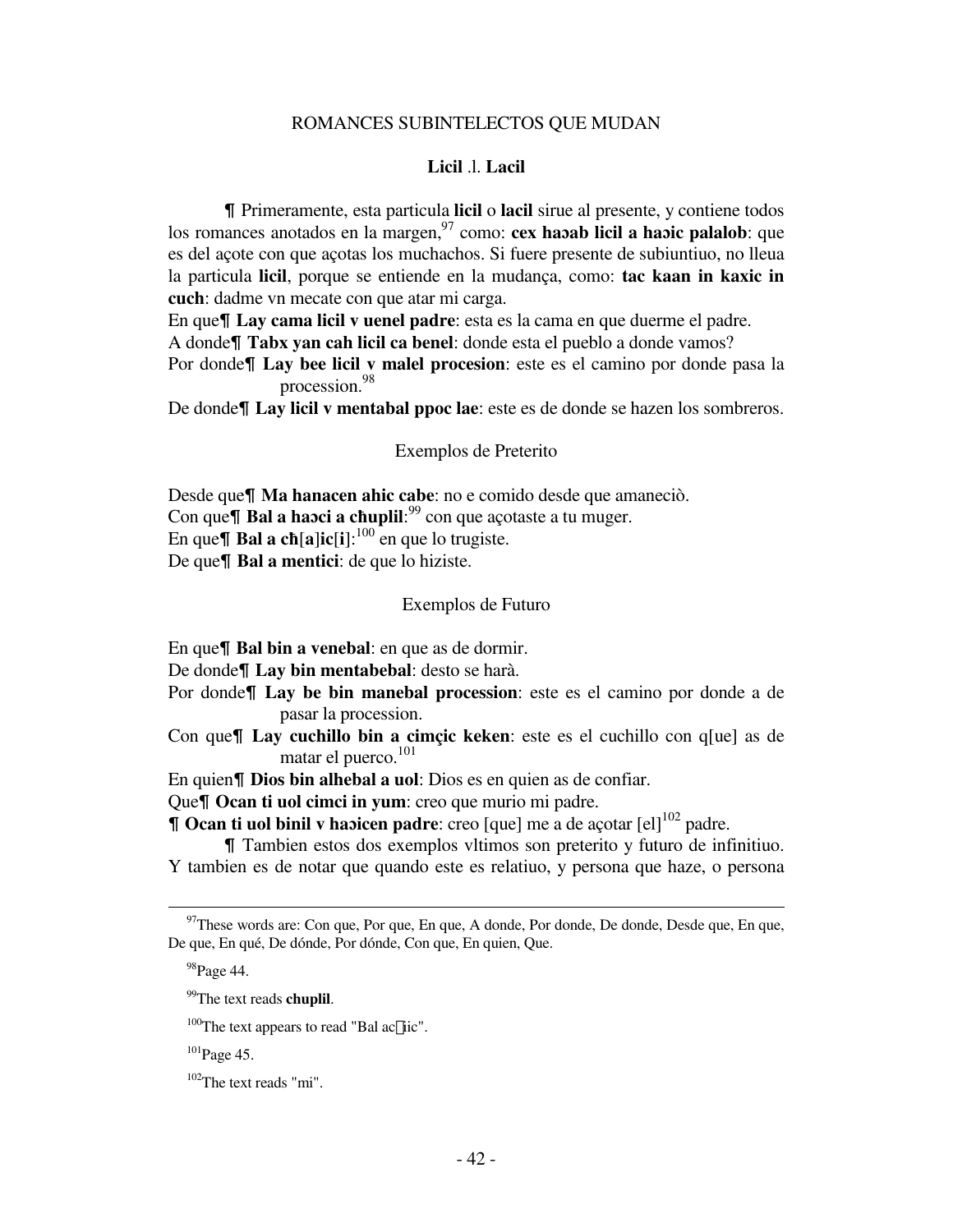que padece, no muda los verbos, y se denota en vna **e**, que se pospone a la oracion, como: **macx v kaba a cħuplil cimie**: como se llama tu muger que murio.

& Exemplo: quando es persona que padece: **bax ma a vutzcinah yalah padre teche**: por que no hiziste lo que te mando el padre.

# Verbos [acabados] en **tal**

& Si a los verbos acabados en **tal** se les quita el **tal**, y en su lugar se pone vna de las dos particulas **lic**<sup>103</sup> o **licil**, incluyen en si todos los romances subintelectos, puestos en la margen,<sup>104</sup> como:

En que¶ Vtz v lumil cahlic in yum: buena es la tierra en que mora mi padre.

& **Lob cħac che chelic** o **chelicil cħapahan**: mala es la barbacoa en que esta echado el enfermo.

- [En]| de **cultal**: Chee culic o culicil c£ic£: en vn palo o arbol està asentado el pajaro.
- De que& **Kaan cħuylic in baaz**: cuerda, o mecate es de donde o de que pende o està colgada mi petaca.

& Nota: Notese el romance y differencia que ay en anteponer la particula **licil** al verbo en el presente, la qual haze este romance "en que" suele hazerse lo que el verbo importa, como: **bax licil a cheltal**: en que te echas o sueles echarte; **bax a chelic** .l. [**bax**] **a chelicil**: en que estàs echado.

& Nota: Siruen estos verbos assi mudados a ciertas maneras de hablar, que denotan el modo de estar como: **ca chelic yetel**: ambos estauan echados; **ox culic chich ca in hulahe**: estauan juntos tres pajaros y flechelos; **noh culic Ioan**: grande es Ioan estando $105$  sentado.

& Nota: Que si se les antepone esta particula **ti**, variada por los pronombres **in**, **a**, **v**, en primeras y segundas personas, solamente quieren dezir, "estando" de la manera que el verbo significa, como: **tin chelic**: estando yo echado; **ta chelic**: estando tu echado; **ti chelic Pedro**: estando echado Pedro; **otzilen tin kalic ti çepo**: estoy miserable preso en el cepo; **talan v puɔul vinic ti kalic ti çepo**. <sup>106</sup> Estos dos exemplos dichos, son de los verbos de la tercera conjugacion, a los quales si se les pospone la dicha particula **lic**, antecediendoles **ti**, hazen romance gerundio, como consta de los supradichos exemplos. Tambien se vsa sin la particula **ti** con este romance: **bal maclic ppul lo**: con que està tapado aquel cantaro; **bax kaxlic**: con que està atado; **kaan kaxlic**: con vna cuerda; **nok tepplic**: con la ropa està enbuelto.

<sup>&</sup>lt;sup>103</sup>Page 46.

 $104$ Unlike the above marginal glosses, these are not ordered with their examples. The glosses as given are: Que, De qué, Con qué, En qué, Por donde, Por qué.

 $105$ Page 47.

 $106$ The Spanish gloss is not given. Translation: "It is difficult for a person to escape from prison."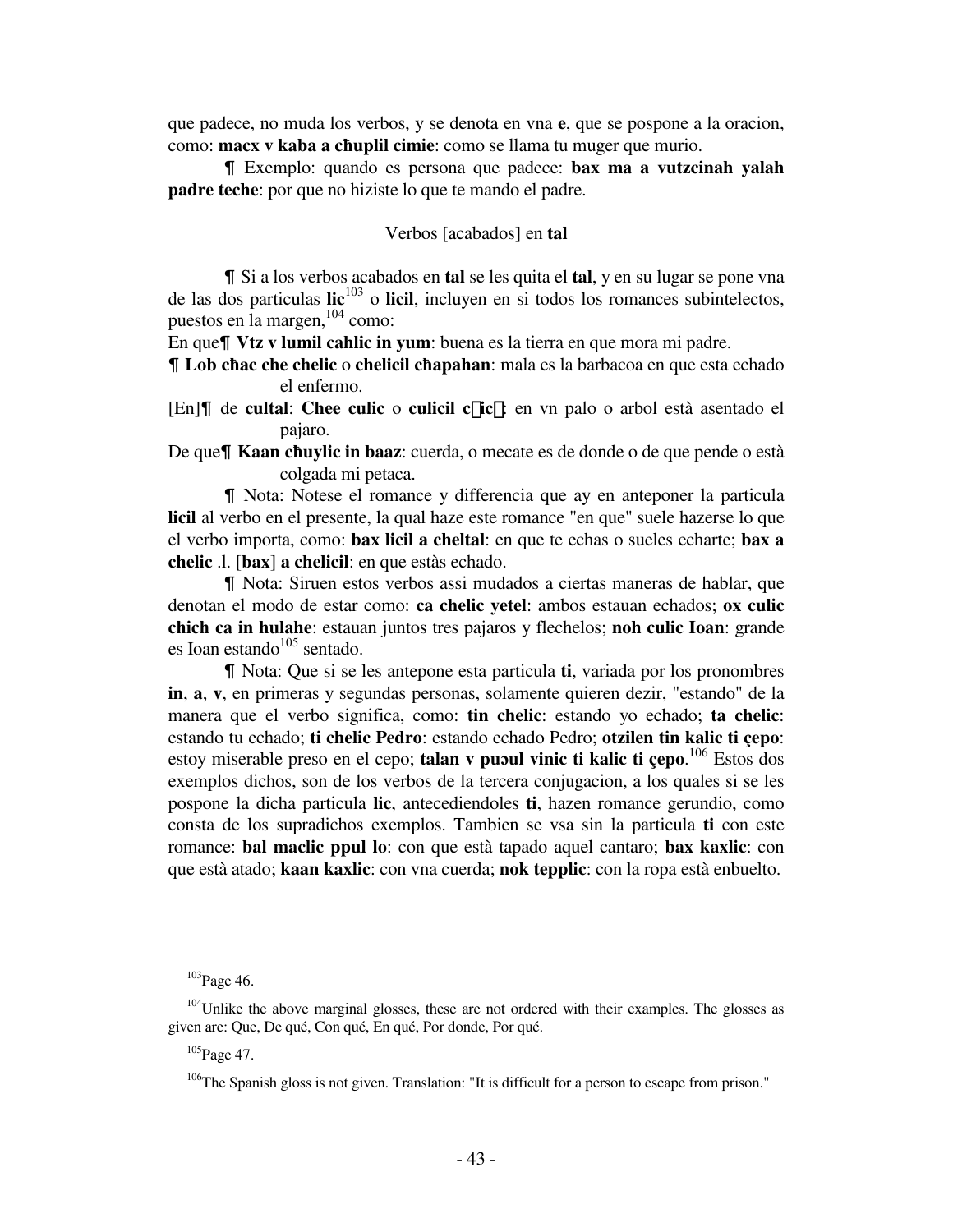# Mudança con Particulas Expreßas de Presente y Futuro<sup>107</sup>

& La persona que haze antepuesta inmediatamente al verbo actiuo, le muda en **ic** en presente y futuro, como: **mac cambeçicech**: quien te enseña; **mac bin cambeçicech**: [quien ha de enseñarte].

# [Mudança con Particulas Expresas de] Pret[erito]<sup>108</sup>

& En el preterito muda el **ah** en **i**, como: **mac cambeçi palalob**: quien enseñò los muchachos; **mac haɔech**: quien te dio, o quien te açoto; **Dios xaci v chiob**: Dios los sustento.

I Notese que los verbos neutros no les muda, ni quita ni pone cosa alguna esta persona que haze. Y assi dize: **macx lic v talel**: quien viene; **macx ti tali**: quien vino; **macx bin xijc**: quien a de yr.

& Nota: Algunas vezes suele venir la persona que haze hecho verbo, y tambien muda, como: **kubente aba ti ca coolel ti Santa Maria, calaac anticech yicnal v cilich al ti Jesus**: encomiendate a Nuestra Señora, para que ella te ayude, para con su benditisimo Hijo Jesvs. Tambien suele ser la persona que padece de vna oracion principio, y persona que haze de la siguiente oracion. Y tambien muda el verbo que le sigue, como: **yacun Dios tzenticech**: ama a Dios que te<sup>109</sup> sustenta; **pay tupil haɔic paal lo**: llama a vn tupil (alguacil) que açote esse muchacho.

#### REGIMEN DE VERBOS

& El verbo que se antepone a otro verbo, viniendo junto le muda en **ic**, si es actiuo, como: **tanolte a cambeçic a mehen**: ten cuydado de enseñar a tu hijo; **ma a tubçic a payalchitic Dios**: no te oluides de rezar a Dios; **tubi in ɔaic**: oluidoseme de darlo.

# **Ɔa**, **Cħa**

& Estos dos verbos, **ɔa** y **cħa**, no mudan al que los sigue, mas lleuanlos a la voz del futuro imperfecto de indicatiuo, y assi dezimos: **cħa a tacunte lo**: toma para que guardes esso; **in ɔah v pulub**: dilo para que lo lleuase.

## **Tal**, **Likul**

& Estas dos particulas variadas por los pronombres **en**, **ech**, **on**, **ex**, **ob**, 110 quieren dezir: soy de, o vengo de. Y assi, ellas como todos los verbos de mouimiento lleuan al verbo que dellas se rige a la voz del futuro. Si el regido fuere

 $107$ Page 48.

<sup>&</sup>lt;sup>108</sup>The following paragraph begins with the abreviation "Pret", but it seems that a paragraph heading such as the one given here should exist.

<sup>&</sup>lt;sup>109</sup>Page 49. Printer's notation: D.

<sup>110</sup>Note that here the thrid person singular pronoun **i** does not function.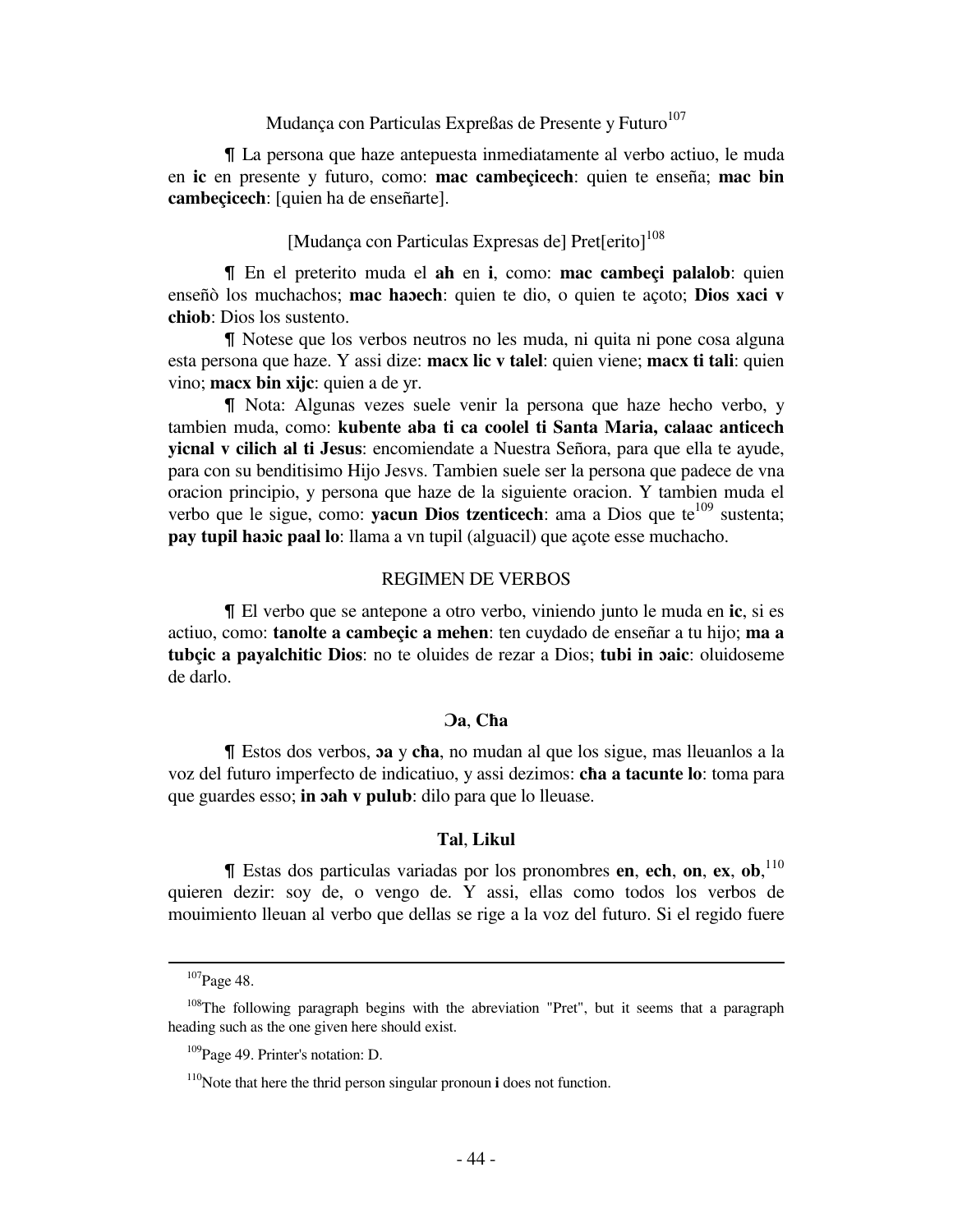actiuo como:<sup>111</sup> likulen in cambez palalob:<sup>112</sup> vengo de enseñar a los muchachos. Y si el regido fuere verbo neutro, lo lleuan a la voz del presente de indicatiuo antepuesta esta particula **ti**, como: **benel in cah ti hanal**: voy a comer; **talen ti chaan missa**: vengo de oyr missa. Tambien quieren dezir las dos particulas de la margen,<sup>113</sup> "de donde", como: **tab talech**: de donde eres; **tab likulech**: lo mismo; **talen Mani**: vengo, o soy de Mani.

# VERBOS DE VOLUNTAD

# **Olah**, **Hul ol**, <sup>114</sup> **Ɔib ol**, **Çiɔbah**, <sup>115</sup> **Kati**

I Los verbos de voluntad, como son los anotados en la margen, <sup>116</sup> lleuan al que dellos se rige si es actiuo a la voz de futuro con su pronombre, si el regido, y el que rige se refieren a vna misma persona, como: **in kati in cambez palalob**: quiero enseñar los muchachos. Pero si se refieren el regido, y el que rige a differentes personas, se muda el regido en **ic**, como:<sup>117</sup> in kati a cambeçic in mehen: quiero que enseñes a mi hijo.

## **Yan ol**

& Este verbo, **yan ol**, variado el **ol**, quiere dezir, tener deseo, y si se le sigue verbo neutro le lleua al presente anteponiendole, esta particula **ti**, como: **yan uol ti hanal**: tengo deseo de comer. Los demas verbos de voluntad lleuan los neutros a la voz del presente sin pronombres, si son referidos a vna mesma persona, como: **in kati hanal**: quiero comer. Pero si son differentes se les pone al segundo su pronombre, como: **in kati a benel**: quiero que te vayas.

& Los verbos de mouimiento tienen la mesma construycion que **yan ol**, que si se le sigue verbo actiuo, va a futuro, y si neutro, a presente con esta particula **ti**.

# Verbos [acabados] en **hal**

& Los verbos que se componen con esta particula **hal** salen de todas las partes de la oracion: nombres, participios, aduerbios, y particulas.<sup>118</sup> Y quieren dezir, hazerse tal qual el nombre, o particula significa, como: **vinic**: el hombre,

 $111$ Page 50.

 $112$ See this example as it should be presented in CMM 269r: likulen ti cambeçah paalalob.

<sup>113</sup>Meaning **tal** and **likul**.

<sup>114</sup>The text reads **Vlol**. See CMM 209v: hul ol. tah, t[e]: desear...

<sup>&</sup>lt;sup>115</sup>The text reads *O***icbob**. See CMM 105v: cipba; cipbah: desear...

<sup>&</sup>lt;sup>116</sup>Placed here at the head of this paragraph.

<sup>&</sup>lt;sup>117</sup>Page 51. Printer's notation: Dij.

 $118$ Page 52.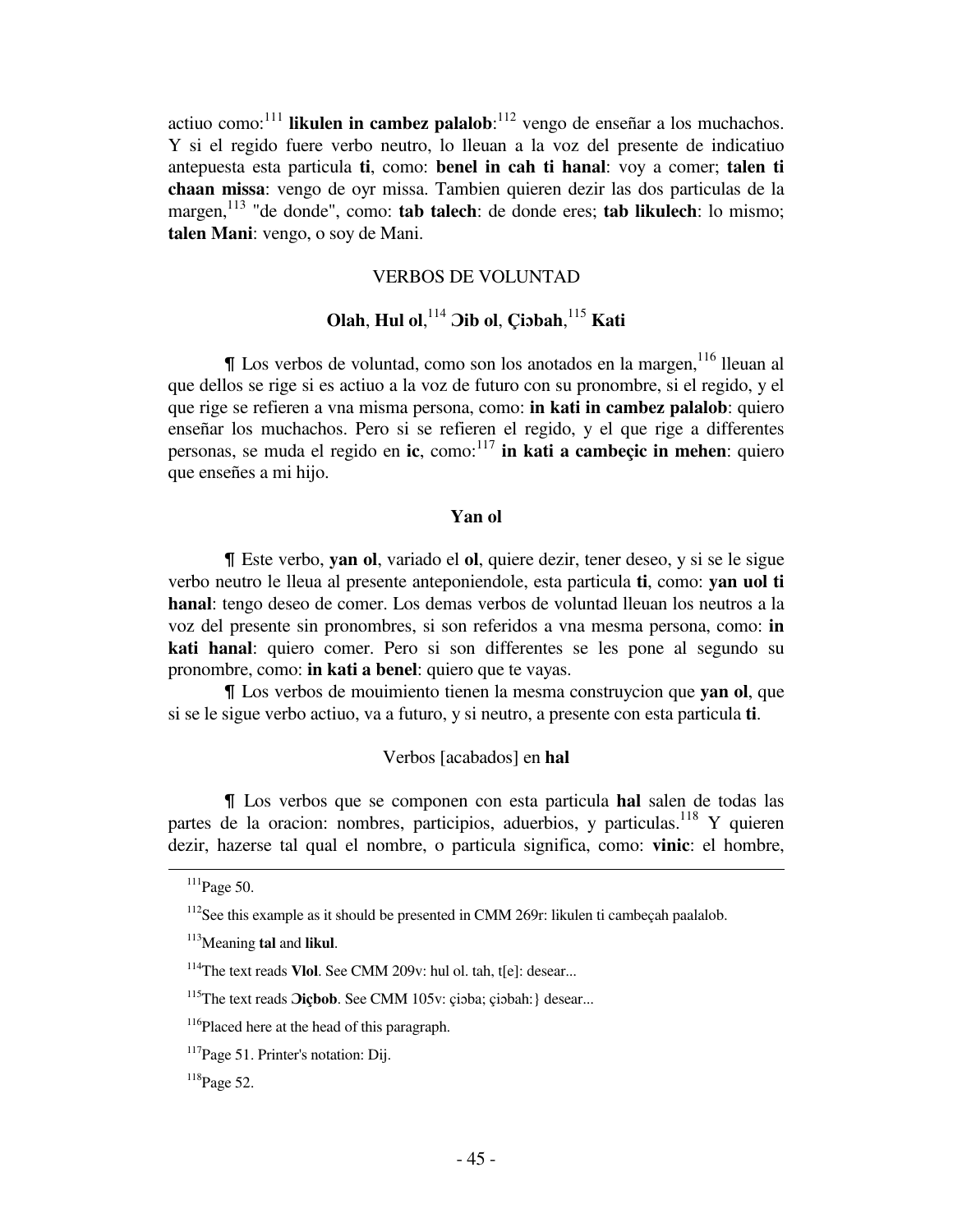**vinichal**: hazerse hombre; **neɔan**: cerca, **neɔanhal**: acercarse; **nach**: lejos, **nachhal**: alejarse; **çeb**: presto, **çebhal**: hazerse presto. Estos assi formados varian por la primera conjugacion, y en todos tiempos mudan el verbo actiuo, que se les sigue en **ic**, como: **çebhi in canic maya than**: presto aprendi la lengua Maya. Si el que se les sigue fuere neutro le lleuan a la voz del presente, como: **çebhi a talel**: presto veniste; **çebac a talel**: [que vienes de presto];<sup>119</sup> **haytenhi a çipil**: quantas vezes pecaste; **catenhi in çipil**: dos vezes peque.

# **Vchuc**, **Vchac**, **V nah**, **Yan**, **Manan**<sup>120</sup>

& Nota: Notese, que van en terceras personas los que salen de aduerbios y aun a los que salen de verbos invariables o defectiuos, como son los anotados en la margen. Pero los que salen de nombres sustantiuos, si se varian por sus personas, lleuan al actiuo que se les sigue a la voz del futuro, como: **makolhen in cambez in mehenob**: fui perecoso en enseñar a mis hijos.<sup>121</sup>

# **Hoppol**, **Ɔocol**<sup>122</sup>

& La misma condicion tienen estos dos verbos de la margen, los quales, si van en terceras personas, mudan en **ic** el actiuo que se les sigue, como: **hoppi in beeltic**: ya empeçe a hazerlo; pero si se varian con personas, lleuan al que le sigue a la voz del futuro, como: **hoppen in**<sup>123</sup> **beelte**: yo empeçe hazerlo.

<sup>&</sup>lt;sup>119</sup>The Spanish gloss is missing.

<sup>&</sup>lt;sup>120</sup>These words are in the left margin as noted in the text.

<sup>&</sup>lt;sup>121</sup>Page 53. Printer's notation: Diij.

 $122$ These words are in the left margin as noted in the text.

<sup>123</sup>The text reads **en**.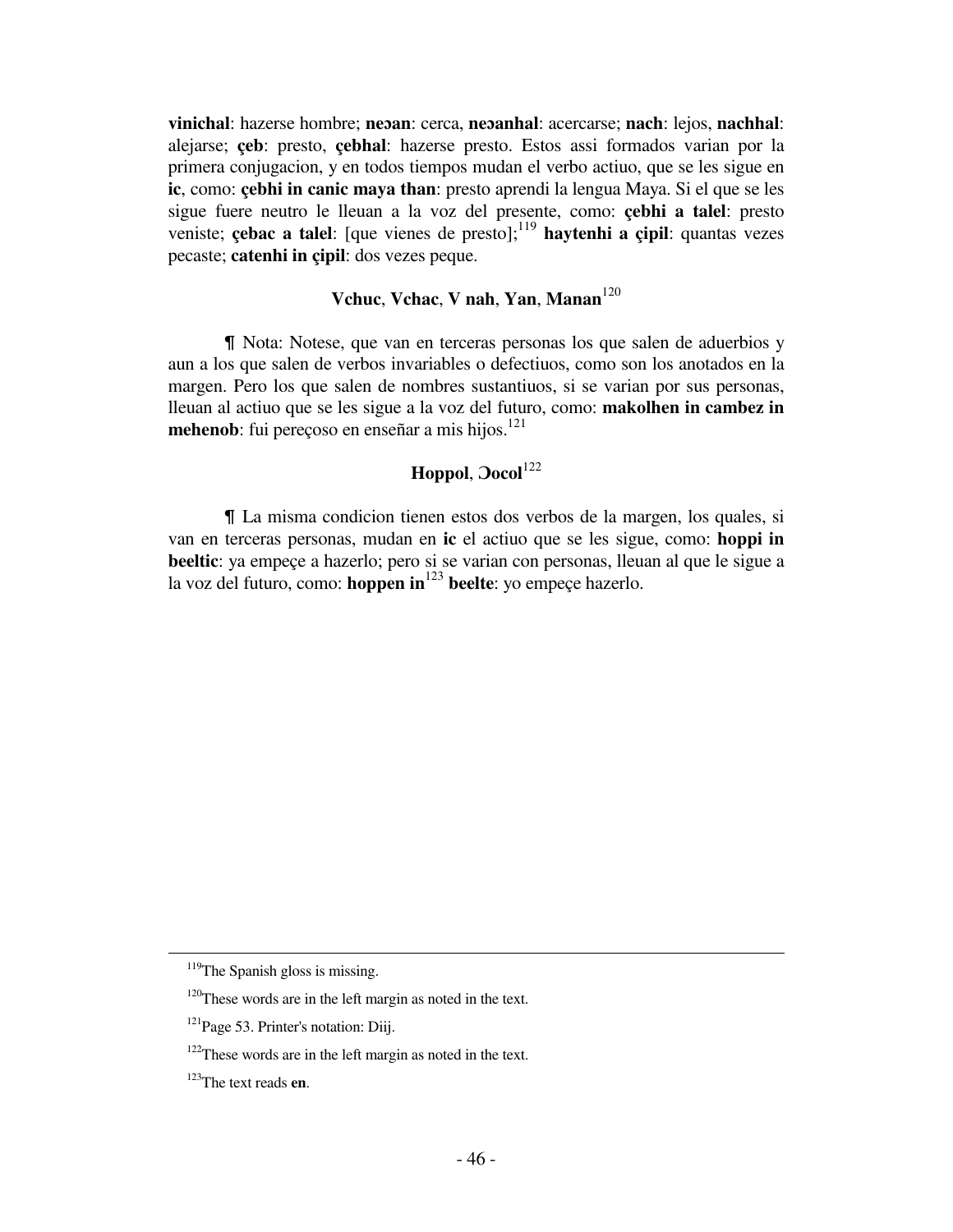# **Halmah**<sup>124</sup>

& Este verbo **halmah** muda el que le sigue en **ic** si es actiuo y en differente persona, como: **valah v miztic in vay**: dixele que barriese mi celda. Y si el que le sigue es de la mesma persona le lleua a la voz de el futuro con su pronombre, como: **valah in cimez**: dixe que le auia de matar; **yalah v tab v cal**: dixo que se auia de ahorcar. Si se le sigue esta particula **ti**, significa, o denota el datiuo, a quien dezimos o mandamos alguna cosa. Va el segundo verbo al futuro con esta silaba **ca**, como: **hal ti batab ca v tzecte**: di al caçique que lo castigue. Al neutro lleua al futuro de la misma manera: **hal ti ca xijc**: dile que se vaya.

# *Ohel*

 $\parallel$  Este verbo **ohel** en el presente<sup>125</sup> no muda por si solo el siguiente verbo, sino posponele esta silaba **il**, como: **vohel benelil a cah**: yo se que te vas. [Este verbo **ohel** muda a los activos en **ic**, para presente, anteponiendole la particula **licil**, muda el preterito en **ci**, y al futuro en **ic**, como:]<sup>126</sup> **vohel licil a haɔic a cħuplil**: yo se que açotas a tu muger. En el preterito muda el verbo que le sigue, como: **vohel a ppatci a cħuplil**: yo se que dexaste a tu muger; **vohel a puɔci**: se que te huiste. En el futuro añade al **bin** esta silaba **il**, y muda el actiuo en **ic**, como: **vohel binil a haɔic a cħuplil**: se que as de açotar a tu muger. Y puede dexar de mudar, lleuando el **il** en el futuro, como: **vohel binil a haɔab a cħuplil**: se que as de açotar a tu muger.

and from the colonial texts the four forms were:

 **alic**, **alah**, **almah**, **alab**

For this verb, and many, but not all, verbs and nouns which begin with a vowel, the consonants **u** and **y** are appended, depending on the personal pronoun / possessive adjective which precedes it. Thus:

| in ualic | c' alic    |
|----------|------------|
| a ualic  | a ualiceex |
| u valic  | u yalicoob |

However, in the colonial grammars and dictionaries, and occasionally in the colonial texts, the first and third person singular pronouns / possessive adjectives and the third person plural are omitted. Thus:

| ualic   | c' alic    |
|---------|------------|
| a ualic | a ualiceex |
| valic   | valicoob   |

This use of this paradigm can be seen in the following discussion.

<sup>125</sup>Page 54.

 $\overline{a}$ 

 $126$ The text is missing this explanation which is supplied by Buenaventura, page 18r.

 $124$ As noted previously, Coronel gives this verb in its third form transitive. Furthermore, in modern speech, but also apparently in colonial speech as shown in the surviving colonial texts written by the Mayans themselves, the **h** in **halmah** is a silent **h** like the Spanish **h**, and thus this should really be written **almah**, and the final two examples should be written **al**. In modern speech the four forms of this verb are:

**alic**, **alah**, **almah**, **ale**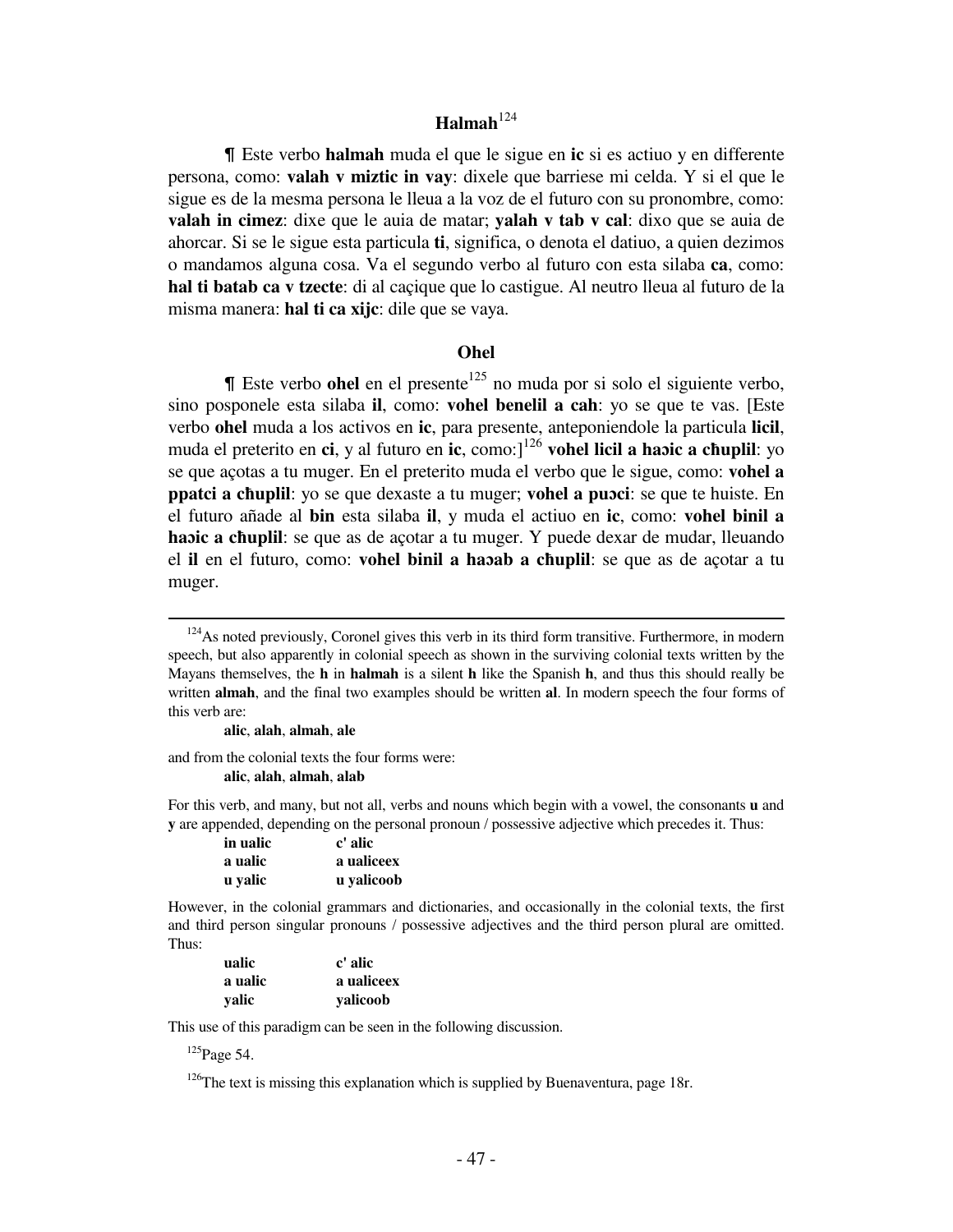De los Nombres que suelen regir

 **Mactzil** (milagrosa); **Ok oltzil** (tristeza);  **Nay oltzil** (divertida); **Hak oltzil** (asustada);  **Ci oltzil** (alegria); **Yan oltzil** (deseosa);  **Pec oltzil** (dudosa); **Ya** (grave); **Chacan** (clara); **Pot chacan** (clara); **Mahancen** (patente);<sup>127</sup> **Talan** (ruda); **Ma talan** (facil); **Ilil** (vedada)<sup>128</sup>

& Los nombres acabados en **tzil**, como los anotados en la margen, y otros semejantes a estos, de ordinario rigen passiuo en el presente con su pronombre, que es voz de infinitiuo passiuo, o de vltimo supino, como: **mactzil yilabal**: es cosa milagrosa de ser vista; **okom oltzil yubabal**: es cosa triste de ser oyda; **ci oltzil**<sup>129</sup> **yilabal**: es cosa alegre de ser vista. Ay otros nombres que tienen la misma manera de regir, de quien no se puede dar regla por terminarse diferentemente, pero son yguales en el modo de significar como adjetiuos, como: **ya yubabal**: es cosa grave de sentirse, o sientese mucho; **talan v naatabal**: es [cosa] dificil de entenderse, o ser entendido; **ylil v beeltabal**: es cosa vedada; si se vsa destos como aduerbios. Que tambien lo son, mudan los actiuos en **ic** y los neutros lleuan al presente, como: **ya a haɔi**[**c**] **a cħuplil**: grauemente açotaste o heriste a tu muger.

> **Ɔaan uol** [atento]; **Tukaan uol** [enfadado];  **Xethan uol** [aburrido]; **Cħaan inba** (apercibo)<sup>130</sup>

& Ay ciertos participios, como los anotados en la margen, los quales lleuan a los actiuos a la voz del futuro, y lo mismo los verbos de quien ellos descienden, como: **ɔaan uol in tanle Dios**: soy dado al seruicio de Dios. A los neutros lleuan al presente con **ti**, como: **tukan uol ti hanal**: enfadado estoy de comer.<sup>131</sup>

> **Mak ol** (pereça); **Zak ol** (diligencia);  **Zahac** (miedo); **Zublac** (verguenza);  **Nonoh** (diestro); **Chanbil** (bastante); [**Ç**]**uan** [ocupado]<sup>132</sup>

& La misma construcion tienen estos de la margen, salvo que se varian por los pronombres **en**, **ech**, [**i**], **on**, **ex**, **ob**, como: **çublacen in cante**: tengo verguença de contarlo; **makolen ti payal chi**: tengo pereza de rezar, o soy perezoso en rezar; **çahacen ti haɔal**: tengo miedo de ser açotado.

 $130$ Of these four entries only the last one has the Spanish gloss annotated in manuscript.

<sup>127</sup>The texts appears to read **Mabancen**. See CMM 286v: **mahancen**.

 $128$ These words are to be found in the margin. Martínez Hernández has this note about these words: "Lo que está entre paréntesis, son traducciones manuscritas, puestas al margen."

<sup>&</sup>lt;sup>129</sup>Page 55. Printer's notation: Diiij.

<sup>&</sup>lt;sup>131</sup>Page 56.

<sup>132</sup>Again the Spanish glosses are given in manuscript. The final word is written **Ɔuan**, but this is not a known word. In Buenaventura (25v) this word is given as **çuan** = el ocupado.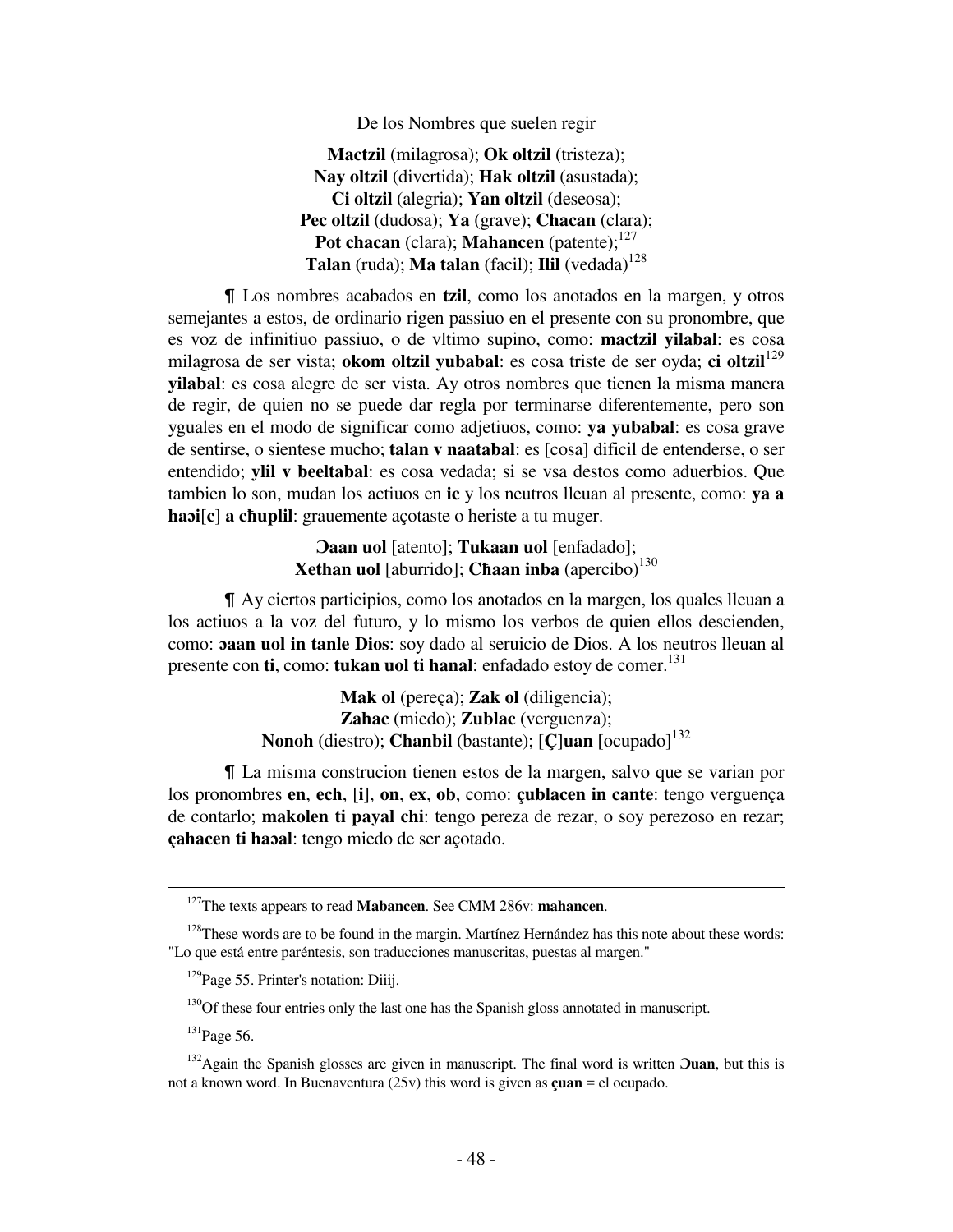### **V kin**, **V kintzil**: [el tiempo]

& Estos dos nombres, **v kin**, **v kintzil**, lleuan los actiuos al presente mudado en **ic**, como: **kuchan v kin a ppatic a keban**: llegado es el tiempo que dexes tu peccado. Si rigen neutros los lleuan al presente, sin pronombre, como: **v kin ocçah**: tiempo es de sembrar; **v kintzil hanal**: ora es de comer.

# Particulas de Gerundios

# **Ti**, **Ti lic**, **Ti lac**, [**Ti valac**], **Tamuk**, **Tu tan**, **V tan**, **Lic**<sup>133</sup>

& Estas ocho particulas mudan los verbos actiuos en **ic**, y al neutro al presente, antepuesto el pronombre vienen con estos romances, quando  $134$ , o mientras, o estando, haziendo lo que el verbo significa. Las seis primeras se anteponen al verbo de la segunda oracion, por que siempre se le antepone otra oracion, como: **cimçabi in yum ti lic v hanal** .l. **tamuk v hanal** .l. **ti valac v hanal**: mataron a mi padre estando comiendo. Exemplo del actiuo: **in ppatah in keban ti lic vubic tzeec**: dexe mis peccados oyendo el sermon.

& Las dos vltimas que son **v tan** y **lic** suelen yr en la primera de las dos oraciones, y a la segunda se le antepone esta particula **ca**, como: **v tan v hanal in yum ca cimçabi**: mataron a mi padre estando comiendo. Vsase tambien sola esta oracion: **v tan ua a beeltic helelae**: estas agora actualmente en essa obra. Y aun sin verbo expresso se dize: **v tan ua hele**: estas en esso agora; **lic yilicob ek oxtul ahauob ca cilmachi yolob**: viendo la estrella los tres reyes se alegraron.

# Significados de **tij**<sup>135</sup>

& No solo tiene romance de gerundio esta particula **ti**, pero con nombres adjectiuos, participios, aduerbios, y otras partes [de la oracion] tiene el mesmo significado, como: **ti nach tali**: viniendo de lejos; **ti nach yan**: estando lejos; **ti neɔan**: estando cerca; **ti lob v beel**: siendo malas sus obras; **ti yan**: auiendo; **ti manan**: faltando; **ti kuchan**: auiendo llegado; **ti culan**: estando en casa; **ti ma culan**: no estando en casa; **ti yab v numyail**: siendo muchos sus trabajos; **ti ya v pol**: doliendole la cabeça; **ti tzem**: estando flaco; **ti cimil in cah**: estando yo enfermo; **ti toh yol**: estando sano; **ti ma toh yol**: no estando bueno; **ti kohan**: estando enfermo; **ti c**£**apahan**: lo mismo.

& Fuera de lo dicho, tienen estos romances: **tac huntul teex**: venga vno de vosotros; **talen ti yotoch ku**: vengo de la yglesia; **talen ti yotoch batab**: vengo de casa del caçique. Significa tambien "a" o "al", como el datiuo en la lengua Latina,

<sup>&</sup>lt;sup>133</sup>The following text says there are eight particles, but there are only seven listed. In the examples **ti ualac** is given, so that is included in this list to make the eighth particle.

<sup>&</sup>lt;sup>134</sup>Page 57. Printer's notation: Dx. (Should read Dv.)

 $135$ Page 58.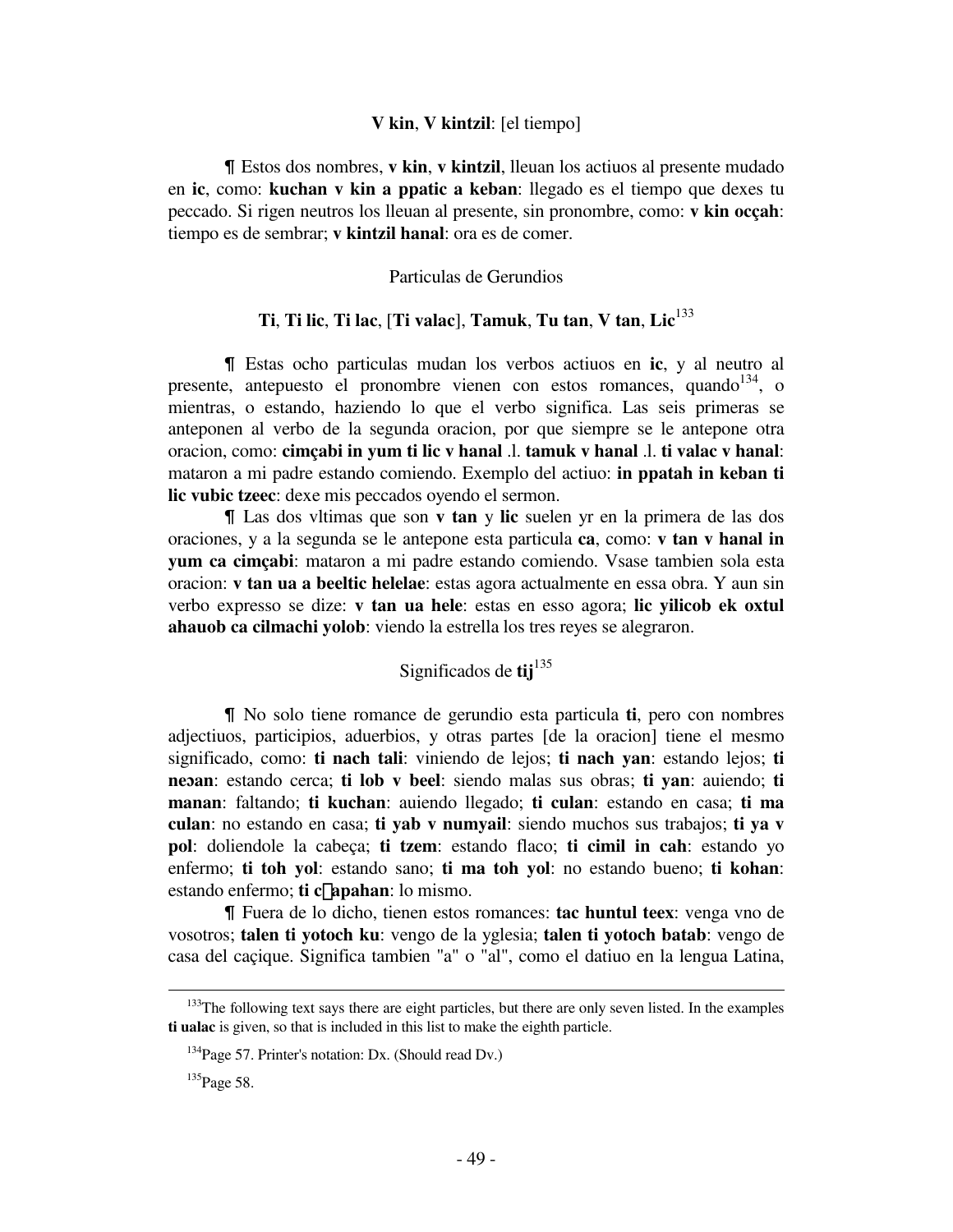como: **ɔa ti padre**: dalo al padre; **ɔa ten**: damelo a mi; **hal ti padre**: dilo al padre.

- & Tambien denota el lugar, o negocio<sup>136</sup> a que vamos: **benel in cah ti na**: voy a casa; **benel in cah ti hanal**: voy a comer; **benel in cah ti venel**: voy a dormir.
- Con Tambien denota el instrumento de la cosa como: **ti chee**: con palo; **ti tunich**: con piedra.
- En Tambien denota el lugar [en] donde, como: **ti kiuic**: en la plaça; **ti na**: en la casa; **ti be**: en el camino.
- Por Tambien denota el lugar por donde, como: **mani ti uotoch**: paso por mi casa: **ti be**: por el camino; **mani tu yam vinicob**: paso por entre la gente.

# **Than**

& Tambien en este verbo **than** y su pronombre significa "segun" o "conforme". Y assi dezimos: **tin than**: segun mi parecer o palabra; **ta than**: a tu parecer. Lo mismo es: **tin tucul** .l. **tin ich**; lo mismo es: **tu ɔi uol**. **Tu ɔi yol Pedro**.

# Particulas Causales<sup>137</sup>

# **Bal v chun**, **Bal tah ok**[**lal**], **Bal tah men**<sup>138</sup>

 $\parallel$  Estas particulas anotadas en<sup>139</sup> la margen, mudan todos los verbos en todos tiempos, a cada vno conforme a su mudança, como: **bal v chun a haɔci**: por que açotaste; **bal v chun a puɔul**: por que te huyes.

# **Lay v chun**, **Lay tah ok**[**lal**], **Lay tah men**

& Estas tres son corresponsiuas de las antedichas, y tienen su mesma condicion, y no solo ellas, pero todas qualesquier que denoten causa, como: **yaab v chun**: por muchas causas; **mabal v chun**: sin causa; **cappel v chun**: por dos causas. **Bal tah oklal cimci v mehen Dios**: [por que motiuo murio el hijo de Dios.] Resp[uesta]: **toon tah oklal**: por nosotros murio el Hijo de Dios; **ca keban tah oklal cimci v mehen Dios**: por nuestros peccados murio el Hijo de Dios.

<sup>&</sup>lt;sup>136</sup>Page 59.

<sup>&</sup>lt;sup>137</sup>Various types of particles are talked about for the rest of the book. In the text these particles are placed in the margin, but for convenience of typing these particles are placed at the head of the paragraphs which discuss them.

<sup>138</sup>For some reason the phrase **tah oklal** is transcribed both here and in the next set as **tahok** or prehaps **tabok**.

 $139$ Page 60.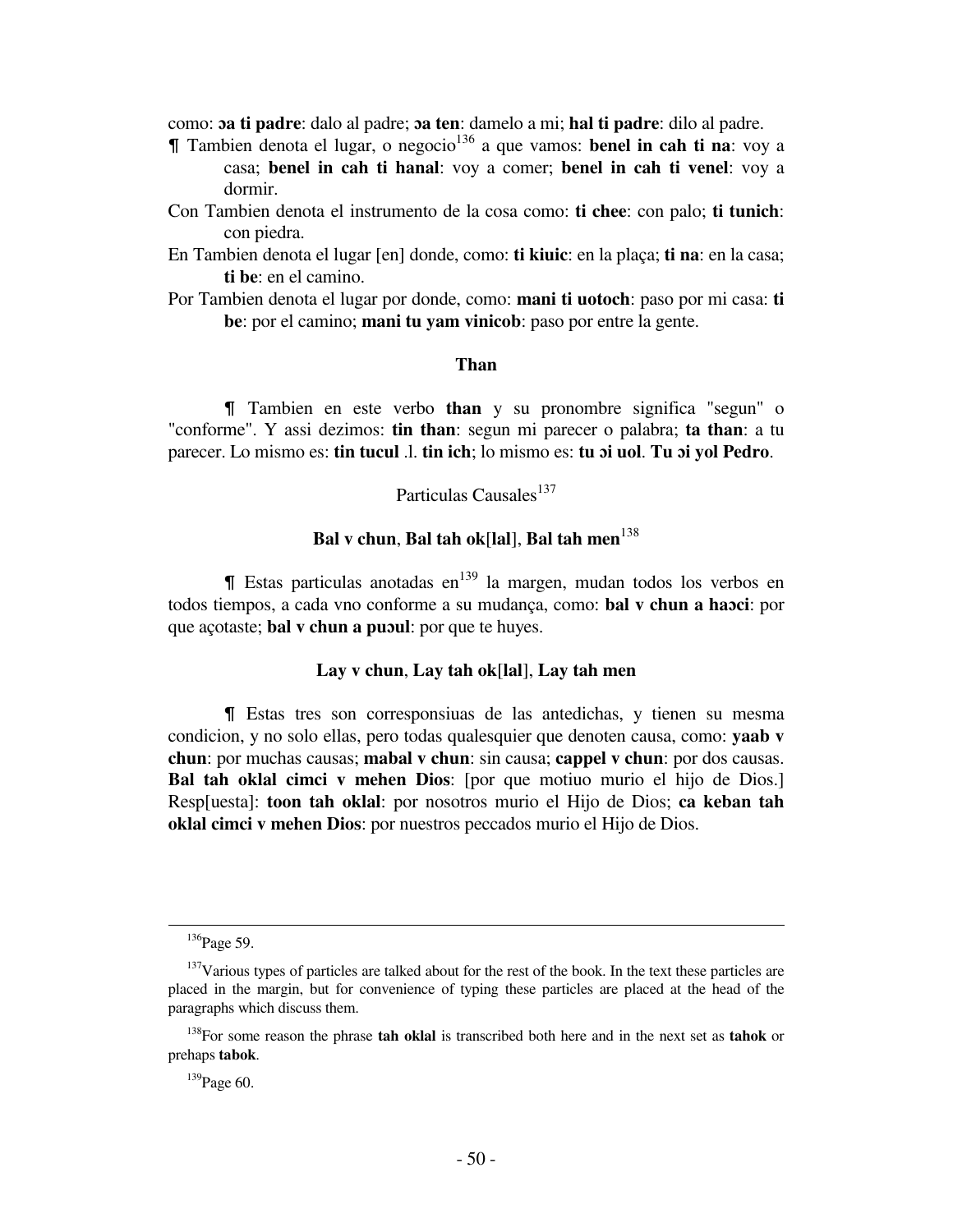### **Oklal**, **Tah men**

& Estas dos de la margen quieren dezir "por", como: **voklal**: por mi; **a uoklal**: por ti. Es deprecatiua, y assi dezimos: **yoklal Dios**: por Dios; **yoklal a kaba**: por tu nombre; rogando mudando los verbos en todos tiempos: **a uoklal yutzcinci**: hizolo por amor de ti.<sup>140</sup>

## **Yoklal**

& Esta suele yr absolutamente, y entonces no muda, como: **yacun Dios, yoklal va matan a yacunah çatalechilo**: ama a Dios, por que si no le amas te as de perder.

Particulas Causales de Causa Final

# **Bal** [**v**] **uil**, <sup>141</sup> **Bal v uilal**

& Estas dos de la margen quieren dezir que necesidad ay de la cosa que se haze, o à de hazerse, o à que fin se haze, muda los verbos en todos tiempos, como: **bal v uilal a cimçic vlum**: para que matas las gallinas. Respondera: **hanal v uilal**: para comer.

& Nota: Notese que en el preterito dexan de mudar algunas vezes, y se antepone esta particula **ca** al preterito, como: **bal v uil ca a cimçah**: para que las mataste. Respondera: **hanal v uilal ca in cimçah**: para comer las mate. Lo mismo es en el futuro, que puede mudar, y dexar de mudar antepuesto, al **bin** del futuro $142$ la silaba **ca**, como: **bal v uilal ca bin a cimez**: por que la[s] as de matar.

& Nota: Tambien se dize ella sola: **bal v uil ten**: para que lo quiero, o de que me ha de seruir.

# **Mac ti uilal**

& Es de notar, que por esta particula anotada en la margen, se pregunta elegantemente, para quien venga alguna cosa, anteponiendo **mac**, aunque estè mas vsado el error ordinario, que preguntando vsan en la Ciudad, por que entre los indios no españolados, se dize mejor: **macx ti v uilal chacau haa lo**: a quien viene ese chocolate. Respondera: **tech v uilal**: [para ti es] .l. **ti padre v uilal**: para el padre.

 $140$ Page 61.

<sup>&</sup>lt;sup>141</sup>The text reads "Baluilal".

 $142$ Page 62.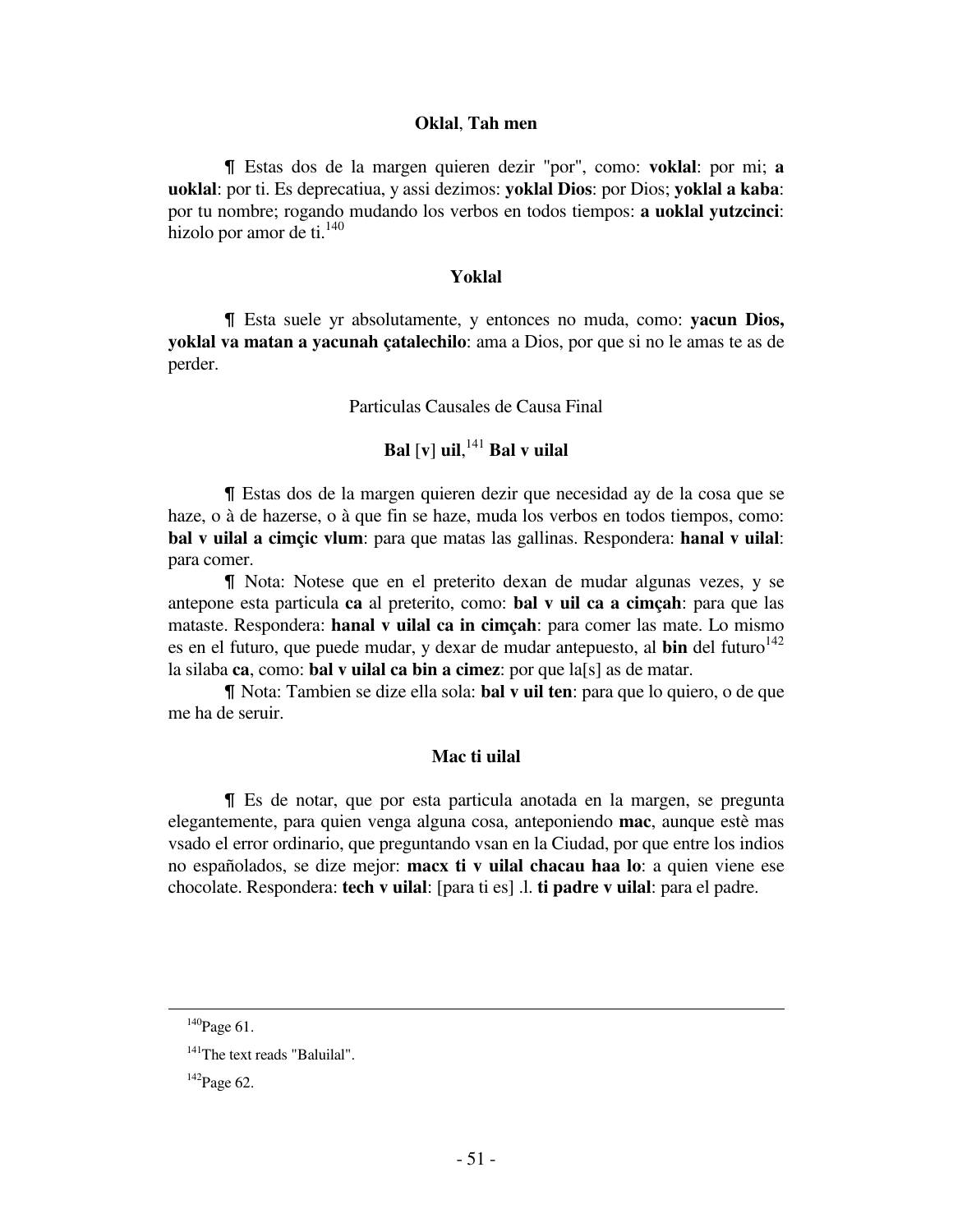### Modales

# **Bicx**, **Bic**

& Estas dos anotadas en la margen significan "como", o "en que manera", preguntando el modo como si algo se haze, o se ha de hazer, mudan todos los verbos, y en todos los tiempos, como: **bicx a mentic**: como lo hazes;<sup>143</sup> **bicx a mentici**: como lo hiciste; **bicx bin a mentic**: <sup>144</sup> como lo as de hazer. Exemplo del neutro: **bicx a benel**: como te vas; **bicx a binci**: como te fuiste; **bicx bin a benebal**: como te as de yr.  $\blacksquare$  Respondese a estas por muchas maneras, pronombres, verbos, aduerbios, participios, los quales todos tienen la misma condicion de la pregunta, y assi mudan los verbos en todos tiempos como: **bicx binci Pedro**: como se fue Pedro. Respuesta: **ximbal binci**: a pie se fue; **tzimin binci**: a caballo fue. **Bicx a cimçici thul**: como mataste el conejo. [Respondera:] **hulbil in cimçici**: flechando le mate; **bicx a mentici vlum**: como guisaste la gallina. Respondera: **kakbil in mentici**: asada la hize. **Bicx v kati lo**: como quiere eso. [Respondera:] **hatbil v kati**: rompiendolo. **Ma bay v kati**: no quiere eso assi. [Respondera:] **chuybil v kati**: cosido quiere.

# Aduerbios que dizen intension

### **Hun bak**, **Pakte**, **Hun cet**, **Hun mol**, **Cet**

& Estos cinco significan "juntamente", o "ygualmente", y assi ellos como todos qualesquier nombres que<sup>145</sup> se tomen aduerbialmente, mudan todos verbos en todos tiempos.<sup>146</sup>

 [&] Nota: Si se posponen estos de la margen a la oracion, se le antepone **ti**. Y mas al fin se les añade **il**, como: **binon ti pakteil**: fuymonos juntos. Ninguna particula muda el verbo si se pospone, si no que siempre a de preceder para que mude el verbo que le sigue.

<sup>&</sup>lt;sup>143</sup>Page 63.

<sup>144</sup>The text reads again **mentic**, but I feel that it should read **mente** as shown by Coronel in the fourth conjugation. However, even today both the general form transitive (**-ic**) and the fourth form transitive (**-e**) are used with the auxiliary verb **bin** with no apparent difference in meaning. Notice in the next set of examples with the intransitive verb **benel** the first example uses the general form, the second examples uses the alternative fourth form, and the third example the archaic fourth form.

 $145$ Page 64.

<sup>146</sup>The text has placed here the following examples: **Lob a beeltic**: mal lo haces. **Vtz yutzcinci tulacal**: **bene omnia fecit**. However, these examples have nothing to do with the discussion at hand and must be misplaced from somewhere else in the grammar, but that location has yet to be determined.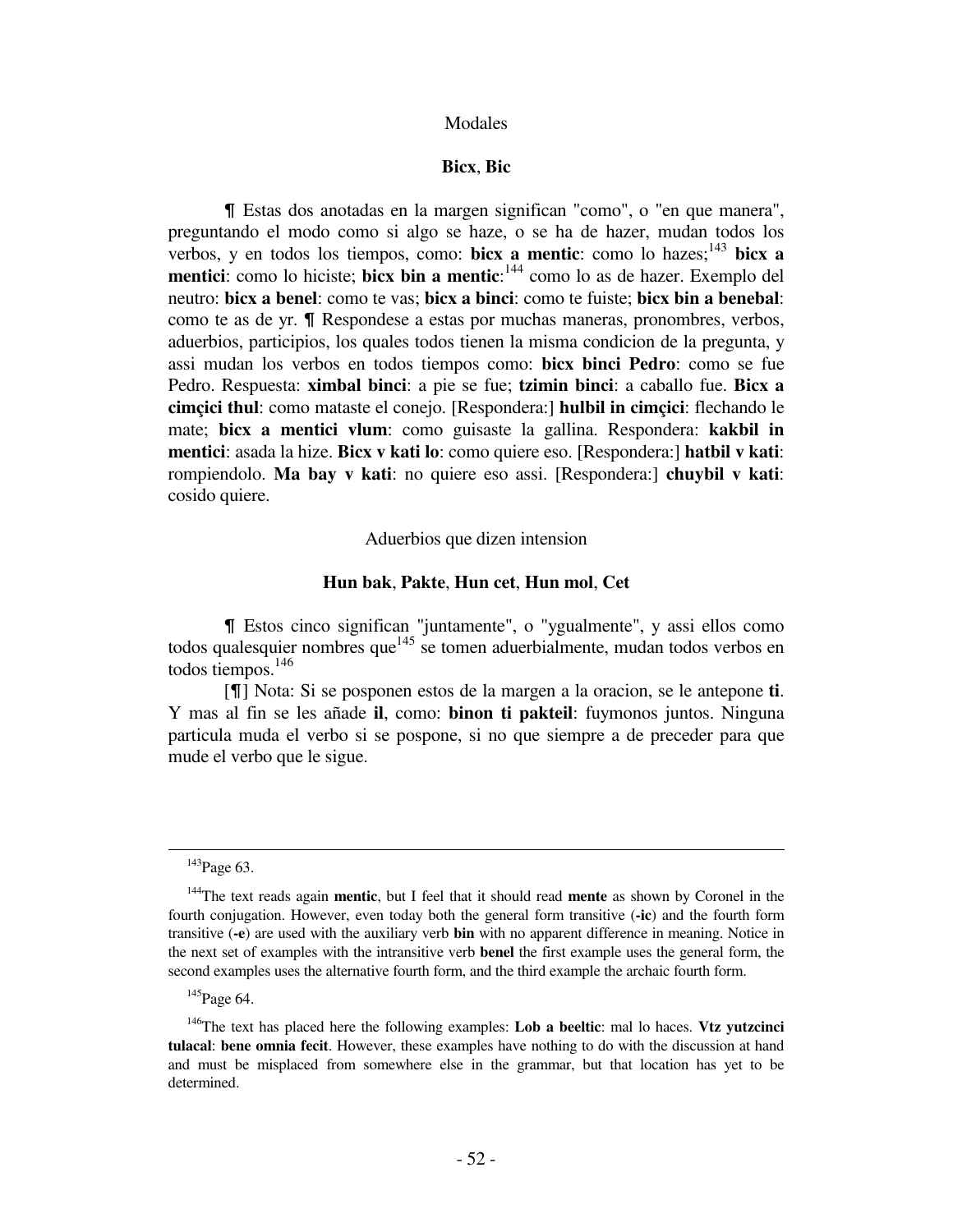# Aduerbios de tiempo y lugar

# **Bikin**, **Biykin**

& Los aduerbios de tiempo futuro, y de lugar mudan, y siempre de presente, y en el significan de futuro como: **bikin a benel**: quando te vas, o te as de yr. Respondera: **çamal in benel**: mañana me voy. **Bikin a botic a ppax**: quando pagaras tu deuda.

& Nota: Notese que los aduerbios de tiempo en el preterito, no mudan, como: **bikin a chochah a keban**: quando<sup>147</sup> confesaste tus peccados.

& Nota: Notese tambien que los aduerbios de tiempo futuro, se hazen de preterito, añadiendoles vna vocal, semejante a la final que ellos se tienen en esta manera: **cabeh**: despues de mañana; **cabhe**: antes de ayer; **oxeh**: de aqui a tres dias; **oxhe**: tres dias ha; **caneh**:<sup>148</sup> de aqui [a] quatro dias; **canhe**:<sup>149</sup> quatro dias ha; **hobix**: de aqui a cinco dias; **hobixi**: cinco dias ha.<sup>150</sup> Quando tiempo futuro: **bikin**; quando tiempo preterito: **bikini**.

& Nota: Los aduerbios de tiempo preterito, van muy elegantemente a la voz de futuro imperfecto, y en ella significan de preterito, como: **holhe xijc**: ayer se fue; **çame xijc padre**: rato ha que se fue el padre; **bikini huluc Pedro**: quando vino Pedro; **heleben**: cosa de oy; **holheben**: cosa de ayer.

# **Tab**, **Tabx**, **Taba**

& Nota: Los aduerbios de lugar si hablan de presente van al verbo mudado antepuesta al verbo esta particula **lic** o **ci**, y assi se dize: **tabx lic v mentabal hanal**: donde se guisa<sup>151</sup> la comida; **tabx v mentabal hanal**: donde se ha de guisar la comida. Exemplo del actiuo: **tabx in ɔaic yxim**: donde he de poner el maiz.

# Numerales

& Los nombres numerales como: **hunppel**, **cappel**, **oxppel**, **huntul**, **catul**, **oxtul**, reduplicada la primera silaba quieren dezir "de vno en vno", "de dos en dos": **hunhuntul**: de vno en vno; **cacatul v ximbal padreob**: de dos en dos andan los padres; **cacatul binciob**: fueronse de dos en dos.

 $\overline{a}$ 

<sup>&</sup>lt;sup>147</sup>Page 65. Printer's notation: E.

<sup>148</sup>The text reads **coneh**.

<sup>149</sup>The texts reads **conhe**.

<sup>&</sup>lt;sup>150</sup>For these last two entries, the CMM (207r) reads "hobix: de aqui a seis dias. hobixi; hobxi: seis dias ha. [&] hobixi huluc Juan: seis dias ha que bino Juan."

 $151$ Page 66.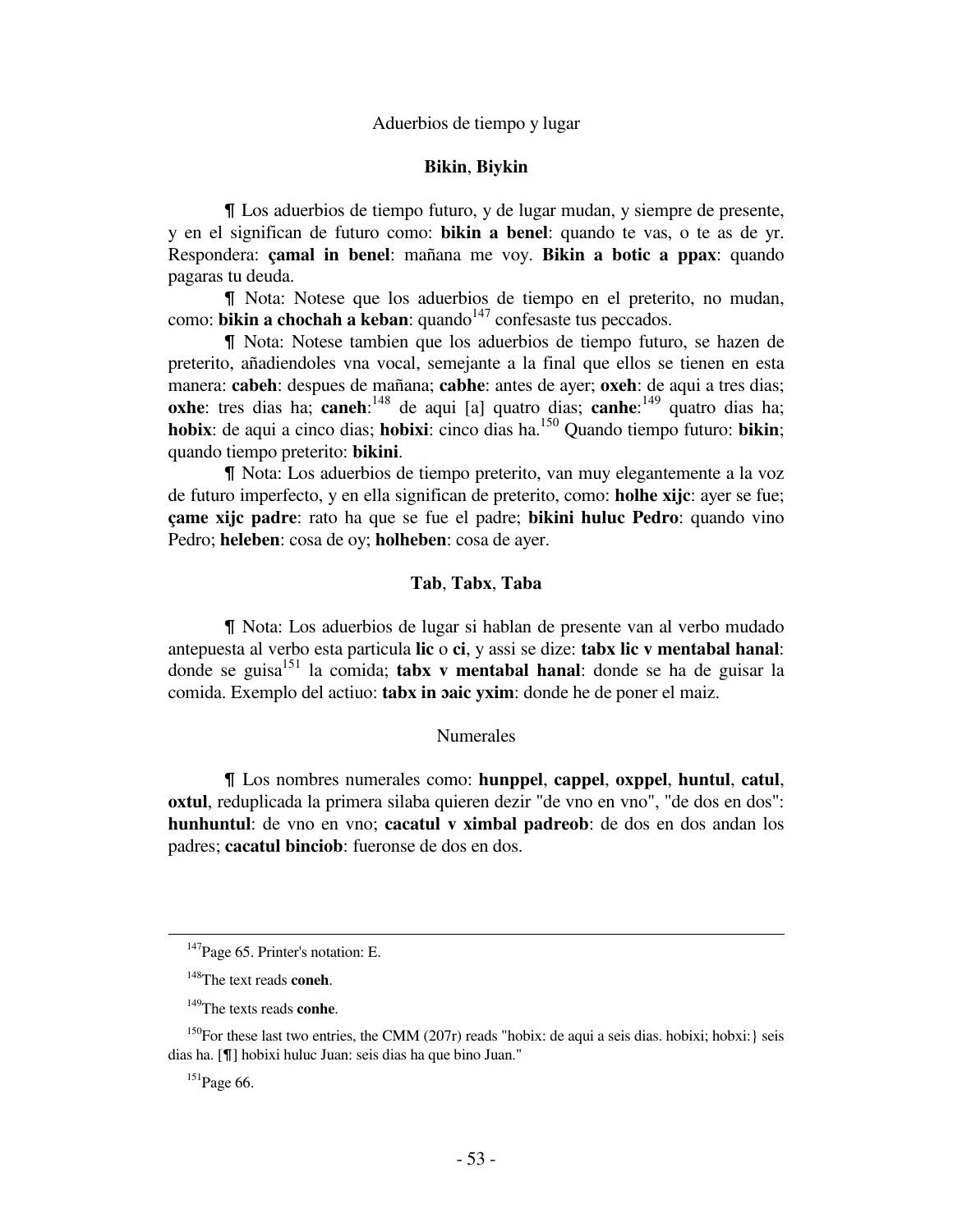## **Hayten**, **Haymuc**

& Estas dos particulas de la margen quieren dezir quantas vezes mudan los verbos en todos tiempos, como: **haymuc a haɔci a cħuplil**: quantas vezes açotaste a tu muger.

& Nota: Notese que las dichas, y todas las demas particulas se hazen verbos en **hal**, como queda dicho. Y assi hechas mudan el verbo que se le sigue, como: **haytenhi a pocħic missa**: [cuantas vezes has despreciado la misa]; **catenhi in kaçic çukin**: dos vezes he quebrantado el ayuno; **Domingohi**<sup>152</sup> **in cħaic in cħuplil**: el domingo me case.

> Declaracion de las Particulas de Presente, y los demas Tiempos y Modos

# **Lic**, **Ci**<sup>153</sup>

& La differencia que ay entre las dos de la margen, y la particula **cah** con que se conjugan los verbos en el presente es, que el **cah** sirue quando se haze la cosa actualmente, y las dos de la margen denotan que se le suele hazer, como: **lic yalic San Pablo**: dize San Pablo; **lic yalabal**: dizese, o suele dezirse. Si con estas dos particulas se antepone la persona que haze, suelen venir interpuestas, como: **ten cin beneli**: yo voy alla; **himac lic v çukintic hanale**: el que ayuna la comida; **v çukinte vba ti çipile**: <sup>154</sup> abstengase de peccar.

& Y aun anteponiendo la persona que padece, se suele vsar de las dos dichas, aunque sea actual la obra, como: **bal ca uoktic**: que lloras; **in keban lic voktic**: mi peccado lloro; **tech cin payic**: a ti llamo.

| cin | $\mathbf{c}^{\prime}$ |
|-----|-----------------------|
| ca  | ca (verb)eex          |
| cи  | $cu$ (verb) $oob$     |

<sup>&</sup>lt;sup>152</sup>Page 67. Printer's notation: Eij.

<sup>153</sup>There are actually three forms of this particle: **licil**, **lic**, and **c-**. All three are common in the colonial literature, but today only the contracted form **c-** is common, although **lic** is heard from time to time when a person wants to emphasize a statement. The paradigm for **c-** is as follows:

<sup>&</sup>lt;sup>154</sup>This example does nothing to illustrate the particles being discussed and must represent a continuation of an example of the usage of the verb **çukintic** from some other sources. These two examples have not yet been found in the dictionaries. Alternatively, perhaps this phrase was part of the previous example but somehow got disarticulated, and the example really should read: **himac lic v çukintic hanale, v çukinte vba ti çipile**: el que ayuna la comida, abstengase de peccar.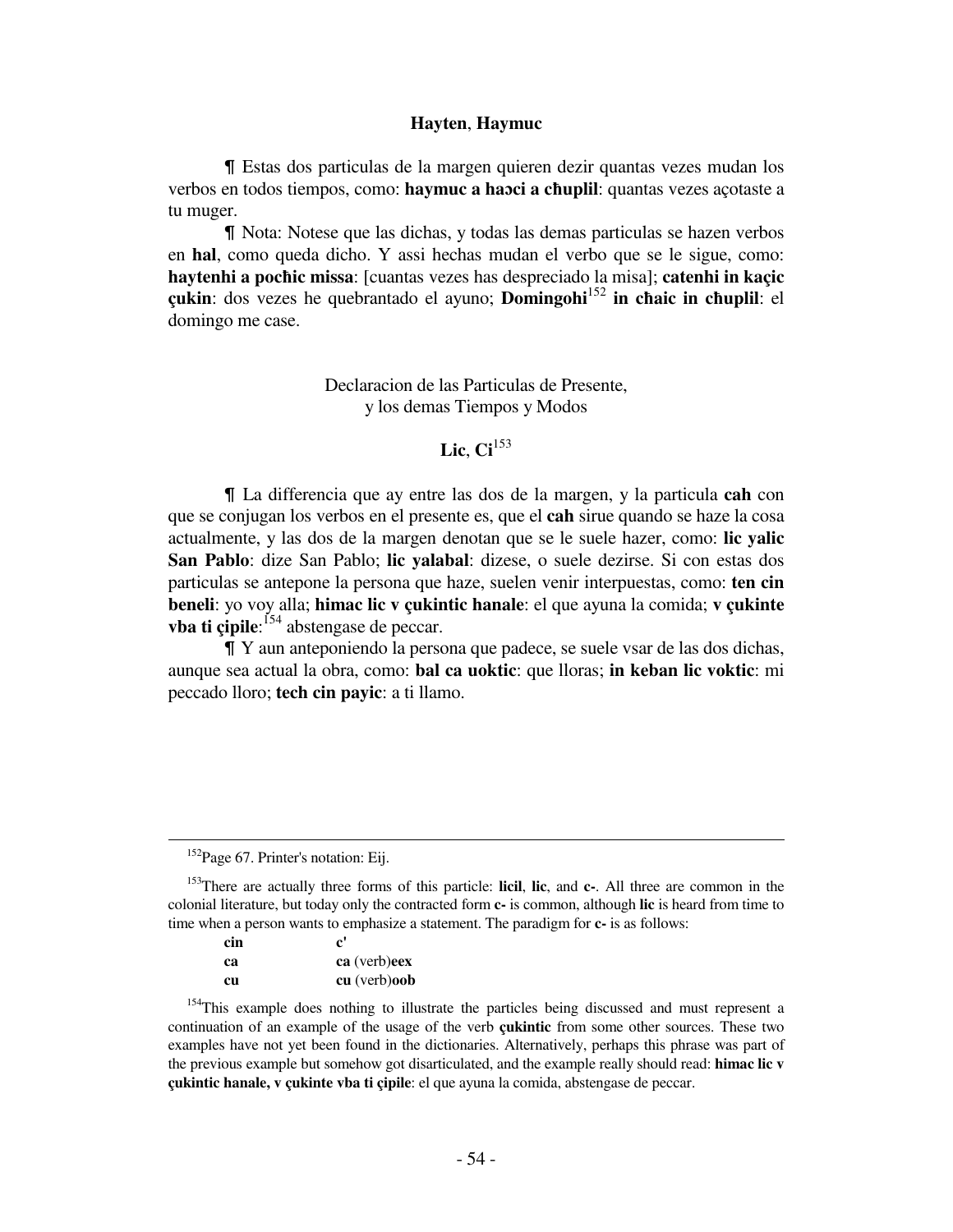# **Taach**

 $\parallel$  Esta significa "tener costumbre" y muda de presente en **ic** al actiuo<sup>155</sup> y al actiuo conforme a su mudança de presente: **ma taach in beeltic**: no lo suelo hazer. Dizese tambien variado por los pronombres: **ma taacheni**: no soy desos; **ma taachechi**: no eres desos, no sueles hazer tu eso.

## **Latulah**

& Esta muda de presente: **ma a benel latulah valic tech**: no te vayas hasta que te lo diga.

# La  $\left[\text{ti}\right]$  pak, La  $\left[\text{ti}\right]$  mucut<sup>156</sup>

& Estas dos particulas mudan de presente todos verbos varianse por los pronombres **in**, **a**, **v**, como: **la tin pak**, **la ta pak**, **la tu pak**; **la tin mucut**, **la ta mucut**, **la tu mucut**. [Exemplo]: **ma v benel palalob la tu mucutob v xocolobe**: no se vayan los muchachos hasta que los quenten.

# **Vchac**, **Vchuc**

& Estas dos de la margen significan "poder", mudan de presente: **ma vchac in beeltic loe**: no puedo hazer eso. dizese tambien: **vchuc ta men**: puedes; **vchuc tumen tu çinil**: puedelo todo, y todo poderoso suele hazerse verbo: **vchuc**: **ma vchuchi tin men**: no pude; **ma vchuchom ca pubul**: no podremos<sup>157</sup> huirnos.

## **V nah**

& Esta particula anotada en la margen, muda todos verbos de presente, como: **ma v nah in beeltic lo**: no me conuiene hazer eso. Tambien quiere dezir, no soy bastante.

& Nota: Notese que quando se varia por pronombres, lleua los actiuos a la voz de futuro, como: **a nahex a uubi v than Dios**: conuieneos oyr la palabra de Dios; **a nah benel**: conuienete yr .l. **v nah a benel**: lo mismo.

### **Vchebal**, **Ca utzac**

& Estas dos quieren dezir "para que", y mudan de presente todos los verbos: **tanle Dios vchebal a benel ti caan**: sirue a Dios para que vayas al cielo.

 $\overline{a}$ 

<sup>&</sup>lt;sup>155</sup>Page 68.

<sup>156</sup>The text reads **Laapak**, **Laamucut**.

<sup>&</sup>lt;sup>157</sup>Page 69. Printer's notation: Eiij.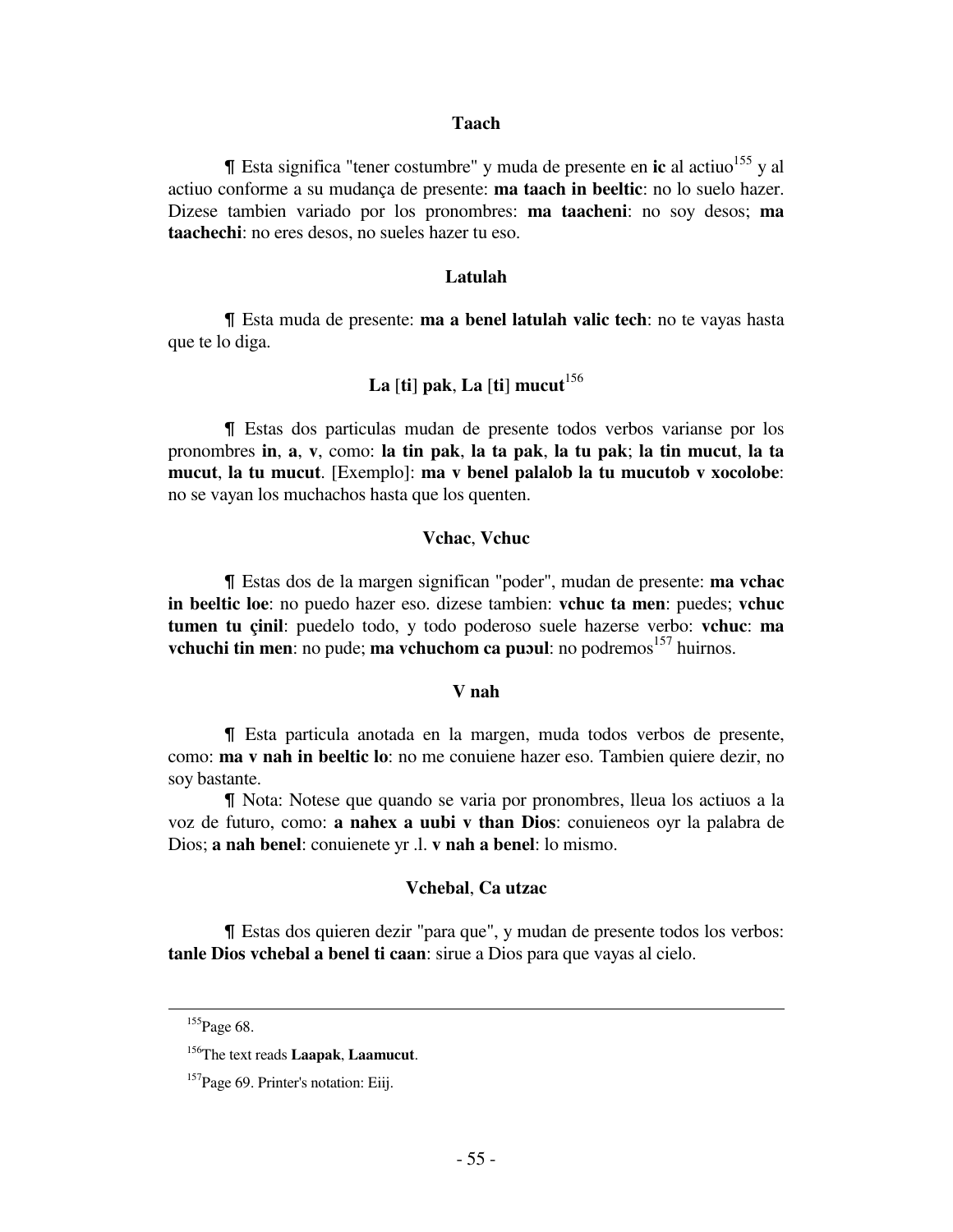# **Tal u cah**, **Talel** [**v cah**]

& Esta anotada en la margen, quiere dezir estar a punto, o quererse hazer alguna cosa, como: **tal v cah in botic in ppax**: yo quiero pagar mi deuda. Muda todos los verbos. Lo mismo es: **talel v cah in botic**.

# **Bal**

& Esta silaba **bal**, puesta en lugar de la vltima silaba de los nuetros, quiere dezir cosa que està a pique<sup>158</sup> o a punto, variase por los pronombres **en**, **ech**, [**i**], **on**, **ex**, **ob**, como: **talel**: **talbalob**: ya quieren llegar o venir; de **kuchul**: **kuchbalon ti cah**: ya queremos llegar al pueblo; de **tacal**: **tacbal tacbalon ti cah**: ya estamos dentro de las casas o del pueblo.

# **Yax**

& Esta particula se haze vn cuerpo con los verbos a quien se antepone. Y assi hecha vn cuerpo se varia, y muda los verbos de presente, como: **in yax beeltic loe**: esta es la primera vez que hago eso. De aqui sale el adagio: **ma a yax ilicex**: no es la primera vez que veis, cosa es ordinaria; **ca yax yum**: nuestro primer padre; **ca yax na**: nuestra primera madre Eva.

# **Hunac**

& Esta particula significa muchas, o infinitas vezes, muda de todos tiempos: **hunac valic ti**: digoselo infinitas vezes. Tambien es nombre adjectiuo: **hunac v ɔa yatzil Dios**: infinita es la misericordia de Dios; **hunac ah ɔa yatzil**: lo mismo, es misericordioso infinitamente.

# *Amal*

**If** Esta particula **amal** quiere<sup>159</sup> dezir "todas las vezes que", muda dos verbos de dos oraciones, si vienen cerca el vno del otro, como: **amal vubic tzeec voktic in keban**: todas las vezes que oygo sermon lloro mis peccados.

<sup>&</sup>lt;sup>158</sup>Page 70.

<sup>&</sup>lt;sup>159</sup>Page 71. Printer's notation: Eiiij.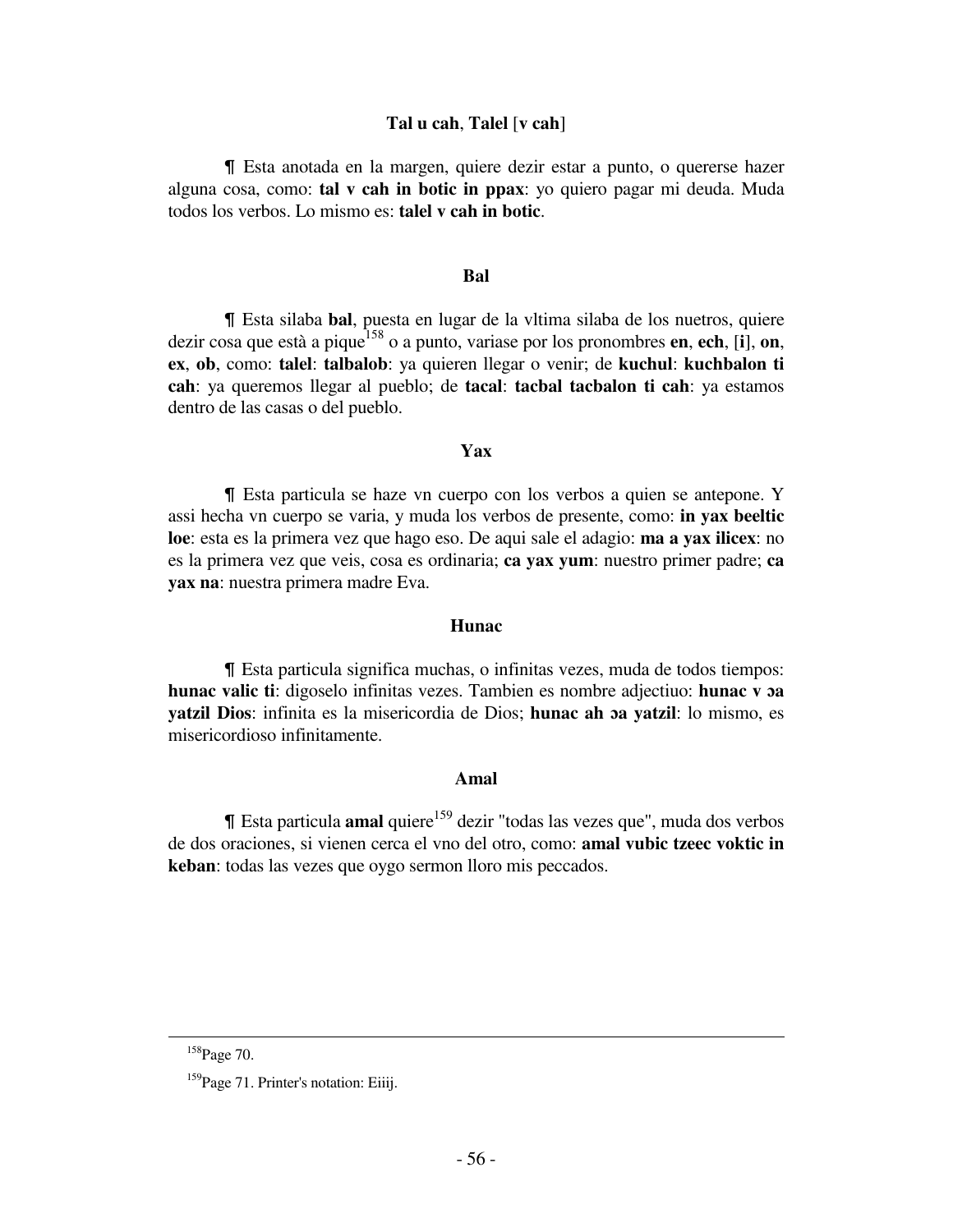# **Çuçu**<sup>160</sup>

& Esta particula quiere dezir "a menudo", muda el verbo, como: **çuçu bin a bibtic hu**[**u**]**n** ten:<sup>161</sup> [me escribiras a menudo]. Lo mas ordinario es yr antepuesta, y hecha vn cuerpo con el verbo: **bin a cucu beelte**[ $\mathbf{x}$ ]:<sup>162</sup> hareislo con continuacion.

# [**Bail**], **Baili**, **Bailili**<sup>163</sup>

& Estas tres quieren dezir "ordinariamente", mudan los verbos de presente, como: **baili v haɔicen vicham**: siempre, o ordinariamente me da mi marido, o me açota mi marido.

# *Cah*

& Este verbo **cah** tiene preterito **cibah** y futuro **cib**. Y assi como en presente ayuda a los verbos en la conjugacion. Tambien los ayuda en el preterito y futuro en esta manera: **hanal v cah**; **hanal v cibah**; **hanal bin v cib**: de todos tres tiempos. Y notese, que ordinariamente se vsa desta manera, como quando dezimos: **lubul** [**u cah**: cayendose esta; **lubul**] **u cibah**: cayose;<sup>164</sup> **lubul bin v cib**: caerse [ha];<sup>165</sup> **cimil v cah**: muriendose esta; **cimil v cibah**: muriose; **cimil bin v cib**: morirse ha.

[ $\parallel$ ] Nota: En los actiuos es lo mismo, salvo que la persona que padece va siempre mediante esta preposicion **ti**, como: **cambeçah in cah ti palalob**: estoy enseñando a los muchachos; **cambeçah in cibah ti palalob**: enseñe los muchachos; **cambeçah bin in cib ti palalob**: enseñare a los muchachos. En la oracion rodada, no se vsa desta variacion. Dizese mudada **cibic**, [como]: **bay bin v cibic Dios teex**: assi lo harà Dios con vosotros; **lic v cibic Dios**: suele Dios hazerlo.

<sup>163</sup>In as much as the following text say that there are three particles whereas only two are shown in the margin, it seems that the third must be **bail**. Also possible is **v nucili**.

 $\overline{a}$ 

<sup>160</sup>The text reads **Ɔuçu**, but the examples read **çuçu**. See CMM 109v: çuzuu: a menudo o frequentemente y muchas vezes y vsase en composicion.  $\parallel$  lic v [ç]uzuu beltic: hazelo a menudo o muchas vezes.

<sup>161</sup>The text reads **çuçubin aɔibtic hunten.**, without a Spanish gloss. Martínez Hernández has supplied the Spanish gloss enclosed in the brackets, but he did not include the word **huun** = paper, letter in the gloss.

<sup>&</sup>lt;sup>162</sup>The text reads **acucubeelte**, but the Spanish verb is giving in the second person plural.

<sup>164</sup>Page 72.

<sup>&</sup>lt;sup>165</sup>The examples for **lubul** got mixed around and also is missing the present tense example. The text reads: "cayose, **lubul tu cibah**; caerse, **lubul bin v cib**;"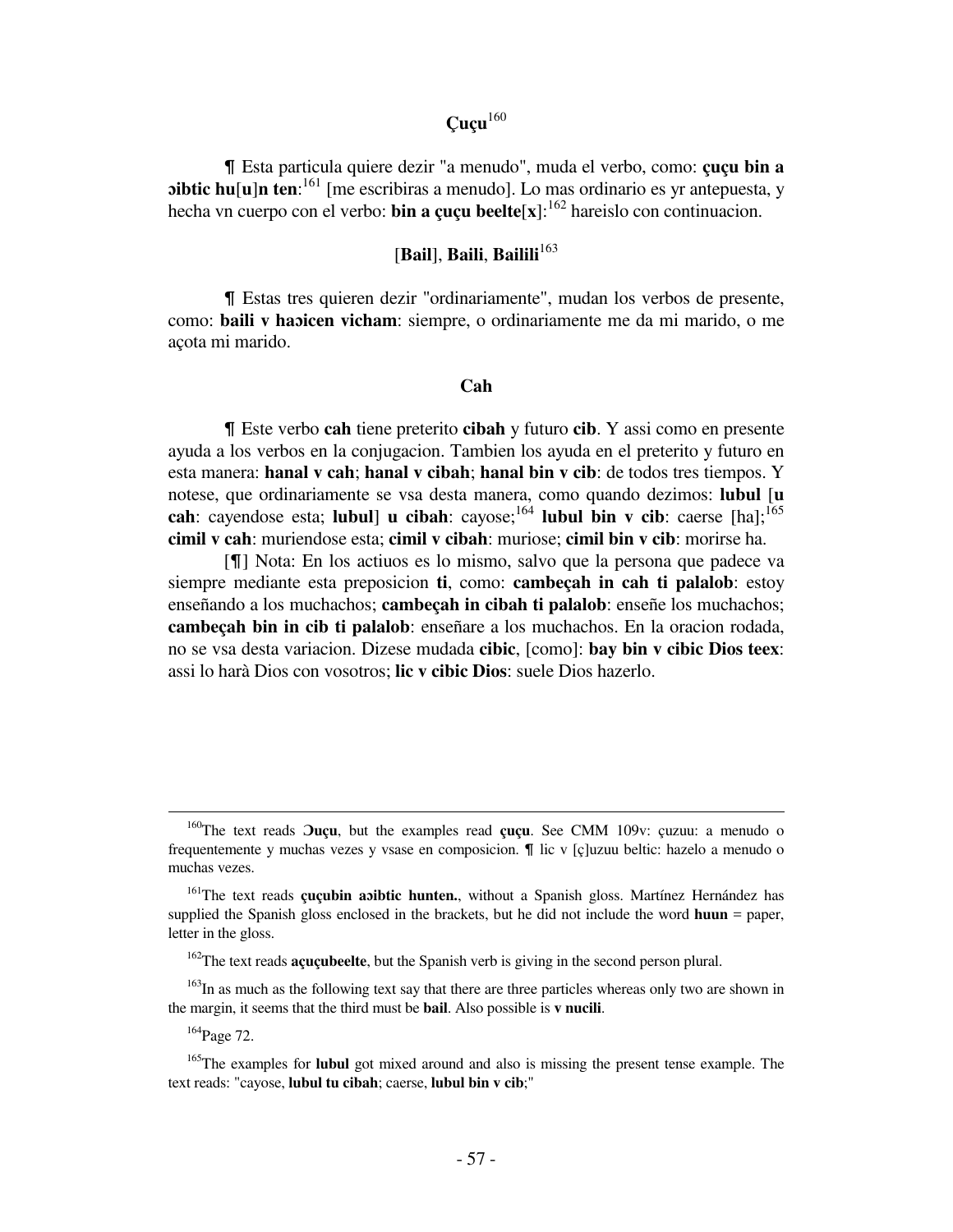# Del Preterito Imperfecto

# **Cachi**, **Ca tu chi**, **Cuchi**

& Pospuestas estas particulas a qualquier voz de presente de indicatiuo, se haze preterito imperfecto del mismo modo, pero differentemente, porque el **cachi** y **ca tu chi** denotan cosa que se haze el mismo dia, y el **cuchi** de mas tiempo. Vt: **tabech yan cachi** .l. **ca tu chi**: donde estauas; **hanal v cah padresob ca kuchen cuchi**: estauan comiendo los padres quando llegue.<sup>166</sup>

# *Cuchi* **Cuchi**

& Algunas vezes esta particula, quando no lleuan segunda oracion, denota cierta imperfeccion, como **tilolob**. Vt: **bataben cuchi**: batab era, pero no me obedecian; **vohel cuchi**: sabialo, pero ha se me oluidado; **vtz iuil cuchi**: bueno vuiera sido, pero ya no se hizo.

& Nota: Lo mismo es pospuesto **cuchi** a la voz de preterito perfecto. Vt: **yanhi uol in beelte cuchi**: tuue voluntad de hazerlo, pero no tuuo efecto; **in canah cuchi**: aprendilo, pero ya se me oluido.

## Plusquam Perfecto

#### **Ili cuchi**

& Pospuestas estas particulas, o qualquiera dellas, a la voz de preterito perfecto, y algunas vezes a los participios de passiua en **an**, se haze plusquam perfecto, y de ordinario se sigue otra oracion de preterito, mediante esta particula **ca**. Vt: **bin ili padre cuchi ca luken**: ya se auia ydo el padre quando me parti; **cimen ili cuchi ca lukon**: ya se auia muerto quando partimos.<sup>167</sup>

Del Futuro Imperfecto esta dicho en su lugar.

# **Ili cochom**, **Cochom**

& El futuro perfecto se vsa, ni mas ni menos que el plusquam perfecto, saluo, que en lugar de **ili cuchi** se pone **ili cuchom**, <sup>168</sup> y que la segunda oracion es de futuro. Vt: **bin ili uil padre cuchom ca bin kuchucon**: ya se abra ydo el padre quando llegaremos; **ocan ili kin cochom ca bin lukucon**: ya se abra puesto el sol quando nos partamos.

į.

<sup>&</sup>lt;sup>166</sup>Page 73. Printer's notation: Ev.

<sup>&</sup>lt;sup>167</sup>Page 74.

<sup>168</sup>Note the use of **cuchom** instead of **cochom** here and in the following example.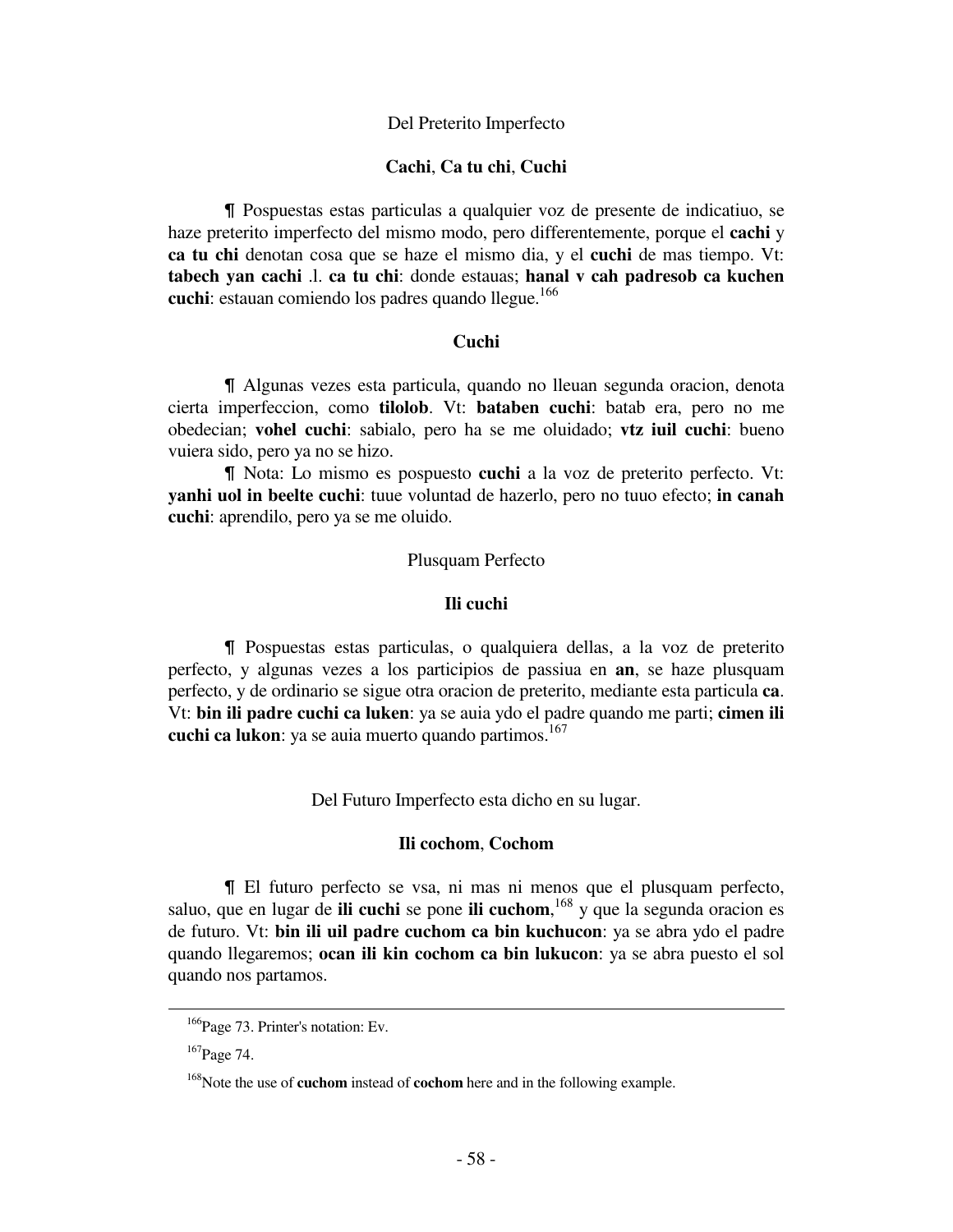& Pospuesto tambien a la voz del futuro significa cierta imperfeccion, como diximos de **cuchi**. Vt: **bin vutzcin cochom**: yo lo hare quanto es de mi parte, si no ay algo qu e lo impida.

Del Imperatiuo queda dicho en su lugar.

### De Optatiuo

# **Cahi**, **Cayna**, <sup>169</sup> **Ina**

& Estas tres particulas son de optatiuo. El **cahi** y el **cayna** se anteponen a la voz de futuro imperfecto de indicatiuo. Vt: **cahi tibilac a beelex**: <sup>170</sup> oxala fuessedes buenos; **cayna a tanlex Dios**: oxala siruiessedes a Dios.

& El **ina** se pospone a la misma voz de futuro, y significa lo mismo que las pasadas. Vt: **yolte ina Dios v ɔab a toh olal**: oxala quiera Dios darte salud.

& Algunas vezes se pospone al preterito perfecto de indicatiuo, y tiene romance de plusquam perfecto de optatiuo. Vt: **bini ina Ioan ca bin kuchucen ti yotoch**: O si se vuiese ydo Ioan quando yo llegue a su casa.<sup>171</sup>

Subjuntiuo

# **Hij**, **Hij uil**

& Antepuestas estas dos particulas a la voz del futuro imperfecto, hazen romance de subjuntiuo, pero a de lleuar de ordinario dos oraciones de el mismo tiempo, y la segunda mediante **ca** que significa "si", condicional. Vt: **hij xicen ti Ho ca yanac in tzimin**: yo iria a Merida si tuuiese caballo; **hij uil in manab ixim ca yanac in takin**: yo compraria maiz si tuuiese dinero.<sup>172</sup>

## **Cuchi**

& Pospuesto **cuchi** significa de preterito. Vt: **hij in cambalte mayathan ca yanac vah cambeçahul cuchi**: yo vuiera aprendido la lengua [maya] si vuiera tenido maestro.

į.

<sup>169</sup>According to the CMM, page 61v, this is spelled **cahina**, but there are also examples of the spelling as shown here as well. See also the second conjugation which gives the two options **cahi ina** and **cahi**.

 $170$ Page 75.

<sup>171</sup>The text shows reiterations of the contents of these two last paragraphs in the margin: **Iná** pospuesta; **Iná** pospuesta al pretérito perfecto.

<sup>&</sup>lt;sup>172</sup>Page 76.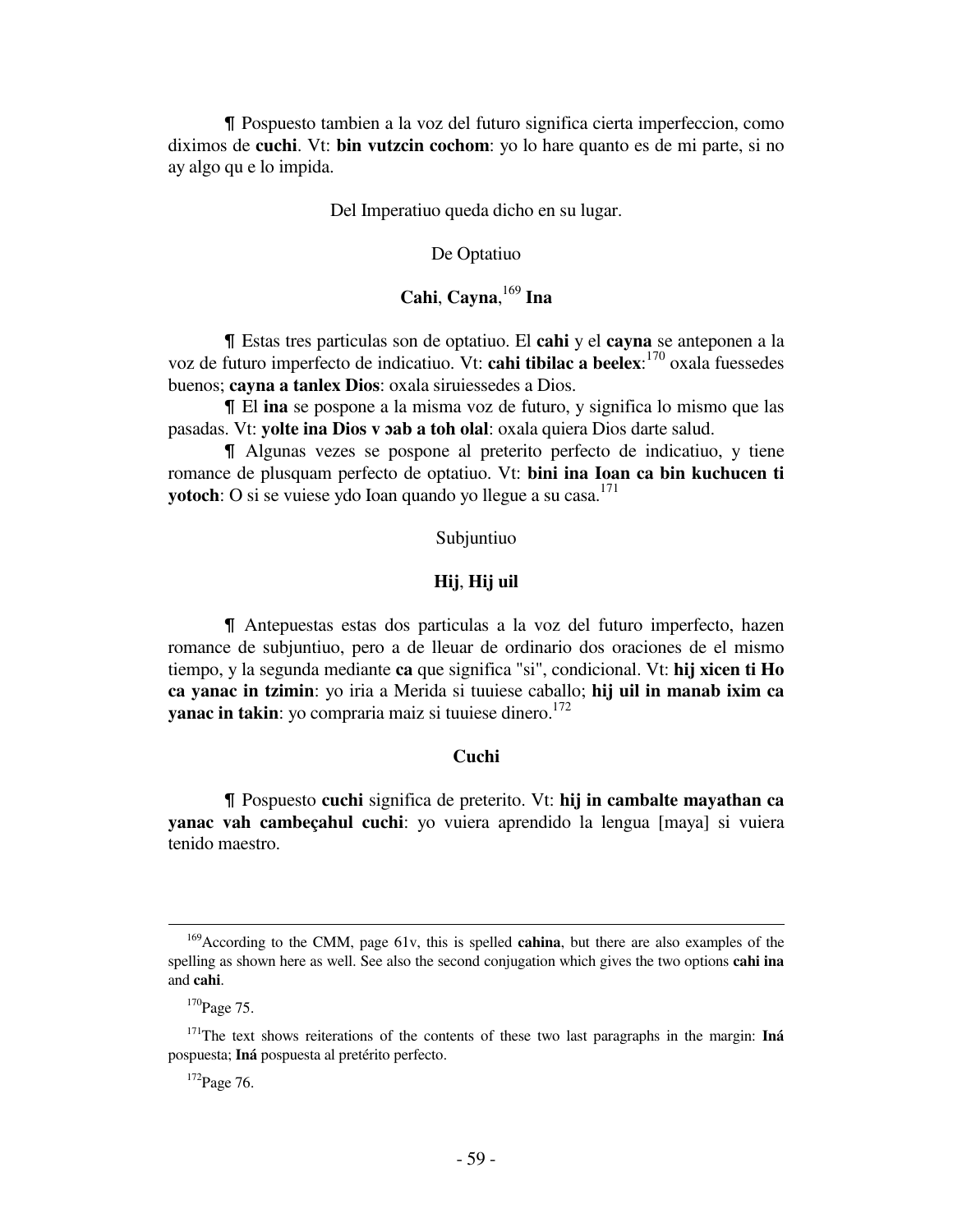### **Ih**, **Iuil**

& Tambien estas dos particulas pospuestas a la primera dicion denotan subjuntiuo, aunque no siempre va la primera oracion a futuro. Vt: **ma ih oc olal v kaba ca ylabace**: no seria fe si se viese; **bech iuil balche camaac a nibtic v pixan Dios**: serias como bestia si no dieses gracias a Dios.

# **Iuil**

& Pospuesta la dicha particula a la voz de preterito perfecto, con **cuchi** o sin el, haze romace de plusquam perfecto de subjuntiuo. Vt: **binech iuil metnal ca cimicech ichil a keban** .l. **ca cimicech ichil a keban cuchi**: vuieras ydo al infierno si vuieras muerto en tu peccado; **vch iuil çaton maaci tumenel Diose**: mucho a que nos vuieramos perdido si no fuera por Dios.

# *<u> Iuale</u>*

& Pospuesta esta particula a la oracion, denota auerse de hazer aquello en aquel dia. Vt: **cato xicech iuale**: despues te iras; **hibicon yuale**: no se que sera de<sup>173</sup> nosotros, o nos sucedera oy; **hix maci a uilic yocol kin iuale**: por ventura no veras ponerse oy el sol; **bic ua bin manebal kin ten iual loe**: no se como me ira este dia.

#### Instrumentales

# **Balx**

& Esta particula significa "en que" o "con que", mudan en todos tiempos. Quando significa "que" no muda, como: **balx a manah** [.l.] **balx bin a manab**: que compraste o as de comprar. Porque sirue el **bal** de persona que padece, quando esta particula **bal** ba a presente, ba con esta particula **lic**.

# Cantidad o Precio

#### **Bahun**

& Esta particula quiere dezir "quanto" o "quantos" o "que tamaño", muda como: **bahun a manci a çuyem**: por quanto, o en quanto compraste tu manta. Lo mismo tienen sus corresponsivas como: **v cilich kikel v lohcion Dios**: con su sagrada sangre nos redimio Dios.

& Otras vezes quiere dezir quanta cantidad<sup>174</sup> continua, como: **bahun a uixim**: quanto es tu maiz. Tambien significa "quantos", como: **bahun vinic yan ti** 

<sup>&</sup>lt;sup>173</sup>Page 77.

<sup>&</sup>lt;sup>174</sup>Page 78.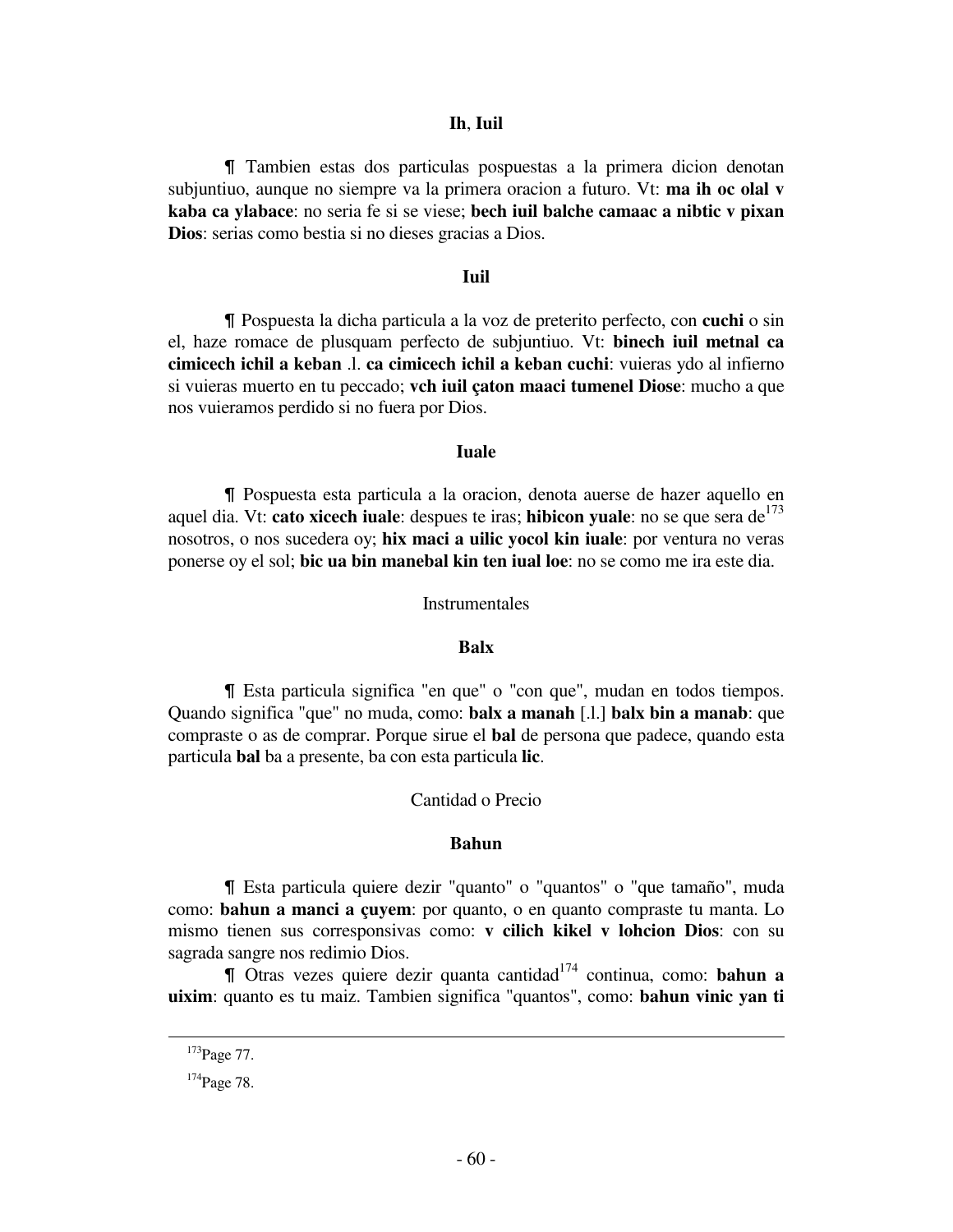**yotoch ku**: quantos hombres ay en la yglesia. Añadiendole el verbo **cah** quiere dezir "que tamaño", como: **bahun v cah a mehen**: que tamaño es tu hijo. Respondera: **ba**<sup>175</sup> **v cah paal loe**: como aquel muchacho.

### **Ma bahun**

& Esta particula significa "nunca" o "jamas", y en este significado va a la voz del futuro, como: **ma bahun in chochob in çipil**: nunca me he confessado; **ma bahun vilabech**: nunca te he visto; **ma bahun xicen Campech**: nunca he ydo a Campech.

& Tambien significa "infinitamente", y en este significado muda de todos tiempos los actiuos, como: **ma bahun v yacuncion Dios**: infinitamente nos ama Dios.

& Es tambien nombre de adjetiuo, y assi se dize: **ma bahun v numyail mitnal**: infinitas son las penas del infierno.

# **Ma haicun**

& Esta particula significa "sin duda", va a la voz del futuro, o al cuerpo del verbo con cierto encarecimiento en comparacion, como: **hach yab in payma tech ma haycun in bote**: [mucho te debo, no es posible pagarlo por lo innumerable.]<sup>176</sup> 177

# **Bax matan**

& Esta particula significa "por que no" lleua a los neutros a presente, y al actiuo a futuro, como: **bax matan a benel**; **bax matan a cambez Pedro**. 178

#### **Bax ma**

& Esta particula anotada en la margen va siempre a preterito sin mudar, y quiere dezir "porque no", como: **bax ma a ualah ten**: por que no me lo dixiste; **bax ma binechi**: por que no fuiste alla.

 $\overline{a}$ 

<sup>175</sup>Normally this would be **bay**.

<sup>&</sup>lt;sup>176</sup>Martínez Hernández has the tranlation in brackets with this note: (mucho te debo, no es posible pagarlo por lo innumerable, apud Fr. San Buenaventura, "Arte de la lengua Maya", 1684, p. 32)

 $177$ Martínez Hernández has this note: faltan cuatro páginas. The next available page is Page 83. Printer's notation: Fij.

<sup>&</sup>lt;sup>178</sup>The CMM has the following examples on page  $49v$ , also without translation: bax matan: por que no? [¶] bax matan a benel? bax maatan a tzeecte a palil?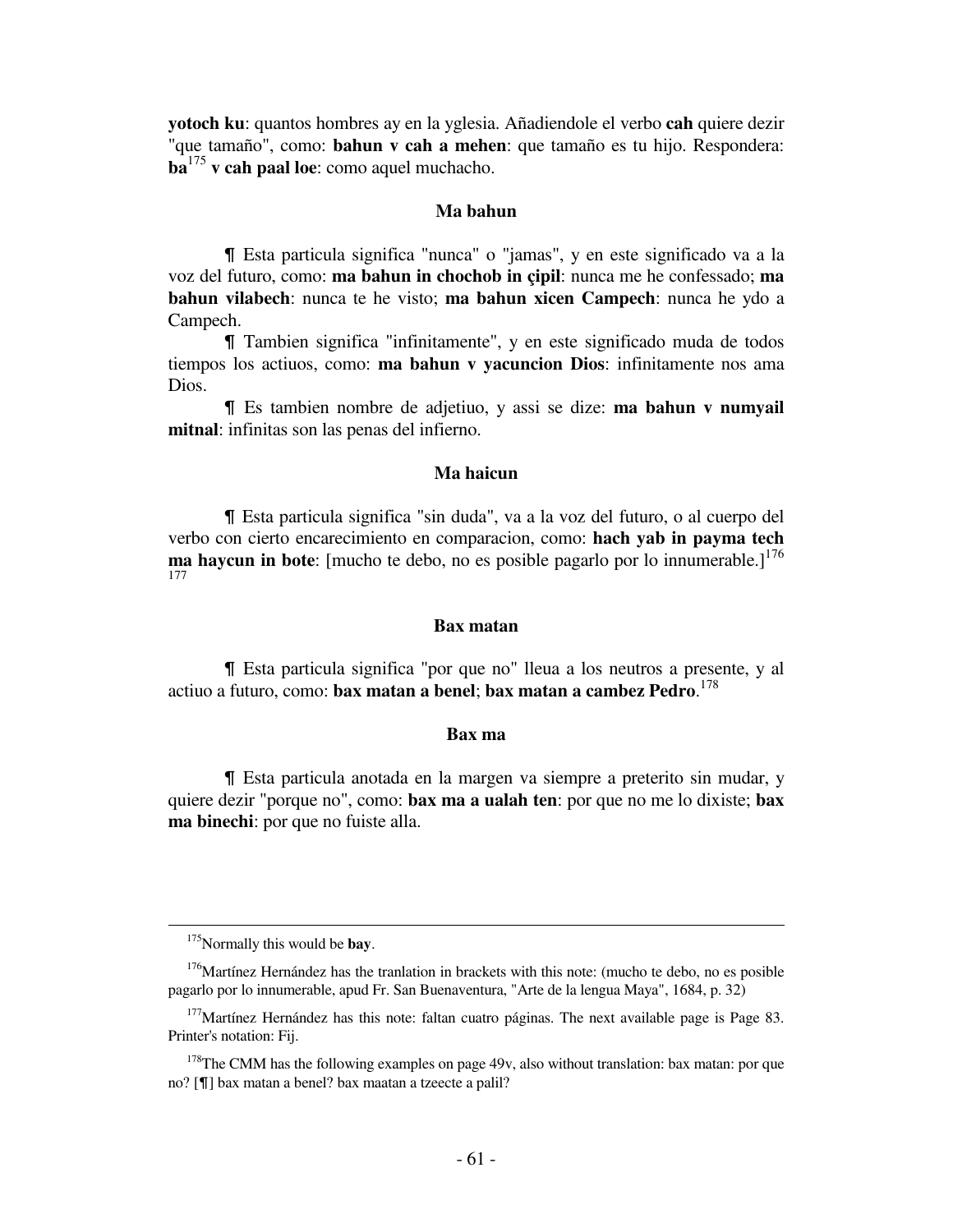# **Ti ma**

& Esta particula quiere dezir "sin que" y muda el verbo de presente, como: **ma a benel ti ma a ualic ten**: no te vayas sin que me lo digas. En esto mismo significado suele yr a preterito sin mudar, como: **bini Pedro ti ma yalah toon**: fuese Pedro sin dezirnoslo.

### **Mail**, **Ti ma**

& Estas dos de la margen quieren dezir "antes que, en tiempo", lleuan todos los verbos a futuro, como: **halex ti padre mail xijc**: deziselo al Padre antes de que se vaya, o **halex ti padre ti ma xijc**: lo mismo.

& Notese que quando esta particula significa "antes, en comparacion" muda de presente, como: **ena bin vilab in cimçabal ti ma in çipil ti Dios**: antes permitire<sup>179</sup> ser muerto, que offender a Dios.

# **Ti ma**, **Ti mala**, **Yokol**

& Estas tres de la margen son comparatiuas, anteponense a nombres, como: **paynum in yamailech ti ma in mehen**: mas te amo que a mi hijo.

# **Bacacix**, **Bacix**

& Estas dos quieren dezir "aunque", lleuan todos los verbos a futuro, y si encuentran con nombre le hazen verbo, y lleuan al futuro, como: **bacacix xijc**: aunque se vaya; **bacix baac loe**: aunque esto sea assi; **bacix laac loe**: aunque esto sea aquel, o aquello.

& Nota: Que a vezes van las antedichas a preterito si lo pide el romance, como: **bacix puɔie, ah chuculilo**: aunque se huyo, coger lo an.

# **Ma çamac**

& Esta particula significa "en ninguna manera", va con todos verbos a futuro, como: **ma çamac puɔucen**: en ninguna manera me huyre.

# **Hik**

 $\blacksquare$  Esta particula quiere dezir "mira no" o "aua no",  $^{180}$  lleua todos los verbos a futuro: **hik lubucech**: aua no caigas; **hik cimicech**: aua no te mueras.

& Nota: Si se le pospone esta negatiua **ma**, <sup>181</sup> significa lo contrario, como: **hik ma a ualab ti padre**: mira no dexes de dezirlo al padre.

<sup>&</sup>lt;sup>179</sup>Page 84.

<sup>&</sup>lt;sup>180</sup>The text reads here and in the following examples "auano".

<sup>&</sup>lt;sup>181</sup>Page 85. Printer's notation is missing.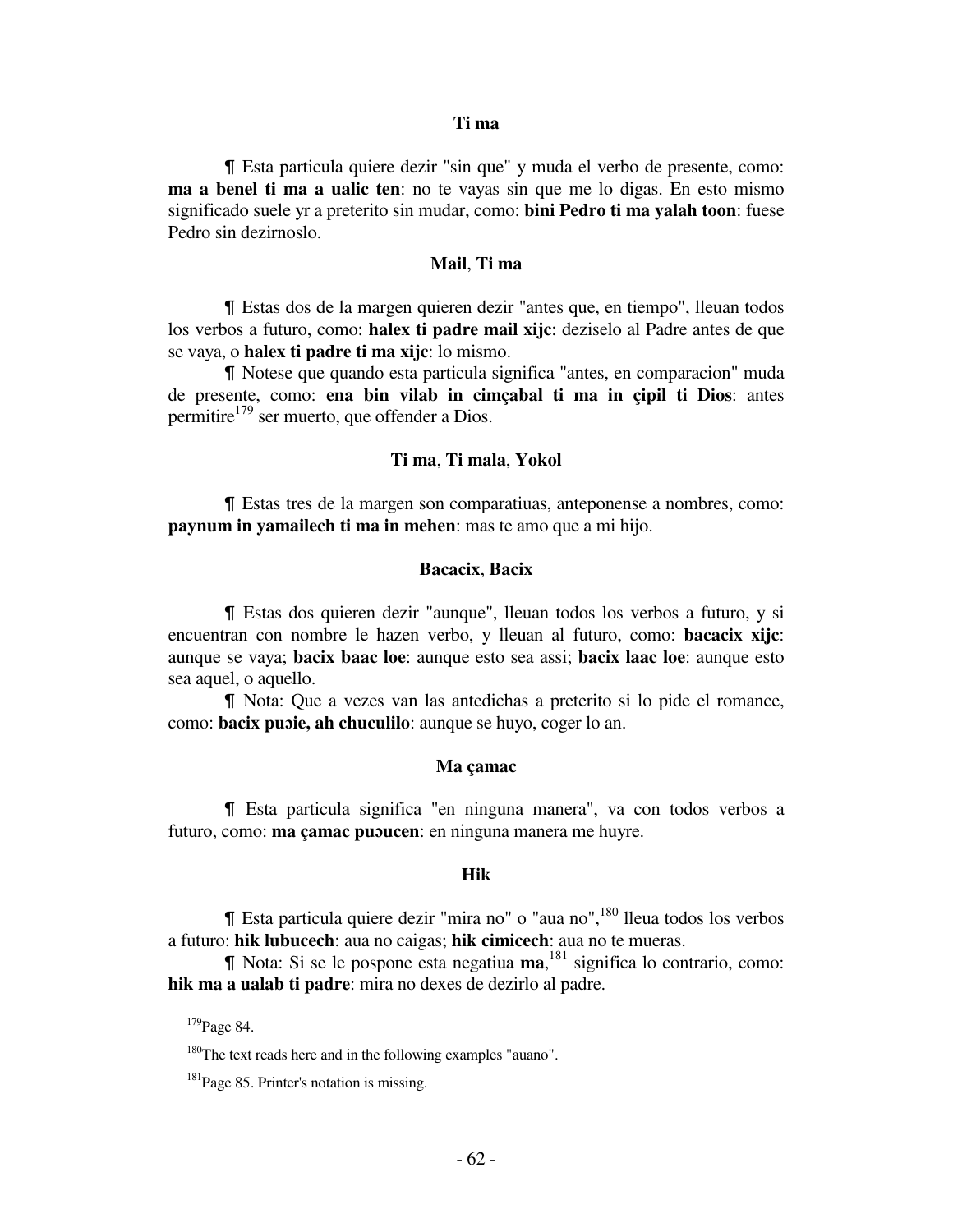# **Cunx ca**, **Tibil ca**

& Estas dos quieren dezir "bueno sera". La primera se toma interrogatiuamente, y ambas lleuan los verbos al futuro, como: **cunx ca a ualab ti padre**: no sera bueno que lo digas al padre; **tibil ca xijcech**: bien sera que te vayas.

# **Chan**

& Esta particula es priuatiua, sirue para solas segundas personas, lleua los neutros a presente antepuesta esta particula **ti**, como: **chan ti okol**: no llores; <sup>182</sup> **chan ti baxal**: no juegues. Al actiuo lleuan a la voz del futuro con su pronombre, como: **chan a ualab ti padre**: no lo digas al padre; este es, con cierto imperio, que lo dira el menor al mayor.<sup>183</sup>

# **BaciBaci**

& Esta es lo mismo que la passada, saluo que al neutro lo lleua al presente con su pronombre, como: **baci a benel**: no te vayas; **baci a ualab ti padre**: no se lo digas al padre.

# **Bacito**, **Bacilo**

& Tambien sin que aya verbo prohiben estas dos: la primera, **bacito**, quiere dezir "dexalo por agora" o "espera vn poco, que luego lo haras".<sup>184</sup> La segunda, **bacilo**, quiere dezir "dexalo del todo, no lo hagas".

#### **Achac**

& Esta quiere dezir "sin que", lleua los actiuos al futuro, y a los neutros al presente, como: **ma a benel achac a ualab ti padre**: [no te vayas sin que lo digas al padre.]<sup>185</sup> Variase a vezes por los pronombres **en**, **ech**, [**i**], **on**, **ex**, **ob**, <sup>186</sup> como: **achacen**: sin mi; **achacech**: sin ti; **mabalon achac Dios**: no somos nada sin Dios.  $\overline{\phantom{0}}$ 

<sup>186</sup>Notice that in this case it may be appropriate that the third person singular pronoun, **i**, is missing. Apparently the particle **achac** acts like a fourth form intransitive verb, and in such an instance the pronoun **i** is in fact not used. For example, for the verb root **nac**, "to raise up", the paradigm is:

| nacacen  | nacacoon |
|----------|----------|
| nacacech | nacaceex |
| nacac    | nacacoob |

<sup>&</sup>lt;sup>182</sup>The text reads "no lleues".

<sup>&</sup>lt;sup>183</sup>I am not certain what Coronel means here. Grammatically speaking it should not make any difference in Mayan who is speaking to whom in terms of an older person speaking to a younger one, or vice versa.

 $184$ Page 86.

<sup>&</sup>lt;sup>185</sup>The Spanish gloss is missing.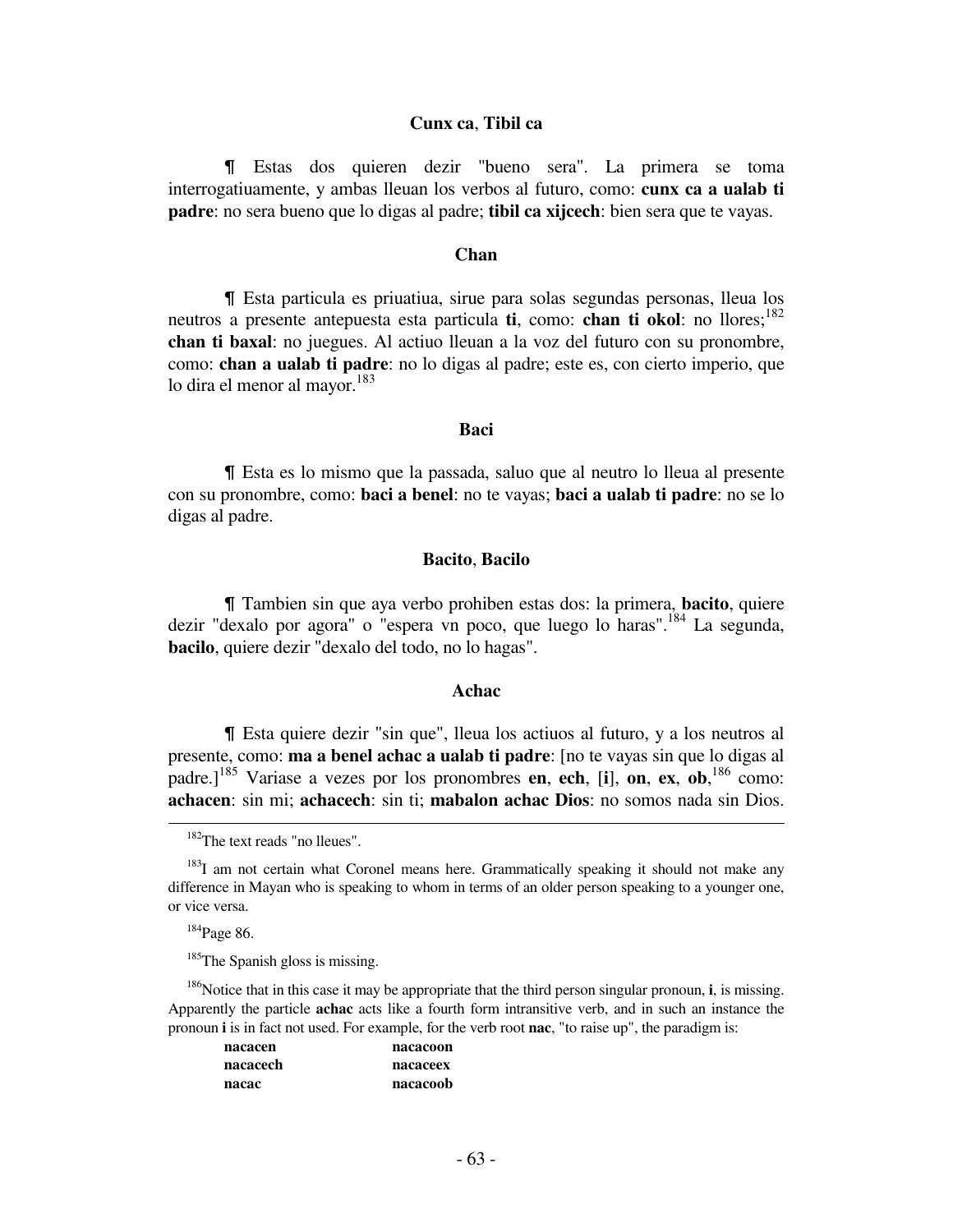Tambien es condicional, "si no", como: **bin haɔac achac v puɔul**: fuera açotado si no se huyera.

# **Ca achac**, **Camaac**

Il Estas dos de la margen quieren dezir "para que no" o "porque no", lleuan los actiuos al futuro, y los neutros al presente, como: **lic yilic Dios v tumtumoltabal vinicob**<sup>187</sup> **tumen ciçin camaac v tzic vbaob, caix maac v nohcin vbaob**: permite Dios que los hombres sean tentados del Demonio, por que no se ensoberuezcan, y se engrandezcan.

# **Achac**, **Laac**

& Tambien estas dos se vsan negando o concediendo en esta manera: **va a kati benel, caix laac**: si te quieres yr, que sea assi. **va ma a kati benel, caix achac**: si no quieres irte, que no te<sup>188</sup> vayas. Lo mismo **caix maac**.

# Particulas Dubitatiuas

# **Va**

& Esta particula **ua** se pospone a qualquier interrogacion con que se suele entrar preguntando, como: **bic**, **bal**, **bahun**, **bikin**, **mac**, y otras assi. Significa dudar, o no saber lo que se pregunta: **bic bin a benebal**: [como iras];<sup>189</sup> Resp[uesta]: **bic ua**: no lo se;<sup>190</sup> **macx bin xijc**: quien a de ir. Resp[uesta]: **mac ua**: no lo se. Y aunque sea cosa que dudan, o no saben, suelen responder: **bic ua**, como: **ti bini ua a yum**: se fue tu padre. Resp[uesta]: **bic ua**. Tambien quiere dezir en respuesta: **bic ua tech**: tu lo sabes, como a de ser, o sea como tu quisieres; **bic ua ti**: el lo sabe; **bic ua ten**: no se como me hize esso.

## **Va**, **Xin**

& Estas dos son interrogativas, posponense a la primera dicion: **tech ua**: eres tu; **la ua lo**: es aquel; **tech ua la xin**: eres tu o es aquel. Siempre precede el **va** y se sigue el **xin** quando ay dos oraciones, como: **tech ua ah talele, bin xin ca mucte huntuli**: eres tu el que as de<sup>191</sup> venir, o por ventura esperamos otro. į.

<sup>187</sup>The text reads **vnicob**.

<sup>&</sup>lt;sup>188</sup>Page 87. Printer's notation: Fiiij.

<sup>&</sup>lt;sup>189</sup>The Spanish gloss is missing.

 $190$ This really should be "no se como", and the following answer should be translated as "no se quien".

<sup>&</sup>lt;sup>191</sup>Page 88.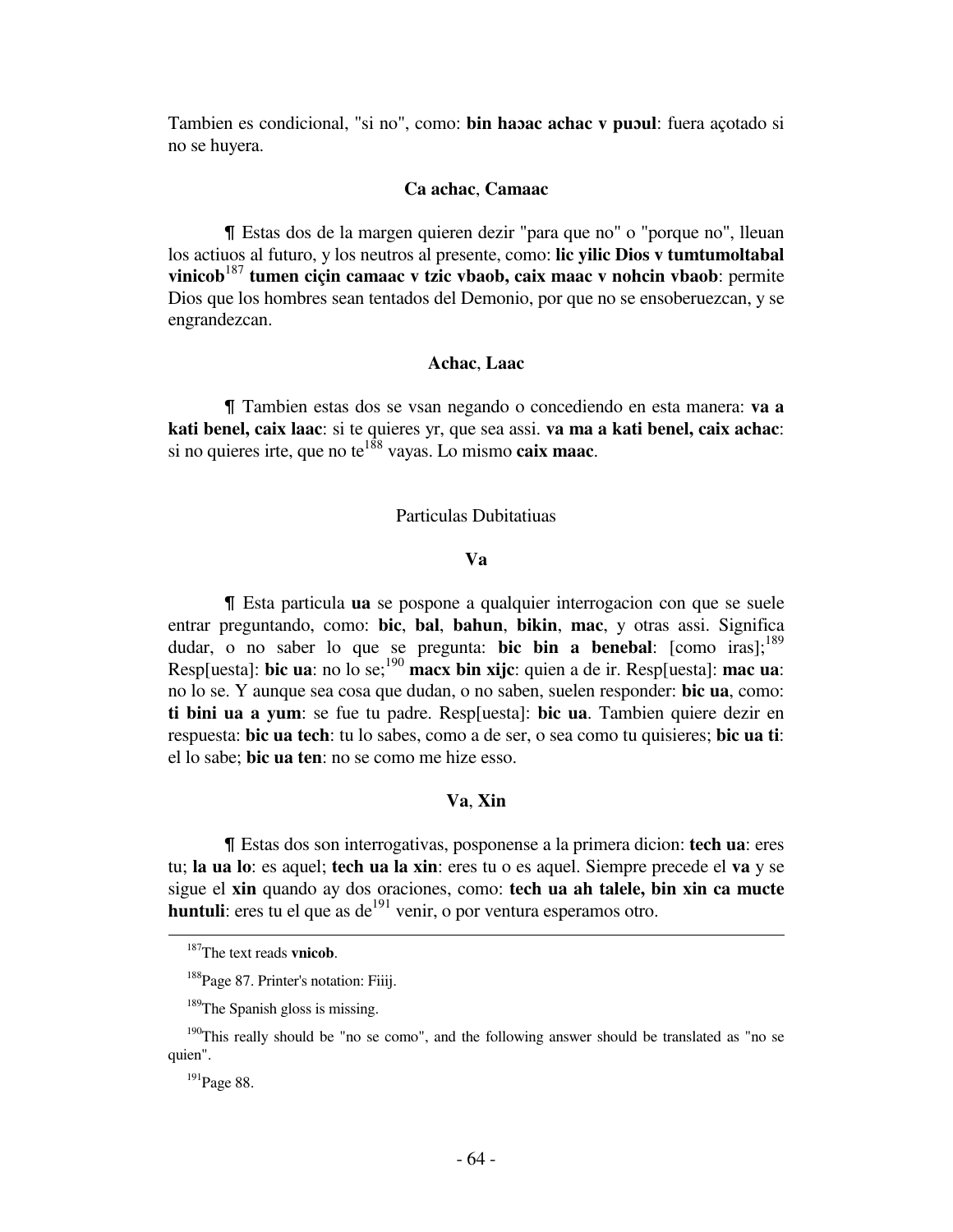& Tambien es condicional esta silaba **ua**, y antecede en este officio como: **va christianoeche, beelte v beel christiano**: si eres christiano, haz obras de christiano.

# **Ebal ua**, **Bal ua**, **Ebala**

& Estas tres son dubitatiuas. Se ponen a la primera dicion: **in ɔibtah hu**[**u**]**n tech; ɔabi ebala**: te escribi vna carta; no se si te la dieron.

# **Hitab**, **Hibic**

& Estas dos son dubitatiuas anteponense a la primera dicion, como: **hitab ti bini Pedro**: no se donde se fue Pedro; **hibic tech iuale**: no sabes que sera de ti oy; **bini Ioan yetun padre; hiuil bic v thani**: fue Ioan al padre; no se sabe a que negocio.

#### **Hi**, **Va**

& Estas particulas, la vna o la otra, se antepone a todas las interrogatiuas quando vienen en medio de la oracion, y no se pregunta por ella; son estas: **mac**, **bikin**, **bahun**, **bic**, **bal**, **tab**, <sup>192</sup> y otras, las quales todas no pueden dexar de lleuar antepuesta vna de las dos particulas dichas en la margen si vinieren en medio de la oracion, como:<sup>193</sup> **ma uohel ua bikin v talel padre**: no se quando viene el padre; **ma yalah va tab v lukul**: no dixo donde se yra; **tubi ten va bahun vixim**: oluidoseme que tanto es mi maiz; **bahun vay cahe**: que dista de aqui el pueblo. Responde: **ma uohel va bahun vaye**: no se quanto esta de aqui; **ɔocez hibal yalah padre tech** .l. **vabal yalah padre tech**: haz lo que mando el padre.

# *<u>Hix*</u>

& Esta particula **hix** se antepone a la dicion, a la qual dicion se pospone **ci**, y quiere dezir "quiças": **hix techaci**: quiça eres tu; **hix binaci xijcech**: quiças iras tu; **hix maci tan a benel**: quiças no iras.

## **Vil**, **Val**, **Vel**

& Estas tres particulas, y dellas la mas vsada es **uil**, quieren dezir cierta duda, como en Castilla "deue de": **ti uil yani**: alla deue de estar; **la uil bin xicie**: aquel deue de yr alla; **ma uil huluci**: no deue de auer venido; **teexi uil**: vosotros deueis de ser.

<sup>&</sup>lt;sup>192</sup>These words are also listed in the margin.

<sup>&</sup>lt;sup>193</sup>Page 89. Printer's notation: Fv.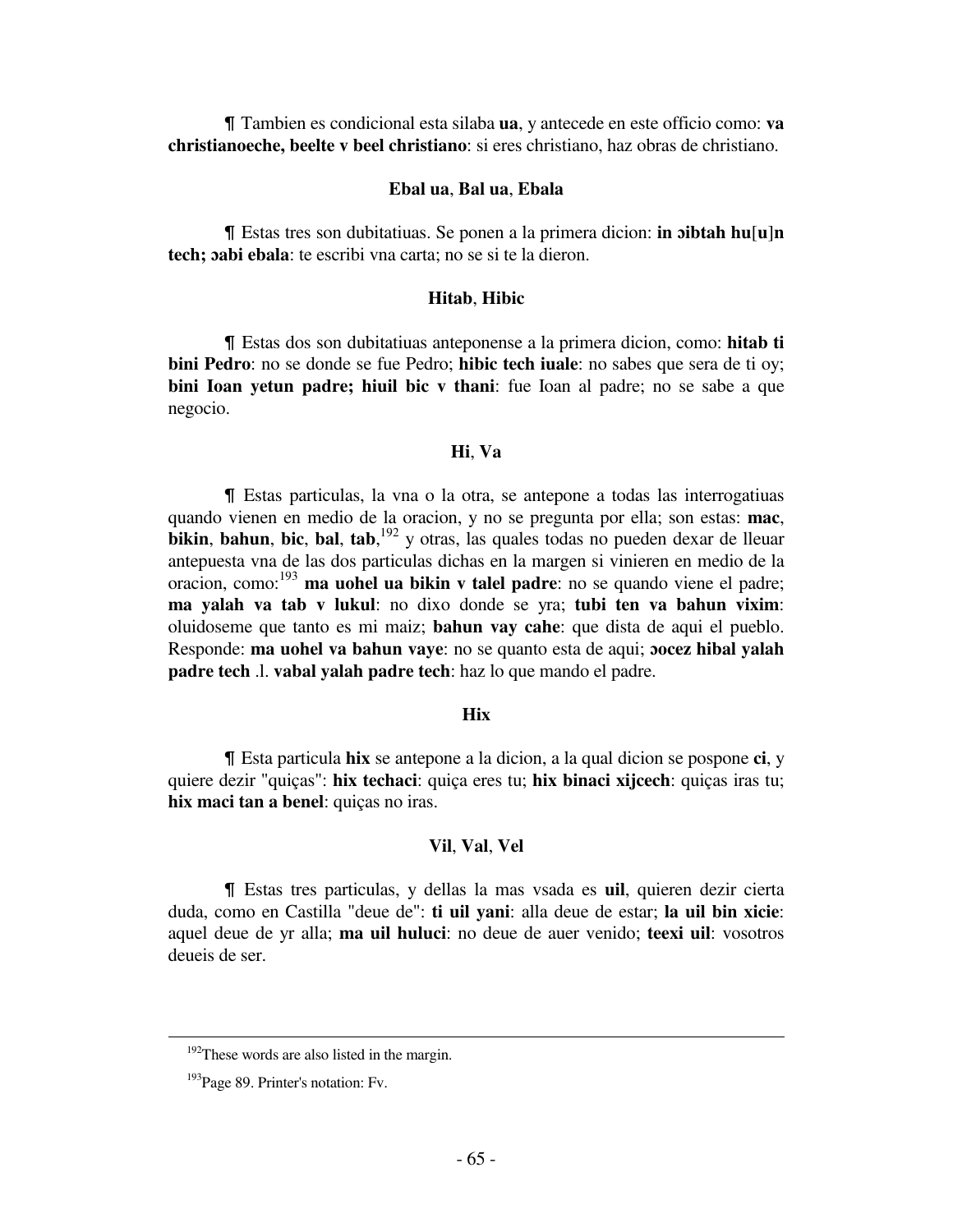# **Ool**, **Ol**, **Olac**, [**Ç**]**ipil**<sup>194</sup>

¶ Estas particulas significan "casi" o "en punto": las dos primeras<sup>195</sup> lleuan al verbo a presente, como: **ool**<sup>196</sup> cimil v cah Ioan: casi se esta muriendo<sup>197</sup> Ioan. La tercera, **olac**, va a futuro. Y assi dezimos: **olac cimicen**: ahinas me muero; **çipil v lubul**: a pique està de caer. **Ol** suele yr tambien al preterito: **ol cimi Ioan**: ahinas murio Ioan, o poco falto; **ol v benel**: ahinas no se fuera.

## Copulatiuas

# **Ix**

& Esta es copulatiua de oraciones, y siempre se pospone a la primera dicion de la oracion que junta, como: **ma a benel maix v benel a lak**: no te vayas, ni se vaya tu compañero.

# **Yetel**

& Esta se suele ayuntar a nombres, como: **pay Pedro yetel Ioan**: llama a Pedro y a Ioan. Suele juntarse a la passada y copula entonces nombres y verbos. Dizese: **xen yetel**: vete con el, variado por los pronombres: **vetel**: conmigo; **a uetel**: contigo; **yetel Ioan**: con Ioan. **Xen yetelob**: vete con ellos.

# *Etun*

& Esta se varia por los pronombres **v**, **au**, **y**, quiere dezir; [**vetun**:] conmigo; **a vetun**: contigo en tu casa; **yetun batab**: en casa del batab; **yetun cruz**: junta a la cruz.

<sup>195</sup>Probably meaning **Ool** and **Ol**. See both the previous and following notes about the omission of the word **Ool** from the list of words in the margin.

<sup>194</sup>The marginal gloss reads "**Ol**, **Olac**, **Ɔipil**" instead of "**Ool**, **Ol**, **Olac**, **Çipil**". It is apparent from the following discussion that **ool** is missing from the words in the margin. Concerning **çipil**, both the CMM, page 74r, and Buentaventura, page 25r, give the word as **cipil**. Buenavetura 25r:

**cip**, **cipil**: Estas dos significan casi, a punto, poco faltó, ainas; antepuestas al verbo, se hazen vno con el, y denotan de tiempo passado. Vg: **v cipil cimçahen bat**: á punto estubo de matarme la hacha; **in cipil cimçah**: casi lo matè.

However, the BMTV and DMM give **çipil**: BMTV: Caso, bentura, suerte, gracia o desgraçia: çipil, pixantetzil, tzayal.; DMM/Solana: A punto, o casi: ol; ima; kanach; cipil.  $\P$  Vt: ol luben.  $\P$  kanach habaen ti Juan: estoy en punto de açotar a Juan.  $\mathbb T$  kanach benen castilla tilob: a punto estoy de yrme a castilla sino que ettz.  $\parallel$  kanach cimil in cah: a punto estoy de morirme.; Caso fortuito por graçia o desgraçia: çipil; nactanya; tzayal; pixantetzil.

<sup>196</sup>The word **Ool** is missing from the margin. According to both the CMM (pages 349r-349v) and Buenaventura (page 33r), **ol** goes with the preterit tense, **ool** with the present tense, and **olac** goes with the future tense.

<sup>&</sup>lt;sup>197</sup>Page 90.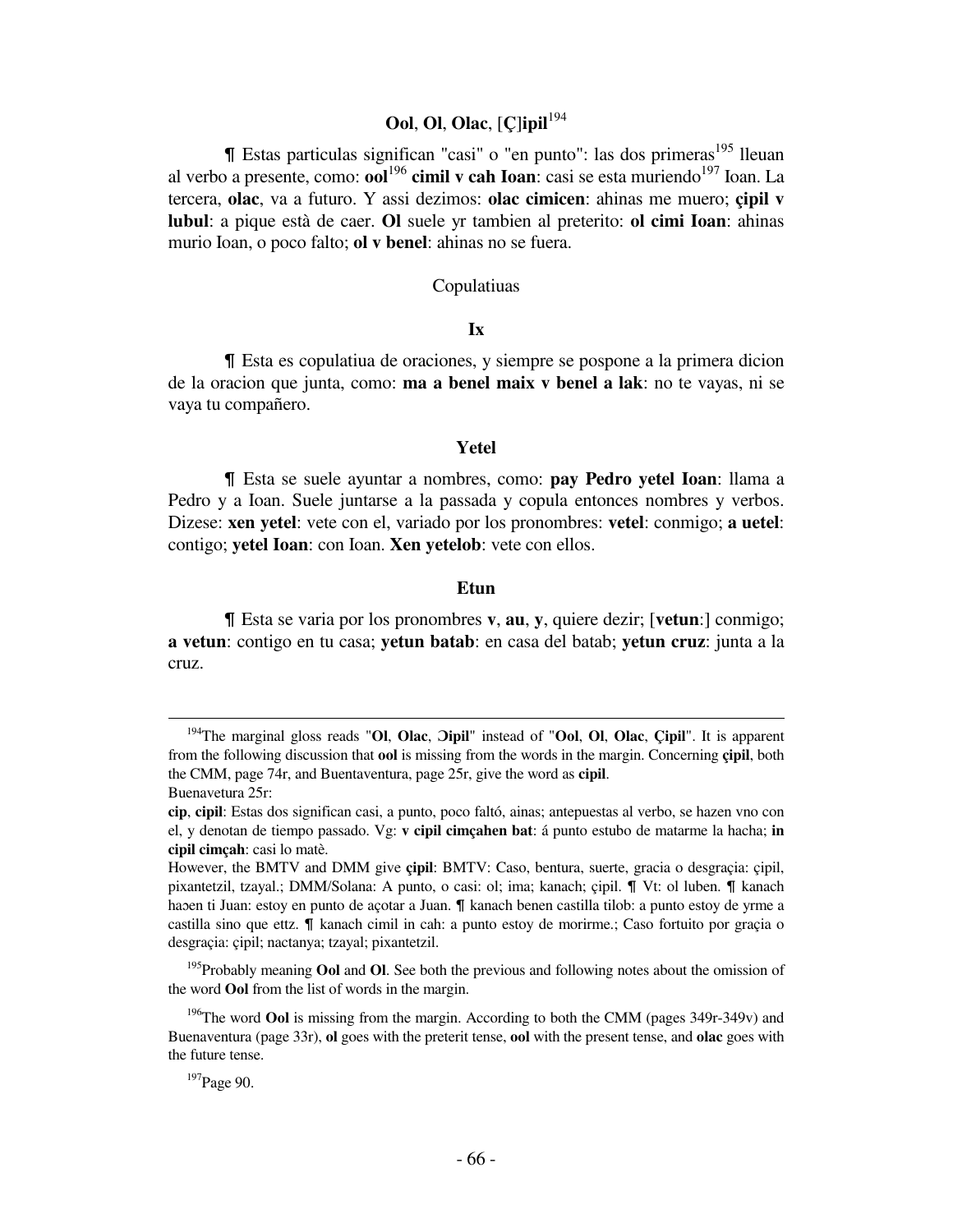## **Ca**, **Caix**, **Catun**

 $\blacksquare$  Estas tres copulan al verbo<sup>198</sup> en el preterito y futuro solamente, como: **v keyahen Ioan caix v haɔahen**: riñome Ioan y açotome.

& La vltima quiere dezir "finalmente", y copula como es dicho, preteritos y futuros: **v keyahen vicham caix v haɔahen, catun puɔi tun**: riñome mi marido y diome, y despues se huyo, o finalmente se huyo.

# **Ca**

& Nota: Suele juntarse a esta copulatiua el pronombre **en**, **ech**, [**i**], **on**, **ex**, **ob**, quando es persona que padece, y es elegancia, como: **v keyahen padre cen v haɔah**: riñome el padre y diome. Y aun tiene otro significado como: **cen bini**: 199 quando me fui.

### **Cun**, **Cunx**

& Estas copulan nombres: **toh va a uol**: estas bueno. Responde: **toh uol**: bueno estoy; **cunx a yum**: y tu padre; **cunx a naa**: y tu madre. Vsase mejor del **cun** con este pronombre **en**, **ech**, [**i**], **on**, [**ex**, **ob**,] y assi se dize: **cunech**: pues tu; **cunex**: pues vosotros; **cunen ma ua tan in talel**: pues yo no è de yr.

## Di[s]juntiuas

## **Lac**, **Bax**, **Lauac**

 $\parallel$  Estas tres de la margen significan<sup>200</sup> "o", anteponense a la dicion quando apartan o deuiden: **xen cħa vlum lac he lac vah lauac**: vee, trae gallina o guevo o pan o otra cosa. Aduirtiendo que si se repite al fin, quiere dezir "o otra cosa" qualquiera de las que se trata. Quando al fin de la oracion se repite **bax** no va solo, sino con esta dicion **xan**, como: **tac he bax vah baxan**: vengan guevos o pan o otra cosa. La tercera se duplica en el fin de la oracion quando se pone en este significado, como: **xen pay Pedro lauac Ioan lauac lauac mac ti vinicil**: vee, llama a Pedro o a Ioan o a otro qualquiera hombre; **xen cħa lauac ti lacil**: vee, trae qualquier plato.

 $\overline{a}$ 

<sup>&</sup>lt;sup>198</sup>Page 91.

<sup>199</sup>The text reads **con bini**.

 $200$ Page 92.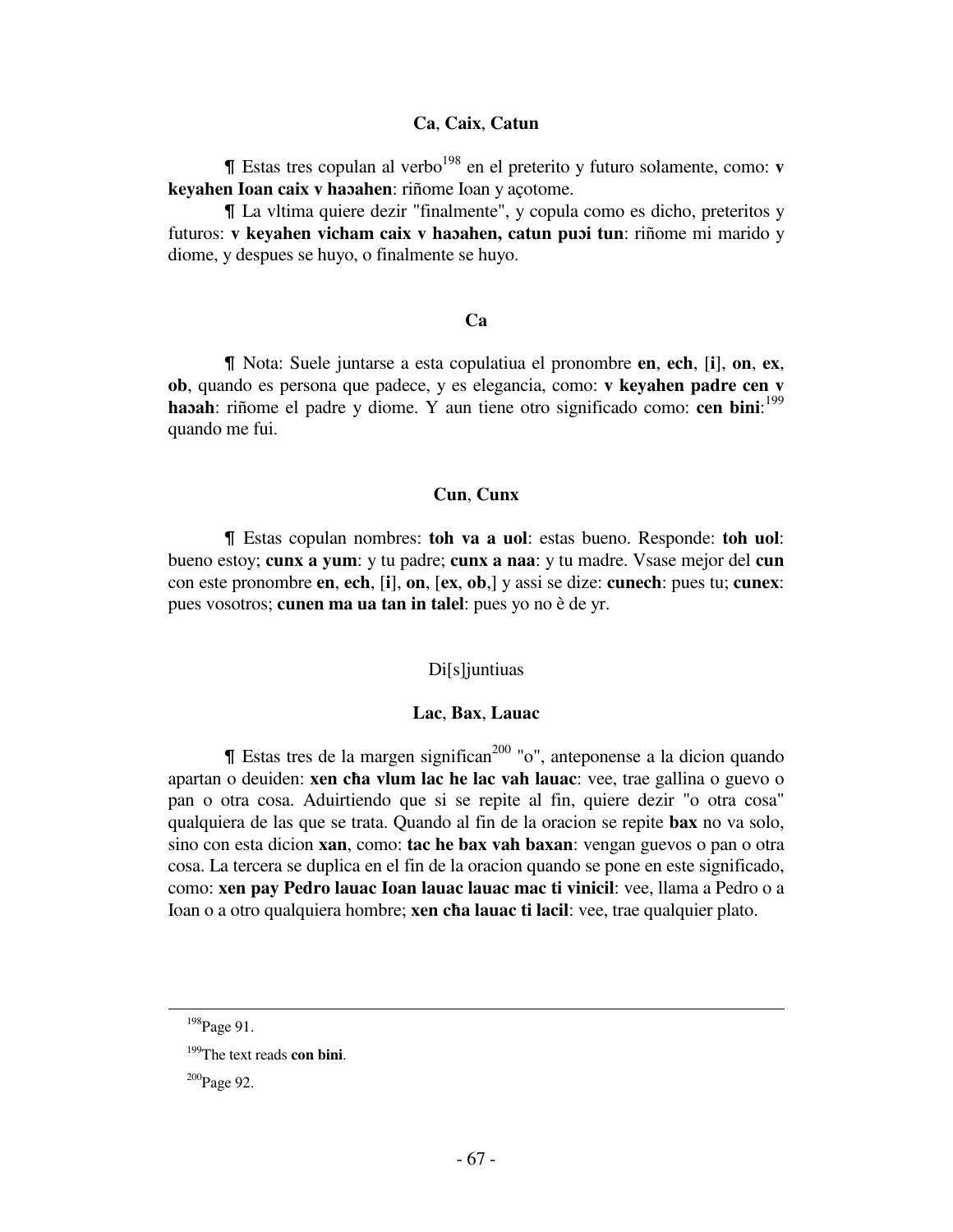### **Vkinacivac**, **Vkinuac**, **Vkinaci**

& Estas tres quieren dezir "qualquiera que sea", y van antepuestas al futuro solamente, como: **vkinaci chee a cħabi**: toma de ahi vn palo, qualquiera que sea. Todas tres se vsan sin differencia.

### **Lacech**

& Esta es disjuntiua de oraciones enteras, como: **ma taach in col, lacech tumen in benel ti Ho, lacech tumen in mahantabal**<sup>201</sup> **tumen batab, lacech in canan meson**: no suelo hazer milpa, o por yr a la Ciudad, $^{202}$  o por que me ocupa el caçique, o por que soy mesonero. Es elegante.

# Significados de **Ah** [y **Ix**]

& Antepuesta esta silaba **ah** a los nombres de apellido denota el varon: **Ah Pech**: el llamado Pech; **Ah Mo**: el de nombre Mo. El genero femenino se denota con esta silaba **ix**: **Ix Chan**: la que se llama Chan, y assi otros.

& Antepuesta a los nombres de pueblo, y denota el natural de aquel pueblo. Lo mismo haze **Ix**, que denota la natural de aquel pueblo, como: **Ah Mutul**: el de Mutul; **Ix Mutul**: la de Mutul; **Ah Manien**: soy de Mani. Aduirtiendo que si el pueblo empieça en **t** la pierde con su vocal: **Ah Yaa**: el vezino de Teya; **Ah Kumcheelob**: los de Tixkumcheel; **Ah Hoen**: soy de Te Ho; **Ah Maxon**: somos de Temax.

 $\P$  Antepuesta a los verbos, haze participios<sup>203</sup> de presente, preterito, y futuro. Y notese, que si lleuan persona que padece va mediante esta particula **ti**, como: **ah cħaen ti padre**: vengo por el padre; **ah pulen ti çiil**: vengo a traer mi limosna. Lo mismo es antepuesta a los verbos que se hazen vn cuerpo con la persona que padece, como: **ah chaan missaen**: vengo a oyr missa; **ah cħa padreen**: vengo por el padre; **ah cħa bancoon**: venimos por el banco; **ah pan tzalon**: venimos a cabar laja.<sup>204</sup>

& Con algunos nombres verbales, tiene el officio antedicho, como: **ah ɔa yatzil**: el que tiene misericordia; **ah numya**: el que passa miseria y pobreza; **ah okom olal**: el que tiene tristeza. De aqui se dize: **ah ekel ex**: el de los çaraguelles negros; **ah meex**: el barbado, y otros infinitos.

 $^{201}$ Page 93. In the Gates facsimile pages 93 and 94 are in reversed order.

 $202$ This should read "a Mérida", since Ti Ho is the Mayan name for this city.

<sup>203</sup>Page 94.

<sup>&</sup>lt;sup>204</sup>See CMM 115v: tzal; tzal tunich: } lajas anchas, o losas. [¶] ti binob ti pan tzal: han ido a cauar lajas. [¶] ah pan tzalon bin: diz que vamos a cauar lajas.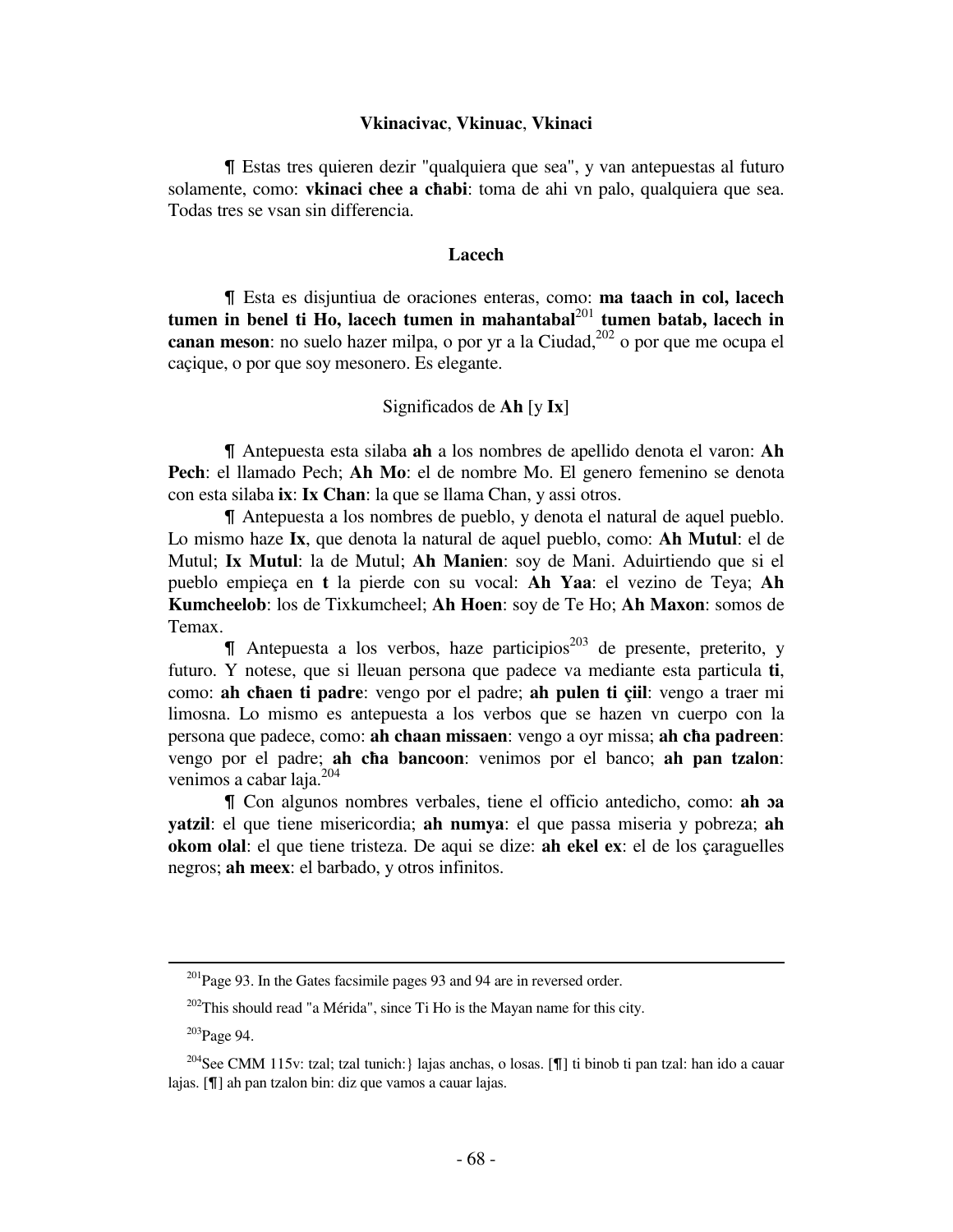# Verbales [acabados] en **il** o en **ul**

 Esos verbales son los que se llaman en Latin en **tor**, hazense con la diuision de las finales letras, como esta en la cifra siguiente: <sup>205 206</sup>

**He ah canan pakale, tu chi tu pakic chee ca v hoyate, caix v bak v pach ti tunich, ca v ɔopchete camaac v çatale**: el hortelano en plantando vn arbol riegale y cercale de piedras, ponele vn arrimo o rodrigon porque no se pierda.

# Significados de **il**

I. **il**: & Pospuesto a los verbos anotados (**yan**, **manan**, **vchuc**, **vchac**, **olah**, **okom**, **v nah**) <sup>207</sup> y a otros semejantes inconjugables por la ordinaria conjugacion, les sirue de mudança, ora sea por razon de romance subintelecto, o por particula expresa de las que suelen mudar los verbos, y aun de esto mismo sirue a todas partes de oracion, como parecera en los exemplos: **yanil**: donde hay; **mananil**: donde falta; **vchucil**: con que puedes; **vchucil a botic a ppax**: con que puedes pagar tu deuda; **vtz v luumil yolahil cahtal in yum**: buena es la tierra donde quiere morar mi padre; **lay okomil uol**: por esto estoy triste; **lay v chun v nahil a benel**: por esta causa conuiene<sup>208</sup> que vayas; lay yeteçici lail na yolahil cahtal cuchi: con esto mostro ser aquella la casa en que queria morar; **lay pecanil uol**: por esto estoy sospechoso; **balili cuxtal vinic**: naturalmente desea bibir el hombre; **bay halanil**: como està mandado; **bay ɔibanil**: como està escripto.

II. **il**: & Sirue tambien a las siguientes maneras de hablar: **ya ocil in cah**: tengo enfermedad de pies; **ya ichil v cah padre**: està enfermo de los ojos el padre; **ya tzemil in cah**: tengo mal de pecho.

III. **il**: *I*l Pospuesto a qualquier nombre o aduerbio, significa "ser" o "que es", como: **vohel neɔanil**: se que es cerca; **lic yalabal techil batab**: dizese que eres, o ser tu caçique; **ma vchac yalabal ɔeɔil kin loe**: no se puede dezir, que es muy pequeño aquel dia.

IV. **il**:  $\parallel$  Sirue tambien para convertir vna cosa en otra: **vtz nok ti exil**: buena es la ropa para çaraguelles; [**vtz nok**] **ti camisail**: [buena es la ropa] para camisa; **oci ti vinicil**: entro en ser hombre, yd est, hizose hombre; oci ti tunichil v c£uplil Loth: hizose piedra la muger $^{209}$  de Loth.

<sup>208</sup>Page 98.

<sup>&</sup>lt;sup>205</sup>As noted by Martínez Hernández, page 95 and 96 are missing.

<sup>206</sup>Page 97. Printer's notation: G.

 $207$ These verbs are placed in the margin.

<sup>&</sup>lt;sup>209</sup>Page 99. Printer's notation: Gij.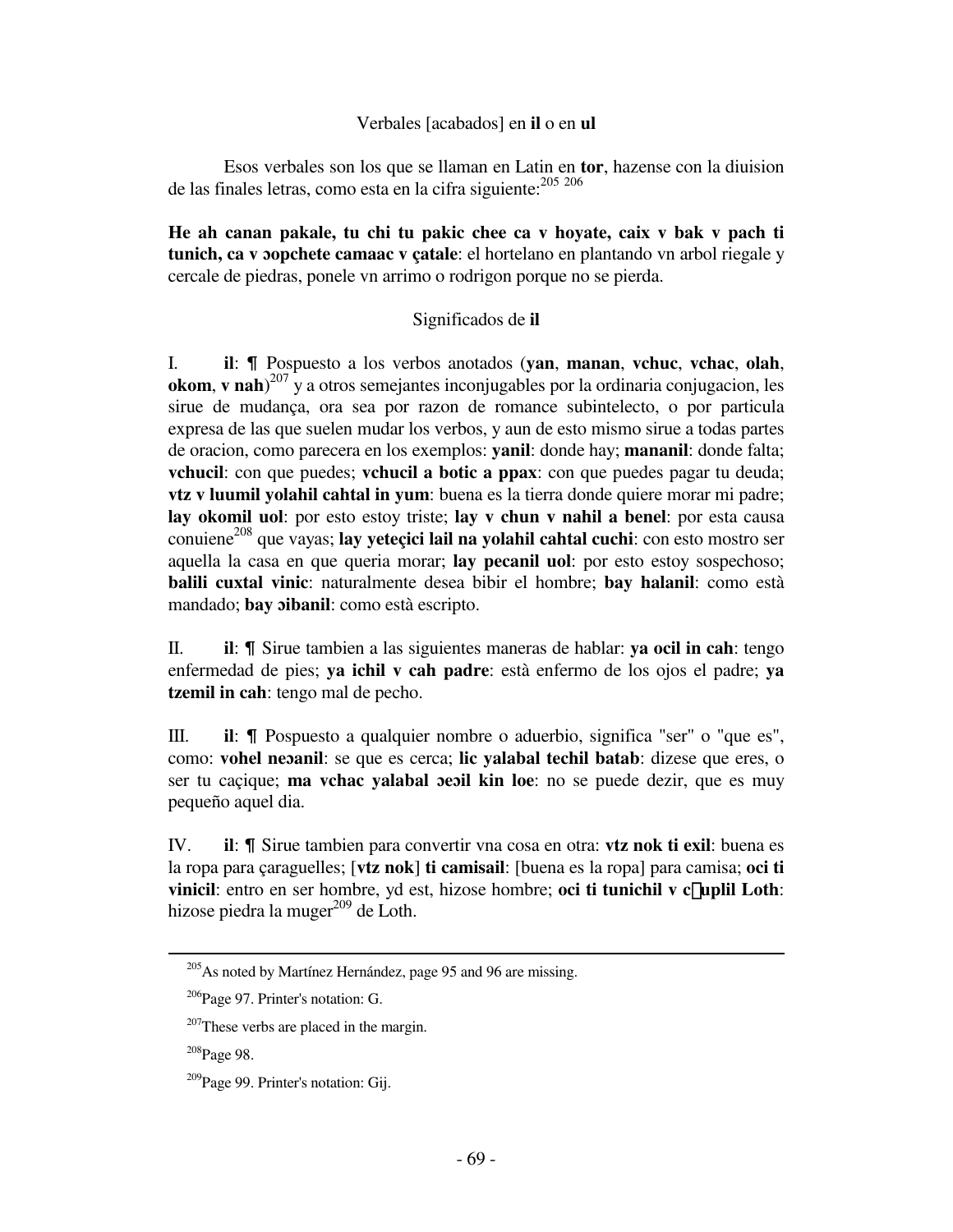& Tambien se dize: **manan yxim ti manil**: no ay maiz para comprar; **matab vlum ti xacheil**: no se hallan gallinas en parte alguna.

V. **il**: & Posponese **il** al nombre sustantiuo, si tiene su adjetiuo, y ambos se varian por pronombre, como: **in ya mehenil**: mi amado hijo; **in tzictzil yumil**: mi reuerenciable padre; **in matan hunil**: mi carta.

VI. **il**:  $\parallel$  Pospuesto a qualquier nombre que denote lugar, significa cosa de aquel lugar, como: **kaknab**: significa la mar; **kaknabil cħicħ**: pajaros de la mar; **vitz**: la sierra; **vitzil tunich**: piedra de la sierra; **nach**: lejos; **nachil vinic**: hombre de lejos, o extranjero; **[vaye**: aqui];<sup>210</sup> **vayil vinic**: hombre de aqui; **cah**: el pueblo; **cahil vinic**: hombre del pueblo.

VII. **il**:  $\parallel$  Todas las vezes que ay cierto modo de posession, que no lo es verdadero de persona, sino que por razon de algun officio se llama suya la cosa poseyda, se a de poner il al fin de la cosa poseyda, <sup>211</sup> [como] de los exemplos estarà claro: **in taça**: mi taça; **v taçail refitorio**: <sup>212</sup> la taça del refitorio; [**in llave**: mi llave];<sup>213</sup> **v llaueil in vay**: la ll[a]ue de mi celda; **in pop**: mi petate; **v popil in cama**: el petate de mi cama; [**xiu**: yerba];<sup>214</sup> **v xiuil kaknab**: la yerua de la mar.

VIII. **il**:  $\parallel$  Tambien se hazen abstractos, añadiendole el **il**, como: **vinic**: hombre; **vinicil**: la humanidad; **ca vinicil**: nuestra humanidad.

 & Tambien se toma por corpulencia: **ma pal v uinicil padre**: gran corpulencia tiene el padre;<sup>215</sup> **vtz**: cosa buena; **vtzil**: la bondad; **lob**: mala; **lobil**: la maldad; **tzem**: cosa flaca; **tzemil**: la flaqueza.

[I]X. **il**: & Tambien se suele preguntar por el natural de la cosa a quien se pospone el **il**, como: **bal ti cheil lo**: que palo es este. Posponese este **il** al nombre de quien se pregunta: **balx ti xiuil**: que yerua es; **bal ti batil**: que hacha; **bal ti nokil**: 216 que ropa; **bal ti lacil**: que plato; haziendose de nueuas, o no sabiendo lo que le piden.

 $210$ The text is missing this entry.

<sup>211</sup>Page 100.

<sup>212</sup>Sic. Martínez Hernández transcribes this as "refectorio".

 $213$ This entry is missing from the text.

 $^{214}$ This entry in missing from the text.

<sup>&</sup>lt;sup>215</sup>The literal meaning of the Mayan sentence is "the body of the father is not child-like".

<sup>216</sup>The text reads **nocil**.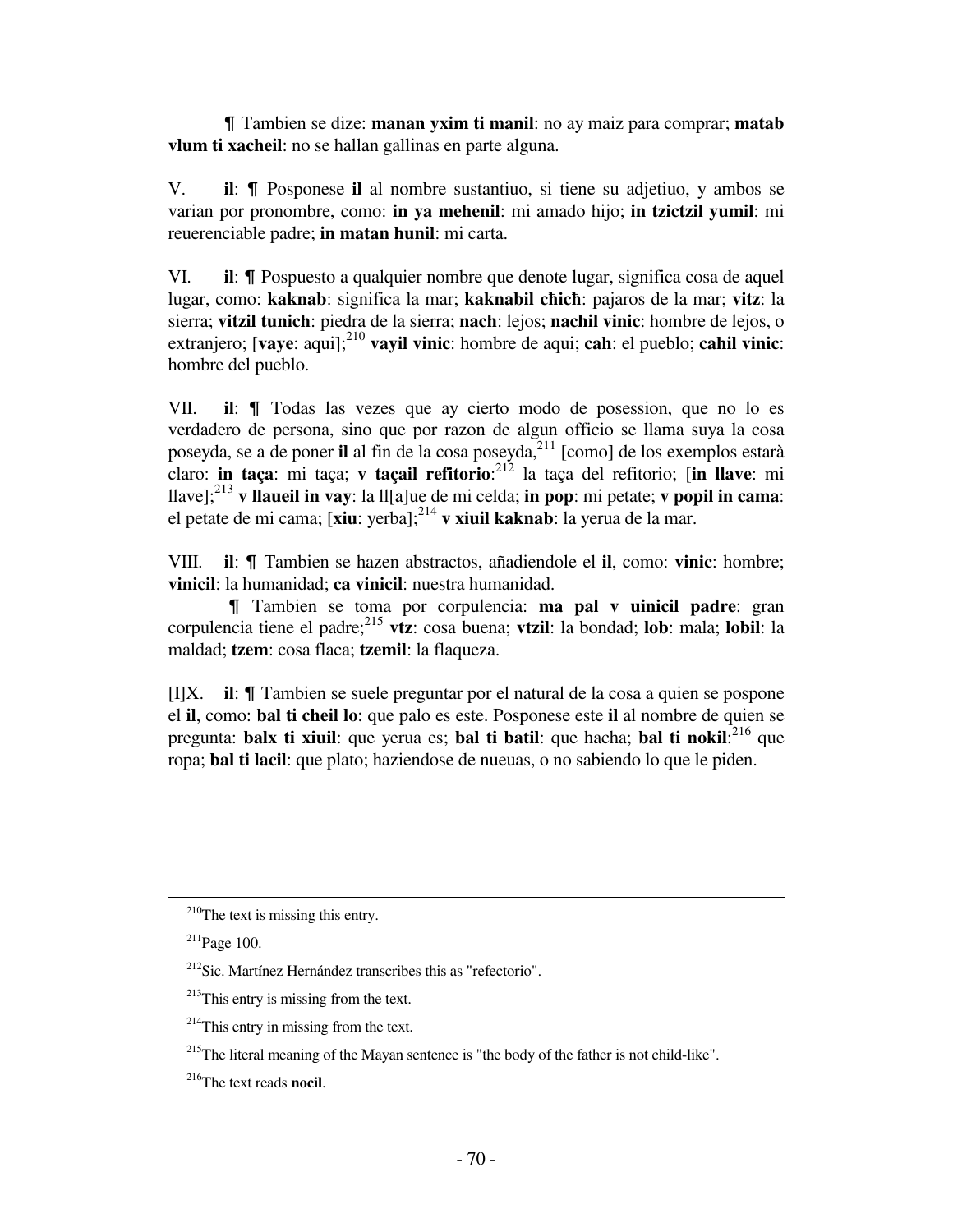$[X.$  **ii**: $]^{217}$   $\P$  Denota tambien la materia de que es hecha la cosa pospuesto, como: **mazcabil**:  $\cos^{218}$  de hierro; **mazcabil bat**: hacha de hierro; **[aceroil**: cosa de açero]; **açeroil bat**: [hacha] de açero; **katil**: cosa de barro.

[XI. **il**:]  $\blacksquare$  Posponese a los nombres sustantiuos, denotando genitiuos passiuos, como: **yuun padre**: la carta del padre; **yuunil padre**: la carta que embian al padre; **v çahal Ioan**: el temor que tiene Ioan; **v çahalil Ioan**: <sup>219</sup> el que se tiene del. Y assi dezimos: **v yail Dios yetel lakbil**: el amor que tenemos con que es Dios y al proximo amado.

# Significados de **i**

& Esta letra **i** es corresponsiua de **ma**; y es relatiuo, y significa "los, las, lo, la", como: **mentah in cahi**: ya lo hago; **ma in mentei**: aun no lo hecho; **ma voheli**: no lo se; **ma huluci**: no ha venido. Y si se haze relacion de cosas ausentes, o que no se veen parece significar "esso" o "essa",<sup>220</sup> como: **teni lo**: yo soy esse, o; **teni be**: yo soy esse de quien se trata. Y absolutamente **be** es relatiuo de cosas ausentes, o que no se veen, como: **he lic a ualic be**: esso que dezis; **ma bay**: no es assi; **bay be**: assi es esso; **hi be**:<sup>221</sup> esso; **hunkul ma**<sup>222</sup> **uoheli**: de todo punto lo ignoro.

& Es tambien aduerbio de lugar: **bin xijcechi**: yras alla; **tibil ca lukuci**: bien serà que se vaya de alli.

& Muchas vezes significa ciertamente, y adorna la oracion, pospuesta a la primera dicion, como: **ah cimiloni**: cierto es que emos de morir. Con estas diciones: **bay**, **ma**, **ten**, **tech**, **la**, **toon**, **teex**, **laob**, parece **sum**, **es**, **fui**, <sup>223</sup> como: **lailo**: este es; **techi lo**: tu eres; **lai lo**: aquel es; **teni lo**: yo soy; **bay be**: assi es; **ma lay**: no es esse; **ma bay**: no es assi; **boni haa tu lee macal**: somos como la gota del agua en la hoja del macal.

## Significados de **tac**

& Si se pone en la antecedente a el **tac**, y se haze el açento en el, significa cierta presuracion, como: **xen tac**: vete al punto; **xen ten tac**: lo mismo; **tij tac v haɔah**: luego alli al punto lo açoto o le dio.

& Ayuntada y pospuesta a esta negatiua **ma** en presente y preterito significa

<sup>220</sup>The text reads "essas".

 $\overline{\phantom{0}}$ 

 $2^{17}$ This and the following paragraph are not numbered, but clearly they are not continuations of the foregoing paragraph but rather yet other uses of the suffix **-il**.

<sup>218</sup>Page 101. Printer's notation: Giij.

<sup>219</sup>The text reads **v cahalil Ioan**.

<sup>221</sup>Compare with **he be**, page Gvr / page 106.

 $222$ Page 102.

<sup>223</sup>See note 8 on page 5 about **sum**, **es**, **fui**.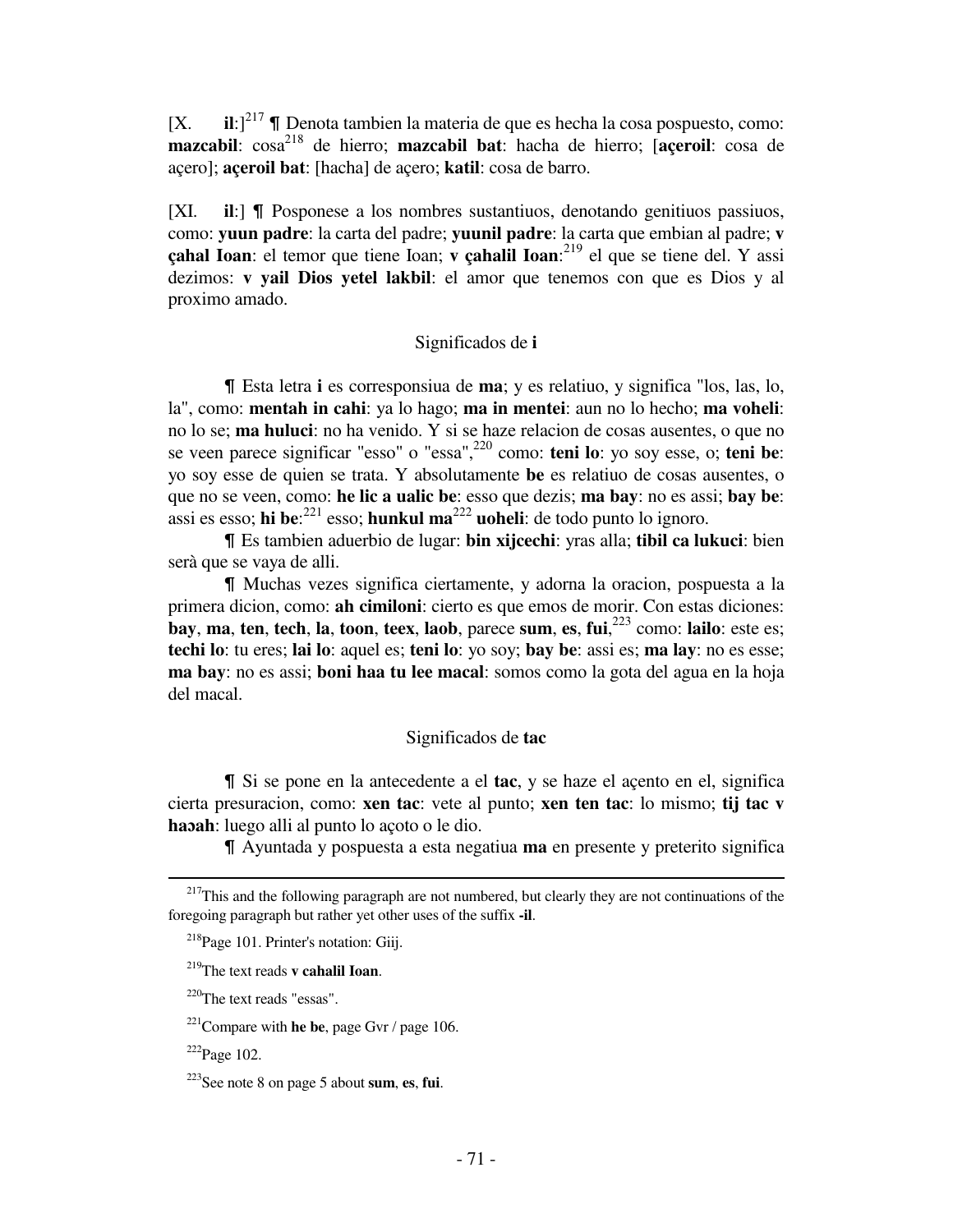"nunca" o en "jamas", como:<sup>224</sup> **ma tac v cambeçicen padre**: nunca me enseña el padre.<sup>225</sup> En preterito no muda: **may tac bini Ioan**: nunca se fue Ioan. Y puede interponerse a las partes que se componen de **ma**, y significa cierto encarecimiento, sin mudar la condicion de la particula a quien se antepone, como: **may tac bahun v yacuncion Dios**: amo nos Dios sin numero.

## Significado de **tah**

& Esta silaba antepuesta a los sustantiuos quiere dezir "cuya": **tah gracia**: cuya gracia; **lay tah gracia yanac ta pixanex**: este es, cuya gracia more en vuestras animas; **lay tah nok lo**: aquel es cuya es aquella ropa; **macx tah tzimin la**: cuyo es este caballo; **mamac tah tiali**: no tiene dueño; **macx tah al cah lohil Iesu Christo**: preguntando por su madre, cuyo hijo es nuestro Redentor Iesu Christo; **macx tah meheni**: cuyo hijo es, preguntando por su padre.

## Significados de **to**<sup>226</sup>

& Pospuesta esta silaba **to** a la voz del futuro imperfecto de indicatiuo, tiene este romance: en haziendo, o hecho que sea esto, como: **huluc to padre**: venido que sea el padre, o en viniendo el padre; **in ɔocez to laye**: en acabando esto, o en haziendo esto, o hecho esto.

& Pospuesta esta silaba **ma** quiere dezir "aun no", como: **ma to huluc padre**: aun no a venido el padre. En este significado va a futuro siempre: **ma to xijc padre**: aun no se ha ydo el padre. Dizese de ordinario con este verbo **vilab to**: verlo è. Con el siguiente pide atencion hablando con vno: **vbi to**: aun oye, quando se confiesan. Dizen de ordinario: **in tucle to**: pensarlo he.

## Silabas corresponsiuas

#### **Lay**, **La**, **Bay**

& A estas tres suele corresponder **la** o **lo**, como: **he lic v tanlic Diose, lay bin botabac lo**: el que sirue a Dios este sera pagado; **bay v malel booy tulacal loe**: todo esto passa como sombra.<sup>227</sup>

& Nota: Quando es *sum*, *es*, *fui*, <sup>228</sup> siempre se responden como: **lai la**, **lai lo**: esto es, o aquello es; pero si no es **sum**, **es**, **fui**, y va larga la pausa o fin de la oracion, suele responder vna **e** sola.  $\overline{\phantom{0}}$ 

 $224P$ age 103. Printer's notation: Giiij.

 $225$ In modern Mayan this sentence means "The priest does not want to teach me.", with the word **tac** = want, desire, need. For example: **Tac in bin**: I want to go; **Tac in uix**: I need to urinate.

 $226$ Page 104.

 $227$ Page 105. Printer's notation: Gv.

<sup>228</sup>The text reads **fuy**.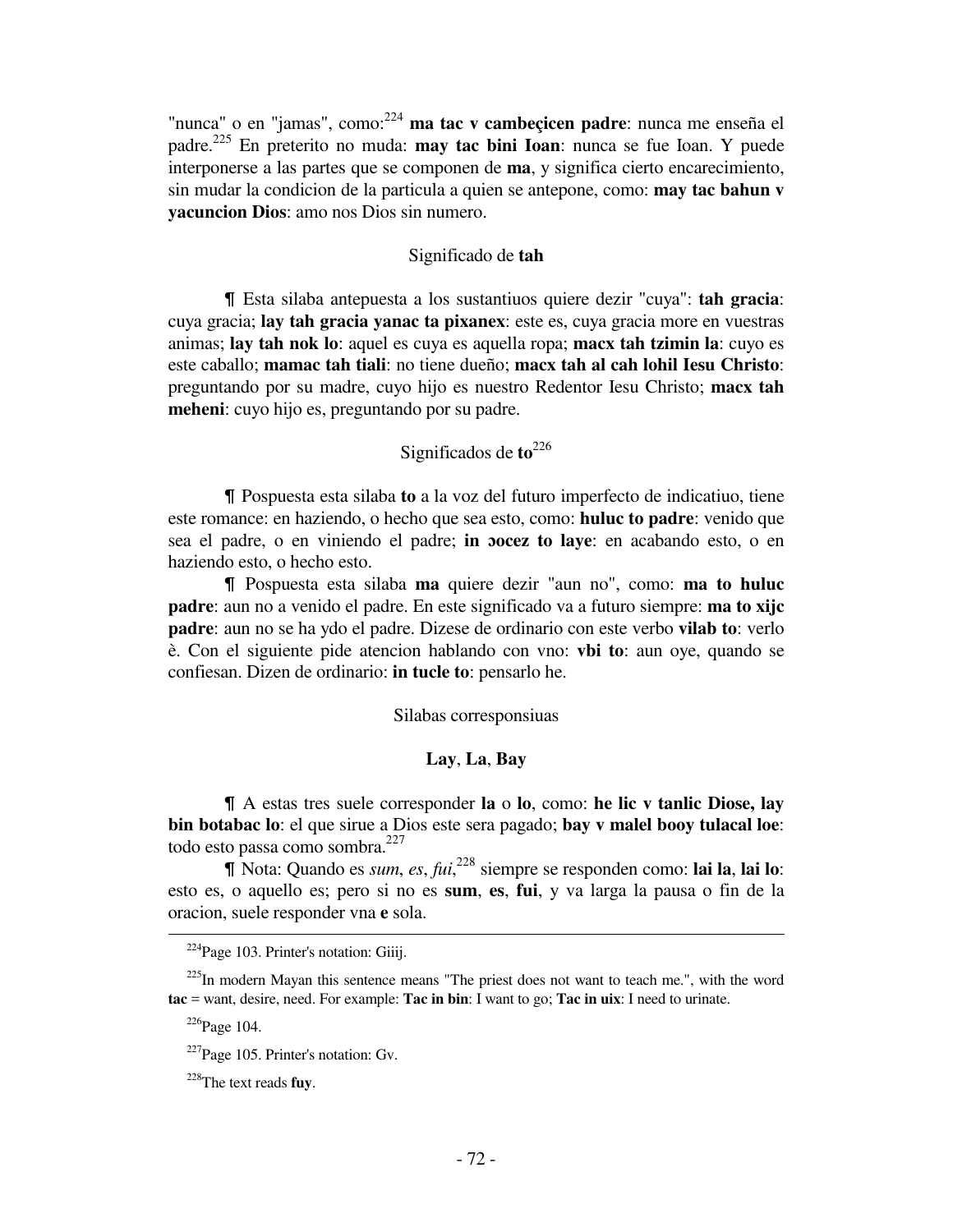& Quando la final es **la** o **lo** y en aquella oracion entra **xan**, no se pone mas de vn **x** antes del **la** o **lo**, como: **tu ɔaah tenx lo**: tambien me dio esso, como es quando se acaba la oracion en el relatiuo **be**: **yalah ix tenx be**: tambien me dixo eso.

## **He**, **Hex**

& Estas dos de la margen piden vna **e** al fin de la oracion primera, y siempre se sigue otra, como: **he bin tanlic Diose, lay bin botabac loe**: el que siruiere a Dios, este sera pagado.

& Nota: Quando la oracion empieça en *quis* .l. *qui*, persona que haze sirue vna de las dos, como consta en el exemplo dicho.

& Notese quando se empieça qualquier raçonamiento con enfasis, se empieça desta silaba **he** sin hazer otro officio mas de empeçar raçonamiento, como: **he ca yoltah ca yumil ti Dios ocol ti vinicile, ca u tuxchitah yangel San Gabriel yicnal ca colel ti**<sup>229</sup> **Sancta Maria**: queriendo Dios hazerse hombre, embio su angel San Gabriel a Nuestra Señora la Virgen Maria. Donde se nota de paso que en medio de oracion no ay preterito que venga sin esta silaba **ca**: **ca u tuxchitah angel**: embio el angel. **he teche**: tu; **he tene**: [yo]; **he lae**: [el]. Demonstratiuos con cierto enfasi; **he be**: eso.

### *<u>Hexandre</u>*

& Esta quiere dezir "y" [y] diuide dos oraciones, ba en el principio de la segunda **ca**. Respondele **e** al fin de su oracion: **he yutzil vinicobe bin xijcob ti caan, hex v lobil vinicobe ah çatalobilo**: los buenos yran al cielo, pero los malos perder se an.

& A estas todas corresponde vna **e**, y aun cada y quando que vienen juntas dos oraciones, que la vna no haze perfecto sentido sin la otra, se pone en el fin de la primera esta letra **e**. *I* Exemplo: **tuchi ca bin tac ca yumil ti Dios v xotob v kin v**[**i**]**nicobe, bin v paybon tac lacal**: luego que venga Dios Nuestro Señor a juzgarnos, nos llamara.

# FIN DEL ARTE<sup>230</sup>

 $\overline{\phantom{0}}$ 

 $229$ Page 106.

<sup>&</sup>lt;sup>230</sup>Page 107.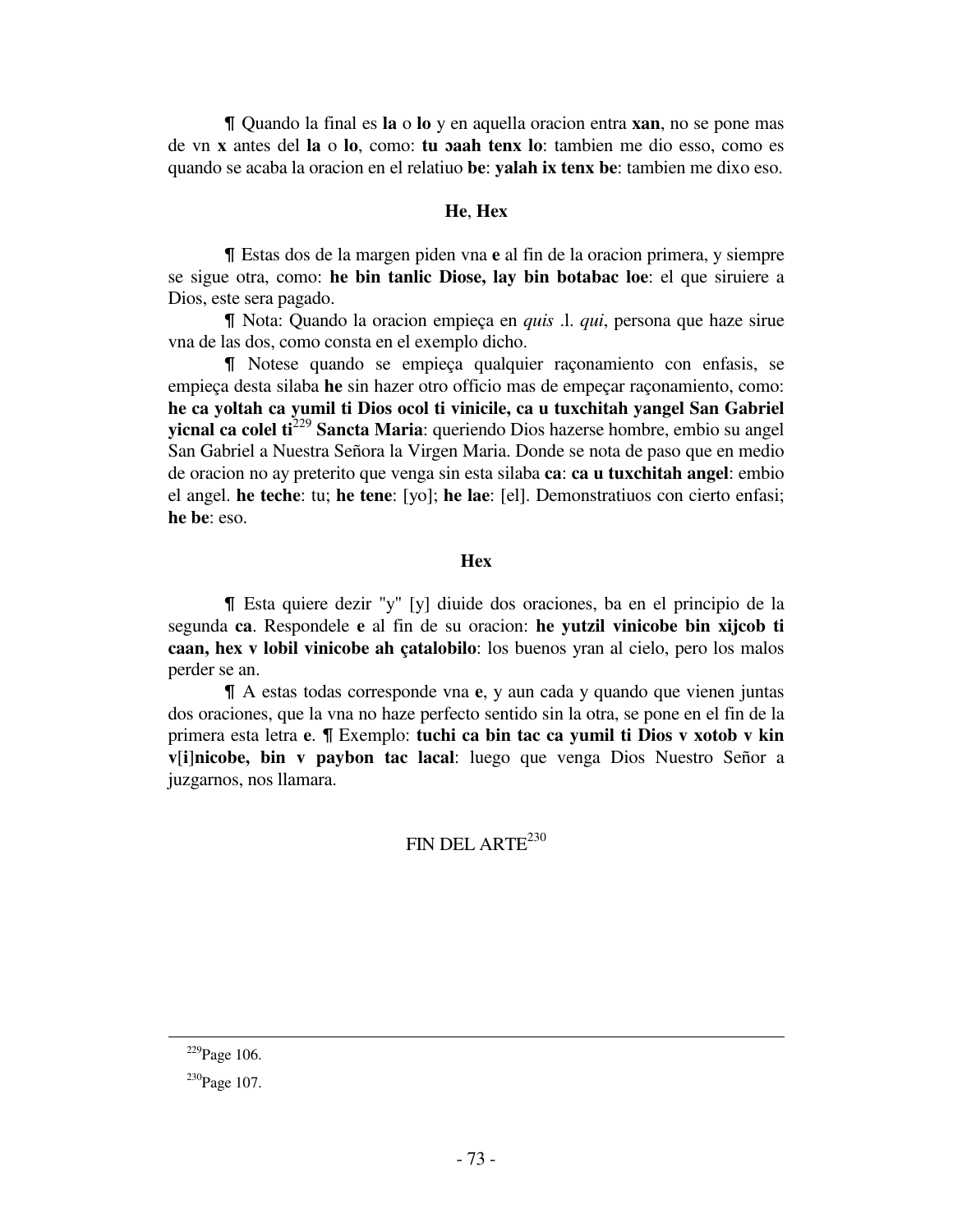# Nombres de los miembros y partes del cuerpo humano

| Anima                        | Pixan                                |
|------------------------------|--------------------------------------|
| Cabeça                       | Pol                                  |
| Corona de Clerigo            | Pet koz [.l.] Pet $\text{cuc}^{231}$ |
| Cerebro, cogote y colodrillo | Pach ca                              |
| Mollera                      | <b>Bulcon</b>                        |
| Cascos                       | <b>Tzekel</b>                        |
| Cabellos                     | Tzotzel                              |
| Frente                       | Lec                                  |
| Sesos                        | <b>Domel</b>                         |
| Cejas                        | Mohton                               |
| Ojos                         | <b>Ich</b>                           |
| Niña de los ojos             | Yal cheeil ich                       |
| Lo que està alrededor        |                                      |
| de la niñeta                 | Ca mapil                             |
| Blanco del ojo               | Tukel ich .l. Çac map                |
| Pestañas                     | Matzab                               |
| <b>Sienes</b>                | V hachun hach vinic                  |
| Oydos                        | V hol xicin .l. Oot kan              |
| Orejas                       | Xicin                                |
| Nariz                        | Ni                                   |
| Ventanas de las narizes      | V hol ni                             |
| Carillo                      | Ppuc                                 |
| Quixada                      | Noch, Camchal .l. Cabal chi          |
| Muela                        | Cham                                 |
| Mexilla                      | Ppuc .l. Cauabal <sup>232</sup>      |
| Colmillo                     | $\text{Oay}^{233}$                   |
| Dientes                      | Co                                   |
| Enzias                       | V chun co                            |
| Enzias y dientes juntos      | $Nic\mathbf{\hat{E}}^{234}$          |
| Lengua                       | Ak                                   |
| Saliua                       | Tub                                  |
| Boca                         | Chi                                  |
| Labios                       | V boxel chi                          |
| <b>Barba</b>                 | Ceb [.l.] Mex                        |
| Cerbiz                       | Cul cal                              |
| Pescueço                     | V chel cal                           |
| Garganta                     | Cal [.l.] Yalan cal                  |
|                              |                                      |

 $\overline{^{231}}$ The text appears to read **petçuc**.

<sup>232</sup>Page 108.

<sup>233</sup>The text reads **çay**.

<sup>234</sup>The text appears to read nich. See CMM 328v: nic£: encias y dientes todo junto.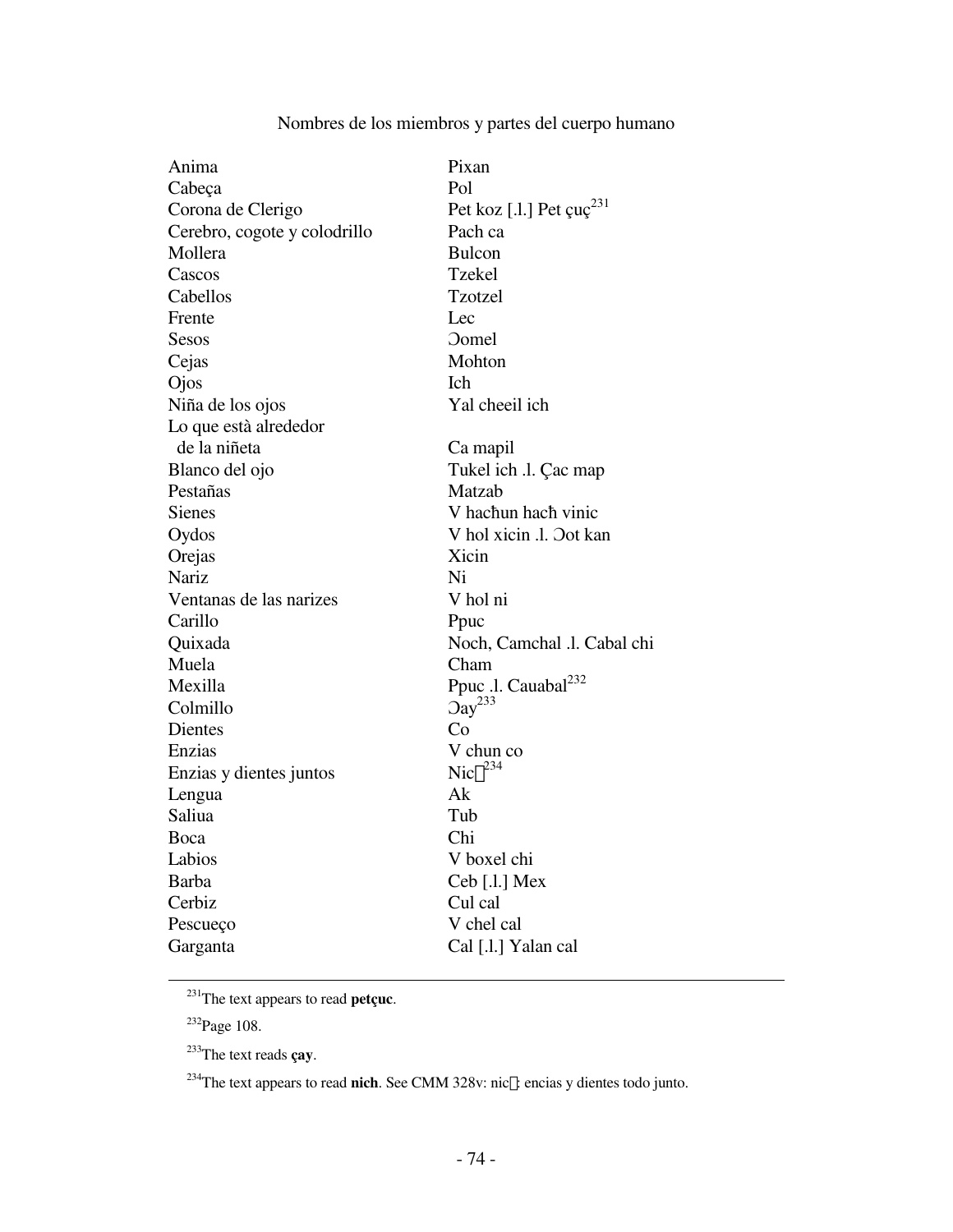| Ombro                       | Celembal                               |
|-----------------------------|----------------------------------------|
| Braço                       | Kab                                    |
| Mano                        | Kab                                    |
| Palma de la mano            | V tan kab                              |
| Codo                        | Cuc                                    |
| Dedos en general            | $Moch^{235}$                           |
| Los de la mano              | V moch kab                             |
| Dedo pulgar                 | V na kab                               |
| Dedo index                  | Tuchub                                 |
| Dedo minique <sup>236</sup> | V thupil                               |
| Vñas                        | Ichac                                  |
| Muñeca de la mano           | V cal kab                              |
| Pulso                       | V pucçikal kab                         |
| Sobaco                      | Yalan xik                              |
| <b>Tetas</b>                | Ym                                     |
| Pecho                       | Tan tzem                               |
| Espaldas                    | Pach                                   |
| Lomos                       | Nal pach                               |
| Espinazo                    | Chac pach <sup>237</sup>               |
| Costado o lado              | Tzel                                   |
| Costilla                    | Chelatil <sup>238</sup> [.l.] Chalatil |
| Coraçon                     | Puccikal                               |
| Entrañas                    | Hobnil                                 |
| Estomago                    | Tan vich pucçikal                      |
| Hiel                        | Ka                                     |
| Higado                      | Tanmel <sup>239</sup>                  |
| Bofes o liuianos            | Çac ool                                |
| Hijada <sup>240</sup>       | V tzel na $k^{241}$                    |
| Baço                        | Yal pek                                |
| Riñones                     | Iz                                     |
| Molleja                     | Tuch                                   |
| Barriga                     | Nak, Hobnil [.l.] Ca tzucil            |
| Ombligo                     | Tuch                                   |
| Ombligo salido              | Bol                                    |

<sup>235</sup>In this and the following entry the text appears to read **moch** instead of **mocħ**. See CMM 307r: mocħ: los dedos de la mano o pie en general...

 $236$ Sic.

<sup>237</sup>The text reads **chac pach**. See CMM 151r: chac pach: los lomos o el espinazo y la canal de los animales...

<sup>238</sup>The text reads **chelatil**.

<sup>239</sup>Page 109.

<sup>240</sup>The text reads "Hijada Camchal, vtzel nak". See Quijada = **Camchal** above.

<sup>241</sup>The text reads **vtzel nac**, and is missing the Spanish gloss.